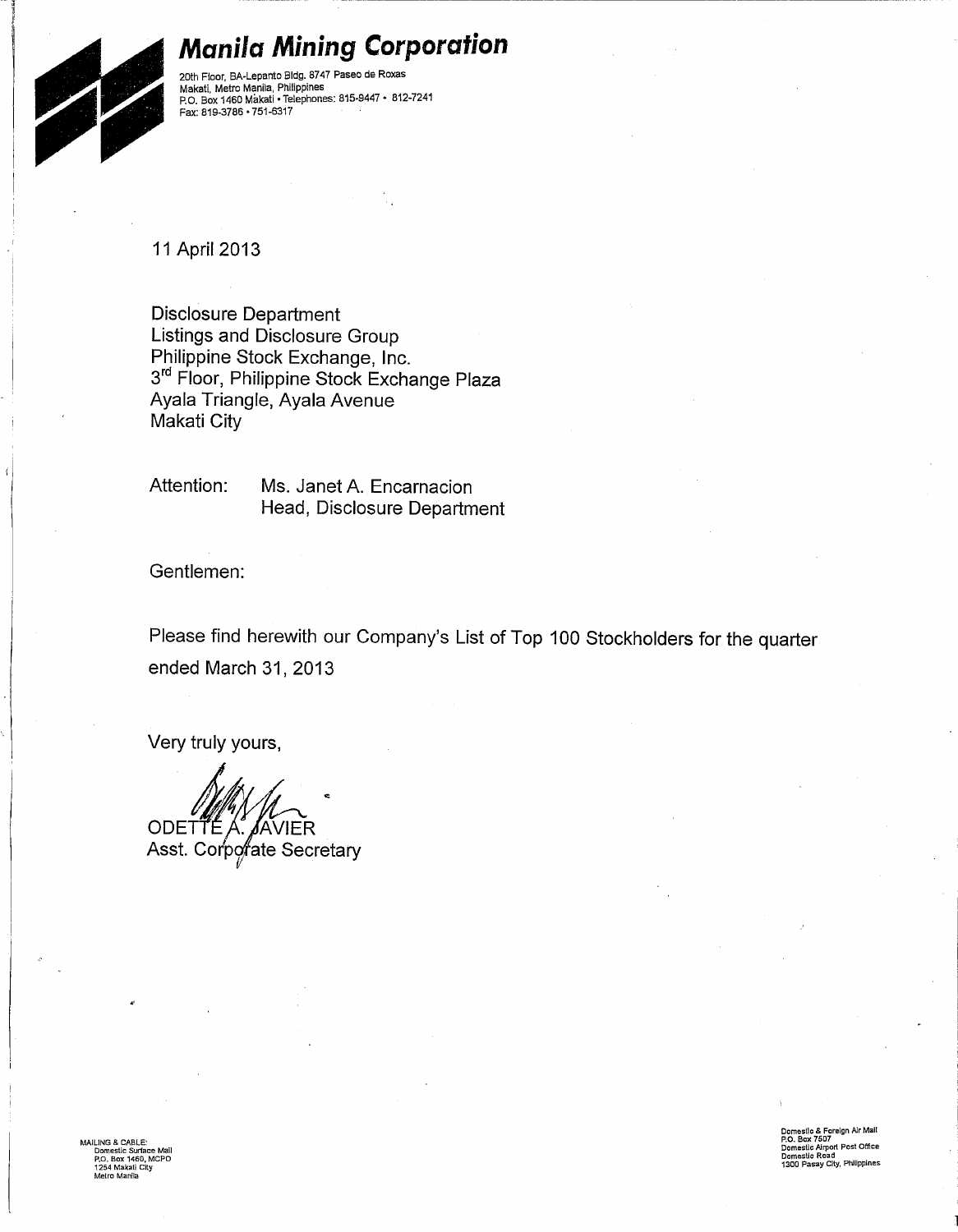| <b>RANK</b>    | <b>STOCKHOLDER NUMBER</b> | <b>STOCKHOLDER NAME</b>                                        | <b>NATIONALITY</b> | <b>CERTIFICATE CLASS</b> | <b>OUTSTANDING SHARES</b> | <b>PERCENTAGE</b> | <b>TOTAL</b>   |
|----------------|---------------------------|----------------------------------------------------------------|--------------------|--------------------------|---------------------------|-------------------|----------------|
| $\mathbf{1}$   | 16016658                  | PCD NOMINEE CORPORATION (FILIPINO)                             | ${\sf FIL}$        | A                        | 59,058,673,283            |                   |                |
|                |                           | G/F MKSE BLDG.,                                                |                    |                          |                           |                   |                |
|                |                           | AYALA AVENUE, MAKATI CITY                                      |                    |                          |                           |                   |                |
|                |                           |                                                                |                    |                          |                           |                   |                |
|                |                           |                                                                |                    | в                        | 24,635,909,942            | 41.4364%          | 83,694,583,225 |
| $\overline{2}$ | 12000359                  | LEPANTO CONSOLIDATED MINING COMPANY                            | ${\sf FIL}$        | A                        | 20,479,027,104            |                   |                |
|                |                           | 21ST FLR., BA-LEPANTO BUILDING                                 |                    |                          |                           |                   |                |
|                |                           | PASEO DE ROXAS, MAKATI                                         |                    |                          |                           |                   |                |
|                |                           | METRO MANILA                                                   |                    |                          |                           |                   |                |
|                |                           |                                                                |                    |                          |                           |                   |                |
|                |                           |                                                                |                    | в                        | 12,045,531,915            | 16.1026%          | 32,524,559,019 |
| 3              | 0600000003                | F. YAP SECURITIES, INC.                                        | ${\sf FIL}$        | Α                        | 12,947,708,096            |                   |                |
|                |                           | 17/F LEPANTO BUILDING,                                         |                    |                          |                           |                   |                |
|                |                           | 8747 PASEO DE ROXAS,                                           |                    |                          |                           |                   |                |
|                |                           | MAKATI CITY                                                    |                    |                          |                           |                   |                |
|                |                           |                                                                |                    | в                        | 11,952,128,302            | 12.3276%          | 24,899,836,398 |
|                |                           |                                                                |                    |                          |                           |                   |                |
| $\overline{4}$ | 06000111                  | F. YAP SECURITIES, INC.                                        | $\mathsf{FIL}$     | A                        | 3,505,548,391             |                   |                |
|                |                           | UNIT 2301/2302 TEKTITE TOWER I                                 |                    |                          |                           |                   |                |
|                |                           | EXCHANGE RD., ORTIGAS CENTER                                   |                    |                          |                           |                   |                |
|                |                           | PASIG, METRO MANILA                                            |                    |                          |                           |                   |                |
|                |                           |                                                                |                    | в                        | 9,645,835,411             | 6.5111%           | 13,151,383,802 |
| 5              | 12000360                  | LEPANTO INVESTMENT & DEV. CORPORATION                          | ${\sf FIL}$        |                          | 1,390,313,541             |                   |                |
|                |                           | BA-LEPANTO BUILDING                                            |                    | Α                        |                           |                   |                |
|                |                           | PASEO DE ROXAS, MAKATI                                         |                    |                          |                           |                   |                |
|                |                           | METRO MANILA                                                   |                    |                          |                           |                   |                |
|                |                           |                                                                |                    |                          |                           |                   |                |
|                |                           |                                                                |                    | в                        | 5,037,619,533             | 3.1824%           | 6,427,933,074  |
| 6              | 16011312                  | PCD NOMINEE CORPORATION (NON-FILIPINO)                         | <b>NOF</b>         | $\,$ B                   | 3,451,596,977             | 1.7088%           | 3,451,596,977  |
|                |                           | G/F MAKATI STOCK EXCHANGE BLDG                                 |                    |                          |                           |                   |                |
|                |                           | 6767 AYALA AVE., MAKATI CITY                                   |                    |                          |                           |                   |                |
|                |                           |                                                                |                    |                          |                           |                   |                |
|                |                           |                                                                |                    |                          |                           |                   |                |
| 7              | 25005497                  | BRYAN YAP                                                      | ${\sf FIL}$        | A                        | 1,945,977,139             |                   |                |
|                |                           | C/O F. YAP SECURITIES, INC.                                    |                    |                          |                           |                   |                |
|                |                           | UNIT 2301 & 2302                                               |                    |                          |                           |                   |                |
|                |                           | 23/F PHIL. STOCK EXCHANGE CTR.                                 |                    |                          |                           |                   |                |
|                |                           | ORTIGAS CENTER, PASIG, M. M.                                   |                    |                          |                           |                   |                |
|                |                           |                                                                |                    | в                        | 1,124,317,007             | 1.5200%           | 3,070,294,146  |
| 8              | 25005499                  | CHRISTINE YAP                                                  | $\mathsf{FIL}$     | A                        | 1,861,557,111             |                   |                |
|                |                           | C/O F. YAP SECURITIES, INC.                                    |                    |                          |                           |                   |                |
|                |                           | UNIT 2301 & 2302 23/F PHIL.                                    |                    |                          |                           |                   |                |
|                |                           | STOCK EXCH. CENTER, EXCH. ROAD                                 |                    |                          |                           |                   |                |
|                |                           | ORTIGAS CENTER, PASIG, M. M.                                   |                    | в                        | 461,919,918               | 1.1503%           | 2,323,477,029  |
|                |                           |                                                                |                    |                          |                           |                   |                |
| 9              | 25005502                  | PAULINO YAP                                                    | ${\sf FIL}$        | Α                        | 1,064,905,731             |                   |                |
|                |                           | C/O F. YAP SECURITIE, INC.                                     |                    |                          |                           |                   |                |
|                |                           | UNIT 2301 & 232 23/F PHIL.                                     |                    |                          |                           |                   |                |
|                |                           | STOCK EXCHANGE CTR., EXCH. RD.<br>ORTIGAS CENTER, PASIG, M. M. |                    |                          |                           |                   |                |
|                |                           |                                                                |                    | B                        | 1,019,720,824             | 1.0320%           | 2,084,626,555  |
| 10             | 03026095                  | CORONET PROPERTY HOLDINGS CORP                                 | ${\sf FIL}$        | A                        | 833,093,546               |                   |                |
|                |                           | C/O F. YAP SECURITIES, INC.                                    |                    |                          |                           |                   |                |
|                |                           | UNIT 2301/2302 PHIL. STOCK                                     |                    |                          |                           |                   |                |
|                |                           | EXCH. CTR. EXCHANGE ROAD                                       |                    |                          |                           |                   |                |
|                |                           | ORTIGAS CENTER, PASIG, M. M.                                   |                    |                          |                           |                   |                |
|                |                           |                                                                |                    | в                        | 851,662,573               | 0.8341%           | 1,684,756,119  |
| 11             | 25005518                  | PAULINO YAP                                                    | $\mathsf{FIL}$     | A                        | 890,763,764               |                   |                |
|                |                           | C/O F. YAP SECURITIES, INC.                                    |                    |                          |                           |                   |                |
|                |                           | UNIT 2301 & 2302 23/F PSE                                      |                    |                          |                           |                   |                |
|                |                           | EXCHANGE ROAD, ORTIGAS CENTER                                  |                    |                          |                           |                   |                |
|                |                           | PASIG, METRO MANILA                                            |                    | B                        | 787,396,304               | 0.8308%           | 1,678,160,068  |
|                |                           |                                                                |                    |                          |                           |                   |                |
| $12\,$         | 06017929                  | F. YAP SECURITIES INC.                                         | <b>NOF</b>         | в                        | 1,665,206,615             | 0.8244%           | 1,665,206,615  |
|                |                           | UNIT 2301/2302 TEKTITE TOWER 1                                 |                    |                          |                           |                   |                |
|                |                           | EXCHANGE RD., ORTIGAS CENTER                                   |                    |                          |                           |                   |                |
|                |                           | PASIG, METRO MANILA                                            |                    |                          |                           |                   |                |
|                |                           |                                                                |                    |                          |                           |                   |                |
| 13             | 25005498                  | CHRISTINE KAREN YAP                                            | $\mathsf{FIL}$     | Α                        | 886,334,939               |                   |                |
|                |                           | C/O F. YAP SECURITIES, INC.                                    |                    |                          |                           |                   |                |
|                |                           | UNIT 2301 & 2302 23/F PHIL.                                    |                    |                          |                           |                   |                |
|                |                           | STOCK EXCH. CENTER, EXCH. ROAD                                 |                    |                          |                           |                   |                |
|                |                           | ORTIGAS CENTER, PASIG, M. M.                                   |                    | в                        | 492,917,544               | 0.6828%           | 1,379,252,483  |
| 14             | 25005505                  | EMMA YAP                                                       | $\mathsf{FIL}$     | A                        | 799,516,109               |                   |                |
|                |                           | C/O F. YAP SECURITIES, INC.                                    |                    |                          |                           |                   |                |
|                |                           | UNIT 2301 & 2302 23/F PHIL.                                    |                    |                          |                           |                   |                |
|                |                           | STOCK EXCH. CENTER, EXCH. ROAD                                 |                    |                          |                           |                   |                |
|                |                           | ORTIGAS CENTER, PASIG, M. M.                                   |                    |                          |                           |                   |                |
|                |                           |                                                                |                    |                          | 529.116.591               | 0.6577%           | 1.328.632.700  |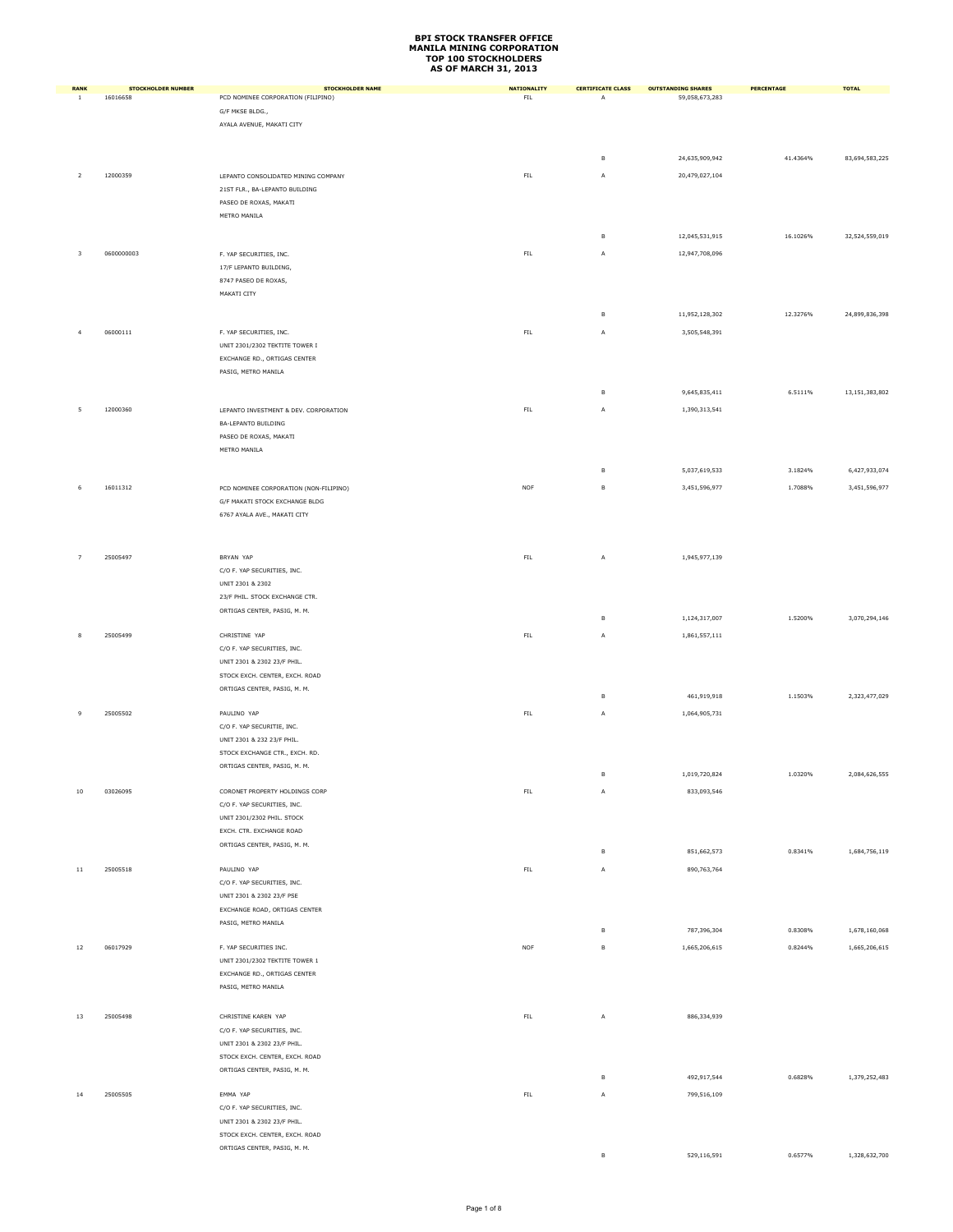| <b>RANK</b> | <b>STOCKHOLDER NUMBER</b> | <b>STOCKHOLDER NAME</b>                                        | <b>NATIONALITY</b> | <b>CERTIFICATE CLASS</b> | <b>OUTSTANDING SHARES</b> | <b>PERCENTAGE</b> | <b>TOTAL</b>  |
|-------------|---------------------------|----------------------------------------------------------------|--------------------|--------------------------|---------------------------|-------------------|---------------|
| 15          | 16017012                  | PATRICK RESOURCES CORPORATION                                  | ${\sf FIL}$        | A                        | 1,301,152,163             | 0.6441%           | 1,301,152,163 |
|             |                           | UNIT 2302, 23/F PSE CENTRE                                     |                    |                          |                           |                   |               |
|             |                           | EXCHANGE RD., ORTIGAS CENTER                                   |                    |                          |                           |                   |               |
|             |                           | PASIG CITY                                                     |                    |                          |                           |                   |               |
|             |                           |                                                                |                    |                          |                           |                   |               |
| 16          | 25005500                  | PACITA YAP                                                     | ${\sf FIL}$        | A                        | 351,786,420               |                   |               |
|             |                           | C/O F. YAP SECURITIES, INC.                                    |                    |                          |                           |                   |               |
|             |                           | UNIT 2301 & 2302, 23/F PHIL.                                   |                    |                          |                           |                   |               |
|             |                           | STOCK EXCH. CTR., EXCH. ROAD                                   |                    |                          |                           |                   |               |
|             |                           | ORTIGAS CENTER, PASIG, M. M.                                   |                    | в                        | 824,539,227               | 0.5823%           | 1,176,325,647 |
|             |                           |                                                                |                    |                          |                           |                   |               |
| 17          | 25005516                  | EMMA YAP                                                       | FIL                | A                        | 678,551,292               |                   |               |
|             |                           | C/O F. YAP SECURITIES, INC.                                    |                    |                          |                           |                   |               |
|             |                           | UNIT 2301 & 2302 23/F PHIL.                                    |                    |                          |                           |                   |               |
|             |                           | STOCK EXCH. CENTER, EXCH. ROAD<br>ORTIGAS CENTER, PASIG, M. M. |                    |                          |                           |                   |               |
|             |                           |                                                                |                    | $\,$ B                   | 433,448,272               | 0.5505%           | 1,111,999,564 |
| 18          | 25005511                  | CRESENCIO YAP                                                  | ${\sf FIL}$        | А                        | 107,242,261               |                   |               |
|             |                           | C/O F. YAP SECURITIES, INC.                                    |                    |                          |                           |                   |               |
|             |                           | UNIT 2301 & 2302 23/F, PHIL.                                   |                    |                          |                           |                   |               |
|             |                           | STOCK. EXCH. CTR. EXCH. ROAD                                   |                    |                          |                           |                   |               |
|             |                           | ORTIGAS CENTER, PASIG, M. M.                                   |                    |                          |                           |                   |               |
|             |                           |                                                                |                    | B                        | 950,612,016               | 0.5237%           | 1,057,854,277 |
| 19          | 04000158                  | DAVID GO SECURITIES CORP.                                      | ${\sf FIL}$        | A                        | 438,090,034               |                   |               |
|             |                           | R-309 FEDERATION CENTER BLDG.                                  |                    |                          |                           |                   |               |
|             |                           | MEULLE DE BINONDO                                              |                    |                          |                           |                   |               |
|             |                           | BINONDO, MANILA                                                |                    |                          |                           |                   |               |
|             |                           |                                                                |                    |                          |                           |                   |               |
|             |                           |                                                                |                    | В                        | 590,574,844               | 0.5092%           | 1,028,664,878 |
| 20          | 25005501                  | PAUL YAP JR.                                                   | ${\sf FIL}$        | A                        | 580,769,812               |                   |               |
|             |                           | C/O F. YAP SECURITIES, INC.                                    |                    |                          |                           |                   |               |
|             |                           | UNIT 2301 & 2302 23/F PHIL.                                    |                    |                          |                           |                   |               |
|             |                           | STOCK EXCH. CENTER, EXCH. ROAD                                 |                    |                          |                           |                   |               |
|             |                           | ORTIGAS CENTER, PASIG, M. M.                                   |                    | $\mathsf B$              | 226,723,229               | 0.3997%           | 807,493,041   |
|             |                           |                                                                |                    |                          |                           |                   |               |
| 21          | 06000747                  | A/C -CKY FYSI                                                  | ${\sf FIL}$        | А                        | 754,994,507               |                   |               |
|             |                           | 5TH FLR., FAR EAST ASIA BLDG.                                  |                    |                          |                           |                   |               |
|             |                           | 416 MARQUINA ST., BINONDO                                      |                    |                          |                           |                   |               |
|             |                           | MANILA                                                         |                    |                          |                           |                   |               |
|             |                           |                                                                |                    | В                        | 18,454,855                | 0.3829%           | 773,449,362   |
|             |                           |                                                                |                    |                          |                           |                   |               |
| 22          | 25005515                  | PAUL YAP JR.                                                   | $\mathsf{FIL}$     | A                        | 532,907,891               |                   |               |
|             |                           | C/O F. YAP SECURITIES, INC.                                    |                    |                          |                           |                   |               |
|             |                           | UNIT 2301 & 2302 223/F PHIL.<br>STOCK EXCH. CENTER, EXCH. ROAD |                    |                          |                           |                   |               |
|             |                           | ORTIGAS CENTER, PASI, M. M.                                    |                    |                          |                           |                   |               |
|             |                           |                                                                |                    | в                        | 208,038,698               | 0.3668%           | 740,946,589   |
| 23          | 22005891                  | VENTURA RESOURCES CORPORATION                                  | ${\sf FIL}$        | Α                        | 718,565,954               | 0.3557%           | 718,565,954   |
|             |                           | 3/F CORONET BLDG., ANDA ST.,                                   |                    |                          |                           |                   |               |
|             |                           | DAVAO CITY                                                     |                    |                          |                           |                   |               |
|             |                           |                                                                |                    |                          |                           |                   |               |
|             |                           |                                                                |                    |                          |                           |                   |               |
| 24          | 26000925                  | ZAMCORE RESOURCES CORPORATION                                  | ${\sf FIL}$        |                          | 707,395,421               | 0.3502%           | 707,395,421   |
|             |                           | 3/F CORONET BLDG.,                                             |                    | Α                        |                           |                   |               |
|             |                           | 86 ANDA ST., DAVAO CITY                                        |                    |                          |                           |                   |               |
|             |                           |                                                                |                    |                          |                           |                   |               |
|             |                           |                                                                |                    |                          |                           |                   |               |
|             |                           |                                                                |                    |                          |                           |                   |               |
| 25          | 12016061                  | LINDSAY RESOURCES CORPORATION                                  | ${\sf FIL}$        | A                        | 651, 542, 763             | 0.3225%           | 651, 542, 763 |
|             |                           | UNIT 2504C, EAST TOWER PSE CTR                                 |                    |                          |                           |                   |               |
|             |                           | EXCHANGE ROAD, ORTIGAS CENTER                                  |                    |                          |                           |                   |               |
|             |                           | PASIG CITY                                                     |                    |                          |                           |                   |               |
|             |                           |                                                                |                    |                          |                           |                   |               |
| 26          | 19000695                  | SHIPSIDE, INC.                                                 | $\mathsf{FIL}$     | A                        | 360,082,672               |                   |               |
|             |                           | BA-LEPANTO BLDG.                                               |                    |                          |                           |                   |               |
|             |                           | #8747 PASEO DE ROXAS, MAKATI                                   |                    |                          |                           |                   |               |
|             |                           | METRO MANILA                                                   |                    |                          |                           |                   |               |
|             |                           |                                                                |                    | в                        | 232,893,997               | 0.2935%           | 592,976,669   |
|             |                           |                                                                |                    |                          |                           |                   |               |
| 27          | 25005522                  | CRESENCIO YAP                                                  | $\mathsf{FIL}$     | A                        | 45,574,972                |                   |               |
|             |                           | C/O F. YAP SECURITIES, INC.                                    |                    |                          |                           |                   |               |
|             |                           | UNIT 2301 & 2302, 23F, PHIL.                                   |                    |                          |                           |                   |               |
|             |                           | STOCK EXCH. CTR., EXCH. ROAD                                   |                    |                          |                           |                   |               |
|             |                           | ORTIGAS CENTER, PASIG, M. M.                                   |                    | в                        | 504,155,049               | 0.2721%           | 549,730,021   |
| 28          | 25005496                  | ARLENE K. YAP                                                  | FL                 | Α                        | 457,065,671               |                   |               |
|             |                           | C/O F. YAP SECURITIES, INC.                                    |                    |                          |                           |                   |               |
|             |                           | UNIT 2301 & 2302, 23/F PHIL.                                   |                    |                          |                           |                   |               |
|             |                           | STOCK EXCH. CTR., EXCH. ROAD                                   |                    |                          |                           |                   |               |
|             |                           | ORTIGAS CENTER, PASIG, M. M.                                   |                    |                          |                           |                   |               |
|             |                           |                                                                |                    |                          | 90,152,434                | 0.2709%           | 547,218,105   |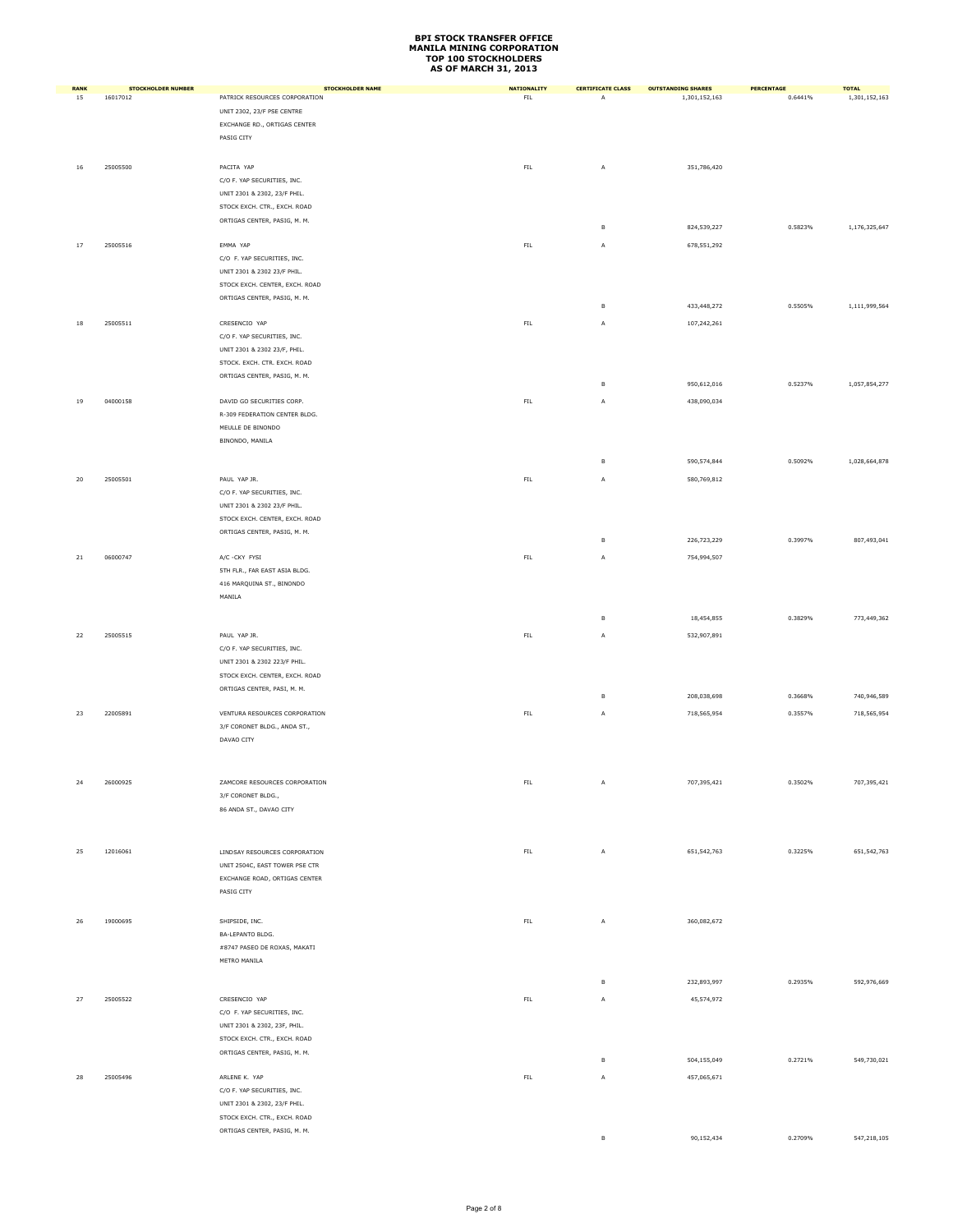| <b>RANK</b> | <b>STOCKHOLDER NUMBER</b> | <b>STOCKHOLDER NAME</b>                             | <b>NATIONALITY</b> | <b>CERTIFICATE CLASS</b> | <b>OUTSTANDING SHARES</b> | PERCENTAGE | <b>TOTAL</b> |
|-------------|---------------------------|-----------------------------------------------------|--------------------|--------------------------|---------------------------|------------|--------------|
| 29          | 01030049                  | FLORENTINO ALMACEN JR.                              | $\mathsf{FIL}$     | A                        | 369,000,000               |            |              |
|             |                           | P.O. BOX 952                                        |                    |                          |                           |            |              |
|             |                           | CEBU CITY                                           |                    |                          |                           |            |              |
|             |                           |                                                     |                    |                          |                           |            |              |
|             |                           |                                                     |                    | в                        | 160,500,000               | 0.2621%    | 529,500,000  |
| 30          | 06000749                  | A/C B.Y. FYSI                                       | ${\sf FIL}$        | А                        | 524,193,274               |            |              |
|             |                           | 1921 KAMIAS ST., DASMARIÑAS                         |                    |                          |                           |            |              |
|             |                           | VILLAGE MAKATI, METRO MANILA                        |                    |                          |                           |            |              |
|             |                           |                                                     |                    |                          |                           |            |              |
|             |                           |                                                     |                    |                          |                           |            |              |
|             |                           |                                                     |                    | в                        | 295,321                   | 0.2596%    | 524,488,595  |
| 31          | 1600000001                | MARTESIO C. PEREZ                                   | ${\sf FIL}$        | A                        | 281,181,934               |            |              |
|             |                           | 2256 AVOCADO STREET                                 |                    |                          |                           |            |              |
|             |                           | DASMARIÑAS VILLAGE, MAKATI CITY                     |                    |                          |                           |            |              |
|             |                           |                                                     |                    |                          |                           |            |              |
|             |                           |                                                     |                    | $\mathsf B$              | 134,099,084               | 0.2056%    | 415,281,018  |
|             |                           |                                                     |                    |                          |                           |            |              |
| 32          | 06017901                  | F. YAP SECURITIES, INC. (PCD)                       | FL                 | A                        | 337,240,974               | 0.1669%    | 337,240,974  |
|             |                           | UNIT 2301, PSE CENTRE,<br>EXCHANGE RD., PASIG CITY  |                    |                          |                           |            |              |
|             |                           |                                                     |                    |                          |                           |            |              |
|             |                           |                                                     |                    |                          |                           |            |              |
|             |                           |                                                     |                    |                          |                           |            |              |
| 33          | 25005508                  | ANNABELLE K. YAP<br>C/O F. YAP SECURITIES, INC.     | $\mathsf{FIL}$     | A                        | 330,939,900               | 0.1638%    | 330,939,900  |
|             |                           | UNIT 2301 & 2302 23/F, PHIL.                        |                    |                          |                           |            |              |
|             |                           | STOCK EXCH. CTR. EXCHANGE ROAD                      |                    |                          |                           |            |              |
|             |                           | ORTIGAS CENTER, PASIG, M. M.                        |                    |                          |                           |            |              |
|             | 16000522                  | MARTESIO PEREZ                                      | ${\sf FIL}$        |                          | 9,069,370                 |            |              |
| 34          |                           | #2256 AVOCADO STREET                                |                    | А                        |                           |            |              |
|             |                           | DASMARINAS VILLAGE MAKATI                           |                    |                          |                           |            |              |
|             |                           | METRO MANILA                                        |                    |                          |                           |            |              |
|             |                           |                                                     |                    |                          |                           |            |              |
|             |                           |                                                     |                    | $\mathsf B$              | 309,854,155               | 0.1578%    | 318,923,525  |
| 35          | 16030009                  | FAUSTO R. PREYSLER JR.                              | ${\sf FIL}$        | A                        | 270,000,000               |            |              |
|             |                           | SMITHBELL BLDG.                                     |                    |                          |                           |            |              |
|             |                           | 2294 PASONG TAMO EXT.                               |                    |                          |                           |            |              |
|             |                           | MAKATI CITY                                         |                    |                          |                           |            |              |
|             |                           |                                                     |                    | в                        | 45,000,000                | 0.1559%    | 315,000,000  |
|             |                           |                                                     |                    |                          |                           |            |              |
| 36          | 2500000001                | LUCIO W. YAN AND/OR CLARA YAN                       | ${\sf FIL}$        | A                        | 302,100,000               |            |              |
|             |                           | 537 LAFAYETE STREET                                 |                    |                          |                           |            |              |
|             |                           | GREENHILLS EAST, MANDALUYONG CITY                   |                    |                          |                           |            |              |
|             |                           |                                                     |                    |                          |                           |            |              |
|             |                           |                                                     |                    | $\mathsf B$              | 500,000                   | 0.1498%    | 302,600,000  |
| 37          | 16000515                  | JESSAMYN DESIREE B. PEREZ                           | $\mathsf{FIL}$     | A                        | 45,585,000                |            |              |
|             |                           | #2256 AVOCADO STREET                                |                    |                          |                           |            |              |
|             |                           | DASMARINAS VILLAGE MAKATI                           |                    |                          |                           |            |              |
|             |                           | METRO MANILA                                        |                    |                          |                           |            |              |
|             |                           |                                                     |                    |                          |                           |            |              |
|             |                           |                                                     |                    | $\mathsf B$              | 191,561,253               | 0.1174%    | 237,146,253  |
| 38          | 16017010                  | PL LIM INVESTMENTS, INC.                            | FIL                | A                        | 180,000,000               |            |              |
|             |                           | 9/F BA LEPANTO BLDG.                                |                    |                          |                           |            |              |
|             |                           | PASEO DE ROXAS ST.                                  |                    |                          |                           |            |              |
|             |                           | MAKATI CITY                                         |                    |                          |                           |            |              |
|             |                           |                                                     |                    | $\,$ B                   | 57,000,000                | 0.1173%    | 237,000,000  |
| 39          | 12016259                  | LEONARD RESOURCES CORP.                             | $\mathsf{FIL}$     | A                        | 236,299,716               | 0.1169%    | 236,299,716  |
|             |                           | 3/F CORONET BLDG.,                                  |                    |                          |                           |            |              |
|             |                           | 86 ANDA ST., DAVAO CITY                             |                    |                          |                           |            |              |
|             |                           |                                                     |                    |                          |                           |            |              |
|             |                           |                                                     |                    |                          |                           |            |              |
| 40          | 08000780                  | WILLIAM HOW AND/OR BENITO HOW                       | ${\sf FIL}$        | A                        | 220,500,000               | 0.1091%    | 220,500,000  |
|             |                           | NO. 5 JOYA STREET                                   |                    |                          |                           |            |              |
|             |                           | CORINTHIAN GARDENS                                  |                    |                          |                           |            |              |
|             |                           | QUEZON CITY                                         |                    |                          |                           |            |              |
|             |                           |                                                     |                    |                          |                           |            |              |
| 41          | 08000497                  | HIGHLAND SECURITIES, INC.                           | $\mathsf{FIL}$     | A                        | 210,023,669               |            |              |
|             |                           | U-E-1604 TEKTITE TOWER                              |                    |                          |                           |            |              |
|             |                           | TEKTITE ROAD, ORTIGAS CENTER                        |                    |                          |                           |            |              |
|             |                           | PASIG, METRO MANILA                                 |                    |                          |                           |            |              |
|             |                           |                                                     |                    | в                        |                           | 0.1090%    | 220,293,332  |
|             |                           |                                                     |                    |                          | 10,269,663                |            |              |
| 42          | 06000109                  | F Y S I ACCOUNT NO. CKY                             | ${\sf FIL}$        | A                        | 196,918,381               | 0.0974%    | 196,918,381  |
|             |                           | UNIT 2301/2302 TEKTITE TOWER I                      |                    |                          |                           |            |              |
|             |                           | EXCHANGE RD., ORTIGAS CENTER<br>PASIG, METRO MANILA |                    |                          |                           |            |              |
|             |                           |                                                     |                    |                          |                           |            |              |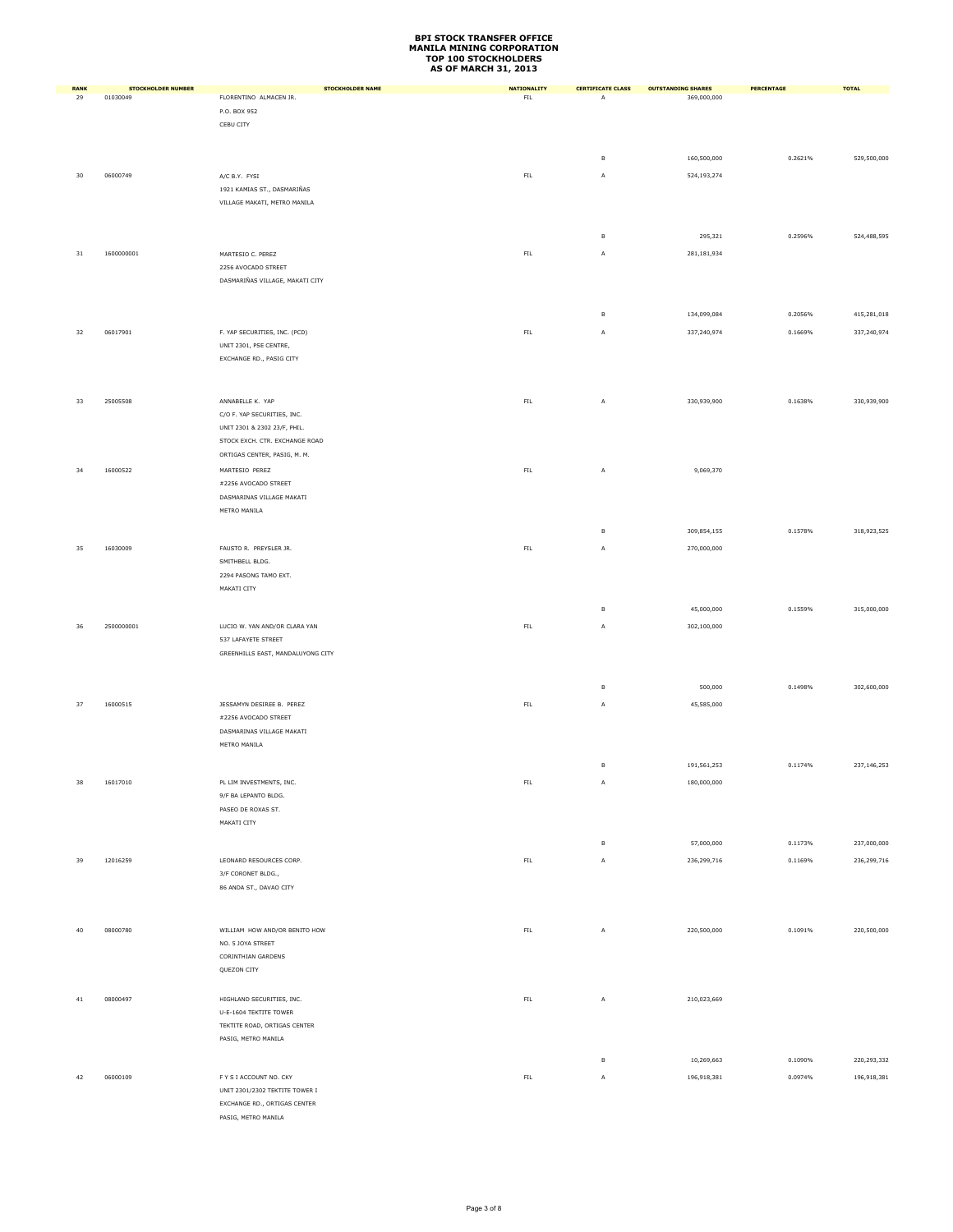| <b>RANK</b> | <b>STOCKHOLDER NUMBER</b> | <b>STOCKHOLDER NAME</b>                                           | <b>NATIONALITY</b> | <b>CERTIFICATE CLASS</b> | <b>OUTSTANDING SHARES</b> | PERCENTAGE | <b>TOTAL</b> |
|-------------|---------------------------|-------------------------------------------------------------------|--------------------|--------------------------|---------------------------|------------|--------------|
| 43          | 18000748                  | HORACIO RODRIGUEZ                                                 | ${\sf FIL}$        | A                        | 113,664,029               |            |              |
|             |                           | C/O COLEGIO DE SAN AGUSTIN                                        |                    |                          |                           |            |              |
|             |                           | DASMARINAS VILLAGE, MAKATI                                        |                    |                          |                           |            |              |
|             |                           | METRO MANILA                                                      |                    |                          |                           |            |              |
|             |                           |                                                                   |                    | в                        | 70,455,575                | 0.0911%    | 184,119,604  |
|             |                           |                                                                   |                    |                          |                           |            |              |
| 44          | 16000517                  | KATERINA TANYA B. PEREZ                                           | ${\sf FIL}$        | Α                        | 63,459,000                |            |              |
|             |                           | #2256 AVOCADO STREET                                              |                    |                          |                           |            |              |
|             |                           | DASMARINAS VILLAGE                                                |                    |                          |                           |            |              |
|             |                           | MAKATI, METRO MANILA                                              |                    |                          |                           |            |              |
|             |                           |                                                                   |                    | в                        | 113,111,253               | 0.0874%    | 176,570,253  |
|             |                           |                                                                   |                    |                          |                           |            |              |
| 45          | 16000511                  | CHARLENE DENISE B. PEREZ                                          | ${\sf FIL}$        | A                        | 62,051,175                |            |              |
|             |                           | #2256 AVOCADO STREET                                              |                    |                          |                           |            |              |
|             |                           | DASMARINAS VILLLAGE MAKATI                                        |                    |                          |                           |            |              |
|             |                           | METRO MANILA                                                      |                    |                          |                           |            |              |
|             |                           |                                                                   |                    | в                        | 112,269,072               | 0.0863%    | 174,320,247  |
|             |                           |                                                                   |                    |                          |                           |            |              |
| 46          | 16000521                  | MA. CYMBELINE B. PEREZ                                            | ${\sf FIL}$        | А                        | 60,768,000                |            |              |
|             |                           | #2256 AVOCADO STREET                                              |                    |                          |                           |            |              |
|             |                           | DASMARINAS VILLAGE MAKATI                                         |                    |                          |                           |            |              |
|             |                           | METRO MANILA                                                      |                    |                          |                           |            |              |
|             |                           |                                                                   |                    | $\,$ B                   | 113,111,253               | 0.0860%    | 173,879,253  |
|             |                           | ABIGAIL RESOURCES CORP.                                           |                    |                          | 154,729,479               |            |              |
| 47          | 01029313                  |                                                                   | ${\sf FIL}$        | A                        |                           | 0.0766%    | 154,729,479  |
|             |                           | 23/F EAST TOWER                                                   |                    |                          |                           |            |              |
|             |                           | PSE CENTRE, EXCHANGE ROAD                                         |                    |                          |                           |            |              |
|             |                           | PASIG CITY                                                        |                    |                          |                           |            |              |
|             |                           |                                                                   |                    |                          |                           |            |              |
| 48          | 20004709                  | THE FIRST RESOURCES MANAGEMENT & SECURITIES CORPORATION           | ${\sf FIL}$        | $\,$ B                   | 150,000,000               | 0.0742%    | 150,000,000  |
|             |                           | RM. 801-802 8/F PSE PLAZA                                         |                    |                          |                           |            |              |
|             |                           | AYALA TRIANGLE, AYALA AVENUE                                      |                    |                          |                           |            |              |
|             |                           | MAKATI CITY                                                       |                    |                          |                           |            |              |
|             |                           |                                                                   |                    |                          |                           |            |              |
| 49          | 13000542                  | MERCANTILE INSURANCE CO., INC.                                    | ${\sf FIL}$        | Α                        | 96,294,800                |            |              |
|             |                           | MERCANTILE INSURANCE BUILDING                                     |                    |                          |                           |            |              |
|             |                           | 2/F GEN. LUNA CORNER                                              |                    |                          |                           |            |              |
|             |                           | BEATERIO STS. INTRAMUROS, MLA.                                    |                    |                          |                           |            |              |
|             |                           |                                                                   |                    |                          |                           |            |              |
|             |                           |                                                                   |                    | в                        | 28,910,000                | 0.0619%    | 125,204,800  |
| 50          | 25005517                  | FELIPE YAP                                                        | ${\sf FIL}$        | A                        | 62,989,187                |            |              |
|             |                           | C/O F. YAP SECURITIES, INC.                                       |                    |                          |                           |            |              |
|             |                           | UNTI 2301 & 2302, 23/F PHIL.                                      |                    |                          |                           |            |              |
|             |                           | STOCK EXCHANGE CTR., EXCH. RD.                                    |                    |                          |                           |            |              |
|             |                           | ORTIGAS CENTER, PASIG, M. M.                                      |                    |                          |                           |            |              |
|             |                           |                                                                   |                    | в                        | 56,706,107                | 0.0592%    | 119,695,294  |
| 51          | 20014748                  | GUILLERMO N. TANTUCO AND/OR CLARITA C. TANTUCO                    | ${\sf FIL}$        | А                        | 117,225,000               | 0.0580%    | 117,225,000  |
|             |                           | 1120 J.P.RIZAL ST., GUADALUPE VIEJO,                              |                    |                          |                           |            |              |
|             |                           | MAKATI CITY                                                       |                    |                          |                           |            |              |
|             |                           |                                                                   |                    |                          |                           |            |              |
|             |                           |                                                                   |                    |                          |                           |            |              |
| 52          | 06014171                  | F. YAP SECURITIES, INC. A/C 4035                                  | ${\sf FIL}$        | А                        | 112,568,859               | 0.0557%    | 112,568,859  |
|             |                           | <b>UNIT 2301/2302 EAST TOWER</b>                                  |                    |                          |                           |            |              |
|             |                           | PSE CENTRE, EXCHANGE ROAD                                         |                    |                          |                           |            |              |
|             |                           | ORTIGAS CENTER, PASIG CITY                                        |                    |                          |                           |            |              |
|             |                           |                                                                   |                    |                          |                           |            |              |
|             | 06014173                  |                                                                   | $\mathsf{FIL}$     | A                        | 112,568,859               | 0.0557%    | 112,568,859  |
| 52          |                           | F. YAP SECURITIES, INC. A/C 3305<br>UNIT 2301/2302 EAST TOWER PSE |                    |                          |                           |            |              |
|             |                           |                                                                   |                    |                          |                           |            |              |
|             |                           | CENTRE, EXCHANGE ROAD                                             |                    |                          |                           |            |              |
|             |                           | ORTIGAS CENTER, PASIG CITY                                        |                    |                          |                           |            |              |
|             |                           |                                                                   |                    |                          |                           |            |              |
| 53          | 03001065                  | MARIANO CHUA                                                      | $\mathsf{FL}$      | A                        | 61,312,921                |            |              |
|             |                           | 901 9TH FLR. TYTANA PLAZA                                         |                    |                          |                           |            |              |
|             |                           | PLAZA LORENZO RUIZ                                                |                    |                          |                           |            |              |
|             |                           | BINONDO, MANILA                                                   |                    |                          |                           |            |              |
|             |                           |                                                                   |                    | $\,$ B                   | 44,344,840                | 0.0523%    | 105,657,761  |
|             |                           |                                                                   |                    |                          |                           |            |              |
| 54          | 25000278                  | FELIPE YAP                                                        | ${\sf FIL}$        | A                        | 77,010,503                |            |              |
|             |                           | 21ST FLR., BA-LEPANTO BUILDING                                    |                    |                          |                           |            |              |
|             |                           | 8747 PASEO DE ROXAS, MAKATI                                       |                    |                          |                           |            |              |
|             |                           | METRO MANILA                                                      |                    |                          |                           |            |              |
|             |                           |                                                                   |                    | в                        | 18,927,503                | 0.0474%    | 95,938,006   |
|             |                           |                                                                   |                    |                          |                           |            |              |
| 55          | 12014597                  | LEPANTO INVESTMENT & DEV. CORPORATION                             | ${\sf FIL}$        | A                        | 91,661,649                | 0.0453%    | 91,661,649   |
|             |                           | <b>BA-LEPANTO BUILDING</b>                                        |                    |                          |                           |            |              |
|             |                           | PASEO DE ROXAS, MAKATI                                            |                    |                          |                           |            |              |
|             |                           | METRO MANILA                                                      |                    |                          |                           |            |              |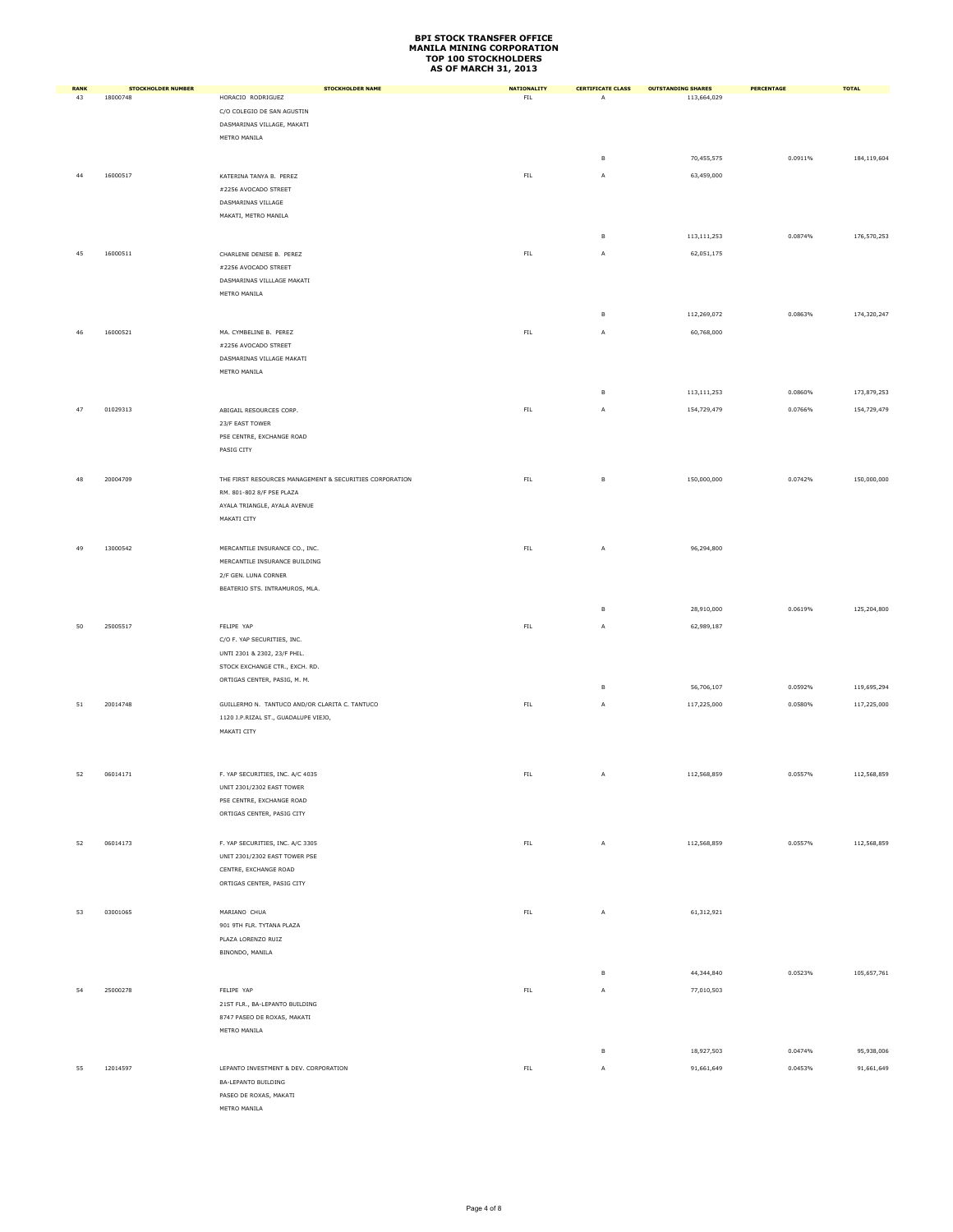| <b>RANK</b> | <b>STOCKHOLDER NUMBER</b> | <b>STOCKHOLDER NAME</b>                  | <b>NATIONALITY</b> | <b>CERTIFICATE CLASS</b> | <b>OUTSTANDING SHARES</b> | PERCENTAGE | <b>TOTAL</b> |
|-------------|---------------------------|------------------------------------------|--------------------|--------------------------|---------------------------|------------|--------------|
| 56          | 18000792                  | PAUL ROSENBERG                           | AMN                | $\,$ B                   | 85,494,935                | 0.0423%    | 85,494,935   |
|             |                           | MCPO BOX 2220                            |                    |                          |                           |            |              |
|             |                           | MAKATI, METRO MANILA                     |                    |                          |                           |            |              |
|             |                           |                                          |                    |                          |                           |            |              |
|             |                           |                                          |                    |                          |                           |            |              |
| 57          | 02000475                  | BRAIN FOUNDATION OF THE PHILS.           | ${\sf FIL}$        | A                        | 77,286,489                | 0.0382%    | 77,286,489   |
|             |                           | C/O MAKATI MEDICAL CENTER,               |                    |                          |                           |            |              |
|             |                           | MAKATI CITY                              |                    |                          |                           |            |              |
|             |                           |                                          |                    |                          |                           |            |              |
|             |                           |                                          |                    |                          |                           |            |              |
|             |                           |                                          |                    |                          |                           |            |              |
| 58          | 16000512                  | DENIS PEREZ                              | $\mathsf{FL}$      | A                        | 66,678,540                | 0.0330%    | 66,678,540   |
|             |                           | #2256 AVOCADO STREET                     |                    |                          |                           |            |              |
|             |                           | DASMARINAS VILLAGE MAKATI                |                    |                          |                           |            |              |
|             |                           | METRO MANILA                             |                    |                          |                           |            |              |
|             |                           |                                          |                    |                          |                           |            |              |
| 59          | 13000323                  | ARACELI A. MACARAIG                      | ${\sf FIL}$        | A                        | 63,560,000                | 0.0314%    | 63,560,000   |
|             |                           | 47 CABILDO STREET                        |                    |                          |                           |            |              |
|             |                           | URDANETA VILLAGE                         |                    |                          |                           |            |              |
|             |                           | MAKATI, METRO MANILA                     |                    |                          |                           |            |              |
|             |                           |                                          |                    |                          |                           |            |              |
|             |                           |                                          |                    |                          |                           |            |              |
| 60          | 13000520                  | ALBERTO MENDOZA AND/OR JEANIE C. MENDOZA | ${\sf FIL}$        | А                        | 46,844,045                |            |              |
|             |                           | #1145 AGUILAR ST.,                       |                    |                          |                           |            |              |
|             |                           | TONDO, MANILA                            |                    |                          |                           |            |              |
|             |                           |                                          |                    |                          |                           |            |              |
|             |                           |                                          |                    | $\mathsf B$              | 16,494,382                | 0.0313%    | 63,338,427   |
|             |                           |                                          |                    |                          |                           |            |              |
| 61          | 23000056                  | WHITE ELEPHANTS, INC.                    | ${\sf FIL}$        | A                        | 52,500,000                |            |              |
|             |                           | 730 PABLO OCAMPO                         |                    |                          |                           |            |              |
|             |                           | MALATE, MANILA                           |                    |                          |                           |            |              |
|             |                           |                                          |                    |                          |                           |            |              |
|             |                           |                                          |                    |                          |                           |            |              |
|             |                           |                                          |                    | в                        | 10,500,000                | 0.0311%    | 63,000,000   |
| 62          | 19001343                  | JANICE C. SY                             | ${\sf FIL}$        | А                        | 54,382,022                | 0.0269%    | 54,382,022   |
|             |                           | #5 HARMONY STREET                        |                    |                          |                           |            |              |
|             |                           | GRACE VILLAGE, QUEZON CITY               |                    |                          |                           |            |              |
|             |                           |                                          |                    |                          |                           |            |              |
|             |                           |                                          |                    |                          |                           |            |              |
| 63          | 25005514                  | FELIPE YAP                               | ${\sf FIL}$        | $\,$ B                   | 49,401,596                | 0.0244%    | 49,401,596   |
|             |                           |                                          |                    |                          |                           |            |              |
|             |                           | C/O MANILA MINING CORP.                  |                    |                          |                           |            |              |
|             |                           | 20/F BA-LEPANTO BLDG.                    |                    |                          |                           |            |              |
|             |                           | PASEO DE ROXAS, MAKATI                   |                    |                          |                           |            |              |
|             |                           | METRO MANILA                             |                    |                          |                           |            |              |
| 64          | 02000370                  | BLUE RIDGE MINERAL CORP.                 | ${\sf FIL}$        | А                        | 38,400,000                |            |              |
|             |                           | 2255 CHINO ROCES AVE.                    |                    |                          |                           |            |              |
|             |                           | MAKATI CITY                              |                    |                          |                           |            |              |
|             |                           |                                          |                    |                          |                           |            |              |
|             |                           |                                          |                    |                          |                           |            |              |
|             |                           |                                          |                    | в                        | 9,600,000                 | 0.0237%    | 48,000,000   |
| 65          | 1600000005                | MA. CYMBELINE PEREZ                      | $\mathsf{FIL}$     | A                        | 40,564,704                |            |              |
|             |                           | C/O DR. MARTESIO C. PEREZ                |                    |                          |                           |            |              |
|             |                           | REQUIRE SSC                              |                    |                          |                           |            |              |
|             |                           |                                          |                    |                          |                           |            |              |
|             |                           |                                          |                    |                          |                           |            |              |
|             |                           |                                          |                    | $\,$ B                   | 5,111,336                 | 0.0226%    | 45,676,040   |
| 66          | 1600000003                | CHARLENE DENISE PEREZ                    | ${\sf FIL}$        | А                        | 40,113,364                |            |              |
|             |                           | C/O DR. MARTESIO C. PEREZ                |                    |                          |                           |            |              |
|             |                           | REQUIRE SSC                              |                    |                          |                           |            |              |
|             |                           |                                          |                    |                          |                           |            |              |
|             |                           |                                          |                    |                          |                           |            |              |
|             |                           |                                          |                    | в                        | 5,111,336                 | 0.0223%    | 45,224,700   |
| 67          | 14003635                  | FLORA NG SIU KHENG                       | ${\sf FIL}$        | A                        | 20,000,000                |            |              |
|             |                           |                                          |                    |                          |                           |            |              |
|             |                           | 23 CAMBRIDGE CIRCLE                      |                    |                          |                           |            |              |
|             |                           | N. FORBES, MAKATI CITY                   |                    |                          |                           |            |              |
|             |                           |                                          |                    |                          |                           |            |              |
|             |                           |                                          |                    | $\,$ B                   | 25,000,000                | 0.0222%    | 45,000,000   |
|             |                           |                                          |                    |                          |                           |            |              |
| 68          | 1600000004                | KATERINE TANYA PEREZ                     | ${\sf FIL}$        | А                        | 39,174,817                |            |              |
|             |                           | C/O DR. MARTESIO C. PEREZ                |                    |                          |                           |            |              |
|             |                           | REQUIRE SSC                              |                    |                          |                           |            |              |
|             |                           |                                          |                    |                          |                           |            |              |
|             |                           |                                          |                    |                          |                           |            |              |
|             |                           |                                          |                    | $\mathsf B$              | 5,111,336                 | 0.0219%    | 44,286,153   |
| 69          | 19001401                  | NECISTO SYTENGCO                         | ${\sf FIL}$        | A                        | 44,280,000                | 0.0219%    | 44,280,000   |
|             |                           | 37 JUDGE LUNA STREET                     |                    |                          |                           |            |              |
|             |                           | SAN FRANCISCO DEL MONTE                  |                    |                          |                           |            |              |
|             |                           | QUEZON CITY                              |                    |                          |                           |            |              |
|             |                           |                                          |                    |                          |                           |            |              |
| 70          | 02000209                  | FLORENTINA BANEZ                         | ${\sf FIL}$        | A                        | 34,209,289                |            |              |
|             |                           | #2256 AVOCADO ST., DASMARINAS            |                    |                          |                           |            |              |
|             |                           | VILLAGE, MAKATI CITY                     |                    |                          |                           |            |              |
|             |                           |                                          |                    |                          |                           |            |              |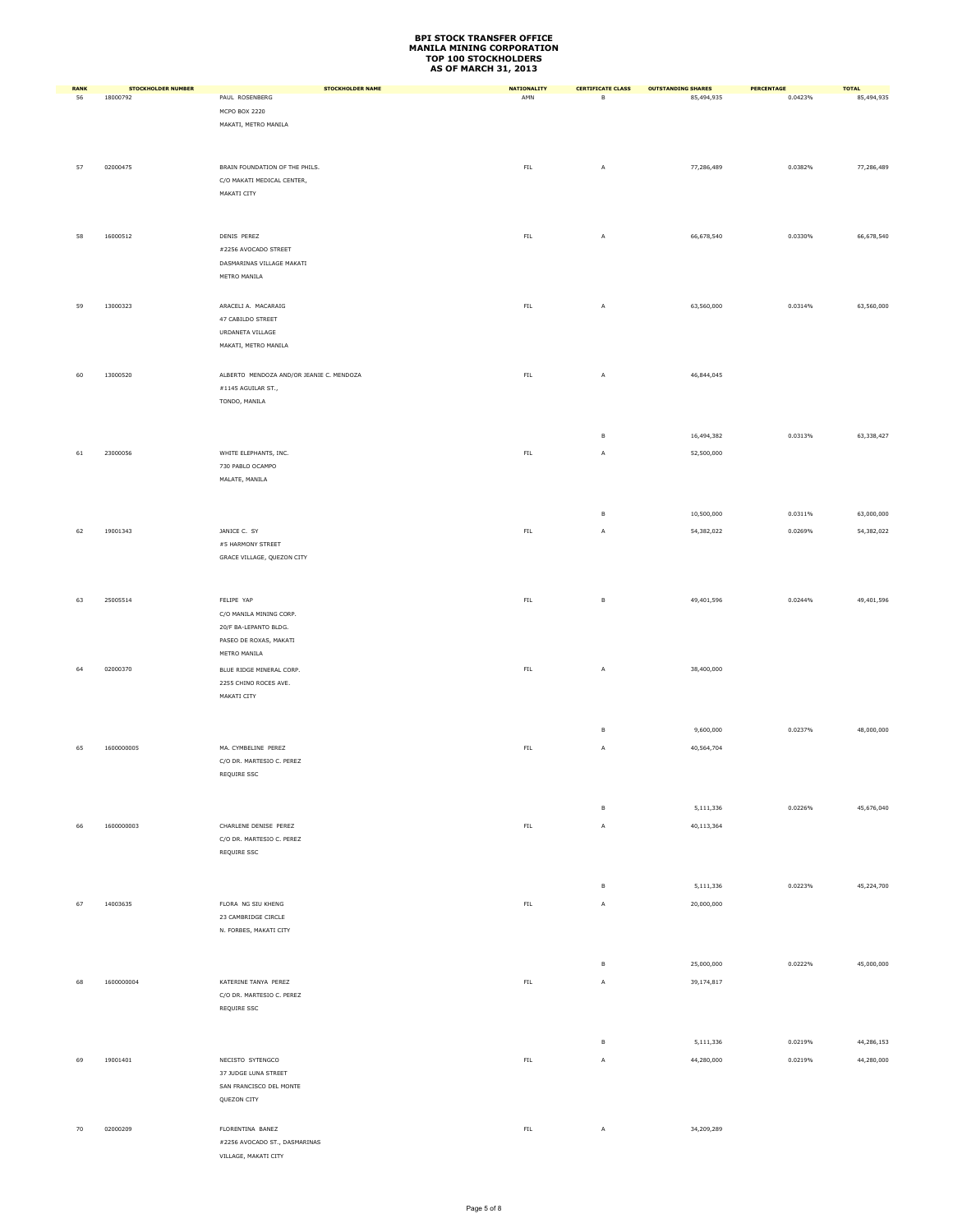| <b>RANK</b> | <b>STOCKHOLDER NUMBER</b> | <b>STOCKHOLDER NAME</b>                                                         | <b>NATIONALITY</b> | <b>CERTIFICATE CLASS</b><br>в | <b>OUTSTANDING SHARES</b> | PERCENTAGE<br>0.0204% | <b>TOTAL</b> |
|-------------|---------------------------|---------------------------------------------------------------------------------|--------------------|-------------------------------|---------------------------|-----------------------|--------------|
|             |                           |                                                                                 |                    |                               | 7,075,571                 |                       | 41,284,860   |
| $71\,$      | 01000959                  | ANSALDO, GODINEZ & CO., INC.<br>#340 NUEVA STREET, MANILA                       | ${\sf FIL}$        | A                             | 40,014,544                |                       |              |
|             |                           |                                                                                 |                    |                               |                           |                       |              |
|             |                           |                                                                                 |                    |                               |                           |                       |              |
|             |                           |                                                                                 |                    | в                             | 295,500                   | 0.0199%               | 40,310,044   |
|             | 0300000015                |                                                                                 | CHN                | $\,$ B                        |                           | 0.0198%               |              |
| 72          |                           | KAYKEE LIM CHEE<br>91-B G. ROXAS STREET, BRGY. MANRESA, QUEZON CITY             |                    |                               | 40,000,000                |                       | 40,000,000   |
|             |                           |                                                                                 |                    |                               |                           |                       |              |
|             |                           |                                                                                 |                    |                               |                           |                       |              |
|             |                           |                                                                                 |                    |                               |                           |                       |              |
| 73          | 16000387                  | PCCI SECURITIES BROKERS CORP.                                                   | $\mathsf{FIL}$     | A                             | 34,129,852                |                       |              |
|             |                           | 3/F PCCI BUILDING                                                               |                    |                               |                           |                       |              |
|             |                           | #118 ALFARO STREET, SALCEDO<br>VILLAGE, MAKATI, METRO MANILA                    |                    |                               |                           |                       |              |
|             |                           |                                                                                 |                    |                               |                           |                       |              |
|             |                           |                                                                                 |                    | в                             | 5,625,000                 | 0.0196%               | 39,754,852   |
| 74          | 05000054                  | E. N. MADRAZO CORP.                                                             | $\mathsf{FIL}$     | A                             | 11,490,000                |                       |              |
|             |                           | C. BANGOY ST.                                                                   |                    |                               |                           |                       |              |
|             |                           | DAVAO CITY                                                                      |                    |                               |                           |                       |              |
|             |                           |                                                                                 |                    |                               |                           |                       |              |
|             |                           |                                                                                 |                    | в                             | 22,710,000                | 0.0169%               | 34,200,000   |
| 75          | 02000211                  | EDUARDO BANGAYAN                                                                | FL                 | A                             | 5,907,551                 |                       |              |
|             |                           | RM. 218 HOTEL NIKKO                                                             |                    |                               |                           |                       |              |
|             |                           | MANILA GARDEN AYALA CENTER<br>MAKATI CITY                                       |                    |                               |                           |                       |              |
|             |                           |                                                                                 |                    |                               |                           |                       |              |
|             |                           |                                                                                 |                    | в                             | 27,669,589                | 0.0166%               | 33,577,140   |
| 76          | 01000671                  | BENJAMIN ADAPON                                                                 | $\mathsf{FIL}$     | A                             | 31,752,000                |                       |              |
|             |                           | CT-MRI DEPARTMENT                                                               |                    |                               |                           |                       |              |
|             |                           | MAKATI MEDICAL CENTER<br>MAKATI CITY                                            |                    |                               |                           |                       |              |
|             |                           |                                                                                 |                    |                               |                           |                       |              |
|             |                           |                                                                                 |                    | $\,$ B                        | 1,764,000                 | 0.0165%               | 33,516,000   |
| 77          | 03000702                  | CATHAY SECURITIES CO., INC. A/C NO. 1358                                        | $\mathsf{FIL}$     | Α                             | 31,531,760                | 0.0156%               | 31,531,760   |
|             |                           | RM. 621 EQUITABLE BANK BLDG.                                                    |                    |                               |                           |                       |              |
|             |                           | 262 JUAN LUNA STREET<br>BINONDO, MANILA                                         |                    |                               |                           |                       |              |
|             |                           |                                                                                 |                    |                               |                           |                       |              |
| 78          | 04011829                  | HECTOR Y. DIMACALI                                                              | $\mathsf{FIL}$     | в                             | 31,200,000                | 0.0154%               | 31,200,000   |
|             |                           | FIRST PHILIPPINE IND'L PARK                                                     |                    |                               |                           |                       |              |
|             |                           | 7TH FLOOR, TAIPAN PLACE                                                         |                    |                               |                           |                       |              |
|             |                           | ORTIGAS, PASIG CITY                                                             |                    |                               |                           |                       |              |
|             |                           |                                                                                 |                    |                               |                           |                       |              |
| 79          | 02000290                  | DANILO G. BAUTISTA                                                              | $\mathsf{FIL}$     | A                             | 12,502,755                |                       |              |
|             |                           | C/O MANILA MINING CORPORATION<br>20/F BA-LEPANTO BUILDING                       |                    |                               |                           |                       |              |
|             |                           | PASEO DE ROXAS, MAKATI CITY                                                     |                    |                               |                           |                       |              |
|             |                           |                                                                                 |                    |                               |                           |                       |              |
|             |                           |                                                                                 |                    | $\mathsf B$                   | 16,287,467                | 0.0142%               | 28,790,222   |
| 80          | 17002719                  | QUALITY INVESTMENTS & SECS. CORP. A/C #017003                                   | $\mathsf{FIL}$     | Α                             | 16,880,000                |                       |              |
|             |                           | SUITE 1602 TYTANA PLAZA BLDG.<br>ORIENTE STREET CORNER                          |                    |                               |                           |                       |              |
|             |                           | PLAZA LORENZO RUIZ                                                              |                    |                               |                           |                       |              |
|             |                           | BINONDO, MANILA                                                                 |                    |                               |                           |                       |              |
|             |                           |                                                                                 |                    | в                             | 11,680,000                | 0.0141%               | 28,560,000   |
| $^{\rm 81}$ | 04000244                  | ARTEMIO F. DISINI                                                               | ${\sf FIL}$        | A                             | 16,680,000                |                       |              |
|             |                           | C/O LCMC, 21/F BA-LEPANTO BLDG                                                  |                    |                               |                           |                       |              |
|             |                           | PASEO DE ROXAS, MAKATI, M. M.                                                   |                    |                               |                           |                       |              |
|             |                           |                                                                                 |                    |                               |                           |                       |              |
|             |                           |                                                                                 |                    | в                             | 11,800,000                | 0.0141%               | 28,480,000   |
| 82          | 20000198                  | JOAQUIN MA. TAMANO                                                              | $\mathsf{FIL}$     | A                             | 26,460,000                |                       |              |
|             |                           | #31 VICTONETTA AVENUE                                                           |                    |                               |                           |                       |              |
|             |                           | ARANETA UNIVERSITY VILLAGE<br>MALABON, METRO MANILA                             |                    |                               |                           |                       |              |
|             |                           |                                                                                 |                    |                               |                           |                       |              |
|             |                           |                                                                                 |                    | B                             | 1,215,052                 | 0.0137%               | 27,675,052   |
| 83          | 04011832                  | JULIA K. MARIA ALESANDRA K. DE LA CRUZ DE LA CRUZ OR OR MA.ANDREA K. DE LA CRUZ | $\mathsf{FIL}$     | в                             | 27,329,421                | 0.0135%               | 27,329,421   |
|             |                           | 4 LAKANDULA ST., AYALA HEIGHTS                                                  |                    |                               |                           |                       |              |
|             |                           | QUEZON CITY                                                                     |                    |                               |                           |                       |              |
|             |                           |                                                                                 |                    |                               |                           |                       |              |
| 84          | 16000638                  | PLLIM MANAGEMENT & INVESTMENT INC.                                              | ${\sf FIL}$        | Α                             | 11,235,955                |                       |              |
|             |                           | 9TH FLR. BA-LEPANTO BLDG.                                                       |                    |                               |                           |                       |              |
|             |                           | PASEO DE ROXAS, MAKATI                                                          |                    |                               |                           |                       |              |
|             |                           | METRO MANILA                                                                    |                    |                               |                           |                       |              |
|             |                           |                                                                                 |                    | в                             | 15,486,891                | 0.0132%               | 26,722,846   |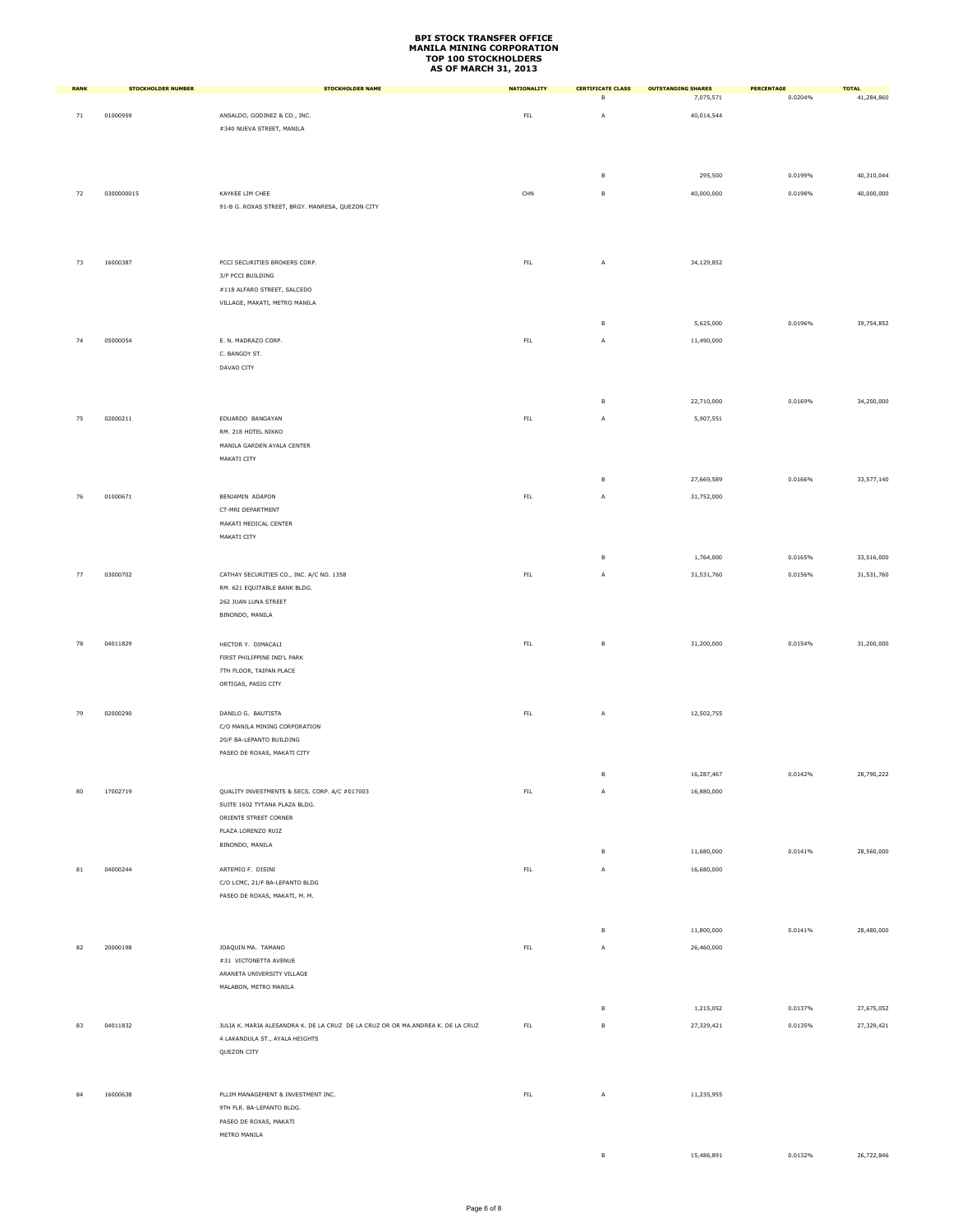| <b>RANK</b> | <b>STOCKHOLDER NUMBER</b> | <b>STOCKHOLDER NAME</b>                                           | <b>NATIONALITY</b> | <b>CERTIFICATE CLASS</b> | <b>OUTSTANDING SHARES</b> | PERCENTAGE | <b>TOTAL</b> |
|-------------|---------------------------|-------------------------------------------------------------------|--------------------|--------------------------|---------------------------|------------|--------------|
| 85          | 12000543                  | GENARA LIMSON                                                     | <b>FIL</b>         | Α                        | 4,200,000                 |            |              |
|             |                           | 8 ABUEVA ST., CORINTHIAN<br>GARDENS, QUEZON CITY                  |                    |                          |                           |            |              |
|             |                           |                                                                   |                    |                          |                           |            |              |
|             |                           |                                                                   |                    |                          |                           |            |              |
|             |                           |                                                                   |                    | в                        | 22,050,000                | 0.0129%    | 26,250,000   |
| 86          | 20014739                  | TERESO C. TAN                                                     | FIL                | A                        | 25,000,000                | 0.0123%    | 25,000,000   |
|             |                           | #72-74 F. GONZALES ST.,<br>TSK MARKETING, CEBU CITY               |                    |                          |                           |            |              |
|             |                           |                                                                   |                    |                          |                           |            |              |
|             |                           |                                                                   |                    |                          |                           |            |              |
| 87          | 18000400                  | EDGAR A. RAGASA AND/OR DORIS R. VILLARUZ AND/OR TEODORA A. RAGASA | ${\sf FIL}$        | A                        | 20,872,552                |            |              |
|             |                           | 8 ST. CATHERINE STREET                                            |                    |                          |                           |            |              |
|             |                           | PROVIDENT VILLAGE, MARIKINA                                       |                    |                          |                           |            |              |
|             |                           | METRO MANILA                                                      |                    |                          |                           |            |              |
|             |                           |                                                                   |                    | в                        | 3,719,816                 | 0.0121%    | 24,592,368   |
| 88          | 03001093                  | ROGELIO CHUA                                                      | ${\sf FIL}$        | A                        | 24,246,741                | 0.0120%    | 24,246,741   |
|             |                           | SUITE NO. 03 ANNEX BLDG.                                          |                    |                          |                           |            |              |
|             |                           | MAKATI MEDICAL CENTER                                             |                    |                          |                           |            |              |
|             |                           | MAKATI, METRO MANILA                                              |                    |                          |                           |            |              |
| 89          | 06014141                  | BERNARDO A. FRIANEZA                                              |                    |                          |                           |            | 24,067,802   |
|             |                           | 68 YAKAL ST., MONTE VISTA                                         | FIL                | A                        | 24,067,802                | 0.0119%    |              |
|             |                           | MARIKINA, METRO MANILA                                            |                    |                          |                           |            |              |
|             |                           |                                                                   |                    |                          |                           |            |              |
|             |                           |                                                                   |                    |                          |                           |            |              |
| 90          | 11000398                  | KEYSER MERCANTILE CO., INC.                                       | ${\sf FIL}$        | A                        | 23,814,000                | 0.0117%    | 23,814,000   |
|             |                           | 231 AGUADO ST., SAN MIGUEL                                        |                    |                          |                           |            |              |
|             |                           | $M$ A N I L A                                                     |                    |                          |                           |            |              |
|             |                           |                                                                   |                    |                          |                           |            |              |
| 91          | 08000469                  | HERITAGE PROPERTIES, INC.                                         | ${\sf FIL}$        | A                        | 18,425,880                |            |              |
|             |                           | 66 UNITED ST., MANDALUYONG                                        |                    |                          |                           |            |              |
|             |                           | METRO MANILA                                                      |                    |                          |                           |            |              |
|             |                           |                                                                   |                    |                          |                           |            |              |
|             |                           |                                                                   |                    | $\mathsf B$              | 5,032,554                 | 0.0116%    | 23,458,434   |
| 92          | 15000177                  | FRANCISCO ONG                                                     | ${\sf FIL}$        | A                        | 14,700,000                |            |              |
|             |                           | 303 R. DUTERTE ST.                                                |                    |                          |                           |            |              |
|             |                           | BANAWA, CEBU CITY                                                 |                    |                          |                           |            |              |
|             |                           |                                                                   |                    |                          |                           |            |              |
|             |                           |                                                                   |                    | в                        | 7,644,000                 | 0.0110%    | 22,344,000   |
| 93          | 08000463                  | SUNDER HEMANDAS                                                   | ${\sf FIL}$        | A                        | 6,300,000                 |            |              |
|             |                           | <b>GAMES &amp; GARMENTS</b>                                       |                    |                          |                           |            |              |
|             |                           | 105 MARYLAND STREET                                               |                    |                          |                           |            |              |
|             |                           | CUBAO, QUEZON CITY                                                |                    |                          |                           |            |              |
|             |                           |                                                                   |                    | в                        | 15,876,000                | 0.0109%    | 22,176,000   |
| 94          | 03000959                  | CATHERINE CHOA                                                    | FIL                | A                        | 13,933,773                |            |              |
|             |                           | 3 PALMERA STREET, VALLE VERDE 4,                                  |                    |                          |                           |            |              |
|             |                           | PASIG CITY                                                        |                    |                          |                           |            |              |
|             |                           |                                                                   |                    |                          |                           |            |              |
|             |                           |                                                                   |                    | в                        | 7,600,000                 | 0.0106%    | 21,533,773   |
| 95          | 13000331                  | PEDRO WONG MADARANG                                               | ${\sf FIL}$        | A                        | 10,000,000                |            |              |
|             |                           | 275 A. MABINI ST                                                  |                    |                          |                           |            |              |
|             |                           | CALOOCAN CITY                                                     |                    |                          |                           |            |              |
|             |                           |                                                                   |                    |                          |                           |            |              |
|             |                           |                                                                   |                    | в                        | 11,000,000                | 0.0103%    | 21,000,000   |
| 95          | 19023130                  | SMS DEVELOPMENT CORP.                                             | $\mathsf{FIL}$     | $\mathsf B$              | 21,000,000                | 0.0103%    | 21,000,000   |
|             |                           | C/O LA SUERTE CIGAR &                                             |                    |                          |                           |            |              |
|             |                           | CIGT. FACTORY<br>KM. 14 SOUTH SUPER HIGHWAY                       |                    |                          |                           |            |              |
|             |                           | PARANAQUE, METRO MANILA                                           |                    |                          |                           |            |              |
| 96          | 21000228                  | OF SANTO TOMAS UNIVERSITY                                         | FL                 | A                        | 20,580,000                | 0.0101%    | 20,580,000   |
|             |                           | UNIVERSITY OF SANTO TOMAS                                         |                    |                          |                           |            |              |
|             |                           | ESPANA, MANILA                                                    |                    |                          |                           |            |              |
|             |                           |                                                                   |                    |                          |                           |            |              |
|             |                           |                                                                   |                    |                          |                           |            |              |
| 96          | 03000757                  | CATHAY SECURITIES CO., INC. A/C NO. 1868                          | ${\sf FIL}$        | A                        | 20,580,000                | 0.0101%    | 20,580,000   |
|             |                           | RM. 621 EBC BLDG.                                                 |                    |                          |                           |            |              |
|             |                           | 262 JUAN LUNA<br>BINONDO, MANILA                                  |                    |                          |                           |            |              |
|             |                           |                                                                   |                    |                          |                           |            |              |
| 97          | 01030103                  | ROGER C. ANG                                                      | ${\sf FIL}$        | A                        | 10,000,000                |            |              |
|             |                           | 40 DUKE ST., GREENHILLS EAST                                      |                    |                          |                           |            |              |
|             |                           | MANDALUYONG CITY                                                  |                    |                          |                           |            |              |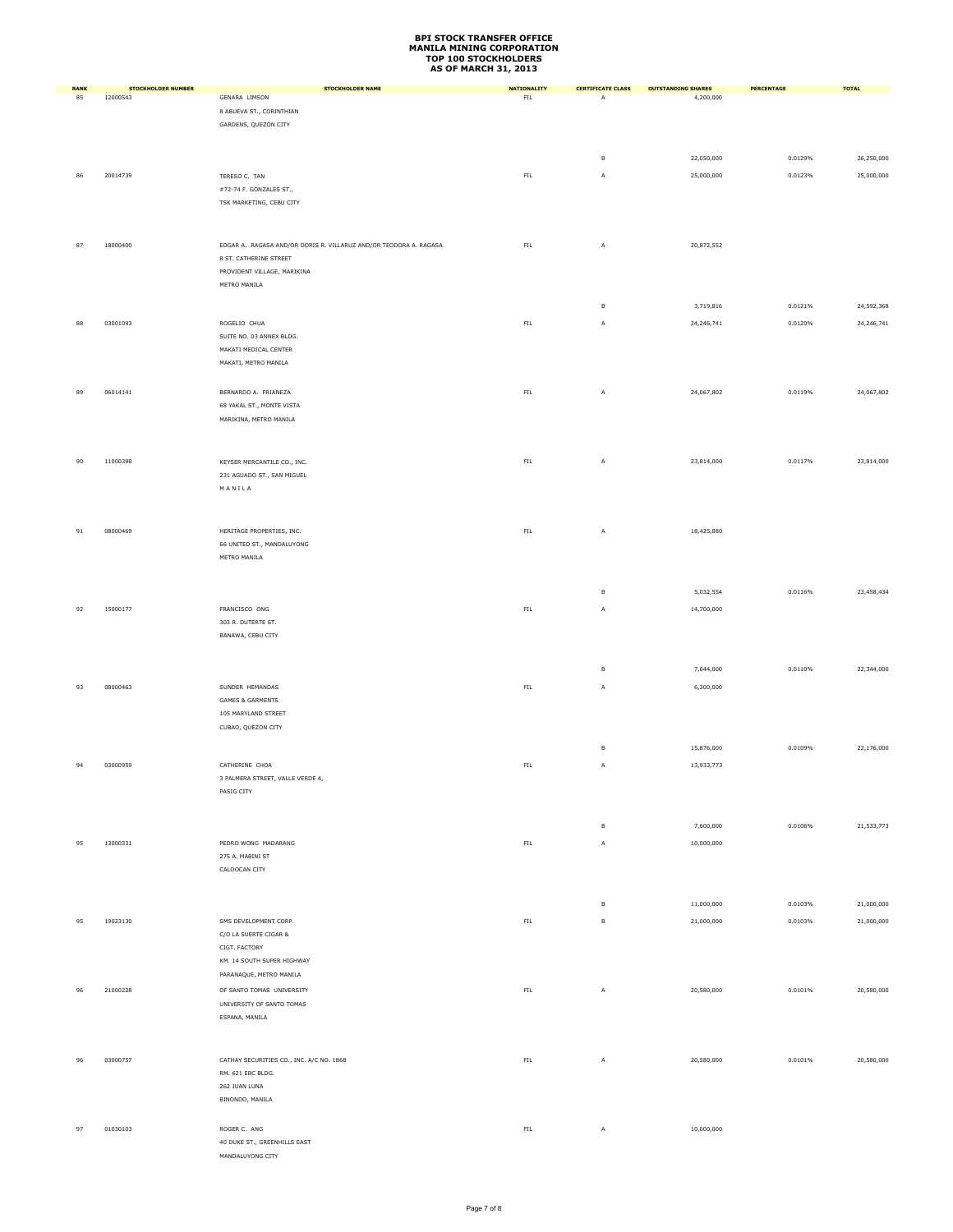| <b>RANK</b>        | <b>STOCKHOLDER NUMBER</b> | <b>STOCKHOLDER NAME</b>                   | <b>NATIONALITY</b> | <b>CERTIFICATE CLASS</b> | <b>OUTSTANDING SHARES</b> | <b>PERCENTAGE</b> | <b>TOTAL</b>    |
|--------------------|---------------------------|-------------------------------------------|--------------------|--------------------------|---------------------------|-------------------|-----------------|
|                    |                           |                                           |                    | B                        | 10,000,000                | 0.0099%           | 20,000,000      |
| 98                 | 06000117                  | F. YAP SECURITIES, INC. ACCOUNT NO. BY    | FIL                | в                        | 19,434,384                | 0.0096%           | 19,434,384      |
|                    |                           | UNIT 2301/2302 TEKTITE TOWER I            |                    |                          |                           |                   |                 |
|                    |                           | EXCHANGE ROAD, ORTIGAS CENTER             |                    |                          |                           |                   |                 |
|                    |                           | PASIG, M. M.                              |                    |                          |                           |                   |                 |
|                    |                           |                                           |                    |                          |                           |                   |                 |
| 99                 | 1500000001                | ERLINDA M. OLEDAN                         | FL                 | A                        | 15,123,214                |                   |                 |
|                    |                           | NO. 1 PARK ROAD, FORBES PARK, MAKATI CITY |                    |                          |                           |                   |                 |
|                    |                           |                                           |                    |                          |                           |                   |                 |
|                    |                           |                                           |                    |                          |                           |                   |                 |
|                    |                           |                                           |                    | в                        | 3,800,281                 | 0.0093%           | 18,923,495      |
|                    |                           |                                           |                    |                          |                           |                   |                 |
| 100                | 18012338                  | MANUEL J. RAMOS                           | FL                 | A                        | 18,726,592                | 0.0092%           | 18,726,592      |
|                    |                           | 2982 LORENZO DE LA PAZ                    |                    |                          |                           |                   |                 |
|                    |                           | PANDACAN, MANILA                          |                    |                          |                           |                   |                 |
|                    |                           |                                           |                    |                          |                           |                   |                 |
|                    |                           |                                           |                    |                          |                           |                   |                 |
| <b>GRAND TOTAL</b> |                           |                                           |                    |                          |                           |                   | 199,132,152,110 |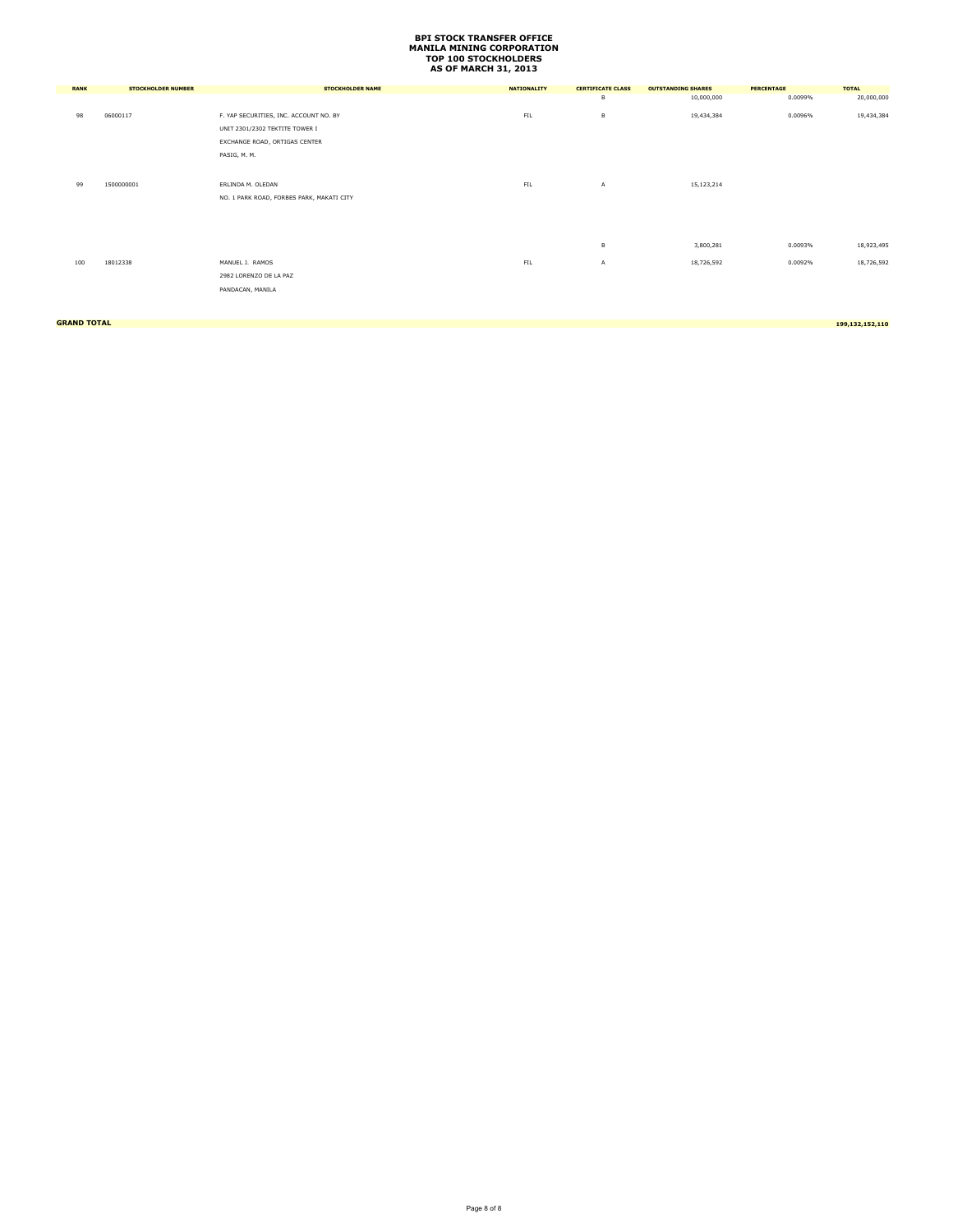**RBKPS006** 

Philippine Depository & Trust Corp.

**PCDUSER1** 

**E** PDTC Philippine Depository & Trust Corp.

#### **OUTSTANDING BALANCES FOR A SPECIFIC COMPANY**

Company Code - MA0000000000 & Company Name - MANILA MINING A

**Business Date**  $03/27/2013$ 

| <b>BPID</b><br><b>ACCOUNT NO.</b> | <b>BP NAME</b><br><b>ADDRESS</b>                                                                                                                        | <b>ACCOUNT TYPE</b><br><b>TELEPHONE NUMBER</b>  | <b>ID TYPE</b><br><b>ID NUMBER</b>    | <b>INVESTOR TYPE</b><br><b>COUNTRY</b> | <b>HOLDINGS</b><br><b>TAXCODE</b> |
|-----------------------------------|---------------------------------------------------------------------------------------------------------------------------------------------------------|-------------------------------------------------|---------------------------------------|----------------------------------------|-----------------------------------|
| 10000000000<br>5                  | UPCC SECURITIES CORP.<br>UNIT 1202 TOWER ONE AND EXCHANGE PLAZ 8921174<br>AYALA AVENUE, MAKATI CITY<br>Metropolitan Manila<br>$\theta$                  | <b>Omnibus Without Client</b>                   | <b>Tax Identification Number</b>      | Domestic<br><b>PHILIPPINES</b>         | 43,450,000.00<br><b>PH10</b>      |
| 10100000000<br>5                  | A & A SECURITIES, INC.<br>Rm. 1906 Ayala Ave. Condominium 6776 Ayala Ave. 810-54-01<br>Makati City<br>Metropolitan Manila<br>1200                       | <b>Omnibus Without Client</b>                   | <b>Tax Identification Number</b><br>2 | Domestic<br><b>PHILIPPINES</b>         | 263,776,172.00<br><b>PH10</b>     |
| 10200000000<br>5                  | ABACUS SECURITIES CORPORATION<br>Unit 2904-A East Tower, PSE Centre Exchange Road. 634-2105<br>Ortigas Center Pasig City<br>Metropolitan Manila<br>1600 | <b>Omnibus Without Client</b>                   | <b>Tax Identification Number</b><br>3 | Domestic<br><b>PHILIPPINES</b>         | 1,340,992,673.00<br><b>PH10</b>   |
| 10300000000<br>5                  | ACCORD CAPITAL EQUITIES CORPORATION<br>Unit 1101 Orient Square Building Emerald Avenue<br>Ortigas Center, Pasig City<br>Metropolitan Manila<br>1600     | <b>Omnibus Without Client</b><br>687-5071 to 74 | Tax Identification Number             | Domestic<br><b>PHILIPPINES</b>         | 648,907,677.00<br><b>PH10</b>     |
| 10300000000<br>6                  | ACCORD CAPITAL EQUITIES CORPORATION<br>Unit 1101 Orient Square Building Emerald Avenue<br>Ortigas Center, Pasig City<br>Metropolitan Manila<br>1600     | Settlement<br>687-5071 to 74                    | Tax Identification Number<br>4        | Domestic<br><b>PHILIPPINES</b>         | 814,923.00<br><b>NWT</b>          |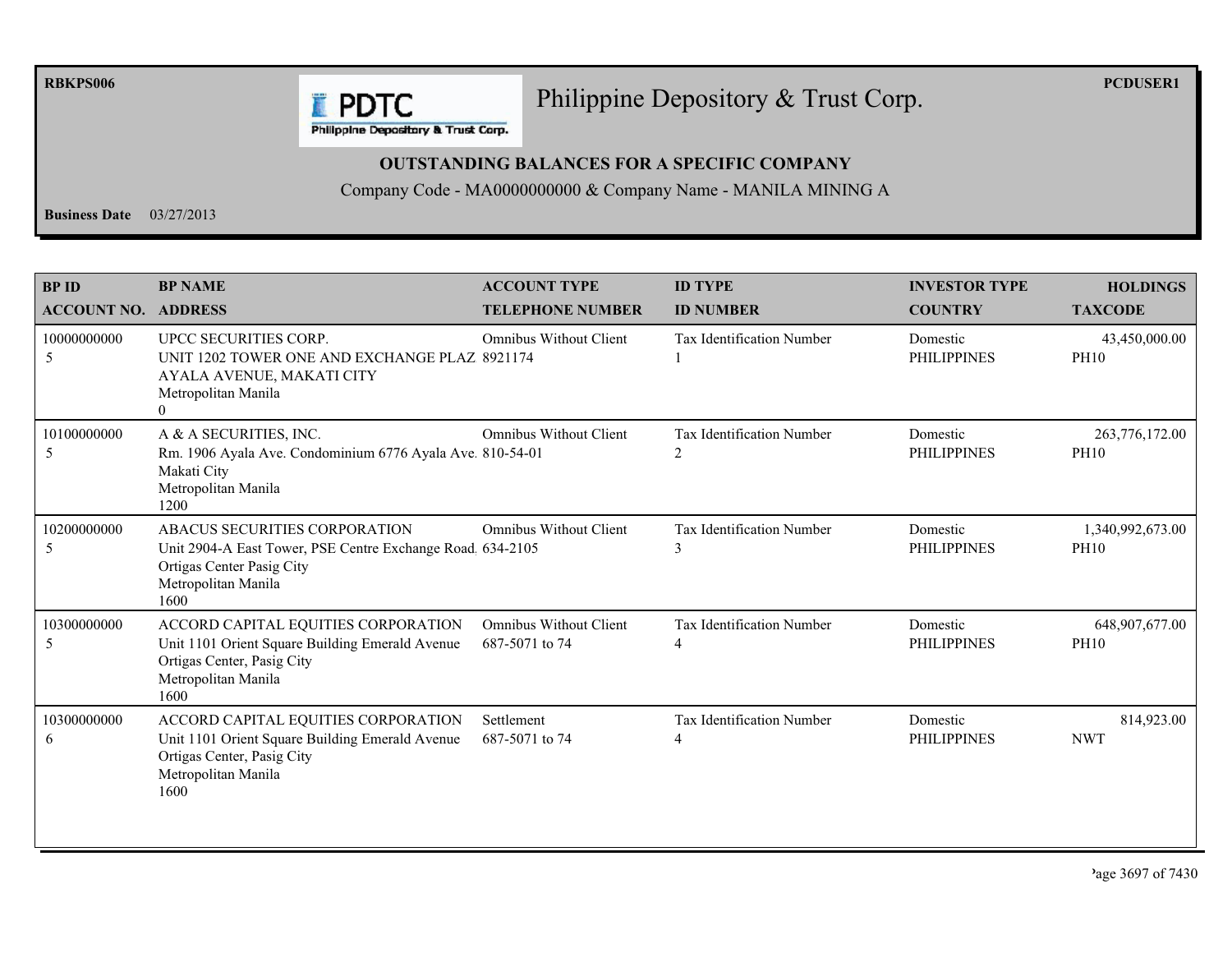| <b>BPID</b>                | <b>BP NAME</b>                                                                                                                                                                      | <b>ACCOUNT TYPE</b>                      | <b>ID TYPE</b>                              | <b>INVESTOR TYPE</b>           | <b>HOLDINGS</b>                 |
|----------------------------|-------------------------------------------------------------------------------------------------------------------------------------------------------------------------------------|------------------------------------------|---------------------------------------------|--------------------------------|---------------------------------|
| <b>ACCOUNT NO. ADDRESS</b> |                                                                                                                                                                                     | <b>TELEPHONE NUMBER</b>                  | <b>ID NUMBER</b>                            | <b>COUNTRY</b>                 | <b>TAXCODE</b>                  |
| 10400000000<br>5           | A. T. DE CASTRO SECURITIES CORP.<br>Suite 701, 7/F Ayala Tower I, Exchange Plaza, Ayala 848-7160 to 65<br>Triangle, Ayala Ave., Makati City<br>Metropolitan Manila<br>1226          | <b>Omnibus Without Client</b>            | Tax Identification Number<br>5              | Domestic<br><b>PHILIPPINES</b> | 63,668,974.00<br><b>PH10</b>    |
| 10600000000<br>5           | ALPHA SECURITIES CORP.<br>UNIT 3003, ONE CORPORATE CENTRE, 30TH<br>FLOOR, JULIA VARGAS STREET, COR MERALC<br>AVENUE STREET, ORTIGAS CENTER, PASIG CI<br>Metropolitan Manila<br>1200 | <b>Omnibus Without Client</b><br>6546806 | Tax Identification Number<br>$\overline{7}$ | Domestic<br><b>PHILIPPINES</b> | 5,475,450.00<br><b>PH10</b>     |
| 10900000000<br>5           | <b>BA SECURITIES, INC.</b><br>Rm 401-403 CLMC Bldg, 256-259 EDSA Greenhills 727-5374<br>Mandaluyong City<br>Metropolitan Manila<br>1550                                             | <b>Omnibus Without Client</b>            | Tax Identification Number<br>10             | Domestic<br><b>PHILIPPINES</b> | 1,375,000.00<br><b>PH10</b>     |
| 10900000000<br>6           | <b>BA SECURITIES, INC.</b><br>Rm 401-403 CLMC Bldg, 256-259 EDSA Greenhills 727-5374<br>Mandaluyong City<br>Metropolitan Manila<br>1550                                             | Settlement                               | Tax Identification Number<br>10             | Domestic<br><b>PHILIPPINES</b> | 72,280,057.00<br><b>NWT</b>     |
| 10900000000<br>14          | <b>BA SECURITIES, INC.</b><br>Rm 401-403 CLMC Bldg, 256-259 EDSA Greenhills 727-5374<br>Mandaluyong City<br>Metropolitan Manila<br>1550                                             | Settlement                               | Tax Identification Number<br>10             | Domestic<br><b>PHILIPPINES</b> | 3,374,934.00<br><b>PH10</b>     |
| 11000000000<br>5           | ANGPING & ASSOCIATES SECURITIES, INC.<br>Suites 2002/2004, The Peak, 107 Alfaro St., Salcedo<br>Village, Makati City<br>Metropolitan Manila<br>1227                                 | <b>Omnibus Without Client</b><br>8482915 | Tax Identification Number<br>11             | Domestic<br><b>PHILIPPINES</b> | 2,109,503,608.00<br><b>PH10</b> |
| 11000000000<br>6           | ANGPING & ASSOCIATES SECURITIES, INC.<br>Suites 2002/2004, The Peak, 107 Alfaro St., Salcedo<br>Village, Makati City<br>Metropolitan Manila<br>1227                                 | Settlement<br>8482915                    | Tax Identification Number<br>11             | Domestic<br><b>PHILIPPINES</b> | 9,640,000.00<br><b>NWT</b>      |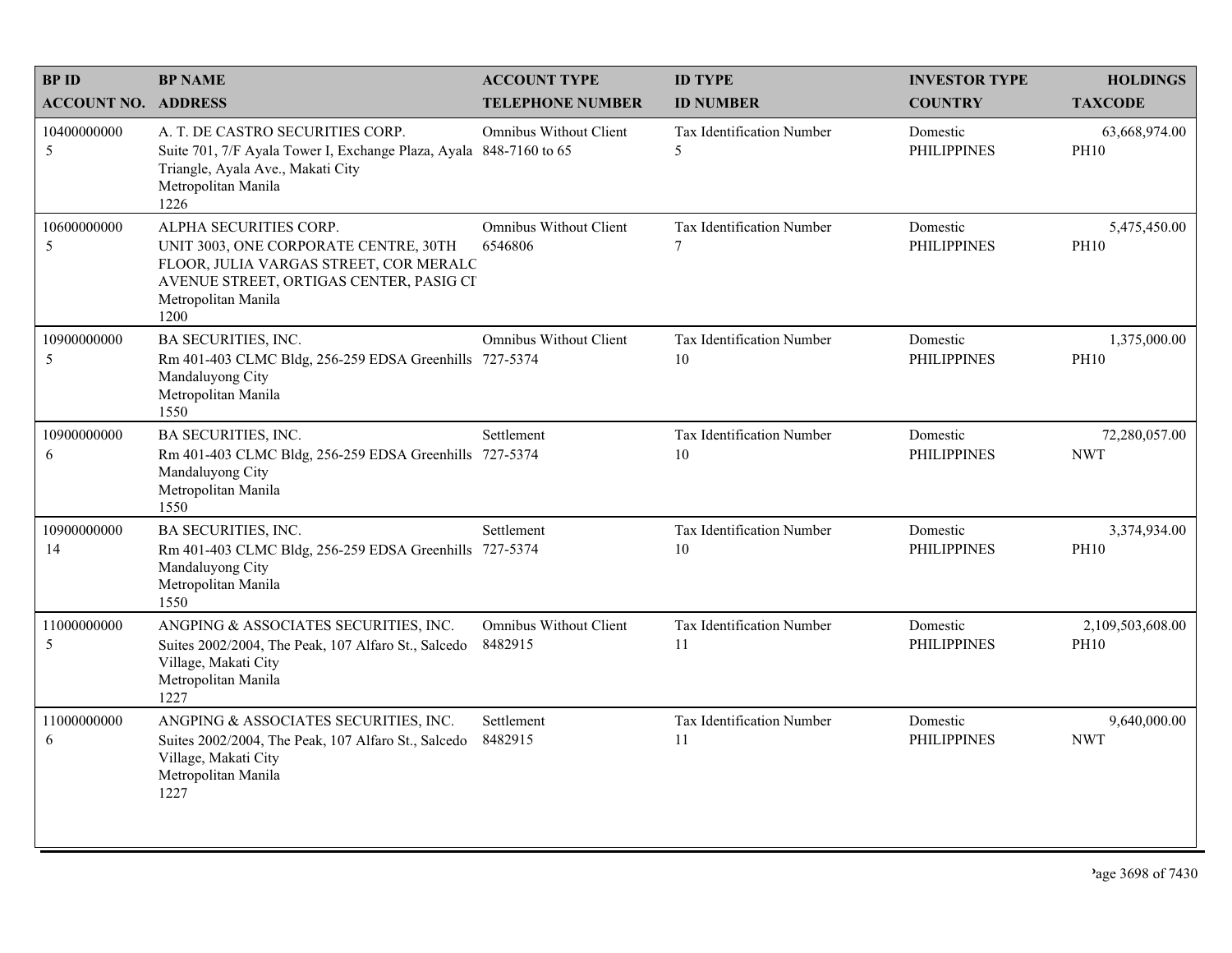| <b>BPID</b>                    | <b>BP NAME</b>                                                                                                                | <b>ACCOUNT TYPE</b>                       | <b>ID TYPE</b>                  | <b>INVESTOR TYPE</b>           | <b>HOLDINGS</b>               |
|--------------------------------|-------------------------------------------------------------------------------------------------------------------------------|-------------------------------------------|---------------------------------|--------------------------------|-------------------------------|
| <b>ACCOUNT NO. ADDRESS</b>     |                                                                                                                               | <b>TELEPHONE NUMBER</b>                   | <b>ID NUMBER</b>                | <b>COUNTRY</b>                 | <b>TAXCODE</b>                |
| 11100000000<br>5               | ANSALDO, GODINEZ & CO., INC.<br>340 Nueva St., Binondo Manila<br>Metropolitan Manila<br>1006                                  | Omnibus Without Client<br>242-5127        | Tax Identification Number<br>12 | Domestic<br><b>PHILIPPINES</b> | 168,299,812.00<br><b>PH10</b> |
| 11200000000<br>5               | AB CAPITAL SECURITIES, INC.<br>8/F Phinma Plaza 39 Plaza Drive, Rockwell Center<br>Makati City<br>Metropolitan Manila<br>1200 | <b>Omnibus Without Client</b><br>814-5601 | Tax Identification Number<br>13 | Domestic<br><b>PHILIPPINES</b> | 310,727,482.00<br><b>PH10</b> |
| 11200000000<br>6               | AB CAPITAL SECURITIES, INC.<br>8/F Phinma Plaza 39 Plaza Drive, Rockwell Center<br>Makati City<br>Metropolitan Manila<br>1200 | Settlement<br>814-5601                    | Tax Identification Number<br>13 | Domestic<br><b>PHILIPPINES</b> | 51,398,682.00<br><b>NWT</b>   |
| 11200000000<br>14              | AB CAPITAL SECURITIES, INC.<br>8/F Phinma Plaza 39 Plaza Drive, Rockwell Center<br>Makati City<br>Metropolitan Manila<br>1200 | Settlement<br>814-5601                    | Tax Identification Number<br>13 | Domestic<br><b>PHILIPPINES</b> | 17,531,222.00<br><b>PH10</b>  |
| 11500000000<br>1               | SB EQUITIES, INC.<br>18/F, Security Bank Centre 6776 Ayala Avenue,<br>Makati City<br>Metropolitan Manila<br>1226              | <b>Omnibus Without Client</b><br>8911037  | Tax Identification Number<br>15 | Foreign<br><b>PHILIPPINES</b>  | 10,168,669.00<br>FMX1         |
| 11500000000<br>5               | SB EQUITIES, INC.<br>18/F, Security Bank Centre 6776 Ayala Avenue,<br>Makati City<br>Metropolitan Manila<br>1226              | Omnibus Without Client<br>8911037         | Tax Identification Number<br>15 | Domestic<br><b>PHILIPPINES</b> | 484,756,184.00<br><b>PH10</b> |
| 11500000000<br>$7\phantom{.0}$ | SB EQUITIES, INC.<br>18/F, Security Bank Centre 6776 Ayala Avenue,<br>Makati City<br>Metropolitan Manila<br>1226              | Own<br>8911037                            | Tax Identification Number<br>15 | Domestic<br><b>PHILIPPINES</b> | 1,325.00<br><b>NWT</b>        |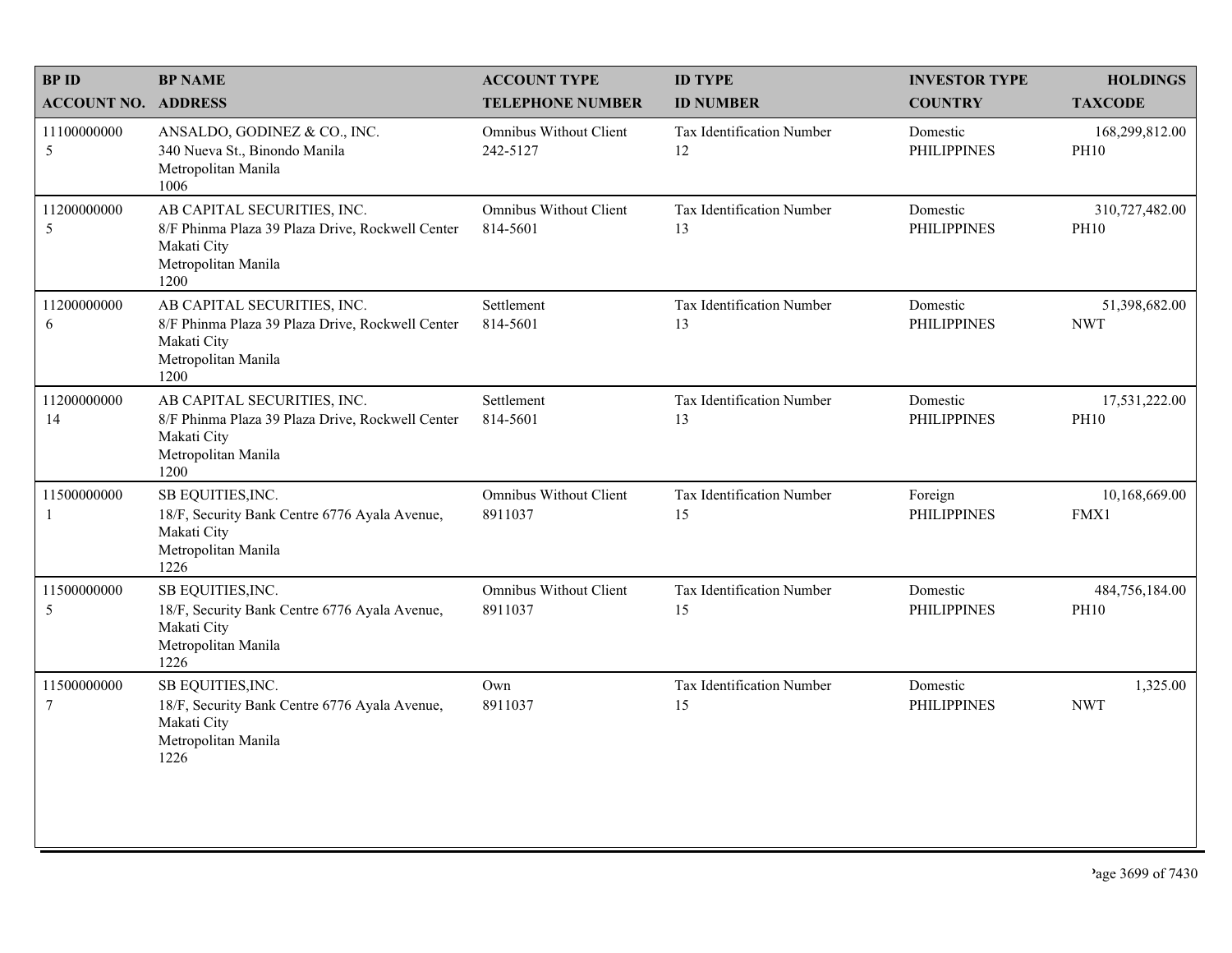| <b>BPID</b>                    | <b>BP NAME</b>                                                                                                                                     | <b>ACCOUNT TYPE</b>                          | <b>ID TYPE</b>                   | <b>INVESTOR TYPE</b>           | <b>HOLDINGS</b>                 |
|--------------------------------|----------------------------------------------------------------------------------------------------------------------------------------------------|----------------------------------------------|----------------------------------|--------------------------------|---------------------------------|
| <b>ACCOUNT NO. ADDRESS</b>     |                                                                                                                                                    | <b>TELEPHONE NUMBER</b>                      | <b>ID NUMBER</b>                 | <b>COUNTRY</b>                 | <b>TAXCODE</b>                  |
| 11600000000                    | ASIA PACIFIC CAPITAL EQUITIES & SECURITII Omnibus Without Client<br>CORP.                                                                          |                                              | <b>Tax Identification Number</b> | Domestic                       | 9,773,374.00                    |
| 5                              | 24/F Galleria Corporate Center EDSA corner Ortigas 6345621 to 26<br>Avenue, Pasig City<br>Metropolitan Manila<br>1605                              |                                              | 16                               | <b>PHILIPPINES</b>             | <b>PH10</b>                     |
| 11800000000<br>5               | ASIASEC EQUITIES, INC.<br>8/F Chatham House<br>116 Valero cor. V.A. Rufino Sts<br>Salcedo Village, Makati City 1227<br>Metropolitan Manila<br>1227 | Omnibus Without Client<br>8937981            | Tax Identification Number<br>18  | Domestic<br><b>PHILIPPINES</b> | 4,973,681,346.00<br><b>PH10</b> |
| 11900000000<br>5               | ASTRA SECURITIES CORPORATION<br>Units 1204-1205 Ayala Tower One Ayala Ave. cor.<br>Paseo de Roxas Makati City<br>Metropolitan Manila<br>1200       | <b>Omnibus Without Client</b><br>848-6421/27 | Tax Identification Number<br>19  | Domestic<br><b>PHILIPPINES</b> | 119,915,000.00<br><b>PH10</b>   |
| 12000000000<br>5               | ATC SECURITIES, INC.<br>Unit 6f, 6th Floor 8101 Pearl Plaza, Pearl Drive Ortiga 687-1768<br>Center, Pasig City<br>Metropolitan Manila<br>12        | <b>Omnibus Without Client</b>                | Tax Identification Number<br>20  | Domestic<br><b>PHILIPPINES</b> | 650,700.00<br><b>PH10</b>       |
| 12200000000<br>5               | BELSON SECURITIES, INC.<br>4th Floor Belson House 271 Edsa, Mandaluyong City 724-7586loc21<br>Metropolitan Manila<br>1554                          | <b>Omnibus Without Client</b>                | Tax Identification Number<br>22  | Domestic<br><b>PHILIPPINES</b> | 213,840,185.00<br><b>PH10</b>   |
| 12200000000<br>$7\phantom{.0}$ | BELSON SECURITIES, INC.<br>4th Floor Belson House 271 Edsa, Mandaluyong City 724-7586loc21<br>Metropolitan Manila<br>1554                          | Own                                          | Tax Identification Number<br>22  | Domestic<br><b>PHILIPPINES</b> | 315,691.00<br><b>NWT</b>        |
| 12300000000<br>5               | BENJAMIN CO CA & CO., INC.<br>Rm. 301 Downtown Ctr Bldg., 516 Quintin Paredes St 6345186<br>Binondo, Manila<br>Metropolitan Manila<br>1006         | <b>Omnibus Without Client</b>                | Tax Identification Number<br>23  | Domestic<br><b>PHILIPPINES</b> | 9,427,300.00<br><b>PH10</b>     |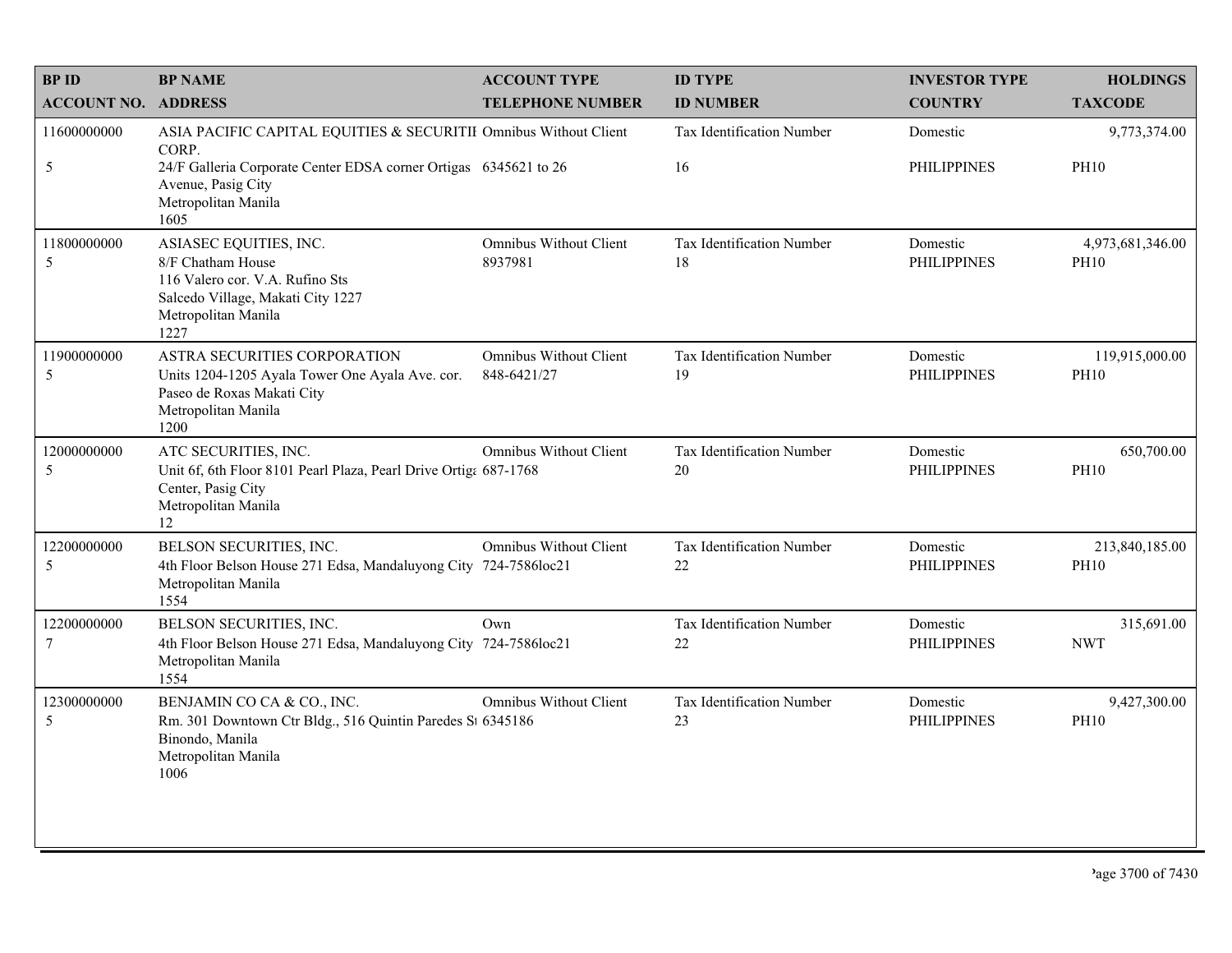| <b>BPID</b>                | <b>BP NAME</b>                                                                                                                                             | <b>ACCOUNT TYPE</b>                       | <b>ID TYPE</b>                  | <b>INVESTOR TYPE</b>           | <b>HOLDINGS</b>                 |
|----------------------------|------------------------------------------------------------------------------------------------------------------------------------------------------------|-------------------------------------------|---------------------------------|--------------------------------|---------------------------------|
| <b>ACCOUNT NO. ADDRESS</b> |                                                                                                                                                            | <b>TELEPHONE NUMBER</b>                   | <b>ID NUMBER</b>                | <b>COUNTRY</b>                 | <b>TAXCODE</b>                  |
| 12300000000<br>$\tau$      | BENJAMIN CO CA & CO., INC.<br>Rm. 301 Downtown Ctr Bldg., 516 Quintin Paredes St 6345186<br>Binondo, Manila<br>Metropolitan Manila<br>1006                 | Own                                       | Tax Identification Number<br>23 | Domestic<br><b>PHILIPPINES</b> | 488,901.00<br><b>NWT</b>        |
| 12400000000<br>5           | <b>B. H. CHUA SECURITIES CORPORATION</b><br>872 G. Araneta Avenue, Quezon City<br>Metropolitan Manila<br>1135                                              | <b>Omnibus Without Client</b><br>412-3444 | Tax Identification Number<br>24 | Domestic<br><b>PHILIPPINES</b> | 142,190,975.00<br><b>PH10</b>   |
| 12500000000<br>5           | <b>JAKA SECURITIES CORP.</b><br>Unit 814, Ayala Tower I Ayala Ave., Makati City<br>Metropolitan Manila<br>1226                                             | <b>Omnibus Without Client</b><br>8487123  | Tax Identification Number<br>25 | Domestic<br><b>PHILIPPINES</b> | 30,880,250.00<br><b>PH10</b>    |
| 12500000000<br>6           | <b>JAKA SECURITIES CORP.</b><br>Unit 814, Ayala Tower I Ayala Ave., Makati City<br>Metropolitan Manila<br>1226                                             | Settlement<br>8487123                     | Tax Identification Number<br>25 | Domestic<br><b>PHILIPPINES</b> | 300,000.00<br><b>NWT</b>        |
| 12600000000<br>5           | BPI SECURITIES CORPORATION<br>8/F BPI Head Office Bldg., Ayala Ave., cor. Paseo de<br>Roxas Makati City<br>Metropolitan Manila<br>1226                     | <b>Omnibus Without Client</b><br>8196535  | Tax Identification Number<br>26 | Domestic<br><b>PHILIPPINES</b> | 4,012,003,728.00<br><b>PH10</b> |
| 12800000000<br>5           | CAMPOS, LANUZA & COMPANY, INC.<br>Unit 2003B East Tower, PSE Center Exchange Road, 634-6881/87<br>Ortigas Center Pasig City<br>Metropolitan Manila<br>1605 | <b>Omnibus Without Client</b>             | Tax Identification Number<br>27 | Domestic<br><b>PHILIPPINES</b> | 84,372,653.00<br><b>PH10</b>    |
| 12800000000<br>$\tau$      | CAMPOS, LANUZA & COMPANY, INC.<br>Unit 2003B East Tower, PSE Center Exchange Road, 634-6881/87<br>Ortigas Center Pasig City<br>Metropolitan Manila<br>1605 | Own                                       | Tax Identification Number<br>27 | Domestic<br><b>PHILIPPINES</b> | 7,110,000.00<br><b>NWT</b>      |
| 12900000000<br>5           | SINCERE SECURITIES CORPORATION<br>1203-A East Tower, PSE Centre, Exchange Road,<br>Ortigas Center, Pasig City<br>Metropolitan Manila<br>$\overline{0}$     | Omnibus Without Client<br>638-3549        | Tax Identification Number<br>28 | Domestic<br><b>PHILIPPINES</b> | 75,060,000.00<br><b>PH10</b>    |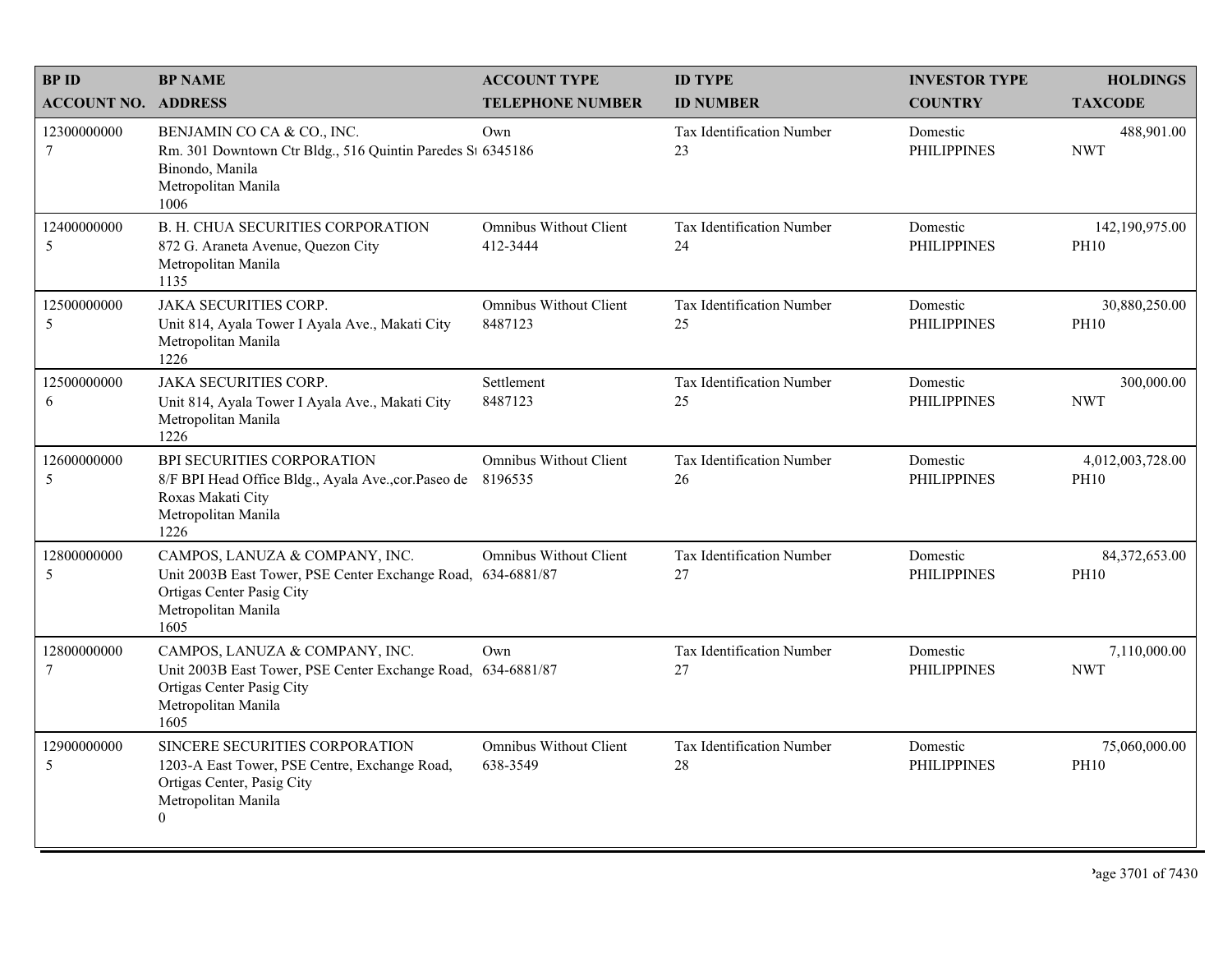| <b>BPID</b><br><b>ACCOUNT NO. ADDRESS</b> | <b>BP NAME</b>                                                                                                                                    | <b>ACCOUNT TYPE</b><br><b>TELEPHONE NUMBER</b> | <b>ID TYPE</b><br><b>ID NUMBER</b>     | <b>INVESTOR TYPE</b><br><b>COUNTRY</b> | <b>HOLDINGS</b><br><b>TAXCODE</b> |
|-------------------------------------------|---------------------------------------------------------------------------------------------------------------------------------------------------|------------------------------------------------|----------------------------------------|----------------------------------------|-----------------------------------|
| 13000000000<br>5                          | CENTURY SECURITIES CORPORATION<br>1105 Galleria Corporate Center Ortigas Ave., Quezon 633-7044/47<br>City<br>Metropolitan Manila<br>1600          | Omnibus Without Client                         | Tax Identification Number<br>29        | Domestic<br><b>PHILIPPINES</b>         | 2,364,000.00<br><b>PH10</b>       |
| 13100000000<br>5                          | PCIB SECURITIES, INC.<br>8/F PCIB Tower 2, Dela Costa St., Makati City<br>Metropolitan Manila<br>1002                                             | Omnibus Without Client<br>8912028              | Tax Identification Number<br>30        | Domestic<br><b>PHILIPPINES</b>         | 86,481,689.00<br><b>PH10</b>      |
| 13100000000<br>6                          | PCIB SECURITIES, INC.<br>8/F PCIB Tower 2, Dela Costa St., Makati City<br>Metropolitan Manila<br>1002                                             | Settlement<br>8912028                          | Tax Identification Number<br>30        | Domestic<br><b>PHILIPPINES</b>         | 500,000.00<br><b>NWT</b>          |
| 13300000000<br>5                          | CITISECURITIES, INC.<br>Rm. 2701-B Tektite Tower Center Exchange Rd, Pasi; 635-5735<br>City<br>Metropolitan Manila<br>1600                        | <b>Omnibus Without Client</b>                  | <b>Tax Identification Number</b><br>31 | Domestic<br><b>PHILIPPINES</b>         | 318,133,630.00<br><b>PH10</b>     |
| 13300000000<br>$\tau$                     | CITISECURITIES, INC.<br>Rm. 2701-B Tektite Tower Center Exchange Rd, Pasi; 635-5735<br>City<br>Metropolitan Manila<br>1600                        | Own                                            | <b>Tax Identification Number</b><br>31 | Domestic<br><b>PHILIPPINES</b>         | 14,705,540.00<br><b>NWT</b>       |
| 13500000000<br>5                          | VSEC.COM, INC.<br>UNITS 1009-1011 TOWER ONE & EXCHANGE<br>PLAZA, AYALA TRIANGLE, AYALA AVE.,<br><b>MAKATI CITY</b><br>Metropolitan Manila<br>1200 | <b>Omnibus Without Client</b><br>856-5801      | Tax Identification Number<br>33        | Domestic<br><b>PHILIPPINES</b>         | 10,000,000.00<br><b>PH10</b>      |
| 13600000000<br>5                          | TRITON SECURITIES CORP.<br>26/F LKG Tower, 6801 Ayala Avenue Makati City<br>Metropolitan Manila<br>$\theta$                                       | Omnibus Without Client<br>5238311              | Tax Identification Number<br>34        | Domestic<br><b>PHILIPPINES</b>         | 764,011,013.00<br><b>PH10</b>     |
| 14000000000<br>5                          | IGC SECURITIES INC.<br>Suite 1006, Tower I & Exchange Plaza Ayala Triangle 816-39-86<br>Ayala Avenue Makati City<br>Metropolitan Manila<br>1200   | Omnibus Without Client                         | Tax Identification Number<br>38        | Domestic<br><b>PHILIPPINES</b>         | 419,556,094.00<br><b>PH10</b>     |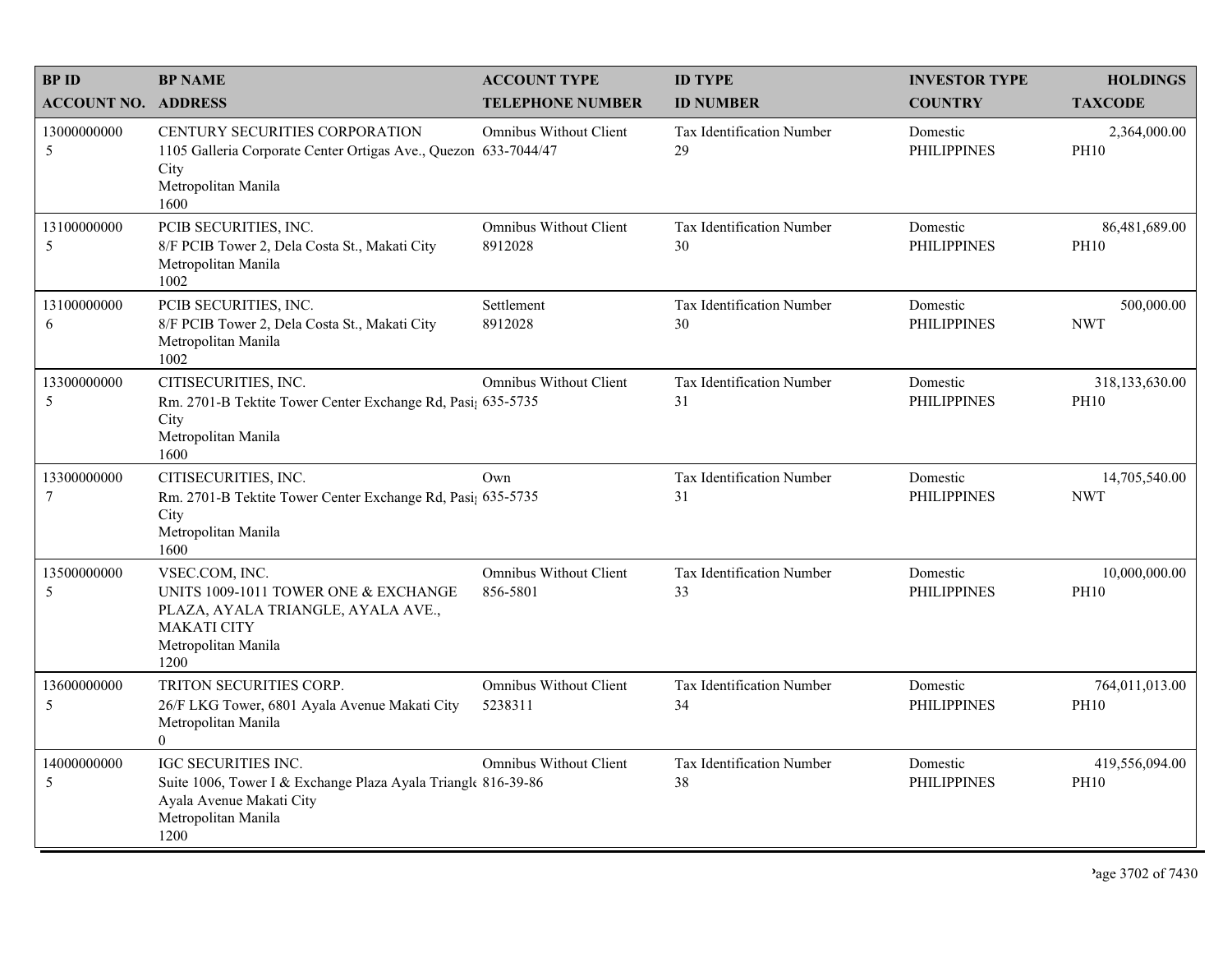| <b>BPID</b>                | <b>BP NAME</b>                                                                                                                                                | <b>ACCOUNT TYPE</b>                   | <b>ID TYPE</b>                                 | <b>INVESTOR TYPE</b>           | <b>HOLDINGS</b>               |
|----------------------------|---------------------------------------------------------------------------------------------------------------------------------------------------------------|---------------------------------------|------------------------------------------------|--------------------------------|-------------------------------|
| <b>ACCOUNT NO. ADDRESS</b> |                                                                                                                                                               | <b>TELEPHONE NUMBER</b>               | <b>ID NUMBER</b>                               | <b>COUNTRY</b>                 | <b>TAXCODE</b>                |
| 14000000000<br>$\tau$      | <b>IGC SECURITIES INC.</b><br>Suite 1006, Tower I & Exchange Plaza Ayala Triangle 816-39-86<br>Ayala Avenue Makati City<br>Metropolitan Manila<br>1200        | Own                                   | <b>Tax Identification Number</b><br>38         | Domestic<br><b>PHILIPPINES</b> | 8,535,395.00<br><b>NWT</b>    |
| 14100000000<br>5           | <b>CUALOPING SECURITIES CORPORATION</b><br>Suite 1801 Tytana Centre Condominium Plaza Lorenz 241-0262<br>Ruiz, Binondo, Manila<br>Metropolitan Manila<br>1006 | <b>Omnibus Without Client</b>         | Tax Identification Number<br>39                | Domestic<br><b>PHILIPPINES</b> | 151,803.00<br><b>PH10</b>     |
| 14200000000                | DBP-DAIWA CAPITAL MARKETS PHILPPINES, Settlement<br>INC.                                                                                                      |                                       | Tax Identification Number                      | Domestic                       | 7,310,765.00                  |
| 14                         | 18/F Citibank Tower 8741 Paseo de Roxas Makati Cit 813-73-44<br>Metropolitan Manila<br>1200                                                                   |                                       | 40                                             | <b>PHILIPPINES</b>             | <b>PH10</b>                   |
| 14300000000                | DAVID GO SECURITIES CORP.                                                                                                                                     | <b>Omnibus Without Client</b>         | Tax Identification Number                      | Domestic                       | 308,929,613.00                |
| 5                          | Rm. 309 Federation Center Bldg. Muelle de Binondo, 242-2379<br>Binondo, Manila<br>Metropolitan Manila<br>1006                                                 |                                       | 41                                             | <b>PHILIPPINES</b>             | <b>PH10</b>                   |
| 14300000002<br>-1          | FLT PRIME INSURANCE CORPORATION<br>RM. 309 FEDERATION CTR. BLDG., MUELLE DE 242-2379<br>BINONDO, BINONDO, MANILA<br>Metropolitan Manila<br>1006               | Client                                | Tax Identification Number<br>000-320-855-000xc | Domestic<br><b>PHILIPPINES</b> | 24,000,000.00<br><b>NWT</b>   |
| 14500000000<br>5           | DIVERSIFIED SECURITIES, INC.<br>5/F PDCP Bank Centre, Herrera cor. Alfaro Sts.,<br>Salcedo Village, Makati City<br>Metropolitan Manila<br>1600                | Omnibus Without Client<br>634-6630/31 | Tax Identification Number<br>43                | Domestic<br><b>PHILIPPINES</b> | 144,396,500.00<br><b>PH10</b> |
| 14500000000<br>6           | DIVERSIFIED SECURITIES, INC.<br>5/F PDCP Bank Centre, Herrera cor. Alfaro Sts.,<br>Salcedo Village, Makati City<br>Metropolitan Manila<br>1600                | Settlement<br>634-6630/31             | Tax Identification Number<br>43                | Domestic<br><b>PHILIPPINES</b> | 38,661,235.00<br><b>NWT</b>   |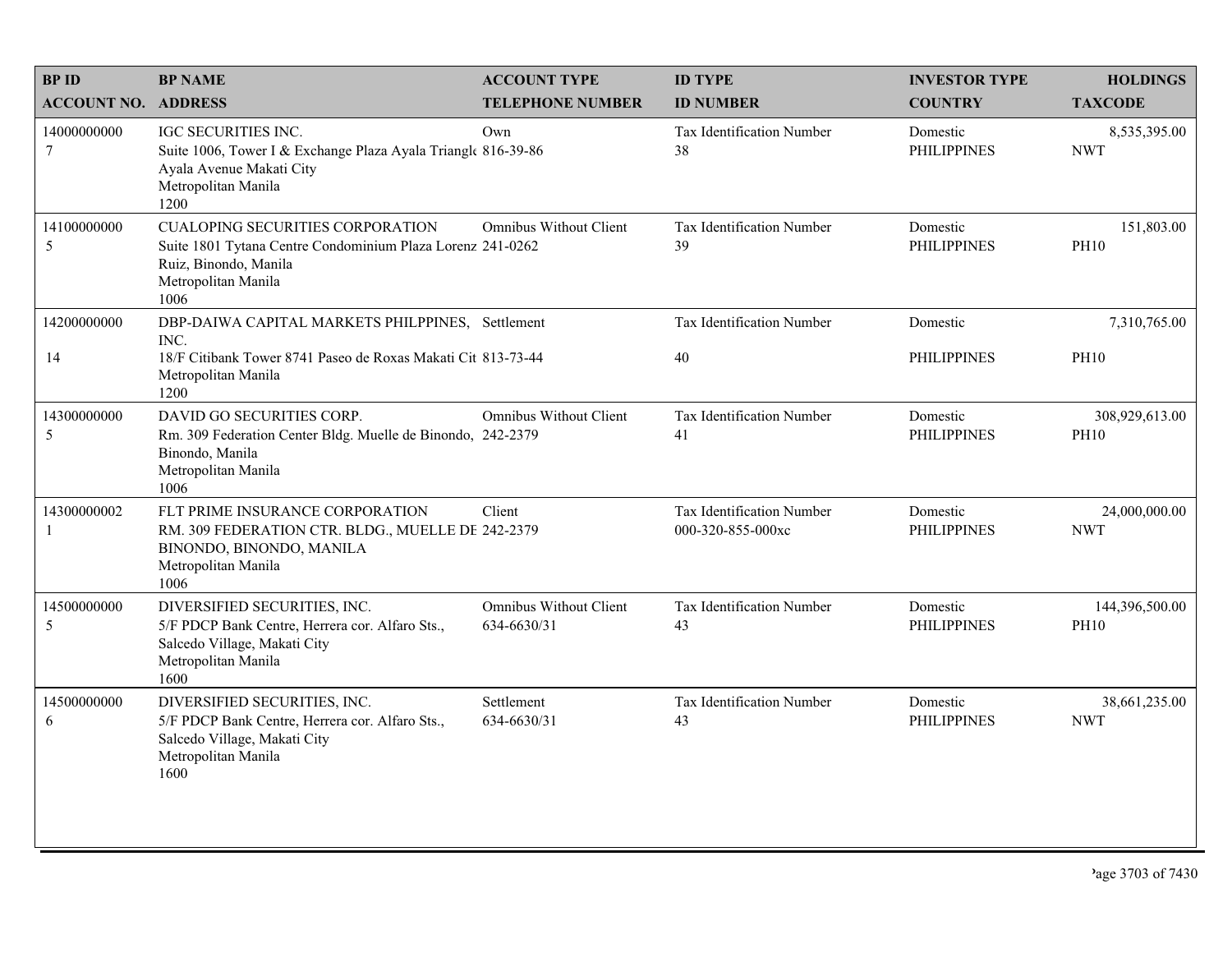| <b>BP NAME</b>                                                                                                                                          | <b>ACCOUNT TYPE</b>                                                  | <b>ID TYPE</b>                                                               | <b>INVESTOR TYPE</b>           | <b>HOLDINGS</b>               |
|---------------------------------------------------------------------------------------------------------------------------------------------------------|----------------------------------------------------------------------|------------------------------------------------------------------------------|--------------------------------|-------------------------------|
|                                                                                                                                                         | <b>TELEPHONE NUMBER</b>                                              | <b>ID NUMBER</b>                                                             | <b>COUNTRY</b>                 | <b>TAXCODE</b>                |
| DIVERSIFIED SECURITIES, INC.<br>5/F PDCP Bank Centre, Herrera cor. Alfaro Sts.,<br>Salcedo Village, Makati City<br>Metropolitan Manila<br>1600          | Settlement<br>634-6630/31                                            | Tax Identification Number<br>43                                              | Domestic<br><b>PHILIPPINES</b> | 653.00<br><b>NWT</b>          |
| E. CHUA CHIACO SECURITIES, INC.<br>113 Renta St., Binondo, Manila<br>Metropolitan Manila<br>1006                                                        | <b>Omnibus Without Client</b><br>242-5145                            | Tax Identification Number<br>45                                              | Domestic<br><b>PHILIPPINES</b> | 307,812,023.00<br><b>PH10</b> |
| E. CHUA CHIACO SECURITIES, INC.<br>113 Renta St., Binondo, Manila<br>Metropolitan Manila<br>1006                                                        | Own<br>242-5145                                                      | Tax Identification Number<br>45                                              | Domestic<br><b>PHILIPPINES</b> | 93,407.00<br><b>NWT</b>       |
| EQUITABLE SECURIITES (PHILS.) INC.<br>3/F Cacho-Gonzalez Bldg, Aguirre cor. Trasierra St,<br>Legaspi Village Makati City<br>Metropolitan Manila<br>1229 | <b>Omnibus Without Client</b><br>810-4801/04                         | Tax Identification Number<br>46                                              | Domestic<br><b>PHILIPPINES</b> | 1,605,375.00<br><b>PH10</b>   |
| EASTERN SECURITIES DEVELOPMENT<br><b>CORPORATION</b>                                                                                                    | <b>Omnibus Without Client</b>                                        | Tax Identification Number                                                    | Domestic                       | 572,634,598.00<br><b>PH10</b> |
| Metropolitan Manila<br>1006                                                                                                                             |                                                                      |                                                                              |                                |                               |
| EQUITIWORLD SECURITIES, INC.<br>807-809 Philippine Stock Exchange Ayala Tower 1,<br>Ayala Avenue Makati City<br>Metropolitan Manila<br>1226             | Omnibus Without Client<br>848-5401/09                                | Tax Identification Number<br>51                                              | Domestic<br><b>PHILIPPINES</b> | 142,564,100.00<br><b>PH10</b> |
| Suite 606 - 607, 6th Floor, Tower One Phil. Stock<br>Exchange Plaza, Ayala Triangle, Ayala Ave. Makati<br>City<br>Metropolitan Manila<br>1200           | 891-9451                                                             | Tax Identification Number<br>52                                              | Domestic<br><b>PHILIPPINES</b> | 210,071,442.00<br><b>PH10</b> |
|                                                                                                                                                         | <b>ACCOUNT NO. ADDRESS</b><br>1701 Tytana Ctr. Bldg, Binondo, Manila | 242-4006/11<br>EVERGREEN STOCK BROKERAGE & SEC., INC. Omnibus Without Client | 48                             | <b>PHILIPPINES</b>            |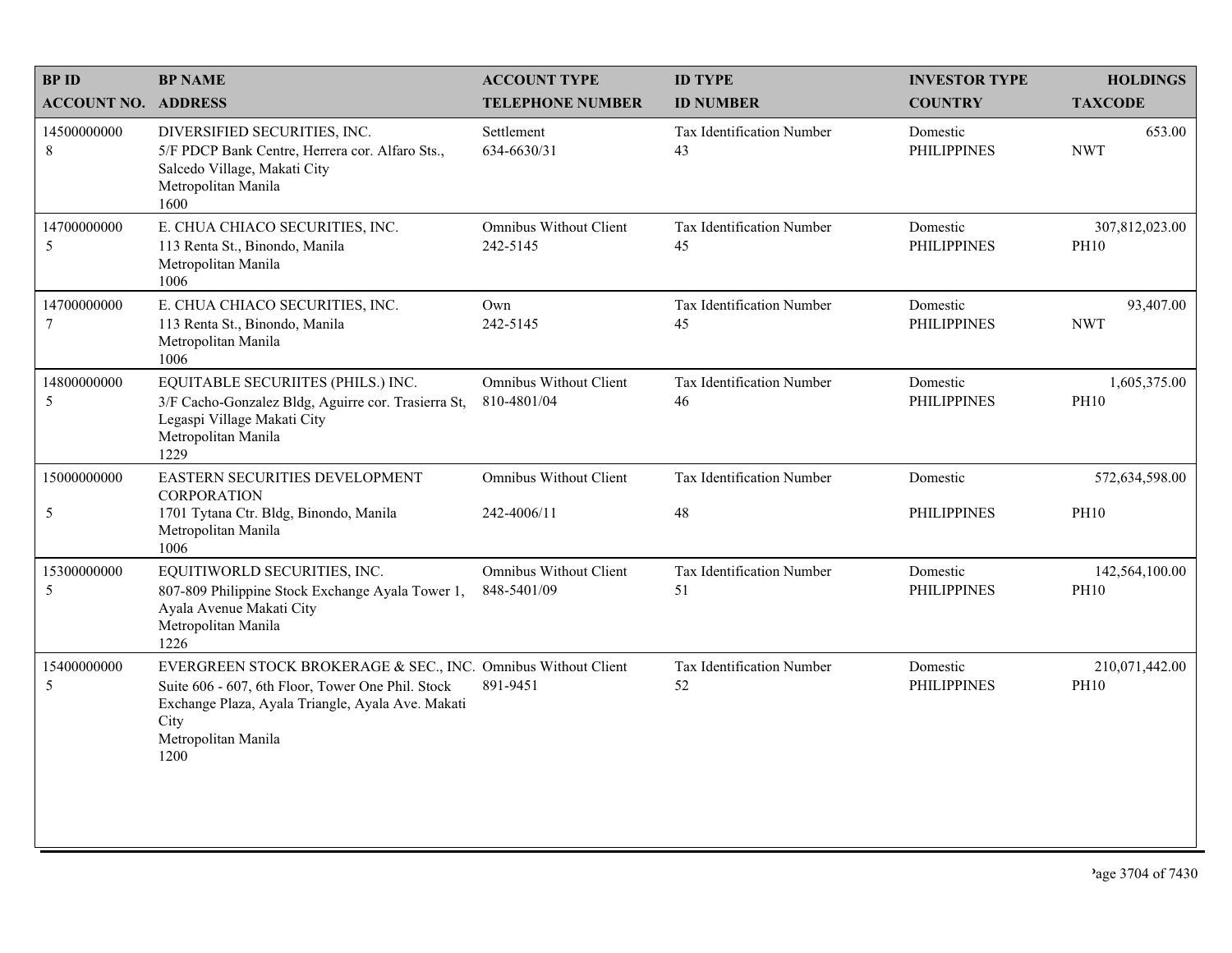| <b>BPID</b>                    | <b>BP NAME</b>                                                                                                                                                                                     | <b>ACCOUNT TYPE</b>                        | <b>ID TYPE</b>                  | <b>INVESTOR TYPE</b>           | <b>HOLDINGS</b>                 |
|--------------------------------|----------------------------------------------------------------------------------------------------------------------------------------------------------------------------------------------------|--------------------------------------------|---------------------------------|--------------------------------|---------------------------------|
| <b>ACCOUNT NO. ADDRESS</b>     |                                                                                                                                                                                                    | <b>TELEPHONE NUMBER</b>                    | <b>ID NUMBER</b>                | <b>COUNTRY</b>                 | <b>TAXCODE</b>                  |
| 15400000000<br>6               | EVERGREEN STOCK BROKERAGE & SEC., INC. Settlement<br>Suite 606 - 607, 6th Floor, Tower One Phil. Stock<br>Exchange Plaza, Ayala Triangle, Ayala Ave. Makati<br>City<br>Metropolitan Manila<br>1200 | 891-9451                                   | Tax Identification Number<br>52 | Domestic<br><b>PHILIPPINES</b> | 29,400.00<br><b>NWT</b>         |
| 15400000000<br>$7\phantom{.0}$ | EVERGREEN STOCK BROKERAGE & SEC., INC. Own<br>Suite 606 - 607, 6th Floor, Tower One Phil. Stock<br>Exchange Plaza, Ayala Triangle, Ayala Ave. Makati<br>City<br>Metropolitan Manila<br>1200        | 891-9451                                   | Tax Identification Number<br>52 | Domestic<br><b>PHILIPPINES</b> | 4,296.00<br><b>NWT</b>          |
| 15700000000<br>5               | FIRST ORIENT SECURITIES, INC.<br>Unit 1201 Ayala Triangle Tower One Ayala Avenue, 891-9240/45<br>Makati City<br>Metropolitan Manila<br>1226                                                        | <b>Omnibus Without Client</b>              | Tax Identification Number<br>55 | Domestic<br><b>PHILIPPINES</b> | 31,617,558.00<br><b>PH10</b>    |
| 15900000000<br>5               | FIRST INTEGRATED CAPITAL SECURITIES, INC Omnibus Without Client<br>Units 1211-1212 Tower I & Exchange Plaza, Ayala<br>Ave. Cor. Paseo de Roxas, Makati City<br>Metropolitan Manila<br>1200         | 759-4320 to 23                             | Tax Identification Number<br>57 | Domestic<br><b>PHILIPPINES</b> | 92,250.00<br><b>PH10</b>        |
| 16100000000<br>5               | FRANCISCO ORTIGAS SECURITIES, INC.<br>10/F Ortigas Bldg. Ortigas Ave, Pasig City<br>Metropolitan Manila<br>1600                                                                                    | <b>Omnibus Without Client</b><br>631-26-74 | Tax Identification Number<br>59 | Domestic<br><b>PHILIPPINES</b> | 47,031,432.00<br><b>PH10</b>    |
| 16200000000<br>5               | F. YAP SECURITIES, INC.<br>Unit 2301 PSE Center (East Tower) Exchange Rd.,<br>Ortigas Center Pasig City<br>Metropolitan Manila<br>1603                                                             | <b>Omnibus Without Client</b><br>635-4126  | Tax Identification Number<br>60 | Domestic<br><b>PHILIPPINES</b> | 1,078,773,519.00<br><b>PH10</b> |
| 16700000000<br>-1              | AURORA SECURITIES, INC.<br>UNIT 2405A WEST TOWER PHILIPPINE STOCK 633-5892<br>EXCHANGE CENTRE ORTIGAS, PASIG CITY<br>Metropolitan Manila<br>1605                                                   | <b>Omnibus Without Client</b>              | Tax Identification Number<br>64 | Foreign<br><b>PHILIPPINES</b>  | 36,329.00<br>FMX1               |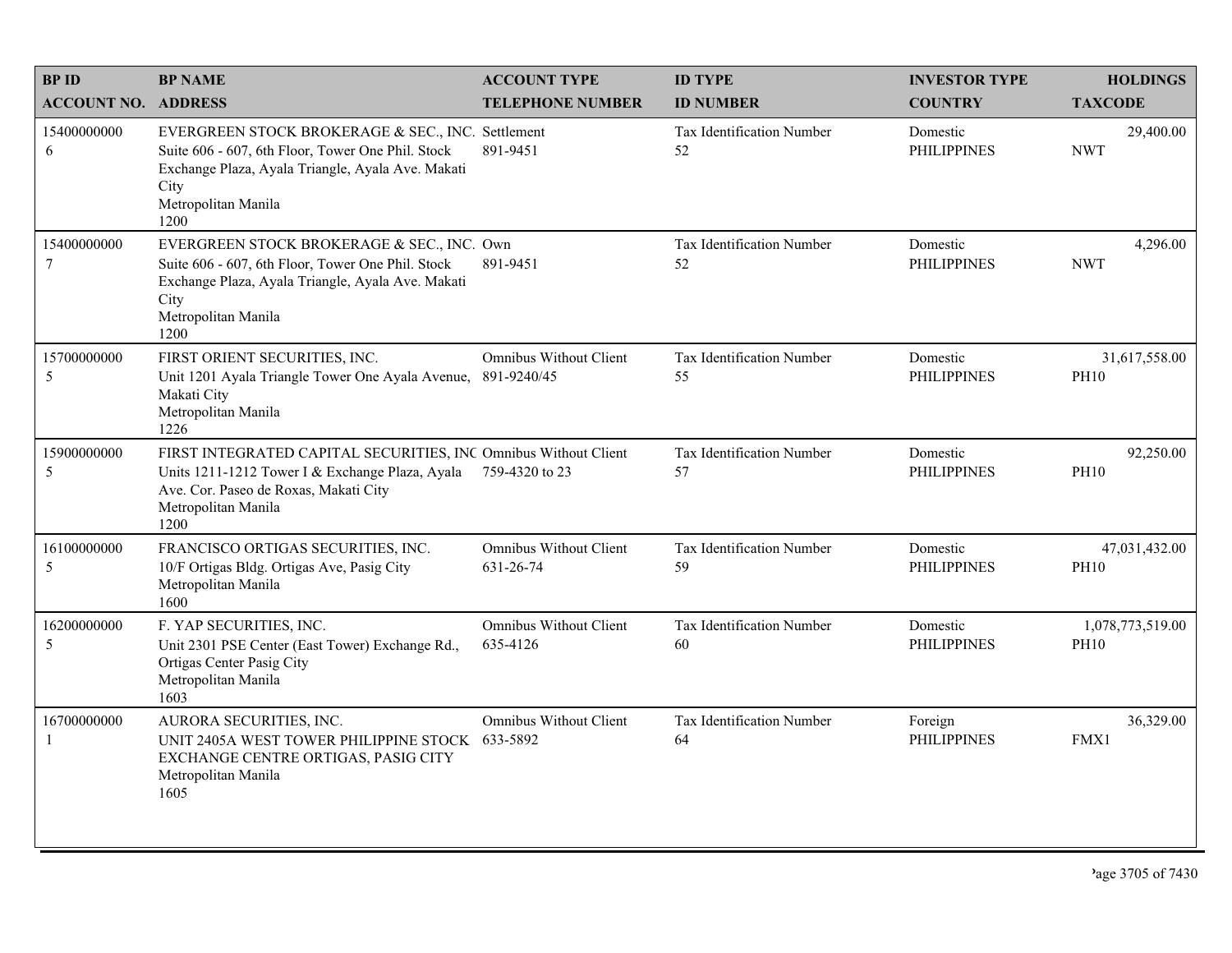| <b>BPID</b>                | <b>BP NAME</b>                                                                                                                                           | <b>ACCOUNT TYPE</b>           | <b>ID TYPE</b>                         | <b>INVESTOR TYPE</b>           | <b>HOLDINGS</b>               |
|----------------------------|----------------------------------------------------------------------------------------------------------------------------------------------------------|-------------------------------|----------------------------------------|--------------------------------|-------------------------------|
| <b>ACCOUNT NO. ADDRESS</b> |                                                                                                                                                          | <b>TELEPHONE NUMBER</b>       | <b>ID NUMBER</b>                       | <b>COUNTRY</b>                 | <b>TAXCODE</b>                |
| 16700000000<br>5           | AURORA SECURITIES, INC.<br>UNIT 2405A WEST TOWER PHILIPPINE STOCK 633-5892<br>EXCHANGE CENTRE ORTIGAS, PASIG CITY<br>Metropolitan Manila<br>1605         | <b>Omnibus Without Client</b> | <b>Tax Identification Number</b><br>64 | Domestic<br><b>PHILIPPINES</b> | 9,890,100.00<br><b>PH10</b>   |
| 16800000000<br>5           | GLOBALINKS SECURITIES & STOCKS, INC.<br>#706 Ayala Tower One Ayala Avenue Cor. Paseo de 759-4136<br>Roxas St. Makati City<br>Metropolitan Manila<br>1226 | <b>Omnibus Without Client</b> | <b>Tax Identification Number</b><br>65 | Domestic<br><b>PHILIPPINES</b> | 210,616,263.00<br><b>PH10</b> |
| 16800000000<br>6           | GLOBALINKS SECURITIES & STOCKS, INC.<br>#706 Ayala Tower One Ayala Avenue Cor. Paseo de 759-4136<br>Roxas St. Makati City<br>Metropolitan Manila<br>1226 | Settlement                    | Tax Identification Number<br>65        | Domestic<br><b>PHILIPPINES</b> | 300,000.00<br><b>NWT</b>      |
| 16800000000<br>$\tau$      | GLOBALINKS SECURITIES & STOCKS, INC.<br>#706 Ayala Tower One Ayala Avenue Cor. Paseo de 759-4136<br>Roxas St. Makati City<br>Metropolitan Manila<br>1226 | Own                           | Tax Identification Number<br>65        | Domestic<br><b>PHILIPPINES</b> | 5,434.00<br><b>NWT</b>        |
| 16900000000<br>5           | JSG SECURITIES, INC.<br>4th Floor, A&T Building, 244 Escolta Street, Binondo 2429414<br>Manila<br>Metropolitan Manila<br>1006                            | <b>Omnibus Without Client</b> | Tax Identification Number<br>66        | Domestic<br><b>PHILIPPINES</b> | 119,754,044.00<br><b>PH10</b> |
| 16900000004<br>-1          | PIONEER INSURANCE & SURETY CORP.<br>4th Floor, A&T Building, 244 Escolta Street, Binondo 817-1461<br>Manila<br>Metropolitan Manila<br>1006               | Client                        | Tax Identification Number<br>332       | Domestic<br><b>PHILIPPINES</b> | 10,000,000.00<br><b>NWT</b>   |
| 17000000000<br>5           | GOLDSTAR SECURITIES, INC.<br>2201-B East Tower, PSE Centre Exchange Rd, Ortiga 633-7485/86<br>Center Pasig City<br>Metropolitan Manila<br>1600           | <b>Omnibus Without Client</b> | Tax Identification Number<br>67        | Domestic<br><b>PHILIPPINES</b> | 56,714,377.00<br><b>PH10</b>  |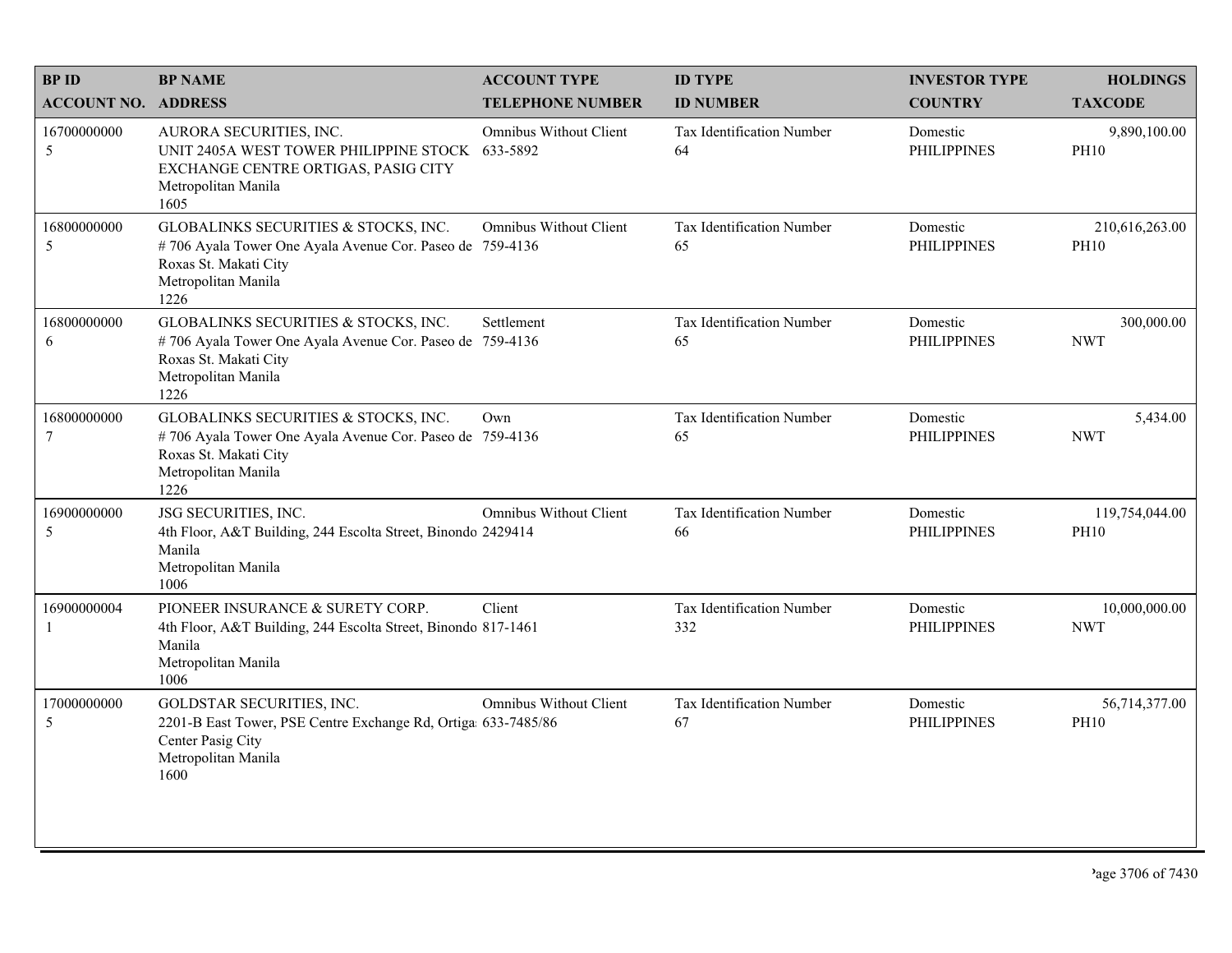| <b>BPID</b>                   | <b>BP NAME</b>                                                                                                                                            | <b>ACCOUNT TYPE</b>                            | <b>ID TYPE</b>                         | <b>INVESTOR TYPE</b>           | <b>HOLDINGS</b>               |
|-------------------------------|-----------------------------------------------------------------------------------------------------------------------------------------------------------|------------------------------------------------|----------------------------------------|--------------------------------|-------------------------------|
| <b>ACCOUNT NO. ADDRESS</b>    |                                                                                                                                                           | <b>TELEPHONE NUMBER</b>                        | <b>ID NUMBER</b>                       | <b>COUNTRY</b>                 | <b>TAXCODE</b>                |
| 17000000000<br>$\overline{7}$ | GOLDSTAR SECURITIES, INC.<br>2201-B East Tower, PSE Centre Exchange Rd, Ortiga 633-7485/86<br>Center Pasig City<br>Metropolitan Manila<br>1600            | Own                                            | <b>Tax Identification Number</b><br>67 | Domestic<br><b>PHILIPPINES</b> | 80,000,000.00<br><b>NWT</b>   |
| 17000000000<br>14             | GOLDSTAR SECURITIES, INC.<br>2201-B East Tower, PSE Centre Exchange Rd, Ortiga 633-7485/86<br>Center Pasig City<br>Metropolitan Manila<br>1600            | Settlement                                     | <b>Tax Identification Number</b><br>67 | Domestic<br><b>PHILIPPINES</b> | 10,620,000.00<br><b>PH10</b>  |
| 17200000000<br>5              | GUILD SECURITIES, INC.<br>Unit 1215 Tower One & Exchange Plaza Ayala Ave., 8919232<br>Makati City<br>Metropolitan Manila<br>1226                          | <b>Omnibus Without Client</b>                  | Tax Identification Number<br>69        | Domestic<br><b>PHILIPPINES</b> | 54,462,689.00<br><b>PH10</b>  |
| 17400000000<br>5              | HDI SECURITIES, INC.<br>UNIT 2305-B 23/F ORIENT SQUARE BLDG., F.<br>ORTIGAS, JR. ROAD, ORTIGAS CENTRE, PASIG<br>CITY, 1605<br>Metropolitan Manila<br>1605 | <b>Omnibus Without Client</b><br>891-9598      | Tax Identification Number<br>71        | Domestic<br><b>PHILIPPINES</b> | 135,409,447.00<br><b>PH10</b> |
| 17500000000<br>5              | H. E. BENNETT SECURITIES, INC.<br>Rm. 1704 World Trade Exchange Bldg., 215 Juan Lur 242-5733<br>St., Binondo, Manila<br>Metropolitan Manila<br>1006       | <b>Omnibus Without Client</b>                  | Tax Identification Number<br>72        | Domestic<br><b>PHILIPPINES</b> | 40,607,326.00<br><b>PH10</b>  |
| 17500000000<br>$\overline{7}$ | H. E. BENNETT SECURITIES, INC.<br>Rm. 1704 World Trade Exchange Bldg., 215 Juan Lur 242-5733<br>St., Binondo, Manila<br>Metropolitan Manila<br>1006       | Own                                            | Tax Identification Number<br>72        | Domestic<br><b>PHILIPPINES</b> | 32,522.00<br><b>NWT</b>       |
| 17800000000<br>5              | HK SECURITIES, INC.<br>Suite 102 Columbia Tower, Ortigas Ave.,<br>Mandaluyong City<br>Metropolitan Manila<br>1600                                         | <b>Omnibus Without Client</b><br>6336991 to 96 | Tax Identification Number<br>75        | Domestic<br><b>PHILIPPINES</b> | 11,268.00<br><b>PH10</b>      |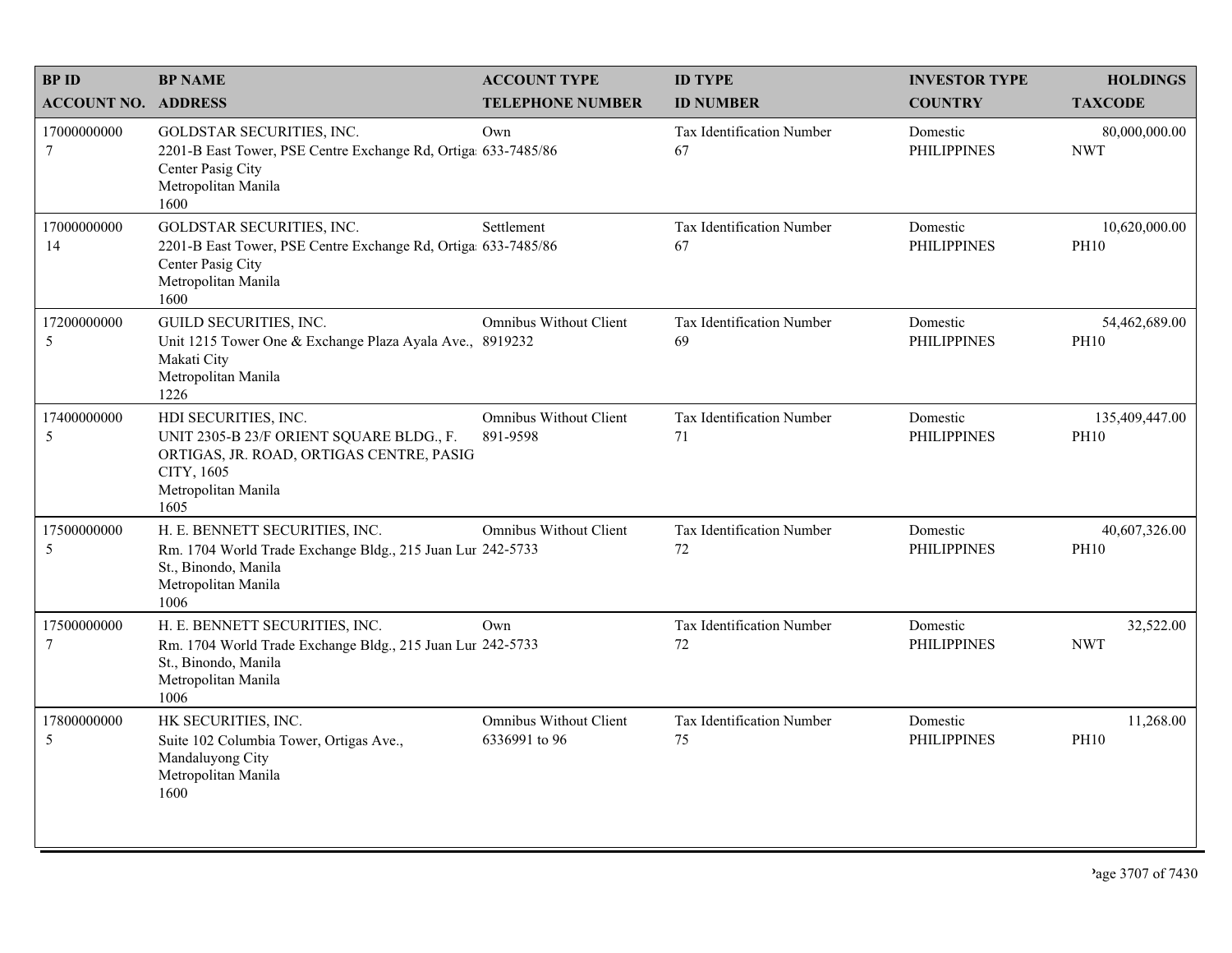| <b>BPID</b>                    | <b>BP NAME</b>                                                                                                                                                    | <b>ACCOUNT TYPE</b>                          | <b>ID TYPE</b>                  | <b>INVESTOR TYPE</b>           | <b>HOLDINGS</b>               |
|--------------------------------|-------------------------------------------------------------------------------------------------------------------------------------------------------------------|----------------------------------------------|---------------------------------|--------------------------------|-------------------------------|
| <b>ACCOUNT NO. ADDRESS</b>     |                                                                                                                                                                   | <b>TELEPHONE NUMBER</b>                      | <b>ID NUMBER</b>                | <b>COUNTRY</b>                 | <b>TAXCODE</b>                |
| 17800000000<br>$\tau$          | HK SECURITIES, INC.<br>Suite 102 Columbia Tower, Ortigas Ave.,<br>Mandaluyong City<br>Metropolitan Manila<br>1600                                                 | Own<br>6336991 to 96                         | Tax Identification Number<br>75 | Domestic<br><b>PHILIPPINES</b> | 19,119.00<br><b>NWT</b>       |
| 17900000000<br>5               | I. ACKERMAN & CO., INC.<br>Suite 705, Tower I Bldg. PSE Plaza, Ayala Triangle<br>Ayala Ave., Makati City<br>Metropolitan Manila<br>1226                           | <b>Omnibus Without Client</b><br>891-9071    | Tax Identification Number<br>76 | Domestic<br><b>PHILIPPINES</b> | 60,399,609.00<br><b>PH10</b>  |
| 18000000000<br>5               | I. B. GIMENEZ SECURITIES, INC.<br>NO. 42 3/F NEW ROSARIO ORTIGAS ARCADE,<br>ROSARIO ORTIGAS EXTENSION, PASIG CITY<br>Metropolitan Manila<br>1600                  | <b>Omnibus Without Client</b><br>634-2344/48 | Tax Identification Number<br>77 | Domestic<br><b>PHILIPPINES</b> | 139,493,267.00<br><b>PH10</b> |
| 18100000000<br>5               | INVESTORS SECURITIES, INC,<br>Unit 604-605 Tower One & Exchange Plaza Ayala<br>Triangle, Ayala Ave. cor Paseo de Roxas Makati City<br>Metropolitan Manila<br>1200 | <b>Omnibus Without Client</b><br>8431210     | Tax Identification Number<br>78 | Domestic<br><b>PHILIPPINES</b> | 217,524,213.00<br><b>PH10</b> |
| 18100000000<br>$7\phantom{.0}$ | INVESTORS SECURITIES, INC,<br>Unit 604-605 Tower One & Exchange Plaza Ayala<br>Triangle, Ayala Ave. cor Paseo de Roxas Makati City<br>Metropolitan Manila<br>1200 | Own<br>8431210                               | Tax Identification Number<br>78 | Domestic<br><b>PHILIPPINES</b> | 24,400.00<br><b>NWT</b>       |
| 18200000000<br>5               | IMPERIAL, DE GUZMAN, ABALOS & CO., INC.<br>Ground Floor, EDSA Central Square Shaw Boulevard 6332686<br>Mandaluyong City<br>Metropolitan Manila<br>1552            | <b>Omnibus Without Client</b>                | Tax Identification Number<br>79 | Domestic<br><b>PHILIPPINES</b> | 65,825,837.00<br><b>PH10</b>  |
| 18300000000<br>5               | INTRA-INVEST SECURITIES, INC.<br>11/F ACT Tower, 135 Sen. Gil Puyat Ave., Salcedo<br>Vill., Makati City<br>Metropolitan Manila<br>1200                            | <b>Omnibus Without Client</b><br>8106934     | Tax Identification Number<br>80 | Domestic<br><b>PHILIPPINES</b> | 110,124,200.00<br><b>PH10</b> |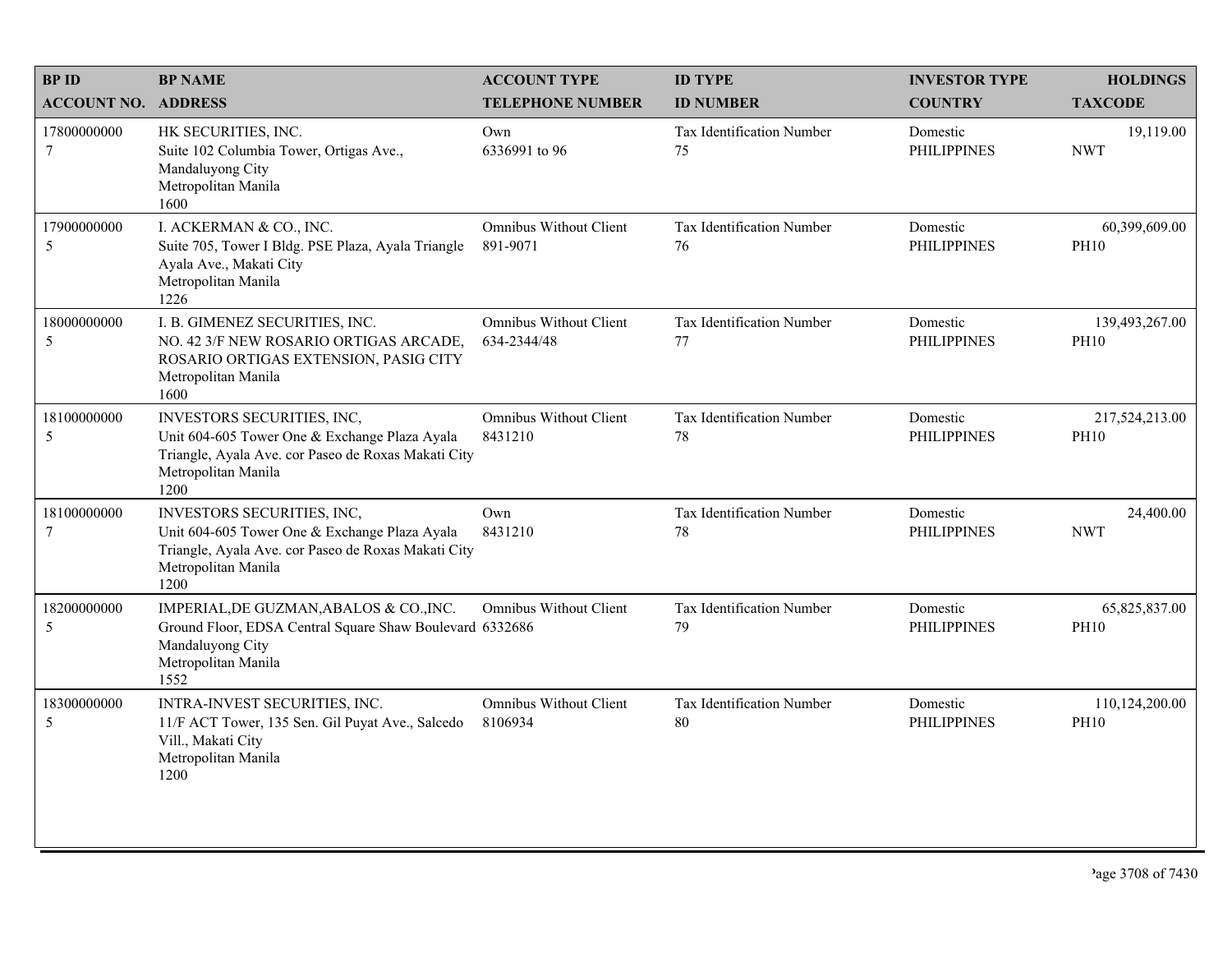| <b>BPID</b>                   | <b>BP NAME</b>                                                                                                                                                        | <b>ACCOUNT TYPE</b>                       | <b>ID TYPE</b>                         | <b>INVESTOR TYPE</b>           | <b>HOLDINGS</b>               |
|-------------------------------|-----------------------------------------------------------------------------------------------------------------------------------------------------------------------|-------------------------------------------|----------------------------------------|--------------------------------|-------------------------------|
| <b>ACCOUNT NO. ADDRESS</b>    |                                                                                                                                                                       | <b>TELEPHONE NUMBER</b>                   | <b>ID NUMBER</b>                       | <b>COUNTRY</b>                 | <b>TAXCODE</b>                |
| 18700000000<br>5              | ASIAN CAPITAL EQUITIES, INC.<br>6/F Tower 1 & Exchange Plaza Ayala Ave., cor Paseo 8485126<br>de Roxas, Makati City<br>Metropolitan Manila<br>1226                    | Omnibus Without Client                    | <b>Tax Identification Number</b><br>84 | Domestic<br><b>PHILIPPINES</b> | 3,966,400.00<br><b>PH10</b>   |
| 18800000000<br>5              | J.M. BARCELON & CO., INC.<br>#5 PENNSYLVANNIA STREET, BRGY. MARIAN/ 661-8396<br>NEW MANILA, QUEZON CITY<br>Metropolitan Manila<br>1100                                | <b>Omnibus Without Client</b>             | Tax Identification Number<br>85        | Domestic<br><b>PHILIPPINES</b> | 1,900,000.00<br><b>PH10</b>   |
| 18800000000<br>6              | J.M. BARCELON & CO., INC.<br>#5 PENNSYLVANNIA STREET, BRGY. MARIAN/ 661-8396<br>NEW MANILA, QUEZON CITY<br>Metropolitan Manila<br>1100                                | Settlement                                | Tax Identification Number<br>85        | Domestic<br><b>PHILIPPINES</b> | 1,177,360.00<br><b>NWT</b>    |
| 19000000000<br>$\overline{5}$ | VALUE QUEST SECURITIES CORPORATION<br>Unit 1006B West Tower, Philippine Stock Exchange<br>Centre, Exchange Road, Ortigas, Pasig City<br>Metropolitan Manila<br>$00\,$ | <b>Omnibus Without Client</b><br>892-1816 | Tax Identification Number<br>87        | Domestic<br><b>PHILIPPINES</b> | 237,680.00<br><b>PH10</b>     |
| 19200000000<br>6              | STRATEGIC EQUITIES CORP.<br>Unit 610-611 PSE Plaza, Tower I, Ayala Triangle,<br>Ayala Ave., Makati City<br>Metropolitan Manila<br>1226                                | Settlement<br>759-4055                    | Tax Identification Number<br>89        | Domestic<br><b>PHILIPPINES</b> | 21,443,500.00<br><b>NWT</b>   |
| 19200000000<br>14             | STRATEGIC EQUITIES CORP.<br>Unit 610-611 PSE Plaza, Tower I, Ayala Triangle,<br>Ayala Ave., Makati City<br>Metropolitan Manila<br>1226                                | Settlement<br>759-4055                    | Tax Identification Number<br>89        | Domestic<br><b>PHILIPPINES</b> | 5,368,642.00<br><b>PH10</b>   |
| 19300000000<br>5              | LARRGO SECURITIES CO., INC.<br>Rm. 202 2/F Rufino Building, Ayala Avenue, Makati 8101353<br>City<br>Metropolitan Manila<br>1226                                       | Omnibus Without Client                    | Tax Identification Number<br>90        | Domestic<br><b>PHILIPPINES</b> | 145,234,791.00<br><b>PH10</b> |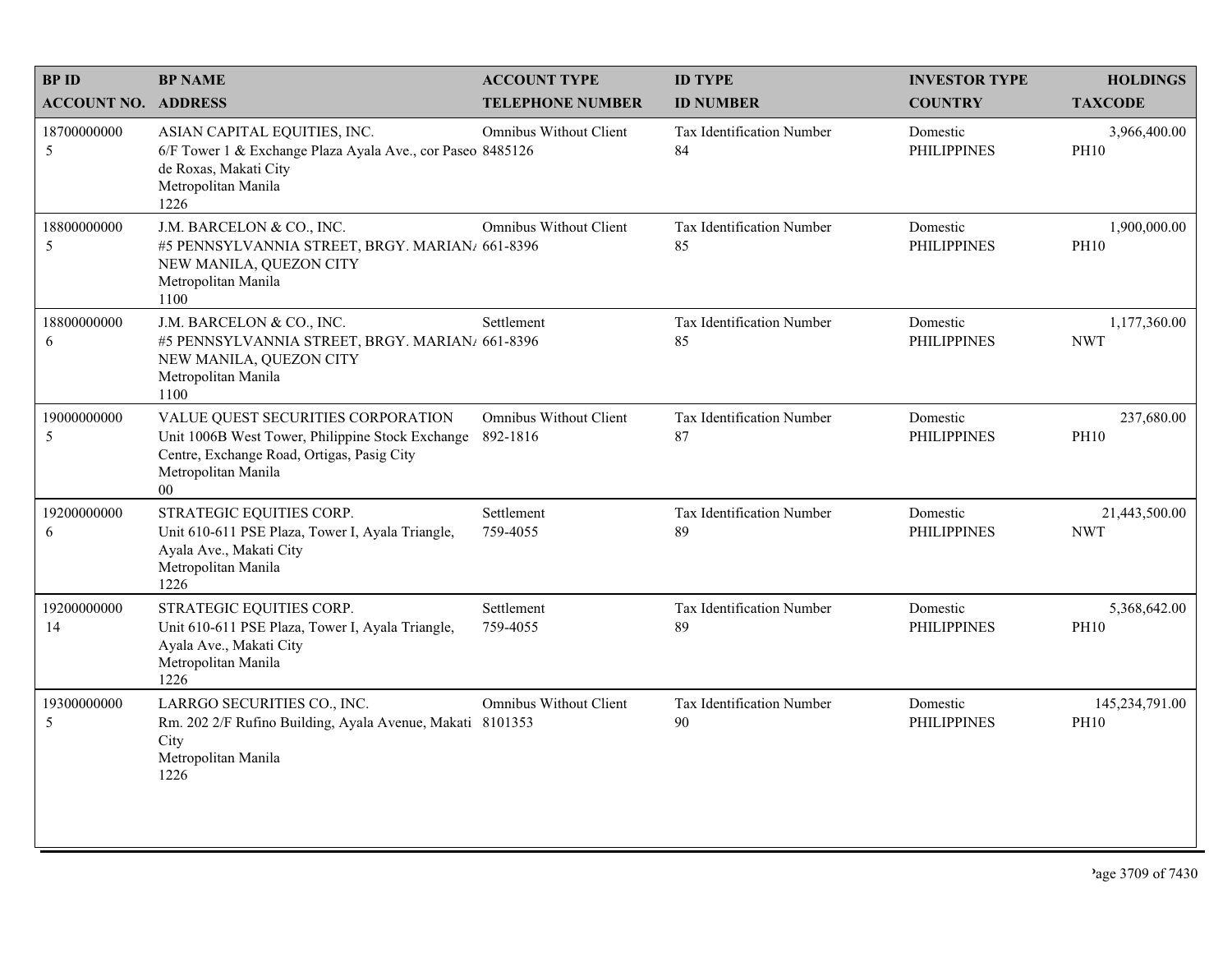| <b>BPID</b>                   | <b>BP NAME</b>                                                                                                                              | <b>ACCOUNT TYPE</b>                          | <b>ID TYPE</b>                                 | <b>INVESTOR TYPE</b>           | <b>HOLDINGS</b>               |
|-------------------------------|---------------------------------------------------------------------------------------------------------------------------------------------|----------------------------------------------|------------------------------------------------|--------------------------------|-------------------------------|
| <b>ACCOUNT NO. ADDRESS</b>    |                                                                                                                                             | <b>TELEPHONE NUMBER</b>                      | <b>ID NUMBER</b>                               | <b>COUNTRY</b>                 | <b>TAXCODE</b>                |
| 19300000000<br>6              | LARRGO SECURITIES CO., INC.<br>Rm. 202 2/F Rufino Building, Ayala Avenue, Makati 8101353<br>City<br>Metropolitan Manila<br>1226             | Settlement                                   | Tax Identification Number<br>90                | Domestic<br><b>PHILIPPINES</b> | 1,196,997.00<br><b>NWT</b>    |
| 19700000000<br>5              | LOPEZ, LOCSIN, LEDESMA & CO., INC.<br>405 URBAN BUILDING, SEN. GIL. PUYAT AVEN 8127482<br><b>MAKATI CITY</b><br>Metropolitan Manila<br>1226 | <b>Omnibus Without Client</b>                | Tax Identification Number<br>94                | Domestic<br><b>PHILIPPINES</b> | 7,728,800.00<br><b>PH10</b>   |
| 19800000000<br>5              | LUCKY SECURITIES, INC.<br>Unit 1402-B PSE Center Exchange Road, Ortigas<br>Center Pasig City<br>Metropolitan Manila<br>1600                 | <b>Omnibus Without Client</b><br>6346747/60  | Tax Identification Number<br>95                | Domestic<br><b>PHILIPPINES</b> | 298,962,039.00<br><b>NWT</b>  |
| 19900000000<br>5              | LUYS SECURITIES COMPANY, INC.<br>28/F LKG Tower 6801 Ayala Ave. Makati City<br>Metropolitan Manila<br>1200                                  | <b>Omnibus Without Client</b><br>5231040     | Tax Identification Number<br>96                | Domestic<br><b>PHILIPPINES</b> | 200,166,315.00<br><b>PH10</b> |
| 19900000000<br>$\overline{7}$ | LUYS SECURITIES COMPANY, INC.<br>28/F LKG Tower 6801 Ayala Ave. Makati City<br>Metropolitan Manila<br>1200                                  | Own<br>5231040                               | Tax Identification Number<br>96                | Domestic<br><b>PHILIPPINES</b> | 40,000,000.00<br><b>NWT</b>   |
| 20000000000<br>5              | MANDARIN SECURITIES CORPORATION<br>28/F LKG Tower 6801 Ayala Ave. Makati City<br>Metropolitan Manila<br>1200                                | <b>Omnibus Without Client</b><br>523-8311/16 | Tax Identification Number<br>97                | Domestic<br><b>PHILIPPINES</b> | 364,235,633.00<br><b>PH10</b> |
| 20000000000<br>$\overline{7}$ | MANDARIN SECURITIES CORPORATION<br>28/F LKG Tower 6801 Ayala Ave. Makati City<br>Metropolitan Manila<br>1200                                | Own<br>523-8311/16                           | Tax Identification Number<br>97                | Domestic<br><b>PHILIPPINES</b> | 30,000,000.00<br><b>NWT</b>   |
| 20000000002<br>$\mathbf{1}$   | R&B INSURANCE CORPORATION<br>28F LKG TOWER, AYALA AVENUE, MAKATI CI 8841155<br>Metropolitan Manila                                          | Client                                       | <b>Commercial Registration Number</b><br>15346 | Domestic<br><b>PHILIPPINES</b> | 500,000.00<br><b>NWT</b>      |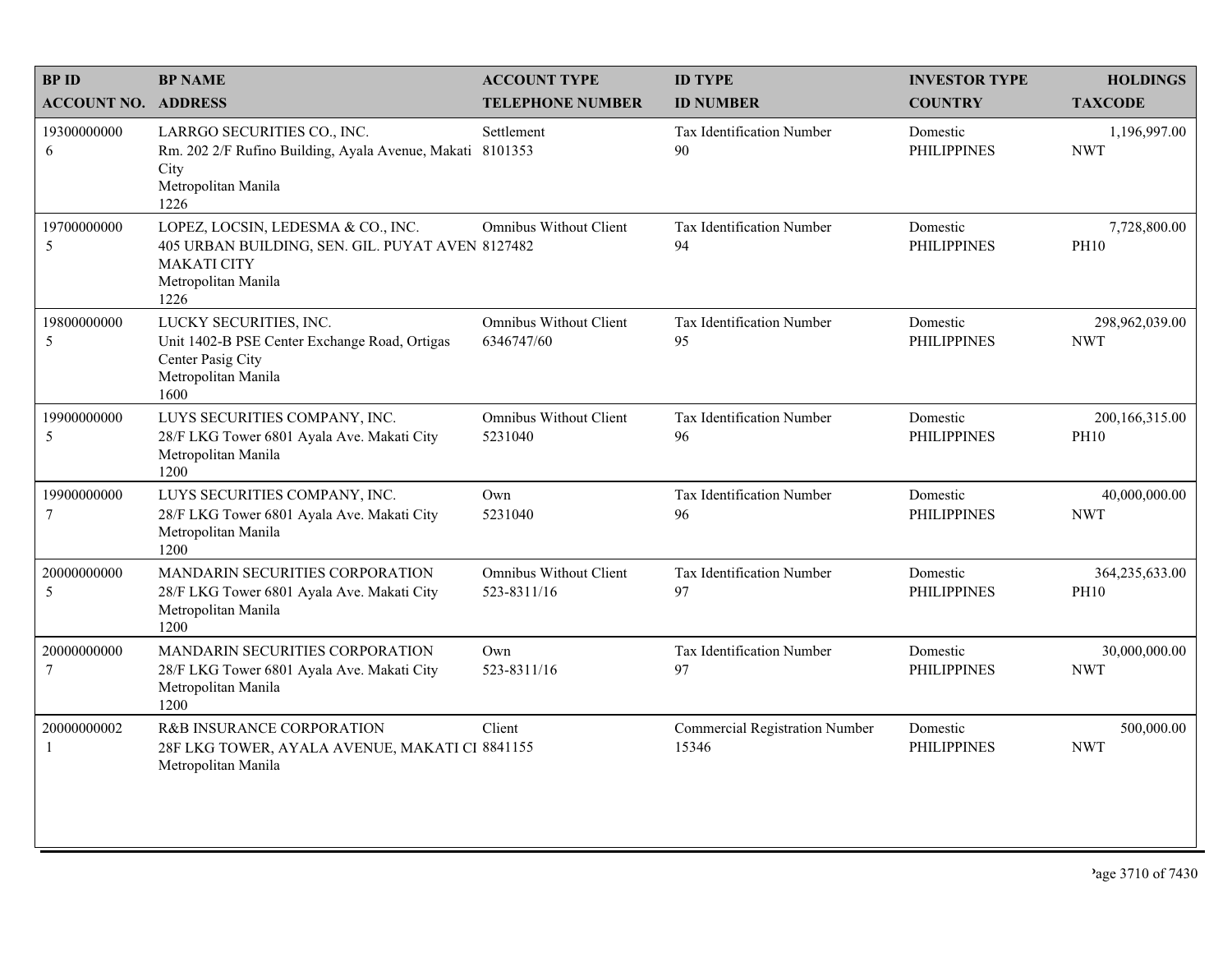| <b>BPID</b>                | <b>BP NAME</b>                                                                                                                                       | <b>ACCOUNT TYPE</b>                | <b>ID TYPE</b>                   | <b>INVESTOR TYPE</b>           | <b>HOLDINGS</b>                 |
|----------------------------|------------------------------------------------------------------------------------------------------------------------------------------------------|------------------------------------|----------------------------------|--------------------------------|---------------------------------|
| <b>ACCOUNT NO. ADDRESS</b> |                                                                                                                                                      | <b>TELEPHONE NUMBER</b>            | <b>ID NUMBER</b>                 | <b>COUNTRY</b>                 | <b>TAXCODE</b>                  |
| 20200000000<br>5           | MARINO OLONDRIZ Y CIA<br>#20 Arguilla St. San Lorenzo Village, Makati City<br>Metropolitan Manila<br>$\Omega$                                        | Omnibus Without Client<br>2415280  | Tax Identification Number<br>99  | Domestic<br><b>PHILIPPINES</b> | 1.00<br><b>PH10</b>             |
| 20300000000<br>-1          | COL Financial Group, Inc.<br>2401-B EAST TOWER, PSE CENTRE EXCHANGE 635-5735<br>ROAD, ORTIGAS CENTER PASIG CITY<br>Metropolitan Manila<br>1605       | <b>Omnibus Without Client</b>      | Tax Identification Number<br>100 | Foreign<br><b>PHILIPPINES</b>  | 30,000.00<br>FMX1               |
| 20300000000<br>5           | COL Financial Group, Inc.<br>2401-B EAST TOWER, PSE CENTRE EXCHANGE 635-5735<br>ROAD, ORTIGAS CENTER PASIG CITY<br>Metropolitan Manila<br>1605       | Omnibus Without Client             | Tax Identification Number<br>100 | Domestic<br><b>PHILIPPINES</b> | 1,111,689,647.00<br><b>PH10</b> |
| 20400000000<br>6           | DA MARKET SECURITIES, INC.<br>Unit 2402-B West Tower, PSE Center Exchange Road 637-42-42<br>Ortigas Center Pasig City<br>Metropolitan Manila<br>1600 | Settlement                         | Tax Identification Number<br>101 | Domestic<br><b>PHILIPPINES</b> | 70,000.00<br><b>NWT</b>         |
| 20400000000<br>14          | DA MARKET SECURITIES, INC.<br>Unit 2402-B West Tower, PSE Center Exchange Road 637-42-42<br>Ortigas Center Pasig City<br>Metropolitan Manila<br>1600 | Settlement                         | Tax Identification Number<br>101 | Domestic<br><b>PHILIPPINES</b> | 25,465,367.00<br><b>PH10</b>    |
| 20500000000<br>5           | MERCANTILE SECURITIES CORP.<br>3RD FLOOR GOODWILL BUILDING<br>393 SE. GIL PUYAT AVENUE<br><b>MAKATI CITY</b><br>Metropolitan Manila<br>1226          | Omnibus Without Client<br>898-2984 | Tax Identification Number<br>102 | Domestic<br><b>PHILIPPINES</b> | 18,031,108.00<br><b>PH10</b>    |
| 20600000000<br>5           | MERIDIAN SECURITIES, INC.<br>Suite 2702B&C Tektite Tower I Ortigas Centre, Pasig 634-6931/36<br>City<br>Metropolitan Manila<br>1600                  | Omnibus Without Client             | Tax Identification Number<br>103 | Domestic<br><b>PHILIPPINES</b> | 223,996,496.00<br><b>PH10</b>   |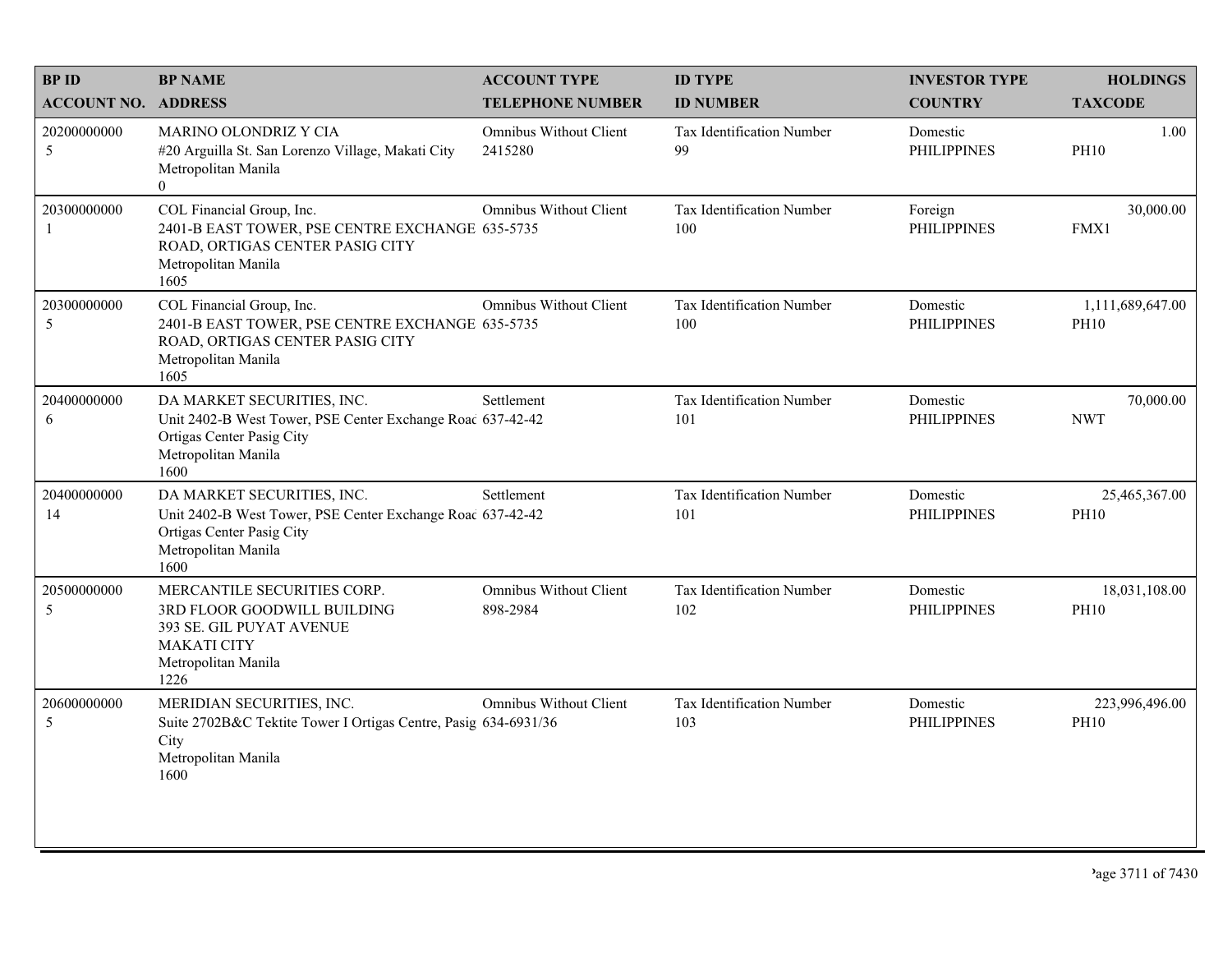| <b>BPID</b>                    | <b>BP NAME</b>                                                                                                                                                              | <b>ACCOUNT TYPE</b>                          | <b>ID TYPE</b>                   | <b>INVESTOR TYPE</b>           | <b>HOLDINGS</b>               |
|--------------------------------|-----------------------------------------------------------------------------------------------------------------------------------------------------------------------------|----------------------------------------------|----------------------------------|--------------------------------|-------------------------------|
| <b>ACCOUNT NO. ADDRESS</b>     |                                                                                                                                                                             | <b>TELEPHONE NUMBER</b>                      | <b>ID NUMBER</b>                 | <b>COUNTRY</b>                 | <b>TAXCODE</b>                |
| 20800000000<br>5               | MDR SECURITIES, INC.<br>Unit 1806, 8/F Medical Plaza Ortigas Bldg., Pasig Cit 891-9225<br>Metropolitan Manila<br>1226                                                       | Omnibus Without Client                       | Tax Identification Number<br>105 | Domestic<br><b>PHILIPPINES</b> | 452,999,562.00<br><b>PH10</b> |
| 20800000000<br>$7\phantom{.0}$ | MDR SECURITIES, INC.<br>Unit 1806, 8/F Medical Plaza Ortigas Bldg., Pasig Cit 891-9225<br>Metropolitan Manila<br>1226                                                       | Own                                          | Tax Identification Number<br>105 | Domestic<br><b>PHILIPPINES</b> | 10,000,000.00<br><b>NWT</b>   |
| 20900000000<br>14              | DEUTSCHE REGIS PARTNERS, INC.<br>23/F Tower I, Ayala Triangle, Makati City<br>Metropolitan Manila<br>1226                                                                   | Settlement<br>894-6620                       | Tax Identification Number<br>106 | Domestic<br><b>PHILIPPINES</b> | 30,814,018.00<br><b>PH10</b>  |
| 20900000001<br>-1              | DEUTSCHE REGIS PARTNERS, INC.<br>23/F Tower I, Ayala Triangle, Makati City<br>Metropolitan Manila<br>1226                                                                   | Client<br>894-6620                           | Tax Identification Number<br>381 | Domestic<br><b>PHILIPPINES</b> | 681,719.00<br><b>NWT</b>      |
| 21000000000<br>5               | MOUNT PEAK SECURITIES, INC.<br>#748 C.K. Bldg., Juan Luna St., Binondo, Manila<br>Metropolitan Manila<br>1006                                                               | Omnibus Without Client<br>241-8043           | Tax Identification Number<br>107 | Domestic<br><b>PHILIPPINES</b> | 13,280,105.00<br><b>PH10</b>  |
| 21100000000<br>5               | NEW WORLD SECURITIES CO., INC.<br>Rm. 202 Fil-Am Resources Bldg. 231 Juan Luna St.<br>Binondo, Manila<br>Metropolitan Manila<br>1006                                        | <b>Omnibus Without Client</b><br>2421767     | Tax Identification Number<br>108 | Domestic<br><b>PHILIPPINES</b> | 108,449,500.00<br><b>PH10</b> |
| 21300000000<br>5               | NIEVES SECURITIES, INC.<br>UNIT 106, G/F TYTANA PLAZA V. TYTANA COR 4777888<br>INSULAR STS. PLAZA LORENZO RUIZ, BINONE<br><b>MANILA CITY</b><br>Metropolitan Manila<br>1006 | <b>Omnibus Without Client</b>                | Tax Identification Number<br>110 | Domestic<br><b>PHILIPPINES</b> | 38,470,523.00<br><b>PH10</b>  |
| 21500000000<br>5               | OPTIMUM SECURITIES CORPORATION<br>No. 11 E. O. Bldg., United St. cor. 2nd St. Bo.<br>Kapitolyo, Pasig City<br>Metropolitan Manila<br>1650                                   | <b>Omnibus Without Client</b><br>631-7831/36 | Tax Identification Number<br>112 | Domestic<br><b>PHILIPPINES</b> | 40,725,140.00<br><b>PH10</b>  |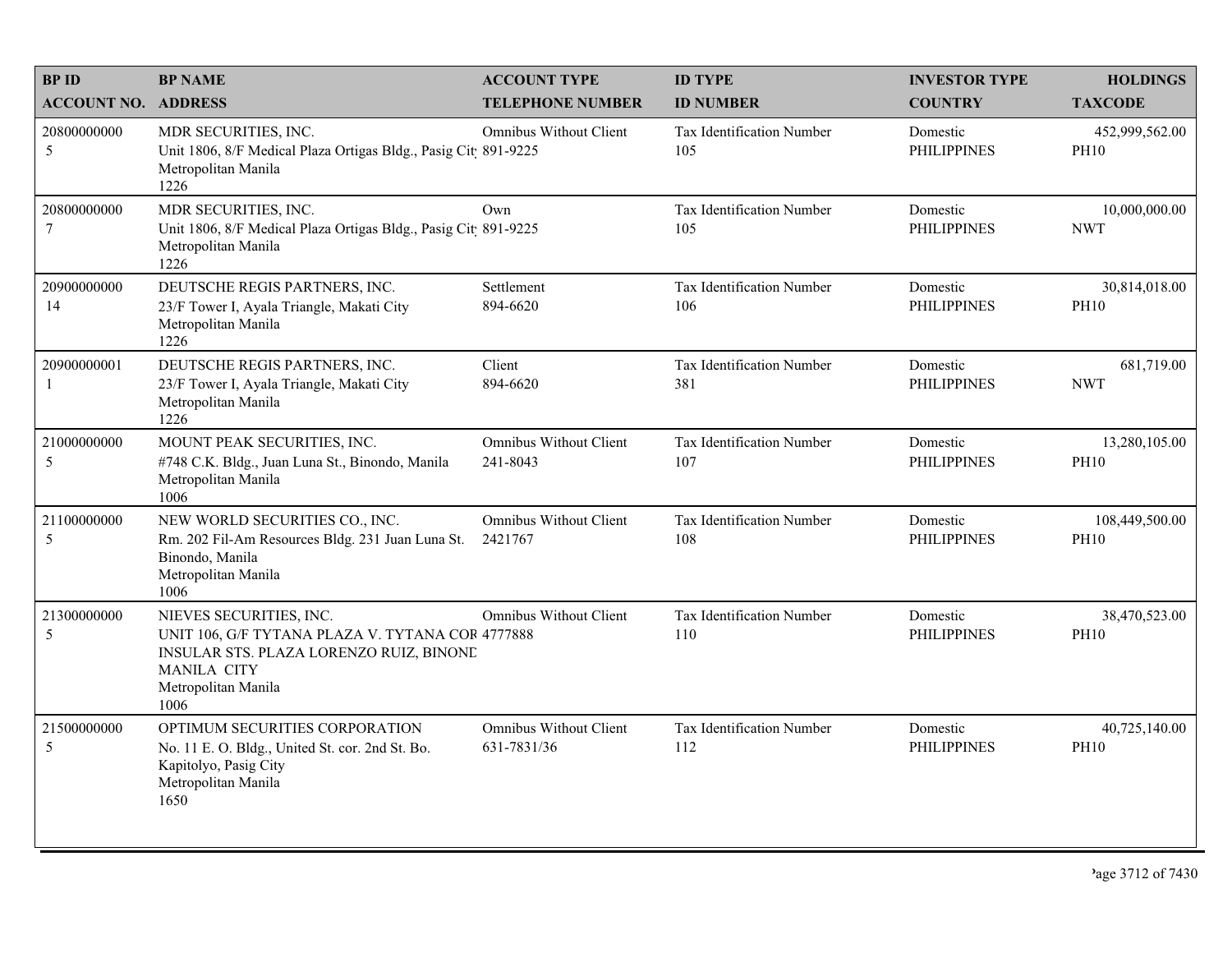| <b>BPID</b>                | <b>BP NAME</b>                                                                                                                                      | <b>ACCOUNT TYPE</b>                       | <b>ID TYPE</b>                   | <b>INVESTOR TYPE</b>           | <b>HOLDINGS</b>               |
|----------------------------|-----------------------------------------------------------------------------------------------------------------------------------------------------|-------------------------------------------|----------------------------------|--------------------------------|-------------------------------|
| <b>ACCOUNT NO. ADDRESS</b> |                                                                                                                                                     | <b>TELEPHONE NUMBER</b>                   | <b>ID NUMBER</b>                 | <b>COUNTRY</b>                 | <b>TAXCODE</b>                |
| 21500000000<br>6           | OPTIMUM SECURITIES CORPORATION<br>No. 11 E. O. Bldg., United St. cor. 2nd St. Bo.<br>Kapitolyo, Pasig City<br>Metropolitan Manila<br>1650           | Settlement<br>631-7831/36                 | Tax Identification Number<br>112 | Domestic<br><b>PHILIPPINES</b> | 96,039.00<br><b>NWT</b>       |
| 21700000000<br>5           | RCBC SECURITIES, INC.<br>Unit 1008 Tower I & Exchange Plaza Ayala Avenue, 8485183<br>Makati City<br>Metropolitan Manila<br>1200                     | <b>Omnibus Without Client</b>             | Tax Identification Number<br>113 | Domestic<br><b>PHILIPPINES</b> | 94,601,306.00<br><b>PH10</b>  |
| 21700000000<br>6           | RCBC SECURITIES, INC.<br>Unit 1008 Tower I & Exchange Plaza Ayala Avenue,<br>Makati City<br>Metropolitan Manila<br>1200                             | Settlement<br>8485183                     | Tax Identification Number<br>113 | Domestic<br><b>PHILIPPINES</b> | 298,804.00<br><b>NWT</b>      |
| 21800000000<br>5           | PAN ASIA SECURITIES CORP.<br>910 Tower One & Exchange Plaza Ayala Avenue,<br>Makati City<br>Metropolitan Manila<br>1200                             | <b>Omnibus Without Client</b><br>8919173  | Tax Identification Number<br>114 | Domestic<br><b>PHILIPPINES</b> | 32,579,862.00<br><b>PH10</b>  |
| 21900000000<br>5           | PAPA SECURITIES CORPORATION<br>6/F, S & L Building Dela Rosa cor. Esteban Sts.<br>Legaspi Village, Makati City<br>Metropolitan Manila<br>1200       | <b>Omnibus Without Client</b><br>817-8433 | Tax Identification Number<br>115 | Domestic<br><b>PHILIPPINES</b> | 382,336,318.00<br><b>PH10</b> |
| 21900000000<br>6           | PAPA SECURITIES CORPORATION<br>6/F, S & L Building Dela Rosa cor. Esteban Sts.<br>Legaspi Village, Makati City<br>Metropolitan Manila<br>1200       | Settlement<br>817-8433                    | Tax Identification Number<br>115 | Domestic<br><b>PHILIPPINES</b> | 5,710,169.00<br><b>NWT</b>    |
| 22000000000<br>6           | MAYBANK ATR KIM ENG SECURITIES, INC.<br>17/F Tower One & Exchange Plaza, Ayala Triangle,<br>Ayala Avenue Makati City<br>Metropolitan Manila<br>1226 | Settlement<br>849-8855                    | Tax Identification Number<br>116 | Domestic<br><b>PHILIPPINES</b> | 174,066,077.00<br><b>NWT</b>  |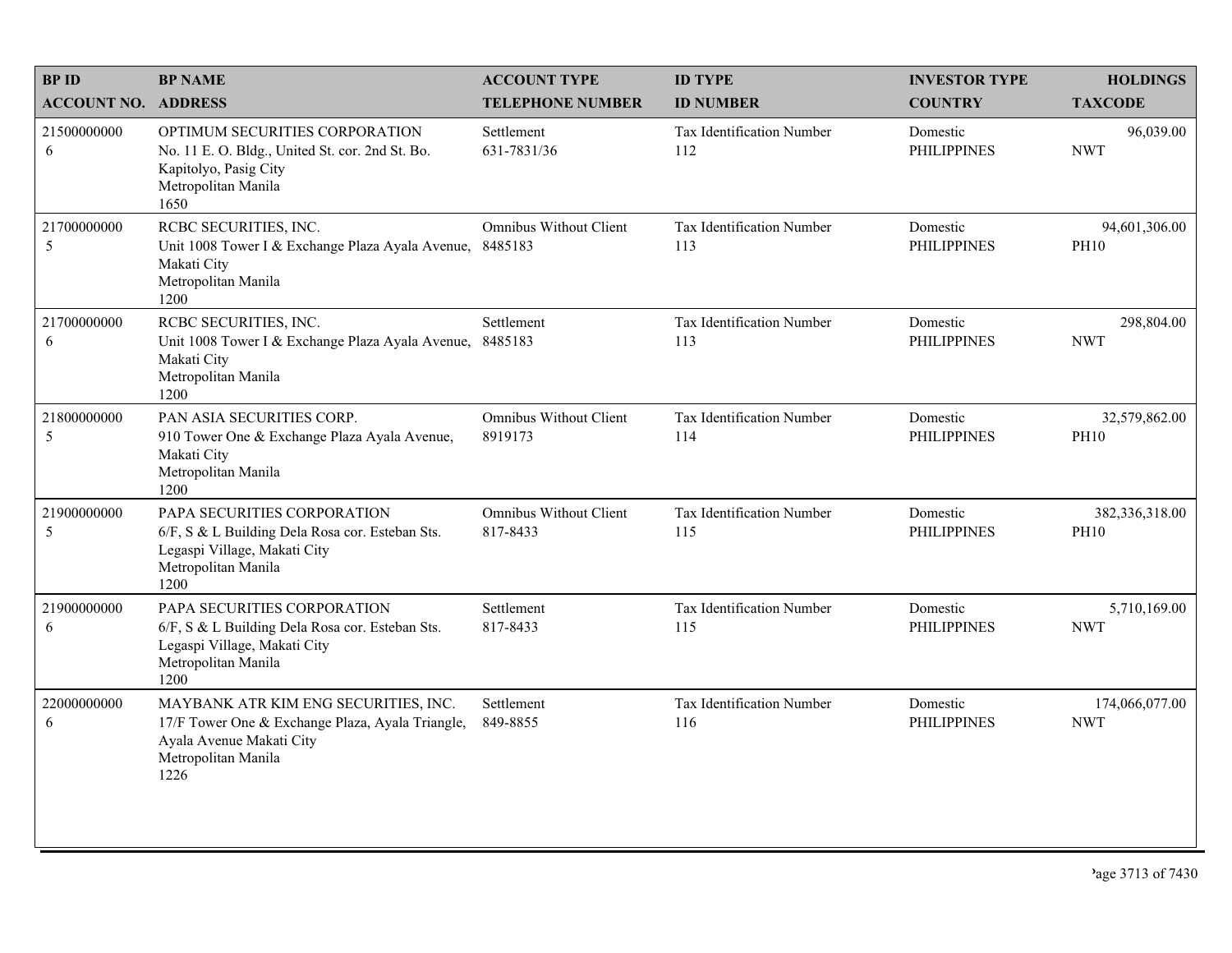| <b>BPID</b>                | <b>BP NAME</b>                                                                                                                                                             | <b>ACCOUNT TYPE</b>                        | <b>ID TYPE</b>                   | <b>INVESTOR TYPE</b>           | <b>HOLDINGS</b>               |
|----------------------------|----------------------------------------------------------------------------------------------------------------------------------------------------------------------------|--------------------------------------------|----------------------------------|--------------------------------|-------------------------------|
| <b>ACCOUNT NO. ADDRESS</b> |                                                                                                                                                                            | <b>TELEPHONE NUMBER</b>                    | <b>ID NUMBER</b>                 | <b>COUNTRY</b>                 | <b>TAXCODE</b>                |
| 22000000000<br>14          | MAYBANK ATR KIM ENG SECURITIES, INC.<br>17/F Tower One & Exchange Plaza, Ayala Triangle,<br>Ayala Avenue Makati City<br>Metropolitan Manila<br>1226                        | Settlement<br>849-8855                     | Tax Identification Number<br>116 | Domestic<br><b>PHILIPPINES</b> | 352,937,104.00<br><b>PH10</b> |
| 22300000000<br>5           | PLATINUM SECURITIES, INC.<br>Unit 801, Antel Corporate Ctr., 121 Valero St., Salced 887-11-78<br>Village Makati City<br>Metropolitan Manila<br>1200                        | <b>Omnibus Without Client</b>              | Tax Identification Number<br>119 | Domestic<br><b>PHILIPPINES</b> | 22,467,147.00<br><b>PH10</b>  |
| 22400000000<br>5           | PNB SECURITIES, INC.<br>3/F PNB Financial Center Roxas Blvd., Pasay City<br>Metropolitan Manila<br>1300                                                                    | <b>Omnibus Without Client</b><br>526-3466  | Tax Identification Number<br>120 | Domestic<br><b>PHILIPPINES</b> | 243,802,216.00<br><b>PH10</b> |
| 22500000000<br>5           | PREMIUM SECURITIES, INC.<br>Unit 1415, Tower 1 & Exchange Plaza Ayala Avenue 848-5915/17<br>cor. Paseo de Roxas Makati City<br>Metropolitan Manila<br>1259                 | <b>Omnibus Without Client</b>              | Tax Identification Number<br>121 | Domestic<br><b>PHILIPPINES</b> | 122,870,350.00<br><b>PH10</b> |
| 22800000000<br>5           | PRYCE SECURITIES, INC.<br>15/F PRYCE CENTER BUILDING, 1179 CHINO R( 816-2426/27<br><b>AVENUE</b><br>BAGTIKAN, MAKATI CITY<br>Metropolitan Manila<br>1226                   | <b>Omnibus Without Client</b>              | Tax Identification Number<br>124 | Domestic<br><b>PHILIPPINES</b> | 310,863.00<br><b>PH10</b>     |
| 22900000000<br>5           | SALISBURY BKT SECURITIES CORPORATION<br>Unit 207 Cityland Condominium 10 - Tower 2 6817<br>H.V. De La Costa St. cor. Ayala Ave. Makati City<br>Metropolitan Manila<br>1200 | <b>Omnibus Without Client</b><br>892-88-34 | Tax Identification Number<br>125 | Domestic<br><b>PHILIPPINES</b> | 82,028,000.00<br><b>PH10</b>  |
| 23000000000                | <b>QUALITY INVESTMENTS &amp; SECURITIES</b><br><b>CORPORATION</b>                                                                                                          | <b>Omnibus Without Client</b>              | Tax Identification Number        | Domestic                       | 1,972,093,827.00              |
| 5                          | Suite 1602 Tytana Plaza Oriente St, Binondo Manila 241-0547<br>Metropolitan Manila<br>1006                                                                                 |                                            | 126                              | <b>PHILIPPINES</b>             | <b>PH10</b>                   |
|                            |                                                                                                                                                                            |                                            |                                  |                                |                               |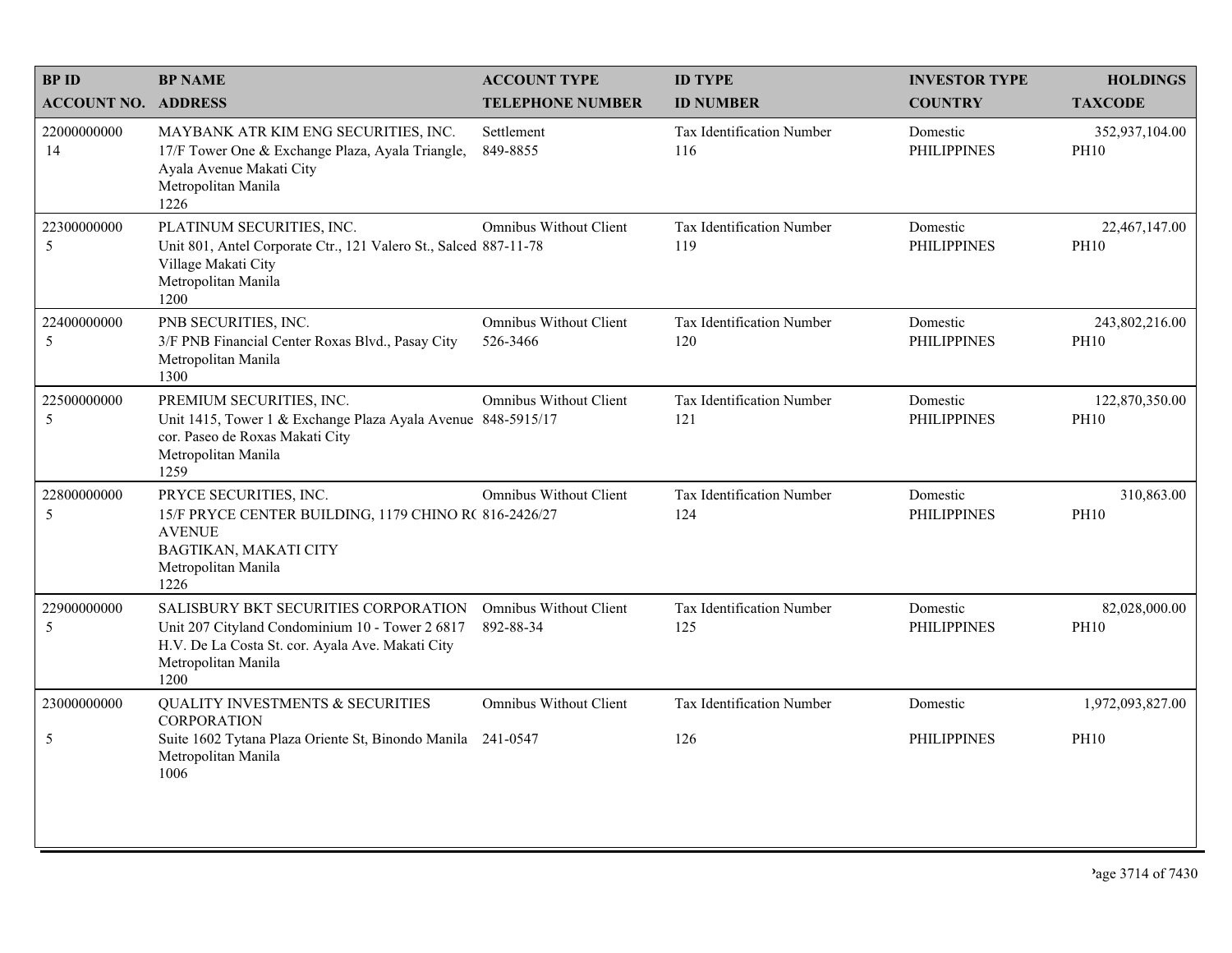| <b>BP NAME</b>                                                                                                              | <b>ACCOUNT TYPE</b>                          | <b>ID TYPE</b>                                                                                                                                                                                                                                                                                                                  | <b>INVESTOR TYPE</b>           | <b>HOLDINGS</b>               |
|-----------------------------------------------------------------------------------------------------------------------------|----------------------------------------------|---------------------------------------------------------------------------------------------------------------------------------------------------------------------------------------------------------------------------------------------------------------------------------------------------------------------------------|--------------------------------|-------------------------------|
| <b>ACCOUNT NO. ADDRESS</b>                                                                                                  | <b>TELEPHONE NUMBER</b>                      | <b>ID NUMBER</b>                                                                                                                                                                                                                                                                                                                | <b>COUNTRY</b>                 | <b>TAXCODE</b>                |
| <b>QUALITY INVESTMENTS &amp; SECURITIES</b><br><b>CORPORATION</b>                                                           | Settlement                                   | Tax Identification Number                                                                                                                                                                                                                                                                                                       | Domestic                       | 62,200,000.00                 |
| Metropolitan Manila<br>1006                                                                                                 |                                              | 126                                                                                                                                                                                                                                                                                                                             | <b>PHILIPPINES</b>             | <b>NWT</b>                    |
| R & L INVESTMENTS, INC.<br>675 Lee St., Mandaluyong City<br>Metropolitan Manila<br>1501                                     | Omnibus Without Client<br>7247210/705207     | Tax Identification Number<br>127                                                                                                                                                                                                                                                                                                | Domestic<br><b>PHILIPPINES</b> | 94,077,574.00<br><b>PH10</b>  |
| ALAKOR SECURITIES CORPORATION<br>9/F Quad Alpha Centrum, 125 Pioneer St.<br>Mandaluyong City<br>Metropolitan Manila<br>1550 | <b>Omnibus Without Client</b><br>631-8041/42 | Tax Identification Number<br>128                                                                                                                                                                                                                                                                                                | Domestic<br><b>PHILIPPINES</b> | 9,039,820.00<br><b>PH10</b>   |
| ALAKOR SECURITIES CORPORATION<br>9/F Quad Alpha Centrum, 125 Pioneer St.<br>Mandaluyong City<br>Metropolitan Manila<br>1550 | Settlement<br>631-8041/42                    | Tax Identification Number<br>128                                                                                                                                                                                                                                                                                                | Domestic<br><b>PHILIPPINES</b> | 5,551,048.00<br><b>NWT</b>    |
| R. COYIUTO SECURITIES, INC.<br>Makati City<br>Metropolitan Manila<br>$\theta$                                               | <b>Omnibus Without Client</b>                | Tax Identification Number<br>129                                                                                                                                                                                                                                                                                                | Domestic<br><b>PHILIPPINES</b> | 312,512,527.00<br><b>PH10</b> |
| R. COYIUTO SECURITIES, INC.<br>Makati City<br>Metropolitan Manila<br>$\Omega$                                               | Settlement                                   | Tax Identification Number<br>129                                                                                                                                                                                                                                                                                                | Domestic<br><b>PHILIPPINES</b> | 120,162,080.00<br><b>NWT</b>  |
| Ayala Avenue Makati City<br>Metropolitan Manila<br>1226                                                                     |                                              | Tax Identification Number<br>131                                                                                                                                                                                                                                                                                                | Domestic<br><b>PHILIPPINES</b> | 343,226,109.00<br><b>PH10</b> |
|                                                                                                                             |                                              | Suite 1602 Tytana Plaza Oriente St, Binondo Manila 241-0547<br>5/F Corinthian Plaza, Paseo de Roxas, Legaspi Village 811-3064<br>5/F Corinthian Plaza, Paseo de Roxas, Legaspi Village 811-3064<br>REGINA CAPITAL DEVELOPMENT CORPORATI Omnibus Without Client<br>Unit 806 Tower 1 & Exchange Plaza Ayala Triangle, 848-5482/84 |                                |                               |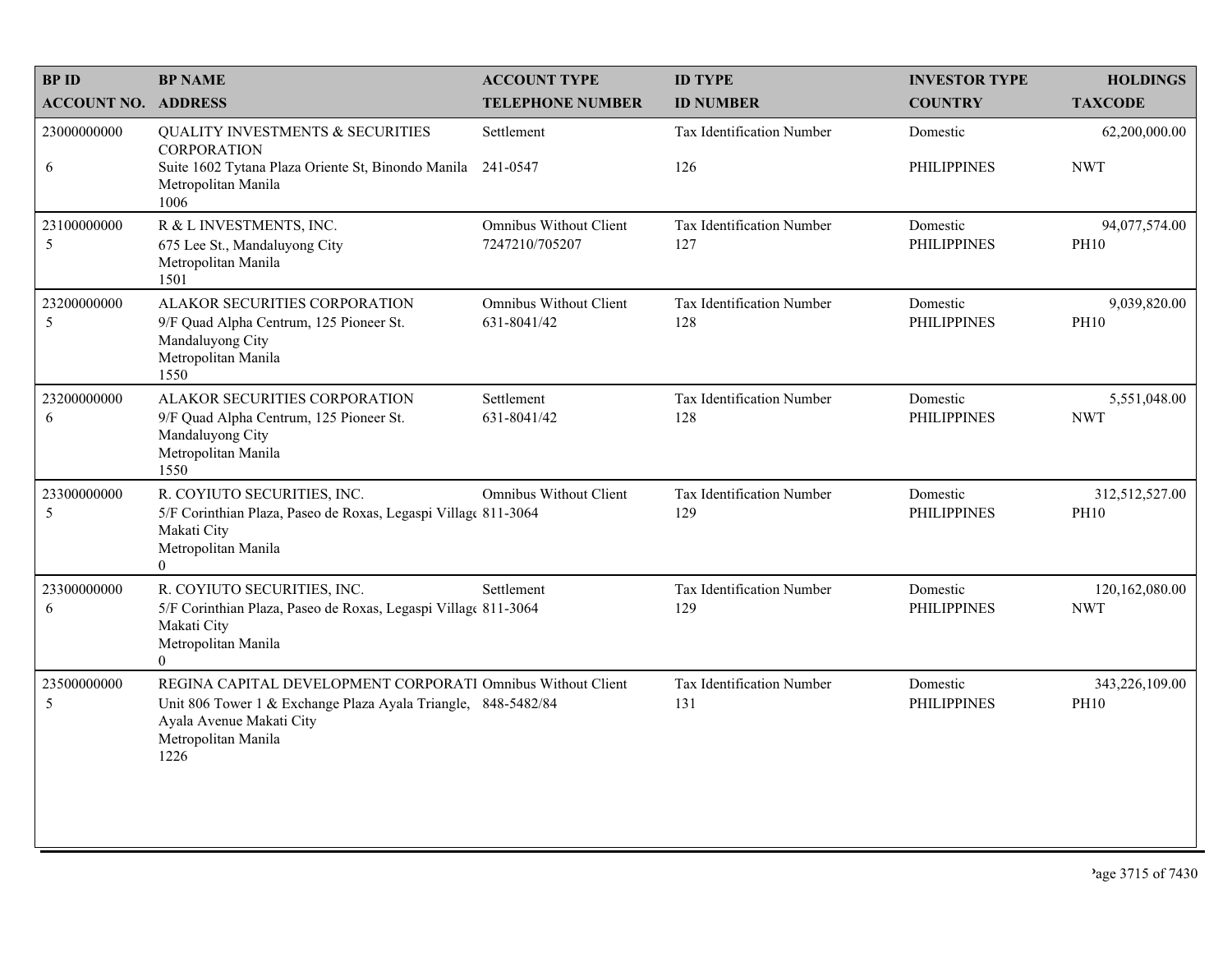| <b>BPID</b>                 | <b>BP NAME</b>                                                                                                                                                                             | <b>ACCOUNT TYPE</b>               | <b>ID TYPE</b>                           | <b>INVESTOR TYPE</b>           | <b>HOLDINGS</b>               |
|-----------------------------|--------------------------------------------------------------------------------------------------------------------------------------------------------------------------------------------|-----------------------------------|------------------------------------------|--------------------------------|-------------------------------|
| <b>ACCOUNT NO. ADDRESS</b>  |                                                                                                                                                                                            | <b>TELEPHONE NUMBER</b>           | <b>ID NUMBER</b>                         | <b>COUNTRY</b>                 | <b>TAXCODE</b>                |
| 23500000000<br>6            | REGINA CAPITAL DEVELOPMENT CORPORATI Settlement<br>Unit 806 Tower 1 & Exchange Plaza Ayala Triangle, 848-5482/84<br>Ayala Avenue Makati City<br>Metropolitan Manila<br>1226                |                                   | <b>Tax Identification Number</b><br>131  | Domestic<br><b>PHILIPPINES</b> | 26,700,000.00<br><b>NWT</b>   |
| 23600000000<br>5            | R. NUBLA SECURITIES, INC.<br>Room 604, Fil-Am Resources Bldg., 231 Juan Luna S 242-1596<br>Binondo, Manila<br>Metropolitan Manila<br>1006                                                  | Omnibus Without Client            | Tax Identification Number<br>132         | Domestic<br><b>PHILIPPINES</b> | 64,160,408.00<br><b>PH10</b>  |
| 23700000000<br>5            | AAA SOUTHEAST EQUITIES, INCORPORATED Omnibus Without Client<br>Ground Floor, Fortune Life Building #162 Legaspi St. 816-2918<br>Legaspi Village Makati City<br>Metropolitan Manila<br>1229 |                                   | Tax Identification Number<br>133         | Domestic<br><b>PHILIPPINES</b> | 100,154,563.00<br><b>PH10</b> |
| 23700000002<br>$\mathbf{1}$ | FORTUNE GENERAL INSURANCE CORPORATIC Client<br>4TH/F CITYSTATE CENTRE, 709 SHAW<br><b>BOULEVARD, PASIG CITY</b><br>Metropolitan Manila<br>1600                                             | 706-3959                          | <b>Tax Identification Number</b><br>220. | Domestic<br><b>PHILIPPINES</b> | 2,528,000.00<br><b>NWT</b>    |
| 23700000003<br>-1           | FORTUNE LIFE INSURANCE CO., INC.<br>162 LEGAZPI ST., LEGAZPI VILLAGE MAKATI<br><b>CITY</b><br>Metropolitan Manila<br>1229                                                                  | Client<br>812-2702                | Tax Identification Number<br>220^        | Domestic<br><b>PHILIPPINES</b> | 1,984,500.00<br><b>NWT</b>    |
| 23800000000<br>5            | R. S. LIM & CO., INC.<br>1509 Galvani Street San Isidro, Makati City<br>Metropolitan Manila<br>1234                                                                                        | Omnibus Without Client<br>8919670 | Tax Identification Number<br>134         | Domestic<br><b>PHILIPPINES</b> | 29,969,822.00<br><b>PH10</b>  |
| 23900000000<br>5            | RTG & COMPANY, INC.<br>Unit 602 Tower 1 & Exchange Plaza Ayala Triangle, 8919482<br>Makati City<br>Metropolitan Manila<br>1200                                                             | Omnibus Without Client            | Tax Identification Number<br>135         | Domestic<br><b>PHILIPPINES</b> | 136,366,339.00<br><b>PH10</b> |
|                             |                                                                                                                                                                                            |                                   |                                          |                                |                               |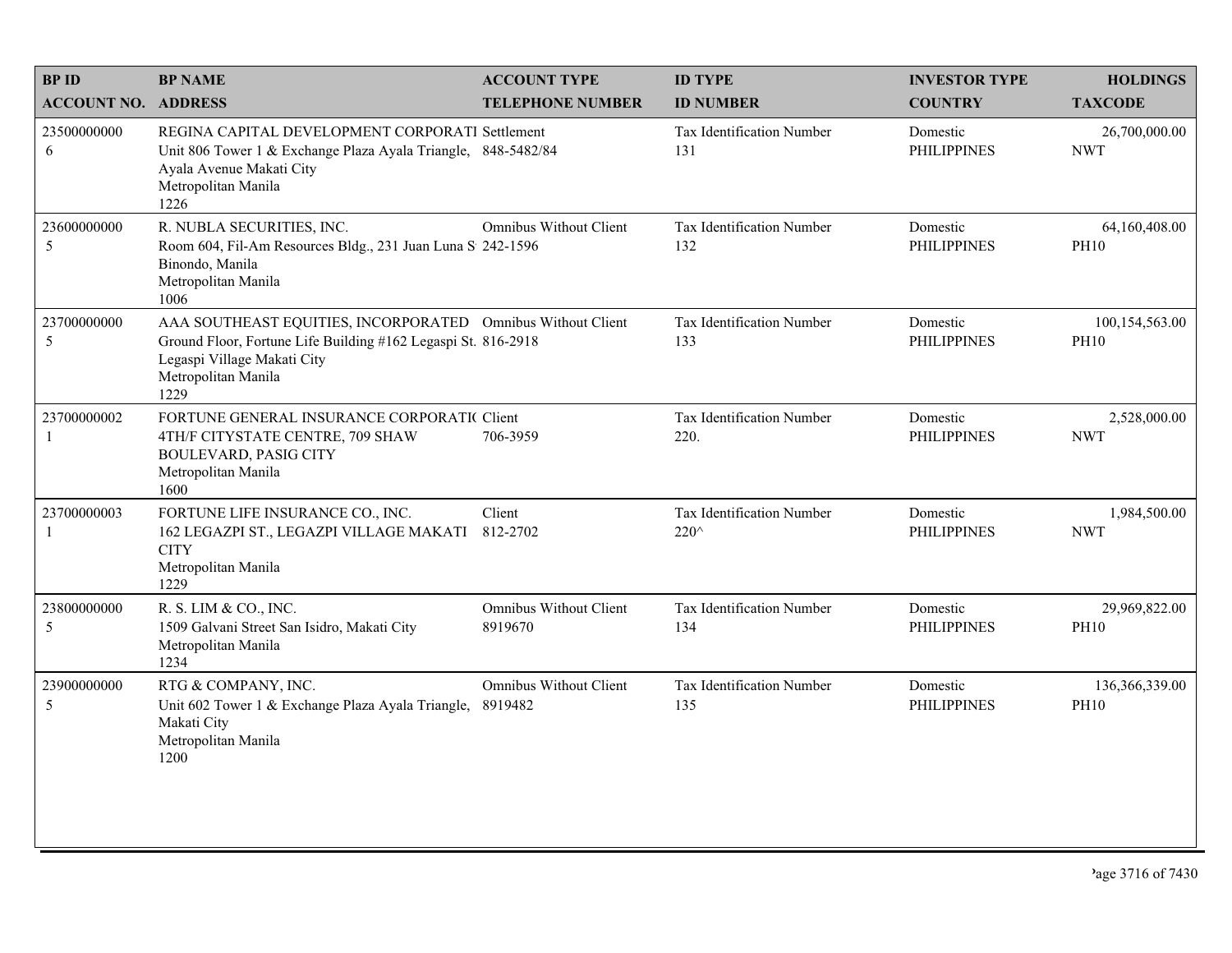| <b>BPID</b>                | <b>BP NAME</b>                                                                                                                                        | <b>ACCOUNT TYPE</b>                       | <b>ID TYPE</b>                          | <b>INVESTOR TYPE</b>           | <b>HOLDINGS</b>               |
|----------------------------|-------------------------------------------------------------------------------------------------------------------------------------------------------|-------------------------------------------|-----------------------------------------|--------------------------------|-------------------------------|
| <b>ACCOUNT NO. ADDRESS</b> |                                                                                                                                                       | <b>TELEPHONE NUMBER</b>                   | <b>ID NUMBER</b>                        | <b>COUNTRY</b>                 | <b>TAXCODE</b>                |
| 23900000000<br>6           | RTG & COMPANY, INC.<br>Unit 602 Tower 1 & Exchange Plaza Ayala Triangle,<br>Makati City<br>Metropolitan Manila<br>1200                                | Settlement<br>8919482                     | <b>Tax Identification Number</b><br>135 | Domestic<br><b>PHILIPPINES</b> | 1,125,000.00<br><b>NWT</b>    |
| 24000000000<br>5           | S.J. ROXAS & CO., INC.<br>Unit 612 Tower One, & Exchange Plaza, Ayala<br>Triangle, Ayala Avenue, Makati City<br>Metropolitan Manila<br>$\overline{0}$ | <b>Omnibus Without Client</b><br>848-5065 | Tax Identification Number<br>136        | Domestic<br><b>PHILIPPINES</b> | 383,895.00<br><b>PH10</b>     |
| 24000000000<br>6           | S.J. ROXAS & CO., INC.<br>Unit 612 Tower One, & Exchange Plaza, Ayala<br>Triangle, Ayala Avenue, Makati City<br>Metropolitan Manila<br>$\theta$       | Settlement<br>848-5065                    | Tax Identification Number<br>136        | Domestic<br><b>PHILIPPINES</b> | 1,292.00<br><b>NWT</b>        |
| 24000000002<br>-1          | S.J. ROXAS & CO., INC.<br>Unit 612 Tower One, Ayala Triangle, Ayala Avenue,<br>Makati City<br>Metropolitan Manila<br>$\theta$                         | Client<br>8485065 TO 69                   | Tax Identification Number<br>546        | Domestic<br><b>PHILIPPINES</b> | 1,157,250.00<br><b>NWT</b>    |
| 24200000000<br>5           | SECURITIES SPECIALISTS, INC.<br>Unit 903 National Life Insurance Building,<br>6762 Ayala Avenue, Makati City<br>Metropolitan Manila<br>1000           | Omnibus Without Client<br>523-5595        | Tax Identification Number<br>138        | Domestic<br><b>PHILIPPINES</b> | 4,916,429.00<br><b>PH10</b>   |
| 24300000000<br>5           | FIDELITY SECURITIES, INC.<br>2103-B PSE Centre, Exchange Road, Ortigas, Pasig<br>City<br>Metropolitan Manila<br>1600                                  | <b>Omnibus Without Client</b><br>6345038  | Tax Identification Number<br>139        | Domestic<br><b>PHILIPPINES</b> | 45,383,650.00<br><b>PH10</b>  |
| 24600000000<br>5           | SUMMIT SECURITIES, INC.<br>Unit 2102 B/C PSE Center Tektite Tower East<br>Exchange Road, Ortigas Center Pasig City<br>Metropolitan Manila<br>1600     | Omnibus Without Client<br>6311032 to 37   | Tax Identification Number<br>141        | Domestic<br><b>PHILIPPINES</b> | 170,706,139.00<br><b>PH10</b> |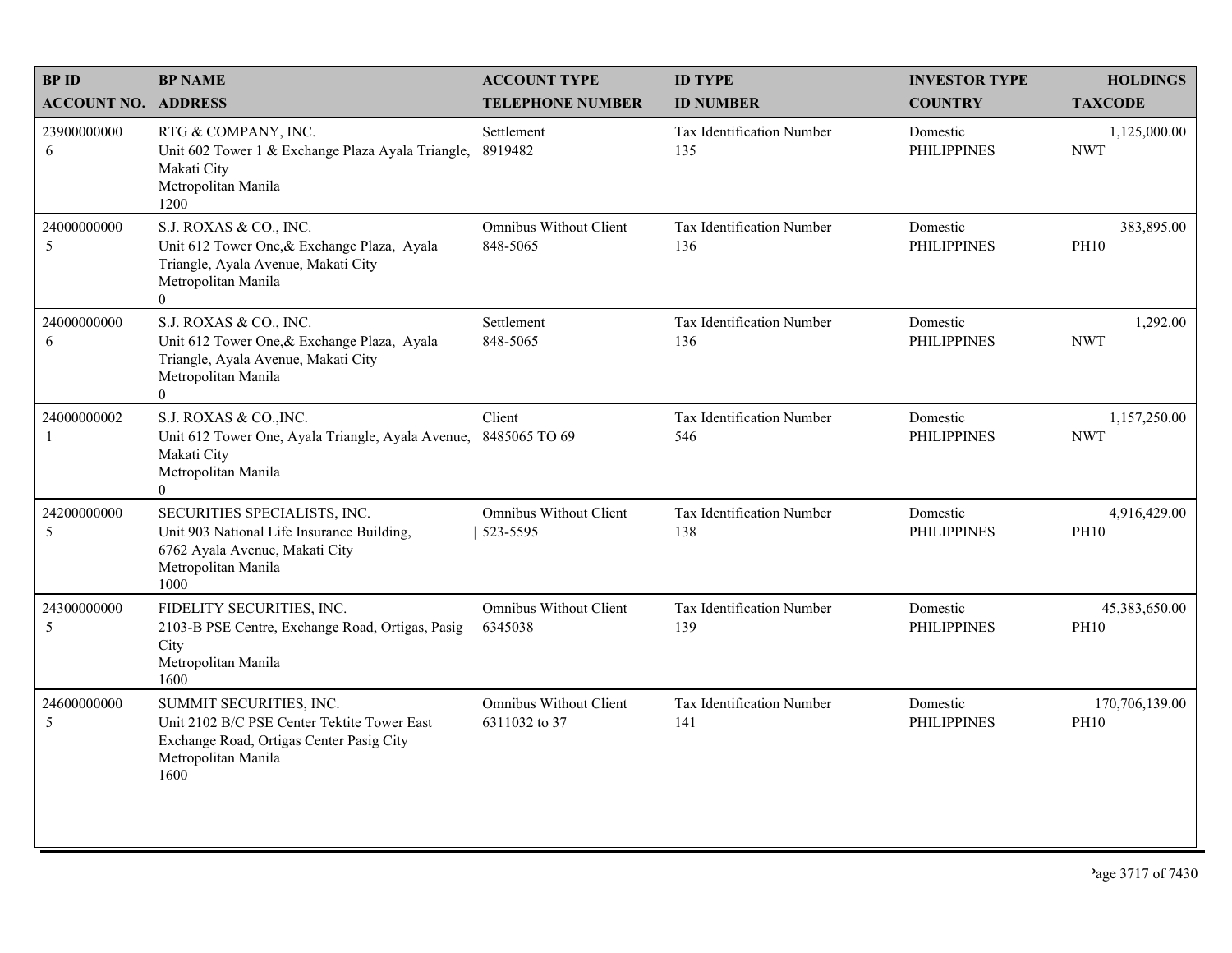| <b>BPID</b>                | <b>BP NAME</b>                                                                                                                                    | <b>ACCOUNT TYPE</b>                      | <b>ID TYPE</b>                          | <b>INVESTOR TYPE</b>           | <b>HOLDINGS</b>               |
|----------------------------|---------------------------------------------------------------------------------------------------------------------------------------------------|------------------------------------------|-----------------------------------------|--------------------------------|-------------------------------|
| <b>ACCOUNT NO. ADDRESS</b> |                                                                                                                                                   | <b>TELEPHONE NUMBER</b>                  | <b>ID NUMBER</b>                        | <b>COUNTRY</b>                 | <b>TAXCODE</b>                |
| 24600000000<br>6           | SUMMIT SECURITIES, INC.<br>Unit 2102 B/C PSE Center Tektite Tower East<br>Exchange Road, Ortigas Center Pasig City<br>Metropolitan Manila<br>1600 | Settlement<br>6311032 to 37              | Tax Identification Number<br>141        | Domestic<br><b>PHILIPPINES</b> | 4,040,000.00<br><b>NWT</b>    |
| 24600000000<br>$\tau$      | SUMMIT SECURITIES, INC.<br>Unit 2102 B/C PSE Center Tektite Tower East<br>Exchange Road, Ortigas Center Pasig City<br>Metropolitan Manila<br>1600 | Own<br>6311032 to 37                     | Tax Identification Number<br>141        | Domestic<br><b>PHILIPPINES</b> | 1,250.00<br><b>NWT</b>        |
| 24700000000<br>5           | STANDARD SECURITIES CORPORATION<br>#34 Jefferson St., GHW, San Juan Metro Manila<br>Metropolitan Manila<br>$00\,$                                 | <b>Omnibus Without Client</b><br>8486149 | Tax Identification Number<br>142        | Domestic<br><b>PHILIPPINES</b> | 169,757,699.00<br><b>PH10</b> |
| 25100000000<br>5           | TANSENGCO & CO., INC.<br>U-2308 World Trade Exchange Condominium 215 Ju: 241-7155<br>Luna St., Binondo, Manila<br>Metropolitan Manila<br>1006     | <b>Omnibus Without Client</b>            | <b>Tax Identification Number</b><br>146 | Domestic<br><b>PHILIPPINES</b> | 138,721,447.00<br><b>PH10</b> |
| 25200000000                | THE FIRST RESOURCES MANAGEMENT &<br><b>SECURITIES CORP.</b>                                                                                       | <b>Omnibus Without Client</b>            | Tax Identification Number               | Domestic                       | 187,095,975.00                |
| 5                          | Rms. 801-802, PSE Tower 1 Ayala Ave., cor. Paseo d 8486311 to 18<br>Roxas, Ayala Triangle, Makati City<br>Metropolitan Manila<br>1200             |                                          | 147                                     | <b>PHILIPPINES</b>             | <b>PH10</b>                   |
| 25200000000                | THE FIRST RESOURCES MANAGEMENT &<br><b>SECURITIES CORP.</b>                                                                                       | Settlement                               | Tax Identification Number               | Domestic                       | 71,937,500.00                 |
| 6                          | Rms. 801-802, PSE Tower 1 Ayala Ave., cor. Paseo d 8486311 to 18<br>Roxas, Ayala Triangle, Makati City<br>Metropolitan Manila<br>1200             |                                          | 147                                     | <b>PHILIPPINES</b>             | <b>NWT</b>                    |
| 25300000000<br>5           | TOWER SECURITIES, INC.<br>1802-C Tektite Tower I Exchange Road, Ortigas Cent 6354448<br>Pasig City<br>Metropolitan Manila<br>1600                 | <b>Omnibus Without Client</b>            | Tax Identification Number<br>148        | Domestic<br><b>PHILIPPINES</b> | 422,453,870.00<br><b>PH10</b> |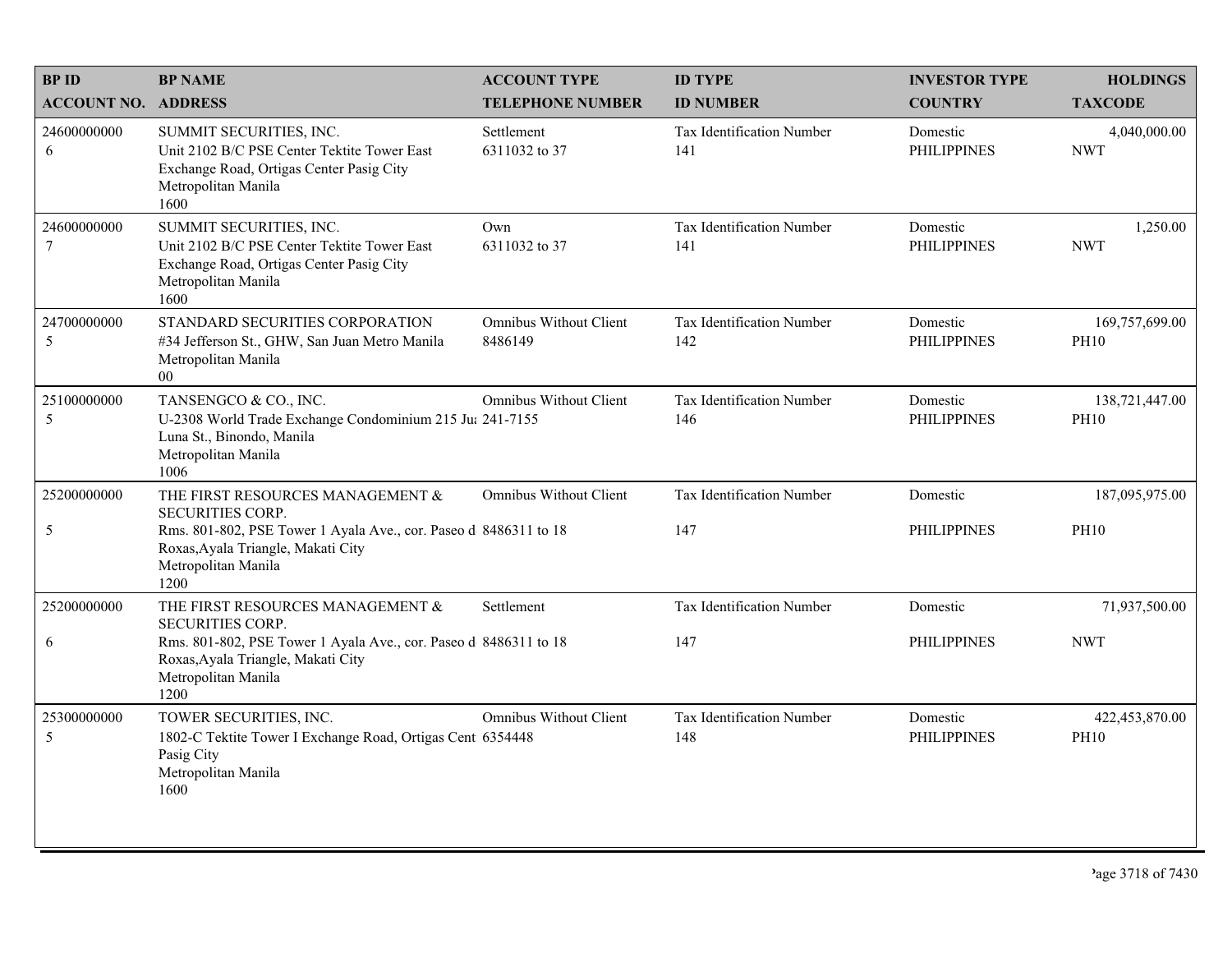| <b>BPID</b>                    | <b>BP NAME</b>                                                                                                                                                                              | <b>ACCOUNT TYPE</b>                       | <b>ID TYPE</b>                   | <b>INVESTOR TYPE</b>           | <b>HOLDINGS</b>                 |
|--------------------------------|---------------------------------------------------------------------------------------------------------------------------------------------------------------------------------------------|-------------------------------------------|----------------------------------|--------------------------------|---------------------------------|
| <b>ACCOUNT NO. ADDRESS</b>     |                                                                                                                                                                                             | <b>TELEPHONE NUMBER</b>                   | <b>ID NUMBER</b>                 | <b>COUNTRY</b>                 | <b>TAXCODE</b>                  |
| 25300000000<br>$7\phantom{.0}$ | TOWER SECURITIES, INC.<br>1802-C Tektite Tower I Exchange Road, Ortigas Cent 6354448<br>Pasig City<br>Metropolitan Manila<br>1600                                                           | Own                                       | Tax Identification Number<br>148 | Domestic<br><b>PHILIPPINES</b> | 163,013.00<br><b>NWT</b>        |
| 25400000000<br>5               | TRANS-ASIA SECURITIES, INC.<br>Rm. 601-S, State Centre 333 Juan Luna St., Binondo, 242-28-23<br>Manila<br>Metropolitan Manila<br>1006                                                       | <b>Omnibus Without Client</b>             | Tax Identification Number<br>149 | Domestic<br><b>PHILIPPINES</b> | 94,000.00<br><b>PH10</b>        |
| 25500000000<br>5               | APEX PHILIPPINES EQUITIES CORPORATION Omnibus Without Client<br>Unit 902, Antel Corporate Center, No. 139 Valero St., 527-1555<br>Salcedo Vill., Makati City<br>Metropolitan Manila<br>1227 |                                           | Tax Identification Number<br>150 | Domestic<br><b>PHILIPPINES</b> | 1,001,000.00<br><b>PH10</b>     |
| 25600000000<br>5               | TRENDLINE SECURITIES CORPORATION<br>Rm. 503 Tytana Plaza Lorenzo Ruiz St., Binondo,<br>Manila<br>Metropolitan Manila<br>1006                                                                | <b>Omnibus Without Client</b><br>241-0387 | Tax Identification Number<br>151 | Domestic<br><b>PHILIPPINES</b> | 2,580,563.00<br><b>PH10</b>     |
| 25700000000<br>5               | TRI-STATE SECURITIES, INC.<br>Unit 1007, 10/F Ayala Triangle Tower I, Ayala<br>Avenue, Makati City<br>Metropolitan Manila<br>1226                                                           | Omnibus Without Client<br>8485042         | Tax Identification Number<br>152 | Domestic<br><b>PHILIPPINES</b> | 137,140,798.00<br><b>PH10</b>   |
| 25700000000<br>6               | TRI-STATE SECURITIES, INC.<br>Unit 1007, 10/F Ayala Triangle Tower I, Ayala<br>Avenue, Makati City<br>Metropolitan Manila<br>1226                                                           | Settlement<br>8485042                     | Tax Identification Number<br>152 | Domestic<br><b>PHILIPPINES</b> | 167,706,800.00<br><b>NWT</b>    |
| 25900000000<br>5               | UCPB SECURITIES, INC.<br>Suite 1612, 16/F Ayala Tower I Exchange Plaza, Ayal 8485678<br>Ave. cor. Paseo de Roxas Makati City<br>Metropolitan Manila<br>1226                                 | <b>Omnibus Without Client</b>             | Tax Identification Number<br>154 | Domestic<br><b>PHILIPPINES</b> | 1,050,949,354.00<br><b>PH10</b> |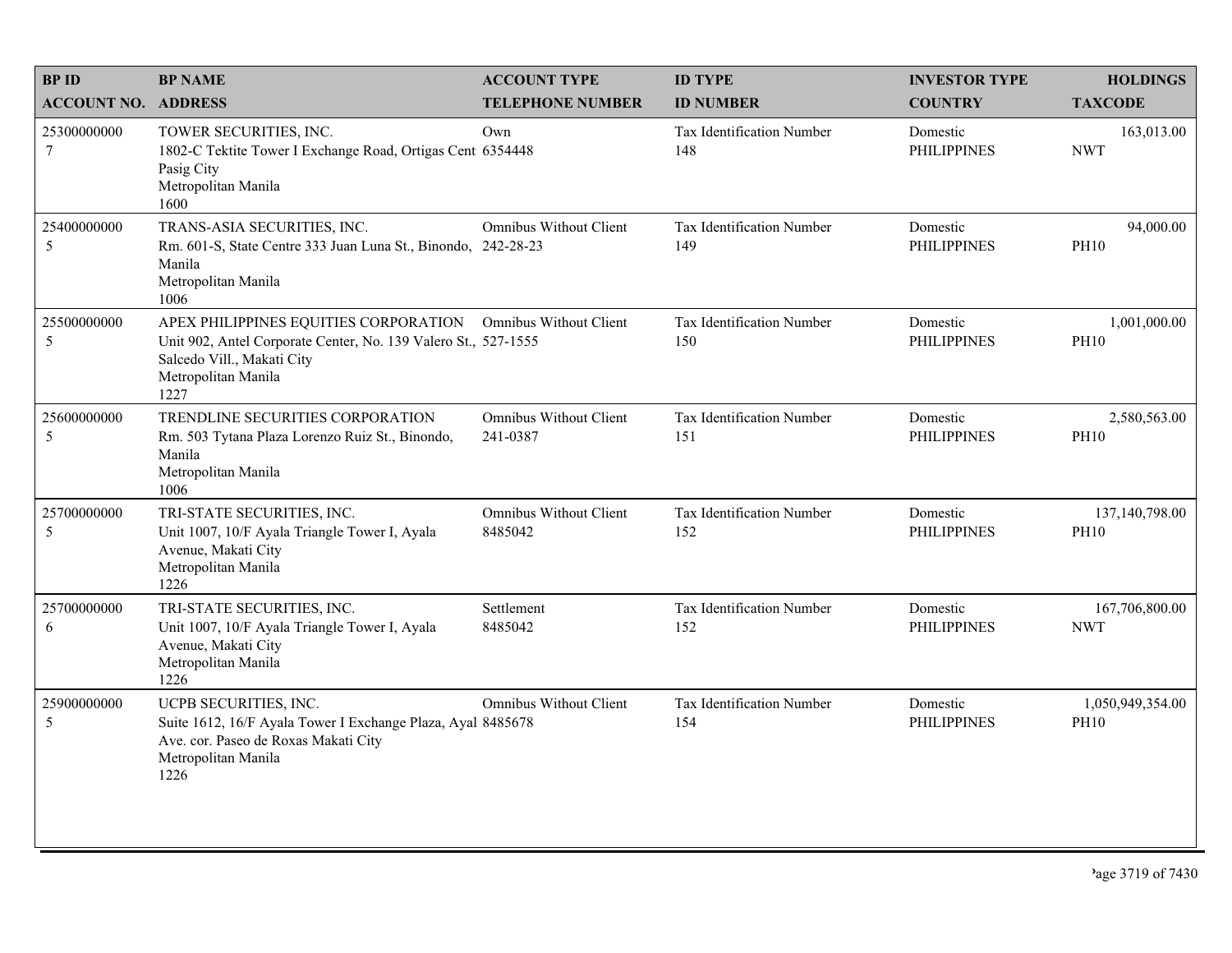| <b>BPID</b>                 | <b>BP NAME</b>                                                                                                                                                     | <b>ACCOUNT TYPE</b>     | <b>ID TYPE</b>                                  | <b>INVESTOR TYPE</b>           | <b>HOLDINGS</b>              |
|-----------------------------|--------------------------------------------------------------------------------------------------------------------------------------------------------------------|-------------------------|-------------------------------------------------|--------------------------------|------------------------------|
| <b>ACCOUNT NO. ADDRESS</b>  |                                                                                                                                                                    | <b>TELEPHONE NUMBER</b> | <b>ID NUMBER</b>                                | <b>COUNTRY</b>                 | <b>TAXCODE</b>               |
| 25900000000<br>6            | UCPB SECURITIES, INC.<br>Suite 1612, 16/F Ayala Tower I Exchange Plaza, Ayal 8485678<br>Ave. cor. Paseo de Roxas Makati City<br>Metropolitan Manila<br>1226        | Settlement              | <b>Tax Identification Number</b><br>154         | Domestic<br><b>PHILIPPINES</b> | 500,000.00<br><b>NWT</b>     |
| 25900000000<br>$\tau$       | UCPB SECURITIES, INC.<br>Suite 1612, 16/F Ayala Tower I Exchange Plaza, Ayal 8485678<br>Ave. cor. Paseo de Roxas Makati City<br>Metropolitan Manila<br>1226        | Own                     | Tax Identification Number<br>154                | Domestic<br><b>PHILIPPINES</b> | 5,000,000.00<br><b>NWT</b>   |
| 26100000004                 | E.SECURITIES, INC. ITF VARIOUS CLIENTS<br>11/F Exportbank Plaza Chino Roces cor Sen. Gil J.<br>Puyat Ave, Makati City<br>Metropolitan Manila<br>1251               | Client                  | <b>Tax Identification Number</b><br>560         | Domestic<br><b>PHILIPPINES</b> | 3,199,200.00<br><b>PH10</b>  |
| 26300000000<br>5            | VENTURE SECURITIES, INC.<br>Unit 811 Tower One & Exchange Plaza Ayala Triangl 8486505<br>Ayala Ave. cor. Paseo de Roxas Makati City<br>Metropolitan Manila<br>1226 | Omnibus Without Client  | Tax Identification Number<br>158                | Domestic<br><b>PHILIPPINES</b> | 1,200,000.00<br><b>PH10</b>  |
| 26300000000<br>6            | VENTURE SECURITIES, INC.<br>Unit 811 Tower One & Exchange Plaza Ayala Triangl 8486505<br>Ayala Ave. cor. Paseo de Roxas Makati City<br>Metropolitan Manila<br>1226 | Settlement              | Tax Identification Number<br>158                | Domestic<br><b>PHILIPPINES</b> | 371,584,488.00<br><b>NWT</b> |
| 26300000000<br>8            | VENTURE SECURITIES, INC.<br>Unit 811 Tower One & Exchange Plaza Ayala Triangl 8486505<br>Ayala Ave. cor. Paseo de Roxas Makati City<br>Metropolitan Manila<br>1226 | Settlement              | Tax Identification Number<br>158                | Domestic<br><b>PHILIPPINES</b> | 400,000.00<br><b>NWT</b>     |
| 26300000005<br>$\mathbf{1}$ | VENTURE SECURITIES, INC.<br>7/F PHILS. FIRST BLDG., 6764 AYALA AVE.,<br><b>MAKATI CITY</b><br>Metropolitan Manila<br>STMT - D                                      | Client<br>864-0471      | Certificate Of Incorporation<br>000-810-760-000 | Domestic<br><b>PHILIPPINES</b> | 78,662,500.00<br><b>NWT</b>  |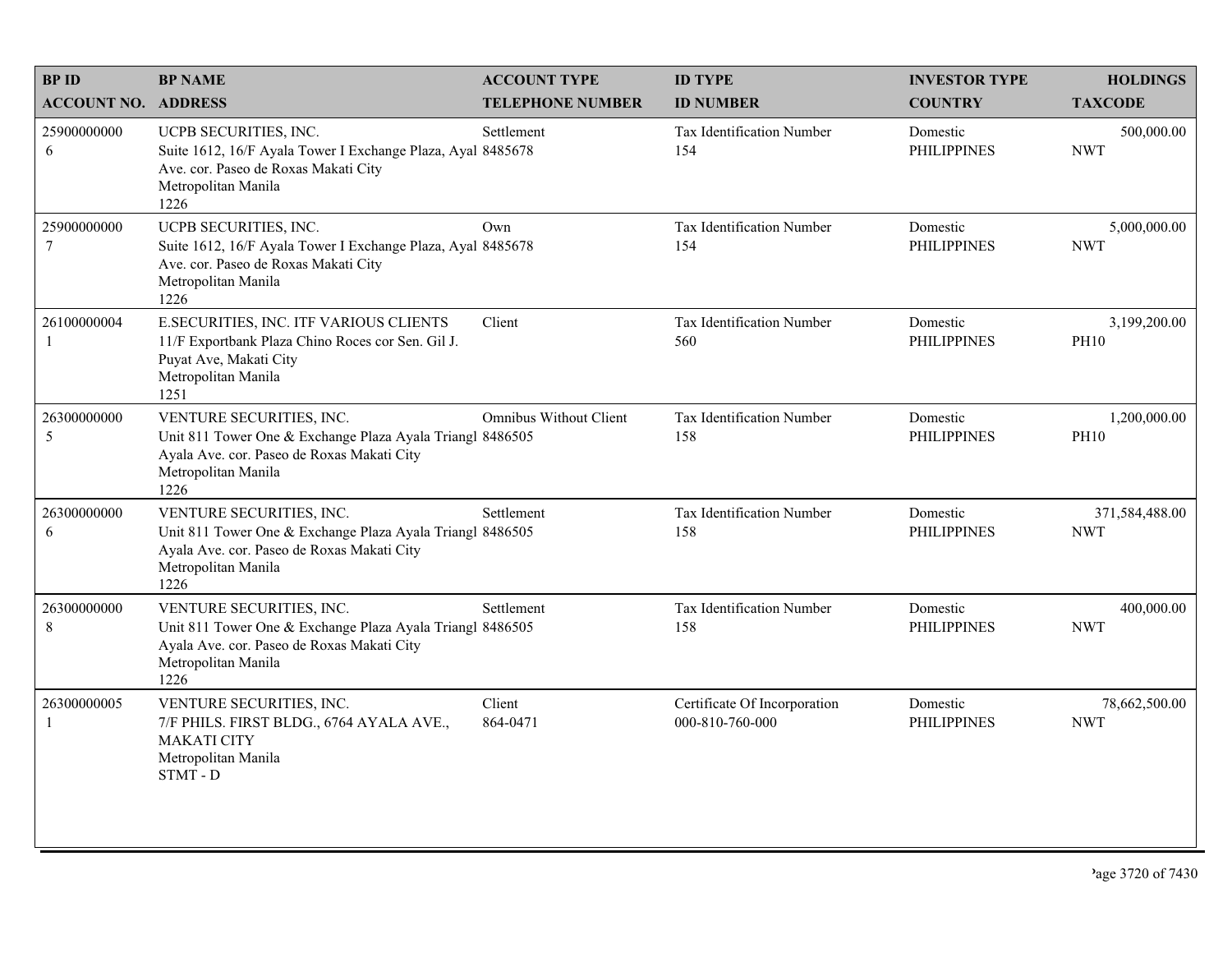| <b>BPID</b>                    | <b>BP NAME</b>                                                                                                                                                                               | <b>ACCOUNT TYPE</b>           | <b>ID TYPE</b>                              | <b>INVESTOR TYPE</b>           | <b>HOLDINGS</b>                 |
|--------------------------------|----------------------------------------------------------------------------------------------------------------------------------------------------------------------------------------------|-------------------------------|---------------------------------------------|--------------------------------|---------------------------------|
| <b>ACCOUNT NO. ADDRESS</b>     |                                                                                                                                                                                              | <b>TELEPHONE NUMBER</b>       | <b>ID NUMBER</b>                            | <b>COUNTRY</b>                 | <b>TAXCODE</b>                  |
| 26300000012<br>-1              | VENTURE SECURITIES, INC.<br>8/F iACADEMY BLDG. 6764 AYALA AVE.,<br><b>MAKATI CITY</b><br>Metropolitan Manila<br>1226                                                                         | Client<br>848-6505            | Certificate Of Incorporation<br>26300000012 | Domestic<br><b>PHILIPPINES</b> | 100,000,000.00<br><b>NWT</b>    |
| 26600000000<br>5               | VICSAL SECURITIES & STOCK BROKERAGE, IN Omnibus Without Client<br>658 C. Palanca St., Quiapo, Manila<br>Metropolitan Manila<br>1001                                                          | 7349771                       | Tax Identification Number<br>161            | Domestic<br><b>PHILIPPINES</b> | 1,109,182,407.00<br><b>PH10</b> |
| 26600000000<br>6               | VICSAL SECURITIES & STOCK BROKERAGE, IN Settlement<br>658 C. Palanca St., Quiapo, Manila<br>Metropolitan Manila<br>1001                                                                      | 7349771                       | Tax Identification Number<br>161            | Domestic<br><b>PHILIPPINES</b> | 2,230,740,000.00<br><b>NWT</b>  |
| 26600000000<br>$7\phantom{.0}$ | VICSAL SECURITIES & STOCK BROKERAGE, IN Own<br>658 C. Palanca St., Quiapo, Manila<br>Metropolitan Manila<br>1001                                                                             | 7349771                       | Tax Identification Number<br>161            | Domestic<br><b>PHILIPPINES</b> | 43,000,000.00<br><b>NWT</b>     |
| 26700000000<br>5               | FIRST METRO SECURITIES BROKERAGE CORP. Omnibus Without Client<br>Unit 1515, 15/F Ayala Tower One Ayala Triangle,<br>Ayala Ave. cor Paseo de Roxas Makati City<br>Metropolitan Manila<br>1226 | 759-4133/34                   | Tax Identification Number<br>162            | Domestic<br><b>PHILIPPINES</b> | 223,201,109.00<br><b>PH10</b>   |
| 26700000000<br>6               | FIRST METRO SECURITIES BROKERAGE CORP. Settlement<br>Unit 1515, 15/F Ayala Tower One Ayala Triangle,<br>Ayala Ave. cor Paseo de Roxas Makati City<br>Metropolitan Manila<br>1226             | 759-4133/34                   | Tax Identification Number<br>162            | Domestic<br><b>PHILIPPINES</b> | 629,911,867.00<br><b>NWT</b>    |
| 26900000000<br>5               | WEALTH SECURITIES, INC.<br>2103 PSE Centre, Exchange Road Ortigas Centre, Pas 634-5038<br>City<br>Metropolitan Manila<br>1600                                                                | <b>Omnibus Without Client</b> | Tax Identification Number<br>164            | Domestic<br><b>PHILIPPINES</b> | 49,231,650.00<br><b>PH10</b>    |
| 26900000000<br>$7\phantom{.0}$ | WEALTH SECURITIES, INC.<br>2103 PSE Centre, Exchange Road Ortigas Centre, Pas 634-5038<br>City<br>Metropolitan Manila<br>1600                                                                | Own                           | Tax Identification Number<br>164            | Domestic<br><b>PHILIPPINES</b> | 15,009,218.00<br><b>NWT</b>     |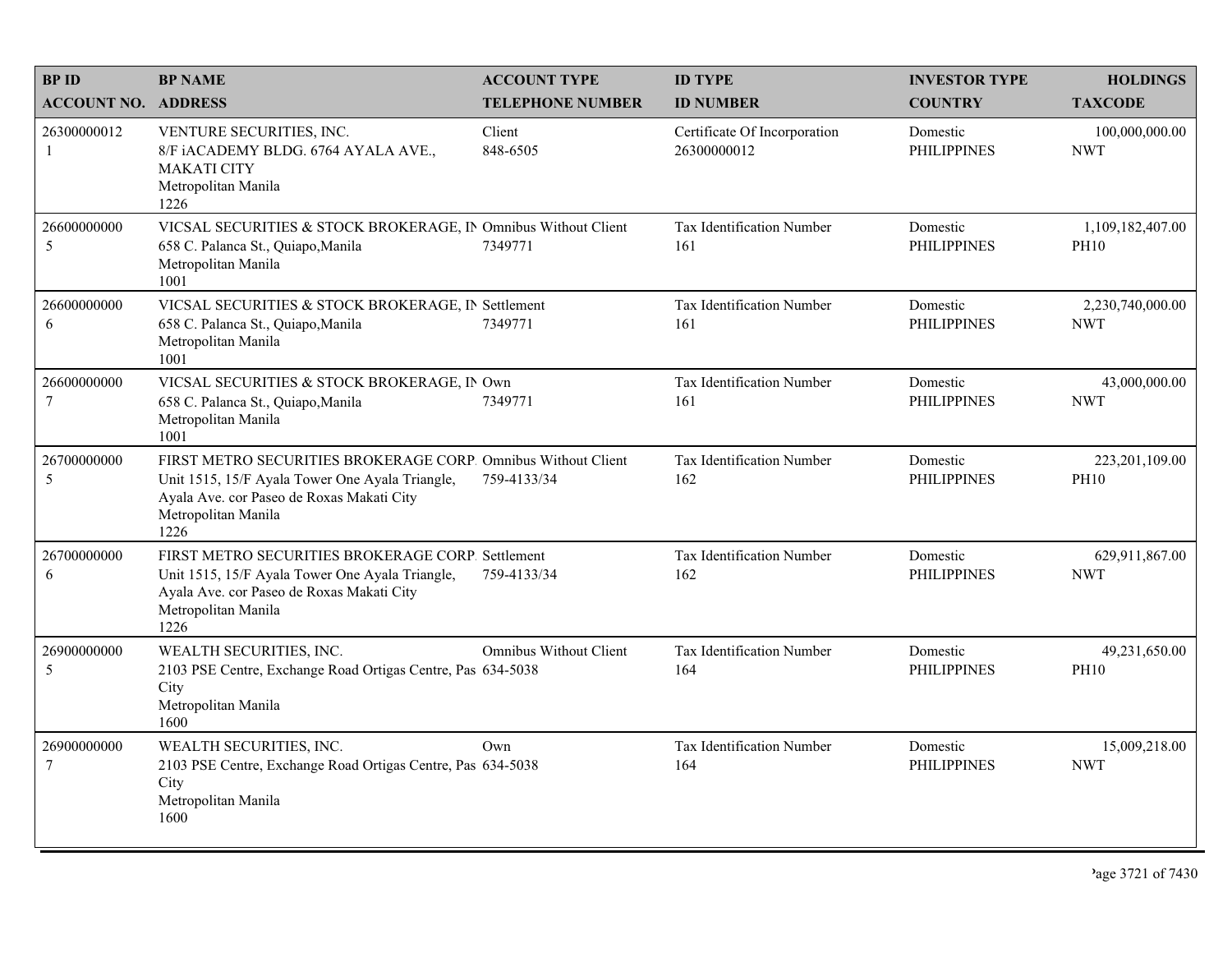| <b>BPID</b>                    | <b>BP NAME</b>                                                                                                                                                 | <b>ACCOUNT TYPE</b>                       | <b>ID TYPE</b>                          | <b>INVESTOR TYPE</b>           | <b>HOLDINGS</b>               |
|--------------------------------|----------------------------------------------------------------------------------------------------------------------------------------------------------------|-------------------------------------------|-----------------------------------------|--------------------------------|-------------------------------|
| <b>ACCOUNT NO. ADDRESS</b>     |                                                                                                                                                                | <b>TELEPHONE NUMBER</b>                   | <b>ID NUMBER</b>                        | <b>COUNTRY</b>                 | <b>TAXCODE</b>                |
| 27000000000<br>5               | WESTLINK GLOBAL EQUITIES, INC.<br>6/F Philippine Stock Exchange Plaza Ayala Avenue,<br>Makati City<br>Metropolitan Manila<br>1200                              | <b>Omnibus Without Client</b><br>848-6231 | <b>Tax Identification Number</b><br>165 | Domestic<br><b>PHILIPPINES</b> | 8,038,896.00<br><b>PH10</b>   |
| 27000000000<br>6               | WESTLINK GLOBAL EQUITIES, INC.<br>6/F Philippine Stock Exchange Plaza Ayala Avenue,<br>Makati City<br>Metropolitan Manila<br>1200                              | Settlement<br>848-6231                    | Tax Identification Number<br>165        | Domestic<br><b>PHILIPPINES</b> | 13,925,000.00<br><b>NWT</b>   |
| 27200000000<br>5               | BERNAD SECURITIES, INC.<br>3/F 1033 M.H. del Pilar St. Ermita, Manila<br>Metropolitan Manila<br>1000                                                           | <b>Omnibus Without Client</b><br>5245186  | Tax Identification Number<br>167        | Domestic<br><b>PHILIPPINES</b> | 177,618,010.00<br><b>PH10</b> |
| 27200000000<br>6               | BERNAD SECURITIES, INC.<br>3/F 1033 M.H. del Pilar St. Ermita, Manila<br>Metropolitan Manila<br>1000                                                           | Settlement<br>5245186                     | Tax Identification Number<br>167        | Domestic<br><b>PHILIPPINES</b> | 316,300,000.00<br><b>NWT</b>  |
| 27200000000<br>$7\phantom{.0}$ | BERNAD SECURITIES, INC.<br>3/F 1033 M.H. del Pilar St. Ermita, Manila<br>Metropolitan Manila<br>1000                                                           | Own<br>5245186                            | Tax Identification Number<br>167        | Domestic<br><b>PHILIPPINES</b> | 100,000,000.00<br><b>NWT</b>  |
| 27300000000<br>5               | WONG SECURITIES CORPORATION<br>1402-B A. Mabini St., cor. Sta. Monica St., Ermita,<br>Manila<br>Metropolitan Manila<br>1000                                    | <b>Omnibus Without Client</b><br>5217794  | Tax Identification Number<br>168        | Domestic<br><b>PHILIPPINES</b> | 5,300,000.00<br><b>PH10</b>   |
| 27500000000<br>5               | YAO & ZIALCITA, INC.<br>Yao & Zialcita, Inc., 5G Vernida I Condominium, 120 5274019 to 21<br>Amorsolo St., Legaspi Village, Makati City<br>Metropolitan Manila | <b>Omnibus Without Client</b>             | Tax Identification Number<br>170        | Domestic<br><b>PHILIPPINES</b> | 501,663,889.00<br><b>PH10</b> |
| 27500000000<br>$7\phantom{.0}$ | YAO & ZIALCITA, INC.<br>Yao & Zialcita, Inc., 5G Vernida I Condominium, 120 5274019 to 21<br>Amorsolo St., Legaspi Village, Makati City<br>Metropolitan Manila | Own                                       | Tax Identification Number<br>170        | Domestic<br><b>PHILIPPINES</b> | 25,312,500.00<br><b>NWT</b>   |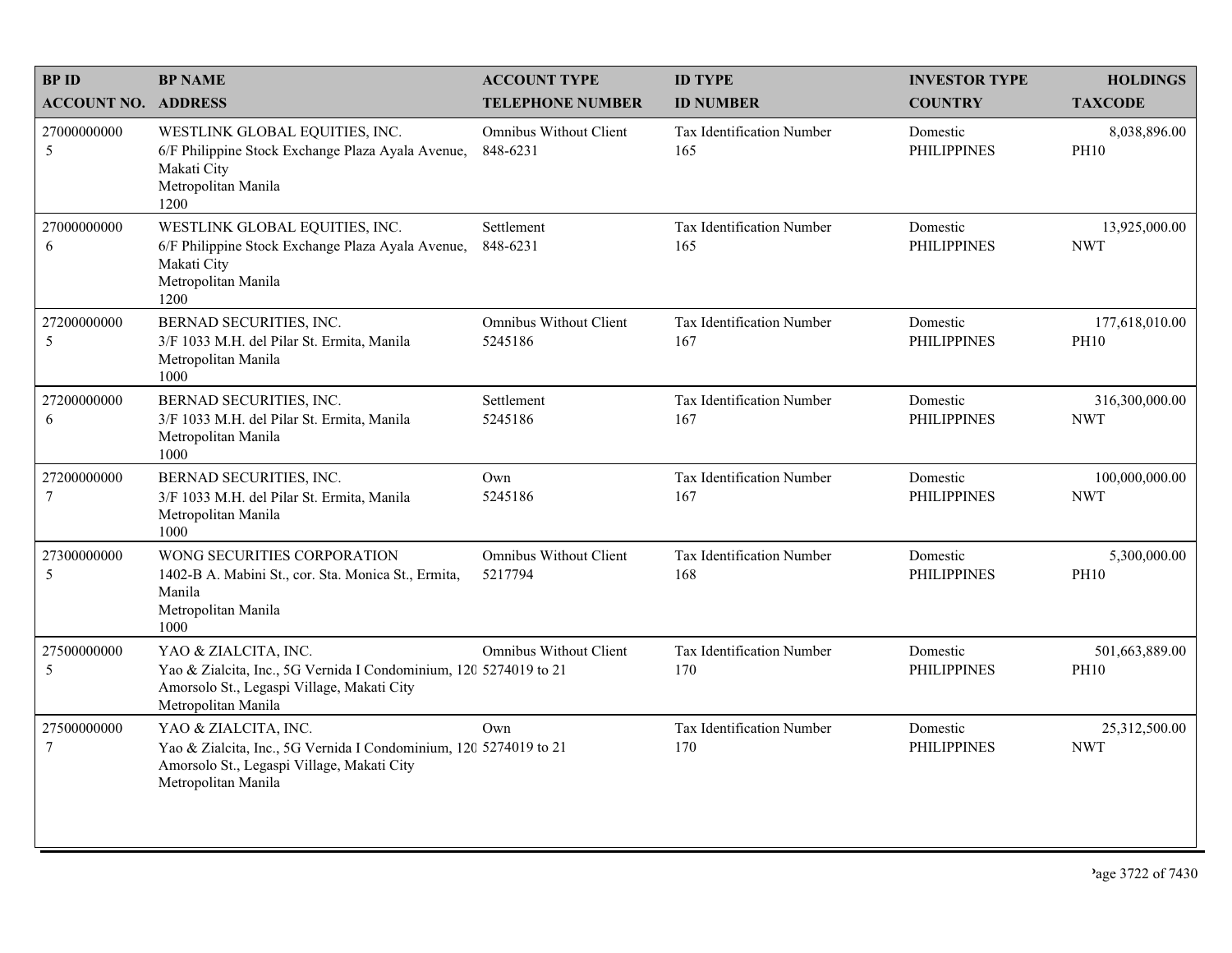| <b>BPID</b>                | <b>BP NAME</b>                                                                                                                                                               | <b>ACCOUNT TYPE</b>                            | <b>ID TYPE</b>                   | <b>INVESTOR TYPE</b>           | <b>HOLDINGS</b>                 |
|----------------------------|------------------------------------------------------------------------------------------------------------------------------------------------------------------------------|------------------------------------------------|----------------------------------|--------------------------------|---------------------------------|
| <b>ACCOUNT NO. ADDRESS</b> |                                                                                                                                                                              | <b>TELEPHONE NUMBER</b>                        | <b>ID NUMBER</b>                 | <b>COUNTRY</b>                 | <b>TAXCODE</b>                  |
| 27800000000<br>5           | YU & COMPANY, INC.<br>Unit E 1606-B Tektite Tower 1 Exhange Road, Ortiga 634-6248<br>Center Pasig City<br>Metropolitan Manila<br>1600                                        | <b>Omnibus Without Client</b>                  | Tax Identification Number<br>173 | Domestic<br><b>PHILIPPINES</b> | 372,591,838.00<br><b>PH10</b>   |
| 27900000000<br>5           | <b>BDO SECURITIES CORPORATION</b><br>27/F Tower I & Exchange Plaza Ayala Ave., Makati<br>City<br>Metropolitan Manila<br>1226                                                 | <b>Omnibus Without Client</b><br>759-41-44     | Tax Identification Number<br>174 | Domestic<br><b>PHILIPPINES</b> | 1,185,604,684.00<br><b>PH10</b> |
| 28200000000<br>6           | PCCI SECURITIES BROKERS CORP.<br>3/F PCCI Corporate Centre 118 Alfaro St, Salcedo<br>Village Makati City<br>Metropolitan Manila<br>1227                                      | Settlement<br>893-3920                         | Tax Identification Number<br>177 | Domestic<br><b>PHILIPPINES</b> | 282,899,604.00<br><b>NWT</b>    |
| 28300000000<br>5           | EAGLE EQUITIES, INC.<br>179 Kaimito St. Valle Verde II, Pasig City<br>Metropolitan Manila<br>1600                                                                            | <b>Omnibus Without Client</b><br>6363637 to 39 | Tax Identification Number<br>178 | Domestic<br><b>PHILIPPINES</b> | 340,360,971.00<br><b>PH10</b>   |
| 28500000000<br>5           | GOLDEN TOWER SECURITIES & HOLDINGS, IN Omnibus Without Client<br>4-B Vernida I Condominium, 120 Amorsolo St.,<br>Legaspi Village, Makati City<br>Metropolitan Manila<br>1229 | 8132839                                        | Tax Identification Number<br>179 | Domestic<br><b>PHILIPPINES</b> | 51,155,456.00<br><b>PH10</b>    |
| 28600000000<br>5           | SOLAR SECURITIES, INC.<br>Unit 3002-A East Tower, Phil. Stock Exchange Centre 6366301<br>Exchange Road, Ortigas Complex, Pasig City<br>Metropolitan Manila<br>1605           | <b>Omnibus Without Client</b>                  | Tax Identification Number<br>180 | Domestic<br><b>PHILIPPINES</b> | 792,426,272.00<br><b>PH10</b>   |
| 28800000000<br>5           | G.D. TAN & COMPANY, INC.<br>Unit 2203-A East Tower, PSE Center Exchange Road, 6339989<br>Ortigas Center, Pasig City<br>Metropolitan Manila<br>1600                           | <b>Omnibus Without Client</b>                  | Tax Identification Number<br>181 | Domestic<br><b>PHILIPPINES</b> | 56,361,060.00<br><b>PH10</b>    |
|                            |                                                                                                                                                                              |                                                |                                  |                                |                                 |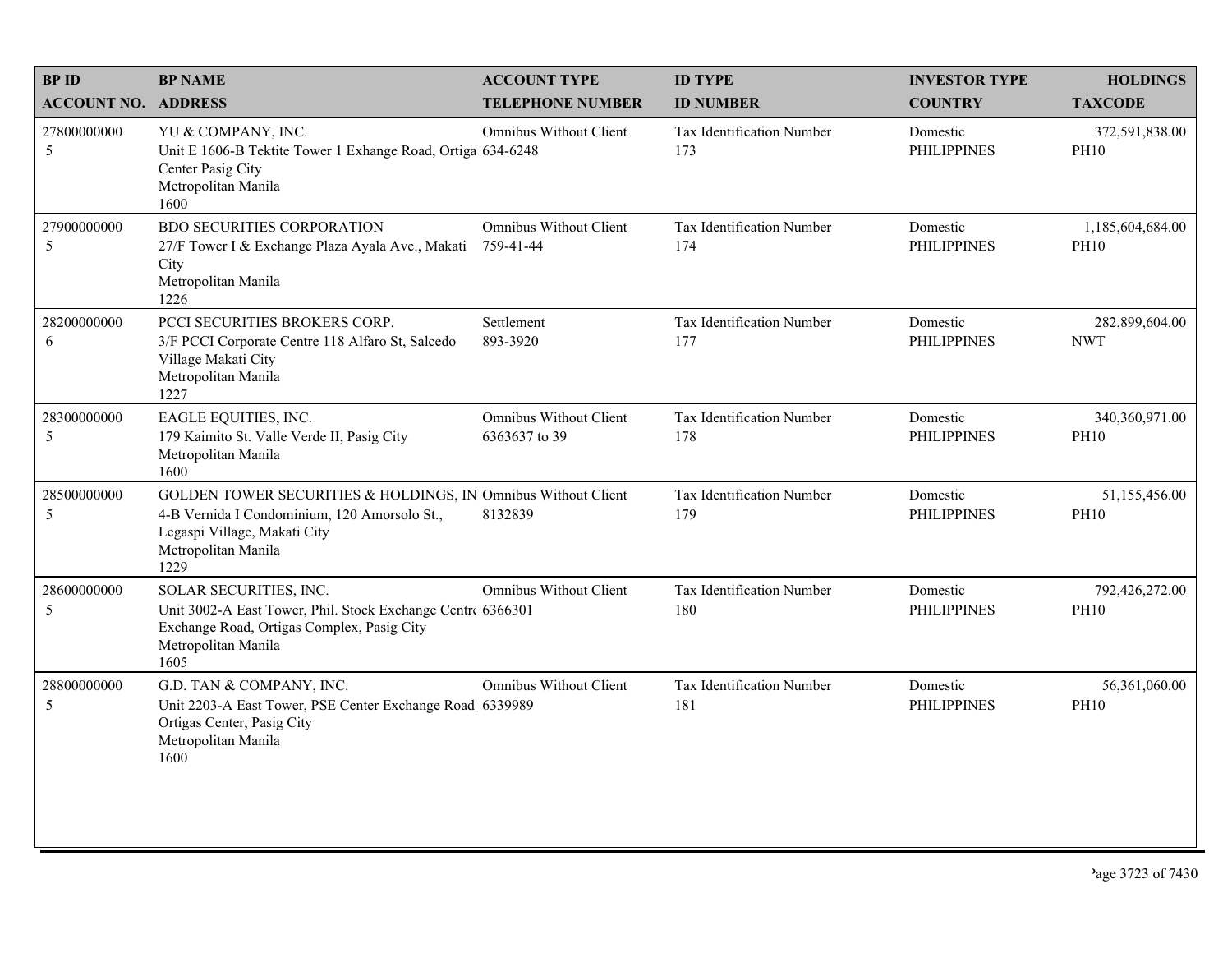| <b>BPID</b><br><b>ACCOUNT NO. ADDRESS</b> | <b>BP NAME</b>                                                                                                                                               | <b>ACCOUNT TYPE</b><br><b>TELEPHONE NUMBER</b> | <b>ID TYPE</b><br><b>ID NUMBER</b>      | <b>INVESTOR TYPE</b><br><b>COUNTRY</b> | <b>HOLDINGS</b><br><b>TAXCODE</b> |
|-------------------------------------------|--------------------------------------------------------------------------------------------------------------------------------------------------------------|------------------------------------------------|-----------------------------------------|----------------------------------------|-----------------------------------|
| 28800000000<br>6                          | G.D. TAN & COMPANY, INC.<br>Unit 2203-A East Tower, PSE Center Exchange Road, 6339989<br>Ortigas Center, Pasig City<br>Metropolitan Manila<br>1600           | Settlement                                     | <b>Tax Identification Number</b><br>181 | Domestic<br><b>PHILIPPINES</b>         | 8,936,952.00<br><b>NWT</b>        |
| 32800000000<br>5                          | DW CAPITAL INC.<br>UNIT 1610-1611 TOWER ONE & EXCHANGE<br>PLAZA, AYALA TRIANGLE, AYALA AVENUE,<br><b>MAKATI CITY 1226</b><br>Metropolitan Manila<br>$\theta$ | <b>Omnibus Without Client</b><br>8369633       | Tax Identification Number<br>184        | Domestic<br><b>PHILIPPINES</b>         | 600,297,500.00<br><b>PH10</b>     |
| 33800000000<br>8                          | PHILIPPINE EQUITY PARTNERS, INC.<br>Unit 19C Citibank Tower Citibank Plaza 8741 Paseo (8145788)<br>Roxas Makati City<br>Metropolitan Manila<br>1226          | Settlement                                     | Tax Identification Number<br>186        | Domestic<br><b>PHILIPPINES</b>         | 9,760.00<br><b>NWT</b>            |
| 33800000002<br>-1                         | PHILIPPINE EQUITY PARTNERS, INC.<br>Unit 19C Citibank Tower Citibank Plaza 8741 Paseo o<br>Roxas Makati City<br>Metropolitan Manila<br>1226                  | Client                                         | Tax Identification Number<br>426        | Domestic<br><b>PHILIPPINES</b>         | 6,375,000.00<br><b>PH10</b>       |
| 34500000000<br>5                          | UNICAPITAL SECURITIES INC.<br>4F Majalco Bldg Benavidez cor Trasierra Sts Legaspi 750-2030<br>Vill., Makati City<br>Metropolitan Manila<br>1200              | <b>Omnibus Without Client</b>                  | Tax Identification Number<br>187        | Domestic<br><b>PHILIPPINES</b>         | 61,560,130.00<br><b>PH10</b>      |
| 34500000000<br>6                          | UNICAPITAL SECURITIES INC.<br>4F Majalco Bldg Benavidez cor Trasierra Sts Legaspi 750-2030<br>Vill., Makati City<br>Metropolitan Manila<br>1200              | Settlement                                     | Tax Identification Number<br>187        | Domestic<br><b>PHILIPPINES</b>         | 5,000,000.00<br><b>NWT</b>        |
| 34500000000<br>$\tau$                     | UNICAPITAL SECURITIES INC.<br>4F Majalco Bldg Benavidez cor Trasierra Sts Legaspi 750-2030<br>Vill., Makati City<br>Metropolitan Manila<br>1200              | Own                                            | Tax Identification Number<br>187        | Domestic<br><b>PHILIPPINES</b>         | 16,000,000.00<br><b>NWT</b>       |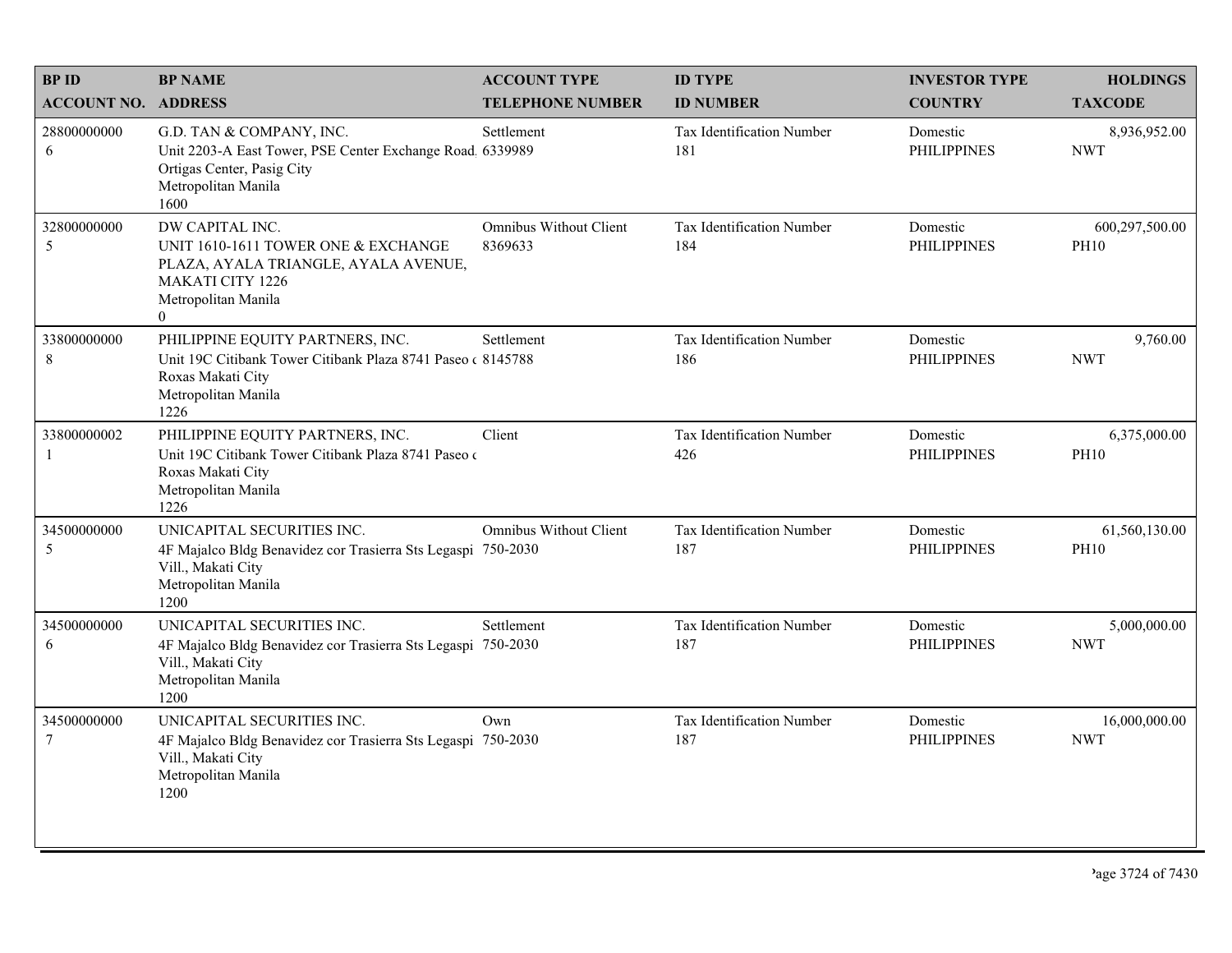| <b>BPID</b>                | <b>BP NAME</b>                                                                                                                                                  | <b>ACCOUNT TYPE</b>           | <b>ID TYPE</b>                                  | <b>INVESTOR TYPE</b>           | <b>HOLDINGS</b>               |
|----------------------------|-----------------------------------------------------------------------------------------------------------------------------------------------------------------|-------------------------------|-------------------------------------------------|--------------------------------|-------------------------------|
| <b>ACCOUNT NO. ADDRESS</b> |                                                                                                                                                                 | <b>TELEPHONE NUMBER</b>       | <b>ID NUMBER</b>                                | <b>COUNTRY</b>                 | <b>TAXCODE</b>                |
| 36800000000<br>5           | SunSecurities, Inc.<br>2703 27th Floor One Corporate Center, J. Vargas Cor. 477-6001<br>Meralco Ave., Ortigas Center, Pasig City<br>Metropolitan Manila<br>1605 | <b>Omnibus Without Client</b> | <b>Tax Identification Number</b><br>007-258-688 | Domestic<br><b>PHILIPPINES</b> | 121,710,000.00<br><b>PH10</b> |
| 38800000000<br>5           | ARMSTRONG SECURITIES, INC.<br>Unit 2205-A, 22/F PSE Centre Exchange Road, Ortiga 6346337 to 39<br>Centre, Pasig City<br>Metropolitan Manila<br>1600             | <b>Omnibus Without Client</b> | Tax Identification Number<br>191                | Domestic<br><b>PHILIPPINES</b> | 4,115,162.00<br><b>PH10</b>   |
| 38900000000<br>5           | KING'S POWER SECURITIES, INC.<br>RM 1602 FEDERAL TOWER DASMARINAS ST.,<br><b>BINONDO, MANILA</b><br>Metropolitan Manila<br>$\theta$                             | <b>Omnibus Without Client</b> | Tax Identification Number<br>192                | Domestic<br><b>PHILIPPINES</b> | 876,770,000.00<br><b>PH10</b> |
| B1620002489                | PHILIPPINE FIRE & MARINE INSURANCE<br>CORPORATION, INC.                                                                                                         | Client                        | <b>Tax Identification Number</b>                | Domestic                       | 435,363,933.00                |
| -1                         | 5TH FLR. LEPANTO BLDG., 8747 PASEO DE<br>ROXAS, MAKATI CITY<br>Metropolitan Manila<br>1226                                                                      | 892-2981                      | 565***                                          | <b>PHILIPPINES</b>             | <b>PH10</b>                   |
| CITI1000010<br>-1          | CITIBANK N.A.<br>11/F Citibank Tower Villar corner Valero Sts. Makati 8947841<br>City, MM<br>Metropolitan Manila<br>1200                                        | Client                        | Tax Identification Number<br>1100               | Domestic<br><b>PHILIPPINES</b> | 92,250,000.00<br><b>NWT</b>   |
| CITI1000015                | CITIBANK FAO PHILIPPINE AXA CHINESE<br><b>TYCOON</b>                                                                                                            | Client                        | Certificate Of Incorporation                    | Domestic                       | 12,000,000.00                 |
| -1                         | 2ND FLOOR CITIBANK TOWER SECURITIES AN 894-7200<br>FUNDS SERVICES MAKATI CITY<br>Metropolitan Manila<br>1226                                                    |                               | ID2                                             | <b>PHILIPPINES</b>             | <b>NWT</b>                    |
| DEUB2000005<br>-1          | DEUTSCHE BANK MANILA-CLIENTS A/C<br>26/F ayala Tower One, Ayala Triangle, Makati City<br>Metropolitan Manila<br>1226                                            | Client<br>894-6970            | Tax Identification Number<br>1087               | Domestic<br><b>PHILIPPINES</b> | 68,037,500.00<br><b>NWT</b>   |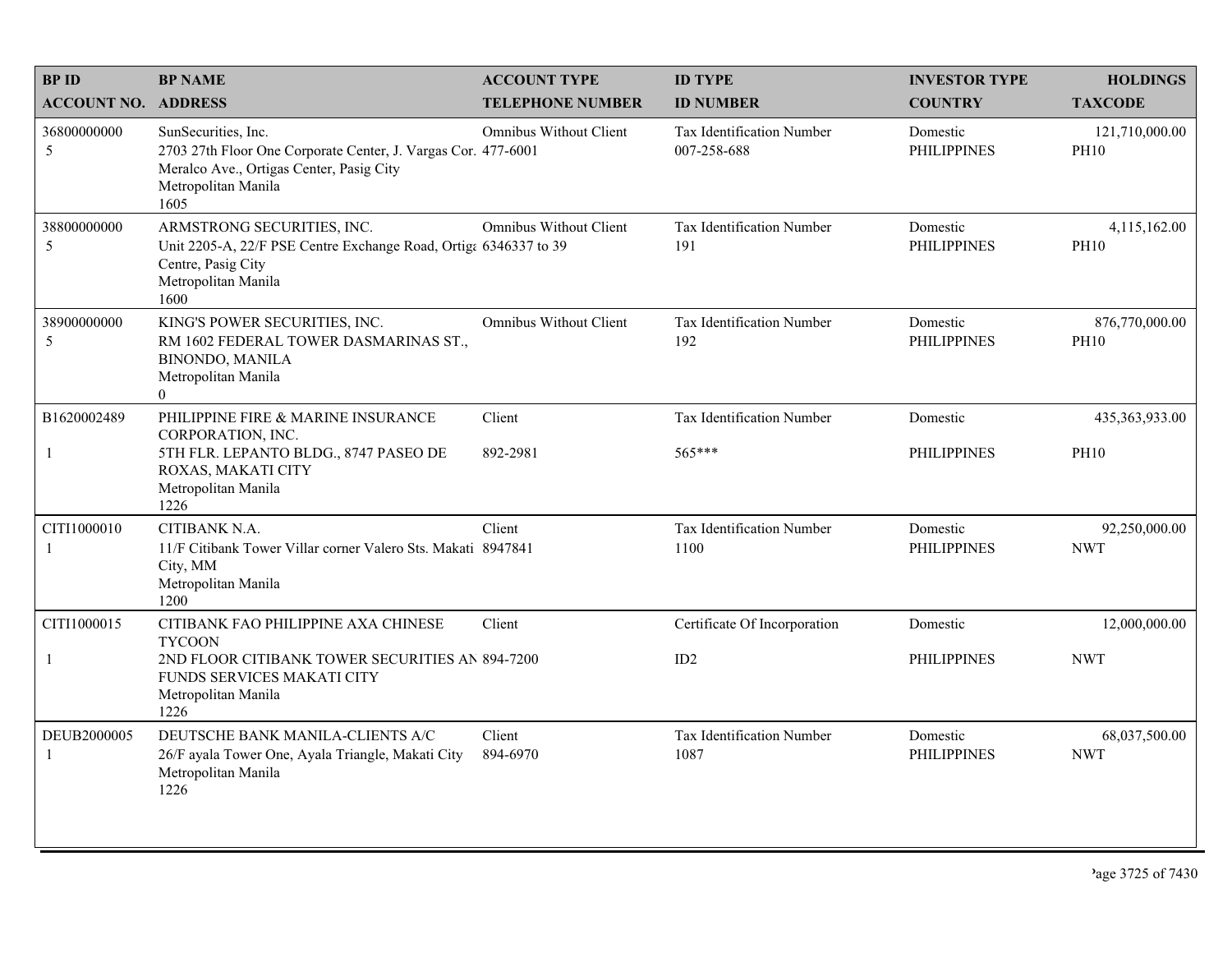| <b>BPID</b>                | <b>BP NAME</b>                                                                                                                                                        | <b>ACCOUNT TYPE</b>     | <b>ID TYPE</b>                   | <b>INVESTOR TYPE</b> | <b>HOLDINGS</b>   |
|----------------------------|-----------------------------------------------------------------------------------------------------------------------------------------------------------------------|-------------------------|----------------------------------|----------------------|-------------------|
| <b>ACCOUNT NO. ADDRESS</b> |                                                                                                                                                                       | <b>TELEPHONE NUMBER</b> | <b>ID NUMBER</b>                 | <b>COUNTRY</b>       | <b>TAXCODE</b>    |
| DEUB2000007                | DEUTSCHE BANK AG MANILA BRANCH A/C<br><b>CLIENTS DEUB20</b>                                                                                                           | Client                  | Certificate Of Incorporation     | Domestic             | 107,400,000.00    |
| $\mathbf{1}$               | 23F AYALA TOWER ONE AYALA AVE. MAKAT 8946989<br><b>CITY</b><br>Metropolitan Manila                                                                                    |                         | 000-449-586-000                  | <b>PHILIPPINES</b>   | <b>PH10</b>       |
| HSBC2000000                | THE HONGKONG AND SHANGHAI BANKING<br>CORP. LTD. - CLIENTS' ACCT.                                                                                                      | Own                     | Tax Identification Number        | Domestic             | 15,495,731,995.00 |
| -1                         | HSBC Securities Services 12th Floor, The Enterprise 814-5200<br>Center, Tower I 6766 Ayala Avenue corner Paseo de<br>Roxas Makati City<br>Metropolitan Manila<br>1200 |                         | 952                              | <b>PHILIPPINES</b>   | <b>NWT</b>        |
| PABC1000000                | AB CAPITAL & INVESTMENT CORP. - TRUST & Own<br><b>INVESTMENT DIV.</b>                                                                                                 |                         | <b>Tax Identification Number</b> | Domestic             | 19,764,872.00     |
| $\overline{1}$             | G/F, Asianbank Centre Bldg., Sen. Gil Puyat Extensio 8930373<br>cor. Tordesillas St., Salcedo Village Makati City<br>Metropolitan Manila<br>$\theta$                  |                         | 899                              | <b>PHILIPPINES</b>   | <b>NWT</b>        |
| PCPL1000000                | UNITED COCONUT PLANTERS LIFE ASSURAN( Own<br><b>CORPORATION</b>                                                                                                       |                         | <b>Tax Identification Number</b> | Domestic             | 149,000,000.00    |
| -1                         | 6774 Cocolife Building, Ayala Avenue, Makati City 812-9070<br>Metropolitan Manila<br>1200                                                                             |                         | 903                              | <b>PHILIPPINES</b>   | <b>NWT</b>        |
| PSMC2000000                | SAN MIGUEL CORPORATION RETIREMENT<br><b>PLAN-STP</b>                                                                                                                  | Own                     | Tax Identification Number        | Domestic             | 169,910,000.00    |
| -1                         | San Miguel Corporation Retirement Plan 40 San<br>Miguel Avenue, Ortigas Center Mandaluyong City<br>Metropolitan Manila<br>1550                                        | 632-3000                | 929                              | <b>PHILIPPINES</b>   | <b>NWT</b>        |
| RCBC3000000                | RCBC TRUST & INVESTMENT DIVISION -<br><b>VARIOUS TAXABLE ACCTS</b>                                                                                                    | Own                     | <b>Tax Identification Number</b> | Domestic             | 1,000,000.00      |
| -1                         | 333 SEN. GIL J. PUYAT AVE., MAKATI CITY<br>Metropolitan Manila                                                                                                        | 8783326                 | 987.                             | <b>PHILIPPINES</b>   | <b>PH10</b>       |
|                            |                                                                                                                                                                       |                         | <b>Total Holdings</b>            |                      | 59,058,673,283.00 |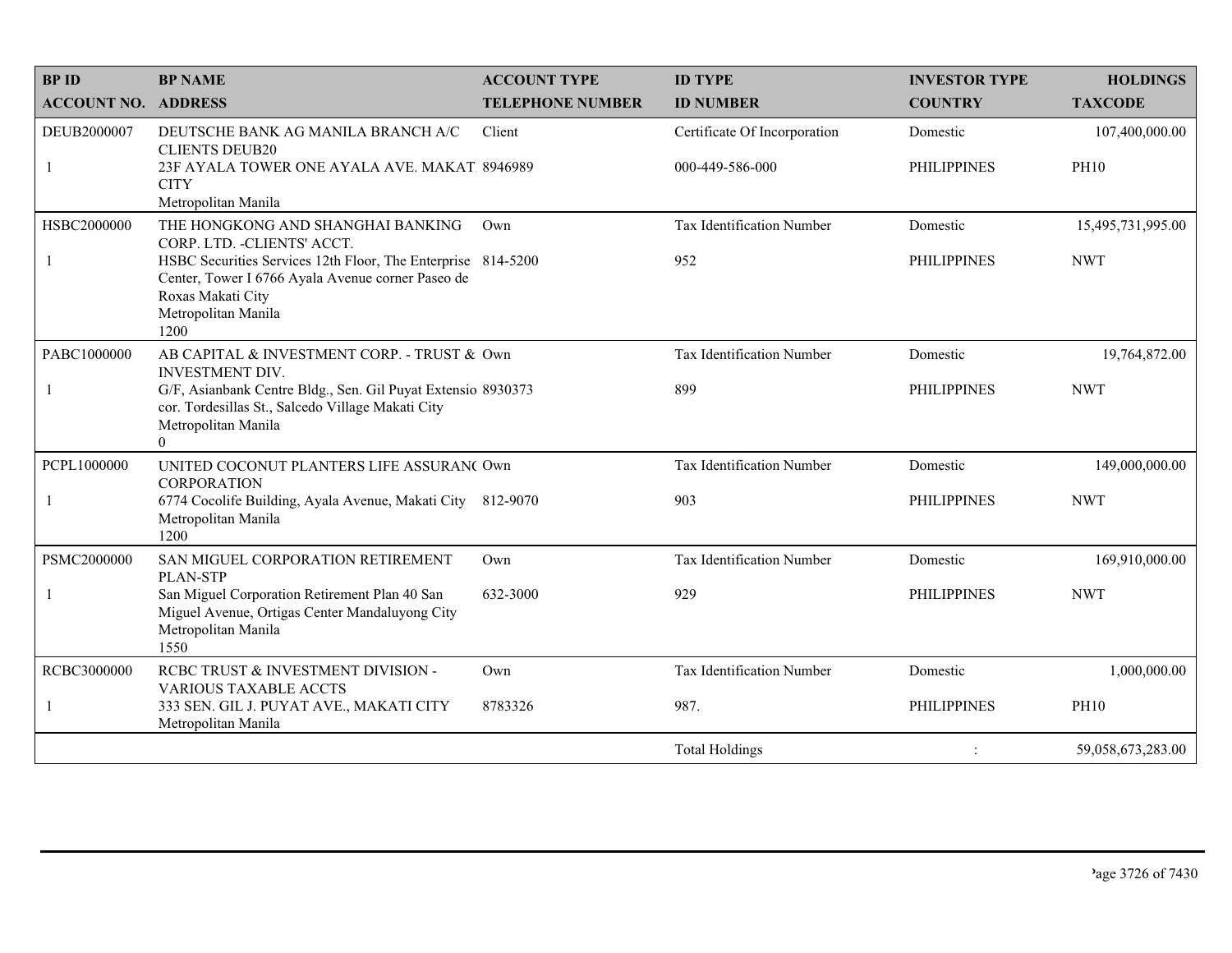**RBKPS006** 

Philippine Depository & Trust Corp.

**PCDUSER1** 

**E** PDTC Philippine Depository & Trust Corp.

#### **OUTSTANDING BALANCES FOR A SPECIFIC COMPANY**

Company Code - MAB000000000 & Company Name - MANILA MINING B

**Business Date**  $03/27/2013$ 

| <b>BPID</b><br><b>ACCOUNT NO.</b> | <b>BP NAME</b><br><b>ADDRESS</b>                                                                                                                       | <b>ACCOUNT TYPE</b><br><b>TELEPHONE NUMBER</b> | <b>ID TYPE</b><br><b>ID NUMBER</b>    | <b>INVESTOR TYPE</b><br><b>COUNTRY</b> | <b>HOLDINGS</b><br><b>TAXCODE</b> |
|-----------------------------------|--------------------------------------------------------------------------------------------------------------------------------------------------------|------------------------------------------------|---------------------------------------|----------------------------------------|-----------------------------------|
| 10000000000<br>5                  | UPCC SECURITIES CORP.<br>UNIT 1202 TOWER ONE AND EXCHANGE PLAZ 8921174<br>AYALA AVENUE, MAKATI CITY<br>Metropolitan Manila<br>$\overline{0}$           | <b>Omnibus Without Client</b>                  | <b>Tax Identification Number</b>      | Domestic<br><b>PHILIPPINES</b>         | 4,800,000.00<br><b>PH10</b>       |
| 10100000000                       | A & A SECURITIES, INC.<br>Rm. 1906 Ayala Ave. Condominium 6776 Ayala Ave. 810-54-01<br>Makati City<br>Metropolitan Manila<br>1200                      | <b>Omnibus Without Client</b>                  | <b>Tax Identification Number</b><br>2 | Foreign<br><b>PHILIPPINES</b>          | 650,000.00<br>FMX1                |
| 10100000000<br>5                  | A & A SECURITIES, INC.<br>Rm. 1906 Ayala Ave. Condominium 6776 Ayala Ave. 810-54-01<br>Makati City<br>Metropolitan Manila<br>1200                      | Omnibus Without Client                         | <b>Tax Identification Number</b><br>2 | Domestic<br><b>PHILIPPINES</b>         | 131,324,550.00<br><b>PH10</b>     |
| 10200000000<br>5                  | ABACUS SECURITIES CORPORATION<br>Unit 2904-A East Tower, PSE Centre Exchange Road 634-2105<br>Ortigas Center Pasig City<br>Metropolitan Manila<br>1600 | <b>Omnibus Without Client</b>                  | <b>Tax Identification Number</b><br>3 | Domestic<br><b>PHILIPPINES</b>         | 650,479,389.00<br><b>PH10</b>     |
| 10200000000                       | ABACUS SECURITIES CORPORATION<br>Unit 2904-A East Tower, PSE Centre Exchange Road 634-2105<br>Ortigas Center Pasig City<br>Metropolitan Manila<br>1600 | Own                                            | Tax Identification Number<br>3        | Domestic<br><b>PHILIPPINES</b>         | 112,195,313.00<br><b>NWT</b>      |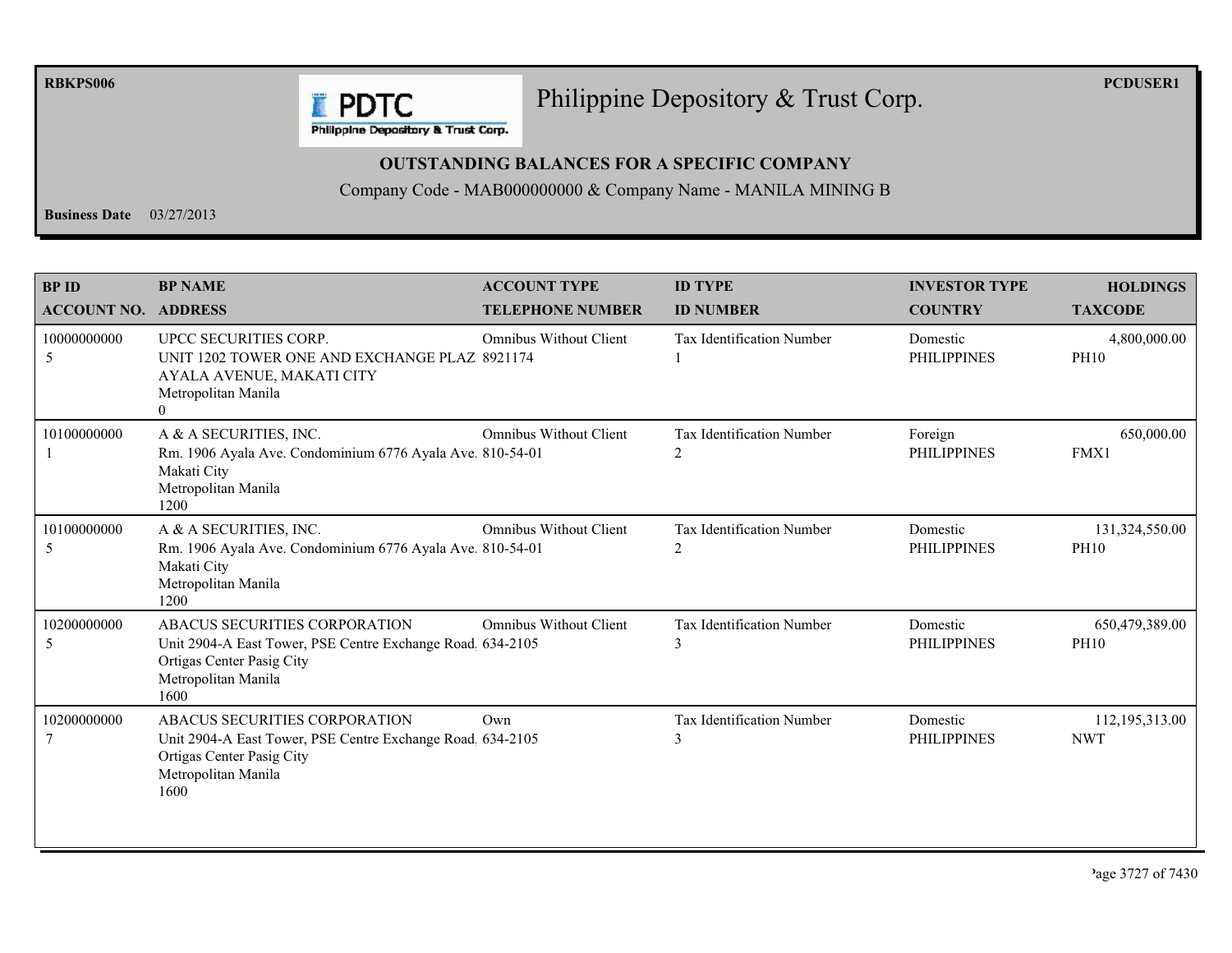| <b>BPID</b>                | <b>BP NAME</b>                                                                                                                                                                      | <b>ACCOUNT TYPE</b>                             | <b>ID TYPE</b>                              | <b>INVESTOR TYPE</b>           | <b>HOLDINGS</b>               |
|----------------------------|-------------------------------------------------------------------------------------------------------------------------------------------------------------------------------------|-------------------------------------------------|---------------------------------------------|--------------------------------|-------------------------------|
| <b>ACCOUNT NO. ADDRESS</b> |                                                                                                                                                                                     | <b>TELEPHONE NUMBER</b>                         | <b>ID NUMBER</b>                            | <b>COUNTRY</b>                 | <b>TAXCODE</b>                |
| 10300000000<br>-1          | ACCORD CAPITAL EQUITIES CORPORATION<br>Unit 1101 Orient Square Building Emerald Avenue<br>Ortigas Center, Pasig City<br>Metropolitan Manila<br>1600                                 | <b>Omnibus Without Client</b><br>687-5071 to 74 | Tax Identification Number<br>$\overline{4}$ | Foreign<br><b>PHILIPPINES</b>  | 102,000,000.00<br>FMX1        |
| 10300000000<br>5           | ACCORD CAPITAL EQUITIES CORPORATION<br>Unit 1101 Orient Square Building Emerald Avenue<br>Ortigas Center, Pasig City<br>Metropolitan Manila<br>1600                                 | <b>Omnibus Without Client</b><br>687-5071 to 74 | Tax Identification Number<br>$\overline{4}$ | Domestic<br><b>PHILIPPINES</b> | 248,560,651.00<br><b>PH10</b> |
| 10400000000<br>5           | A. T. DE CASTRO SECURITIES CORP.<br>Suite 701, 7/F Ayala Tower I, Exchange Plaza, Ayala 848-7160 to 65<br>Triangle, Ayala Ave., Makati City<br>Metropolitan Manila<br>1226          | <b>Omnibus Without Client</b>                   | Tax Identification Number<br>5              | Domestic<br><b>PHILIPPINES</b> | 36,212,694.00<br><b>PH10</b>  |
| 10500000000<br>5           | ALL ASIA SECURITIES MANAGEMENT CORP. Omnibus Without Client<br>All Asia Capital Center 105 Paseo de Roxas St. Makat 818-3211<br>City<br>Metropolitan Manila<br>1200                 |                                                 | Tax Identification Number<br>6              | Domestic<br><b>PHILIPPINES</b> | 856,000.00<br><b>PH10</b>     |
| 10600000000<br>5           | ALPHA SECURITIES CORP.<br>UNIT 3003, ONE CORPORATE CENTRE, 30TH<br>FLOOR, JULIA VARGAS STREET, COR MERALC<br>AVENUE STREET, ORTIGAS CENTER, PASIG CI<br>Metropolitan Manila<br>1200 | <b>Omnibus Without Client</b><br>6546806        | Tax Identification Number<br>7              | Domestic<br><b>PHILIPPINES</b> | 12,542,809.00<br><b>PH10</b>  |
| 10900000000<br>5           | <b>BA SECURITIES, INC.</b><br>Rm 401-403 CLMC Bldg, 256-259 EDSA Greenhills 727-5374<br>Mandaluyong City<br>Metropolitan Manila<br>1550                                             | <b>Omnibus Without Client</b>                   | Tax Identification Number<br>10             | Domestic<br><b>PHILIPPINES</b> | 1,094,214.00<br><b>PH10</b>   |
| 10900000000<br>6           | BA SECURITIES, INC.<br>Rm 401-403 CLMC Bldg, 256-259 EDSA Greenhills 727-5374<br>Mandaluyong City<br>Metropolitan Manila<br>1550                                                    | Settlement                                      | Tax Identification Number<br>10             | Domestic<br><b>PHILIPPINES</b> | 136,992.00<br><b>NWT</b>      |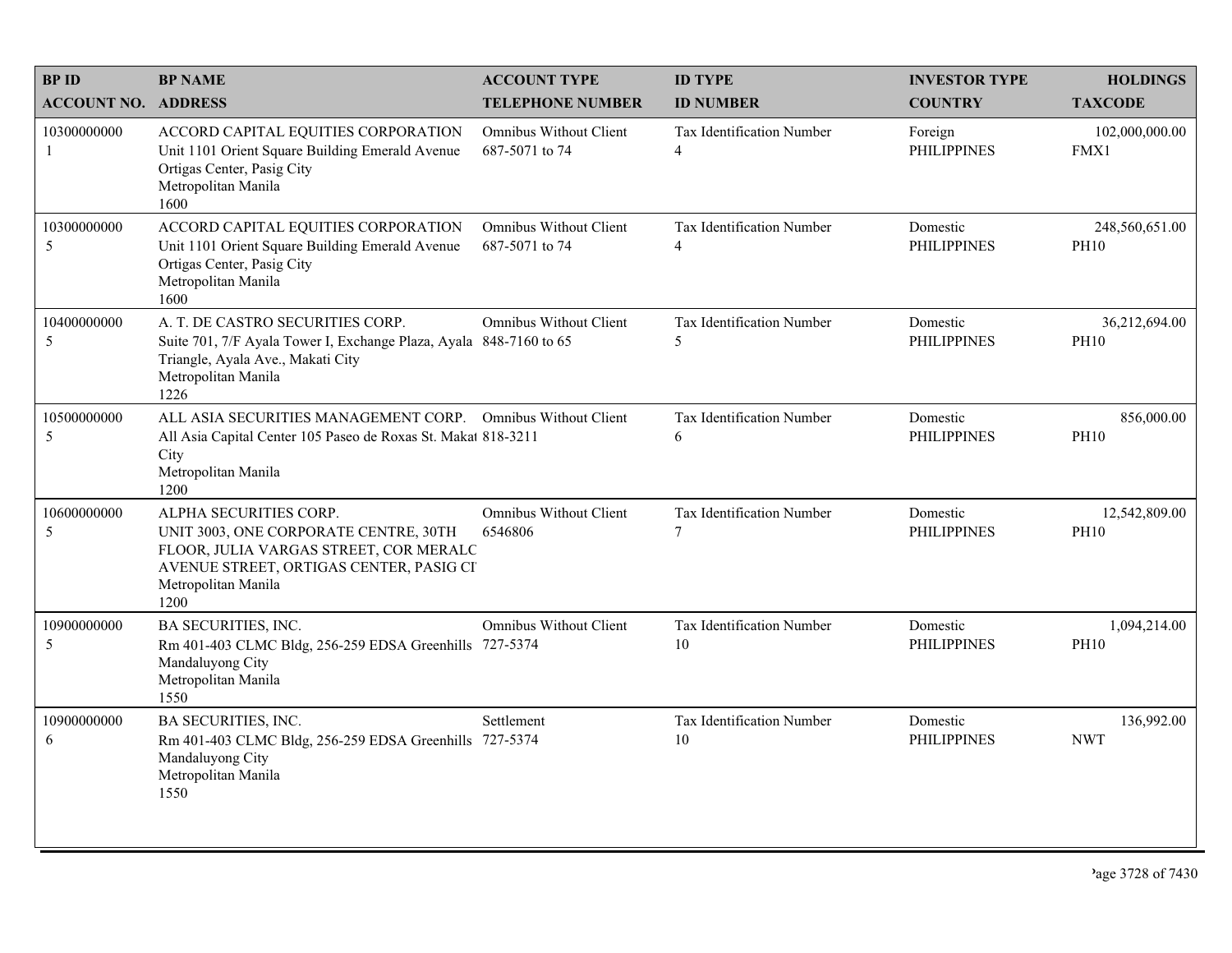| <b>BPID</b>                | <b>BP NAME</b>                                                                                                                                      | <b>ACCOUNT TYPE</b>                       | <b>ID TYPE</b>                  | <b>INVESTOR TYPE</b>           | <b>HOLDINGS</b>               |
|----------------------------|-----------------------------------------------------------------------------------------------------------------------------------------------------|-------------------------------------------|---------------------------------|--------------------------------|-------------------------------|
| <b>ACCOUNT NO. ADDRESS</b> |                                                                                                                                                     | <b>TELEPHONE NUMBER</b>                   | <b>ID NUMBER</b>                | <b>COUNTRY</b>                 | <b>TAXCODE</b>                |
| 10900000000<br>14          | BA SECURITIES, INC.<br>Rm 401-403 CLMC Bldg, 256-259 EDSA Greenhills<br>Mandaluyong City<br>Metropolitan Manila<br>1550                             | Settlement<br>727-5374                    | Tax Identification Number<br>10 | Domestic<br><b>PHILIPPINES</b> | 30,476,690.00<br><b>PH10</b>  |
| 10900000000<br>18          | BA SECURITIES, INC.<br>Rm 401-403 CLMC Bldg, 256-259 EDSA Greenhills 727-5374<br>Mandaluyong City<br>Metropolitan Manila<br>1550                    | Settlement                                | Tax Identification Number<br>10 | Foreign<br><b>PHILIPPINES</b>  | 2,045,818.00<br><b>RA10</b>   |
| 11000000000<br>5           | ANGPING & ASSOCIATES SECURITIES, INC.<br>Suites 2002/2004, The Peak, 107 Alfaro St., Salcedo<br>Village, Makati City<br>Metropolitan Manila<br>1227 | <b>Omnibus Without Client</b><br>8482915  | Tax Identification Number<br>11 | Domestic<br><b>PHILIPPINES</b> | 154,855,530.00<br><b>PH10</b> |
| 11100000000<br>5           | ANSALDO, GODINEZ & CO., INC.<br>340 Nueva St., Binondo Manila<br>Metropolitan Manila<br>1006                                                        | <b>Omnibus Without Client</b><br>242-5127 | Tax Identification Number<br>12 | Domestic<br><b>PHILIPPINES</b> | 106,622,662.00<br><b>PH10</b> |
| 11200000000<br>5           | AB CAPITAL SECURITIES, INC.<br>8/F Phinma Plaza 39 Plaza Drive, Rockwell Center<br>Makati City<br>Metropolitan Manila<br>1200                       | Omnibus Without Client<br>814-5601        | Tax Identification Number<br>13 | Domestic<br><b>PHILIPPINES</b> | 57,456,035.00<br><b>PH10</b>  |
| 11200000000<br>6           | AB CAPITAL SECURITIES, INC.<br>8/F Phinma Plaza 39 Plaza Drive, Rockwell Center<br>Makati City<br>Metropolitan Manila<br>1200                       | Settlement<br>814-5601                    | Tax Identification Number<br>13 | Domestic<br><b>PHILIPPINES</b> | 73,699,374.00<br><b>NWT</b>   |
| 11200000000<br>14          | AB CAPITAL SECURITIES, INC.<br>8/F Phinma Plaza 39 Plaza Drive, Rockwell Center<br>Makati City<br>Metropolitan Manila<br>1200                       | Settlement<br>814-5601                    | Tax Identification Number<br>13 | Domestic<br><b>PHILIPPINES</b> | 10,625,000.00<br><b>PH10</b>  |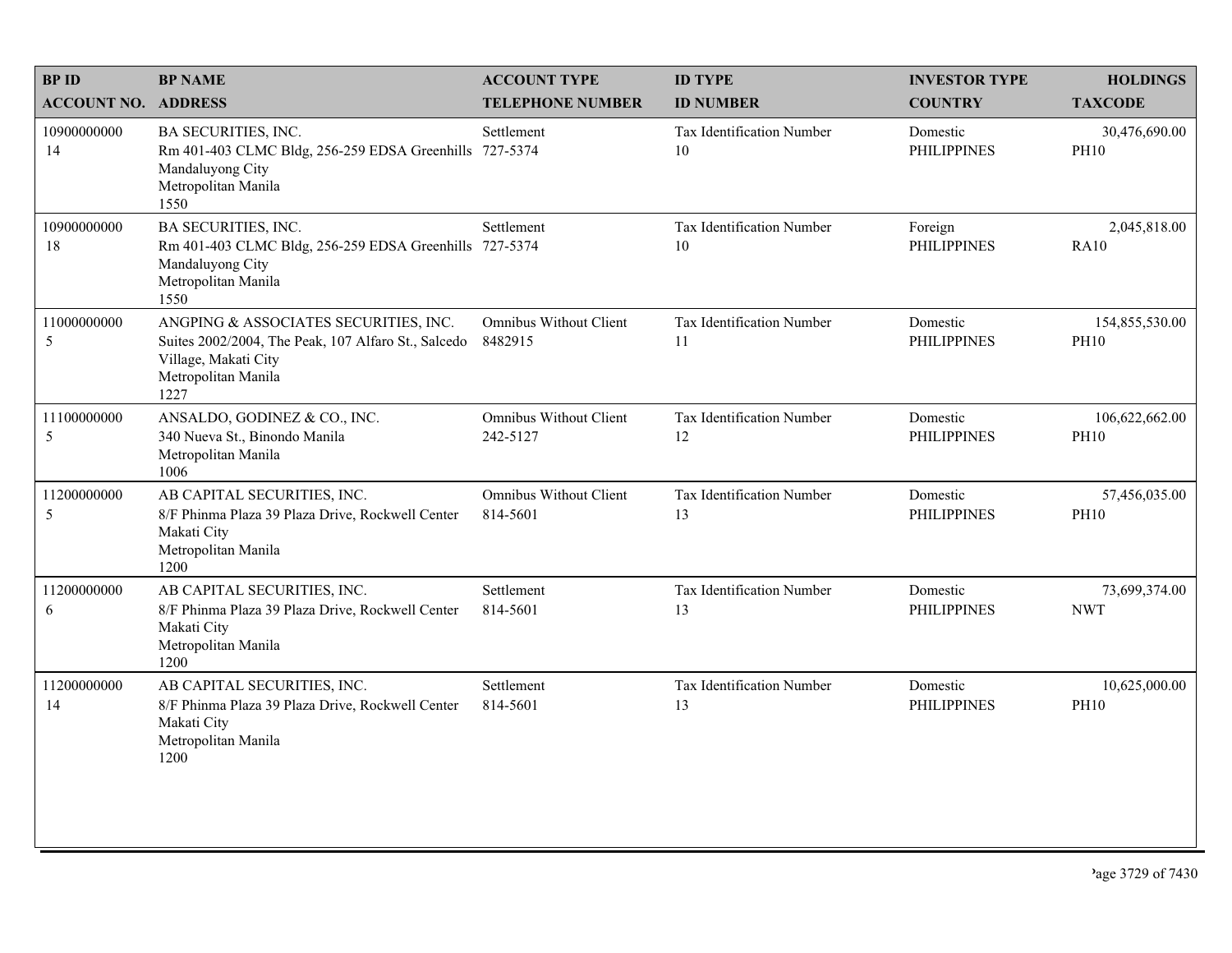| <b>BPID</b><br><b>ACCOUNT NO. ADDRESS</b> | <b>BP NAME</b>                                                                                                                                           | <b>ACCOUNT TYPE</b><br><b>TELEPHONE NUMBER</b> | <b>ID TYPE</b><br><b>ID NUMBER</b>     | <b>INVESTOR TYPE</b><br><b>COUNTRY</b> | <b>HOLDINGS</b><br><b>TAXCODE</b> |
|-------------------------------------------|----------------------------------------------------------------------------------------------------------------------------------------------------------|------------------------------------------------|----------------------------------------|----------------------------------------|-----------------------------------|
| 11300000000<br>5                          | SARANGANI SECURITIES, INC.<br>UNIT 2 D1 VERNIDA I CONDOMINIUM 120<br>AMORSOLO ST., LEGASPI VILLAGE, MAKATI<br><b>CITY</b><br>Metropolitan Manila<br>1229 | Omnibus Without Client<br>817-5806             | Tax Identification Number<br>14        | Domestic<br><b>PHILIPPINES</b>         | 2,000,000.00<br><b>PH10</b>       |
| 11500000000<br>-1                         | SB EQUITIES, INC.<br>18/F, Security Bank Centre 6776 Ayala Avenue,<br>Makati City<br>Metropolitan Manila<br>1226                                         | Omnibus Without Client<br>8911037              | Tax Identification Number<br>15        | Foreign<br><b>PHILIPPINES</b>          | 340,752,959.00<br>FMX1            |
| 11500000000<br>$\overline{2}$             | SB EQUITIES, INC.<br>18/F, Security Bank Centre 6776 Ayala Avenue,<br>Makati City<br>Metropolitan Manila<br>1226                                         | Settlement<br>8911037                          | <b>Tax Identification Number</b><br>15 | Foreign<br><b>PHILIPPINES</b>          | 25,000,000.00<br>FMX1             |
| 11500000000<br>5                          | SB EQUITIES, INC.<br>18/F, Security Bank Centre 6776 Ayala Avenue,<br>Makati City<br>Metropolitan Manila<br>1226                                         | Omnibus Without Client<br>8911037              | Tax Identification Number<br>15        | Domestic<br><b>PHILIPPINES</b>         | 218,792,059.00<br><b>PH10</b>     |
| 11600000000                               | ASIA PACIFIC CAPITAL EQUITIES & SECURITII Omnibus Without Client<br>CORP.                                                                                |                                                | <b>Tax Identification Number</b>       | Domestic                               | 30,123,970.00                     |
| 5                                         | 24/F Galleria Corporate Center EDSA corner Ortigas 6345621 to 26<br>Avenue, Pasig City<br>Metropolitan Manila<br>1605                                    |                                                | 16                                     | <b>PHILIPPINES</b>                     | <b>PH10</b>                       |
| 11800000000<br>5                          | ASIASEC EQUITIES, INC.<br>8/F Chatham House<br>116 Valero cor. V.A. Rufino Sts<br>Salcedo Village, Makati City 1227<br>Metropolitan Manila<br>1227       | Omnibus Without Client<br>8937981              | <b>Tax Identification Number</b><br>18 | Domestic<br><b>PHILIPPINES</b>         | 3,264,116,220.00<br><b>PH10</b>   |
| 11900000000<br>5                          | ASTRA SECURITIES CORPORATION<br>Units 1204-1205 Ayala Tower One Ayala Ave. cor.<br>Paseo de Roxas Makati City<br>Metropolitan Manila<br>1200             | <b>Omnibus Without Client</b><br>848-6421/27   | Tax Identification Number<br>19        | Domestic<br><b>PHILIPPINES</b>         | 410,129,437.00<br><b>PH10</b>     |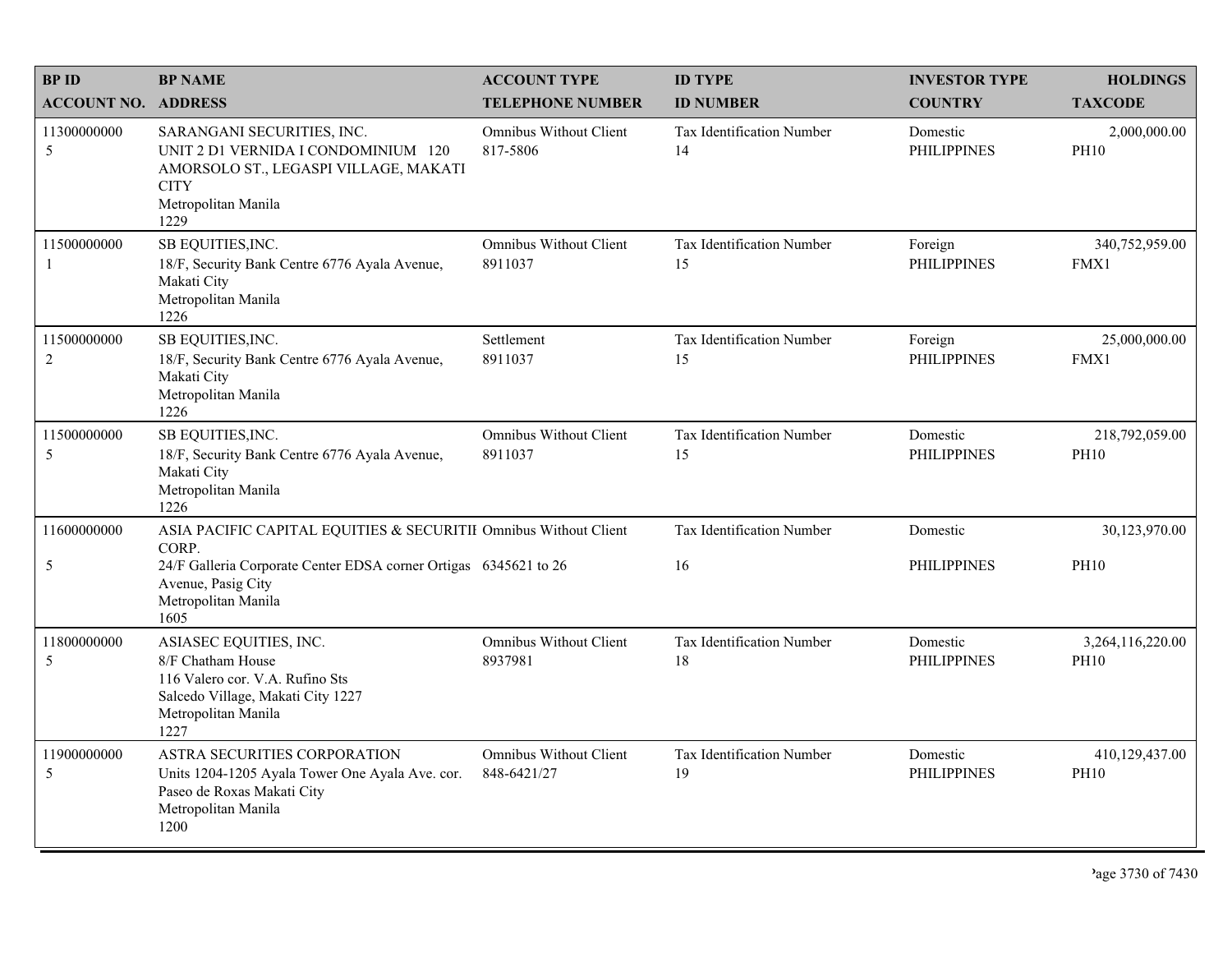| <b>BPID</b>                 | <b>BP NAME</b>                                                                                                                                                      | <b>ACCOUNT TYPE</b>                       | <b>ID TYPE</b>                      | <b>INVESTOR TYPE</b>           | <b>HOLDINGS</b>               |
|-----------------------------|---------------------------------------------------------------------------------------------------------------------------------------------------------------------|-------------------------------------------|-------------------------------------|--------------------------------|-------------------------------|
| <b>ACCOUNT NO. ADDRESS</b>  |                                                                                                                                                                     | <b>TELEPHONE NUMBER</b>                   | <b>ID NUMBER</b>                    | <b>COUNTRY</b>                 | <b>TAXCODE</b>                |
| 12000000000<br>5            | ATC SECURITIES, INC.<br>Unit 6f, 6th Floor 8101 Pearl Plaza, Pearl Drive Ortiga 687-1768<br>Center, Pasig City<br>Metropolitan Manila<br>12                         | Omnibus Without Client                    | Tax Identification Number<br>20     | Domestic<br><b>PHILIPPINES</b> | 2,810.00<br><b>PH10</b>       |
| 12100000003<br>$\mathbf{1}$ | MACQUARIE CAPITAL SECURITIES (PHILIPPIN Client<br>INC.<br>22F 6750 AYALA AVENUE BUILDING AYALA 857-0838<br><b>AVENUE MAKATI CITY</b><br>Metropolitan Manila<br>1226 |                                           | Tax Identification Number<br>515    | Foreign<br><b>PHILIPPINES</b>  | 2,706,319.00<br><b>RA02</b>   |
| 12200000000<br>5            | BELSON SECURITIES, INC.<br>4th Floor Belson House 271 Edsa, Mandaluyong City 724-7586loc21<br>Metropolitan Manila<br>1554                                           | <b>Omnibus Without Client</b>             | Tax Identification Number<br>$22\,$ | Domestic<br><b>PHILIPPINES</b> | 269,272,296.00<br><b>PH10</b> |
| 12200000000<br>7            | BELSON SECURITIES, INC.<br>4th Floor Belson House 271 Edsa, Mandaluyong City 724-7586loc21<br>Metropolitan Manila<br>1554                                           | Own                                       | Tax Identification Number<br>22     | Domestic<br><b>PHILIPPINES</b> | 328,437.00<br><b>NWT</b>      |
| 12300000000<br>5            | BENJAMIN CO CA & CO., INC.<br>Rm. 301 Downtown Ctr Bldg., 516 Quintin Paredes St 6345186<br>Binondo, Manila<br>Metropolitan Manila<br>1006                          | <b>Omnibus Without Client</b>             | Tax Identification Number<br>23     | Domestic<br><b>PHILIPPINES</b> | 5,746,352.00<br><b>PH10</b>   |
| 12300000000<br>7            | BENJAMIN CO CA & CO., INC.<br>Rm. 301 Downtown Ctr Bldg., 516 Quintin Paredes St 6345186<br>Binondo, Manila<br>Metropolitan Manila<br>1006                          | Own                                       | Tax Identification Number<br>23     | Domestic<br><b>PHILIPPINES</b> | 18,889.00<br><b>NWT</b>       |
| 12400000000<br>5            | <b>B. H. CHUA SECURITIES CORPORATION</b><br>872 G. Araneta Avenue, Quezon City<br>Metropolitan Manila<br>1135                                                       | <b>Omnibus Without Client</b><br>412-3444 | Tax Identification Number<br>24     | Domestic<br><b>PHILIPPINES</b> | 160,633,000.00<br><b>PH10</b> |
| 12400000000<br>7            | <b>B. H. CHUA SECURITIES CORPORATION</b><br>872 G. Araneta Avenue, Quezon City<br>Metropolitan Manila<br>1135                                                       | Own<br>412-3444                           | Tax Identification Number<br>24     | Domestic<br><b>PHILIPPINES</b> | 2,800.00<br><b>NWT</b>        |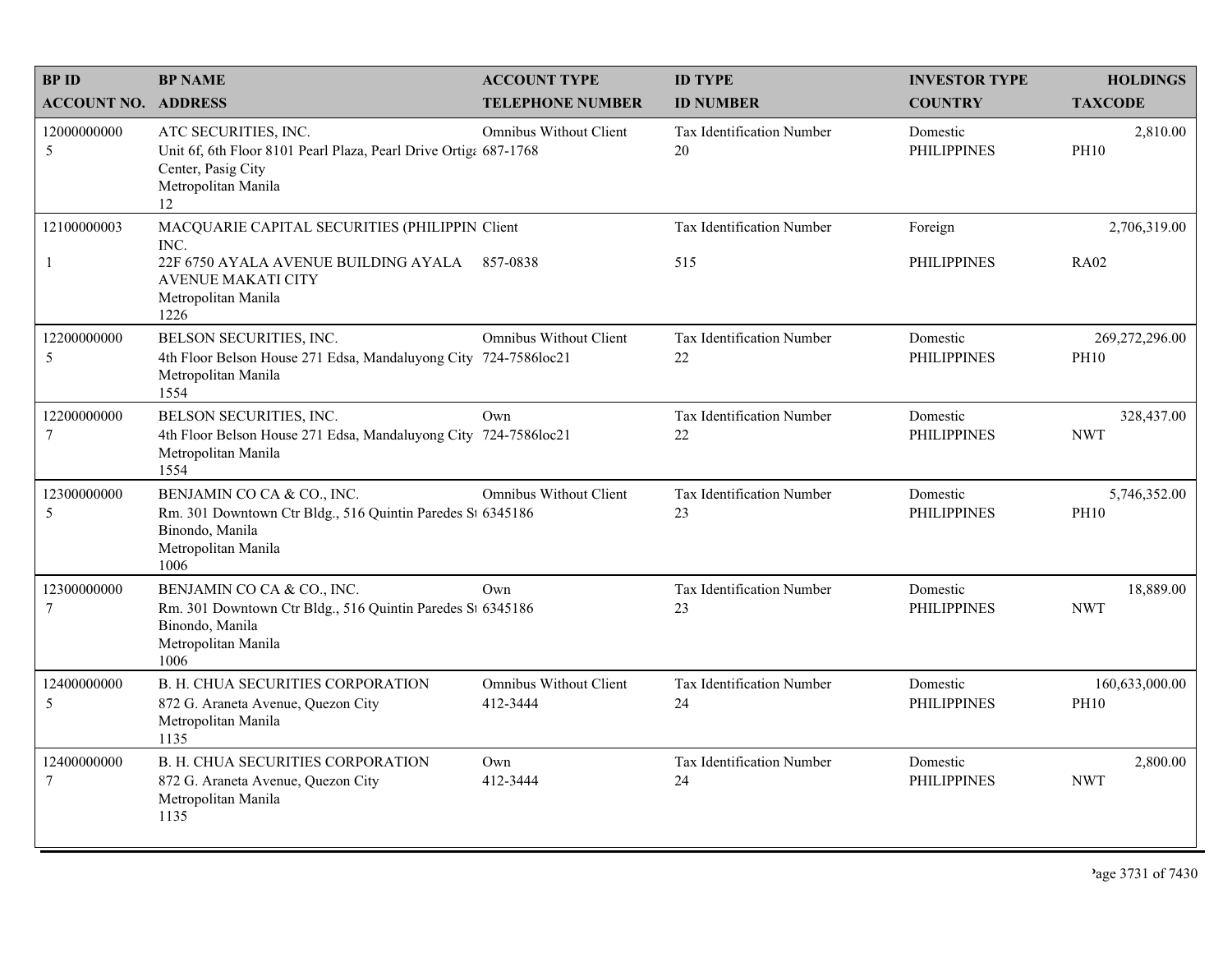| <b>BPID</b>                | <b>BP NAME</b>                                                                                                                                             | <b>ACCOUNT TYPE</b>                       | <b>ID TYPE</b>                  | <b>INVESTOR TYPE</b>           | <b>HOLDINGS</b>               |
|----------------------------|------------------------------------------------------------------------------------------------------------------------------------------------------------|-------------------------------------------|---------------------------------|--------------------------------|-------------------------------|
| <b>ACCOUNT NO. ADDRESS</b> |                                                                                                                                                            | <b>TELEPHONE NUMBER</b>                   | <b>ID NUMBER</b>                | <b>COUNTRY</b>                 | <b>TAXCODE</b>                |
| 12500000000<br>5           | <b>JAKA SECURITIES CORP.</b><br>Unit 814, Ayala Tower I Ayala Ave., Makati City<br>Metropolitan Manila<br>1226                                             | Omnibus Without Client<br>8487123         | Tax Identification Number<br>25 | Domestic<br><b>PHILIPPINES</b> | 68,600,000.00<br><b>PH10</b>  |
| 12500000000<br>6           | <b>JAKA SECURITIES CORP.</b><br>Unit 814, Ayala Tower I Ayala Ave., Makati City<br>Metropolitan Manila<br>1226                                             | Settlement<br>8487123                     | Tax Identification Number<br>25 | Domestic<br><b>PHILIPPINES</b> | 300,000.00<br><b>NWT</b>      |
| 12600000000<br>-1          | BPI SECURITIES CORPORATION<br>8/F BPI Head Office Bldg., Ayala Ave., cor. Paseo de<br>Roxas Makati City<br>Metropolitan Manila<br>1226                     | Omnibus Without Client<br>8196535         | Tax Identification Number<br>26 | Foreign<br><b>PHILIPPINES</b>  | 21,560,000.00<br>FMX1         |
| 12600000000<br>5           | <b>BPI SECURITIES CORPORATION</b><br>8/F BPI Head Office Bldg., Ayala Ave., cor. Paseo de 8196535<br>Roxas Makati City<br>Metropolitan Manila<br>1226      | <b>Omnibus Without Client</b>             | Tax Identification Number<br>26 | Domestic<br><b>PHILIPPINES</b> | 323,289,740.00<br><b>PH10</b> |
| 12800000000<br>5           | CAMPOS, LANUZA & COMPANY, INC.<br>Unit 2003B East Tower, PSE Center Exchange Road, 634-6881/87<br>Ortigas Center Pasig City<br>Metropolitan Manila<br>1605 | <b>Omnibus Without Client</b>             | Tax Identification Number<br>27 | Domestic<br><b>PHILIPPINES</b> | 35,780,378.00<br><b>PH10</b>  |
| 12900000000<br>5           | SINCERE SECURITIES CORPORATION<br>1203-A East Tower, PSE Centre, Exchange Road,<br>Ortigas Center, Pasig City<br>Metropolitan Manila<br>$\theta$           | <b>Omnibus Without Client</b><br>638-3549 | Tax Identification Number<br>28 | Domestic<br><b>PHILIPPINES</b> | 6,000,000.00<br><b>PH10</b>   |
| 13100000000<br>5           | PCIB SECURITIES, INC.<br>8/F PCIB Tower 2, Dela Costa St., Makati City<br>Metropolitan Manila<br>1002                                                      | <b>Omnibus Without Client</b><br>8912028  | Tax Identification Number<br>30 | Domestic<br><b>PHILIPPINES</b> | 28,245,150.00<br><b>PH10</b>  |
| 13100000000<br>6           | PCIB SECURITIES, INC.<br>8/F PCIB Tower 2, Dela Costa St., Makati City<br>Metropolitan Manila<br>1002                                                      | Settlement<br>8912028                     | Tax Identification Number<br>30 | Domestic<br><b>PHILIPPINES</b> | 1,720,000.00<br><b>NWT</b>    |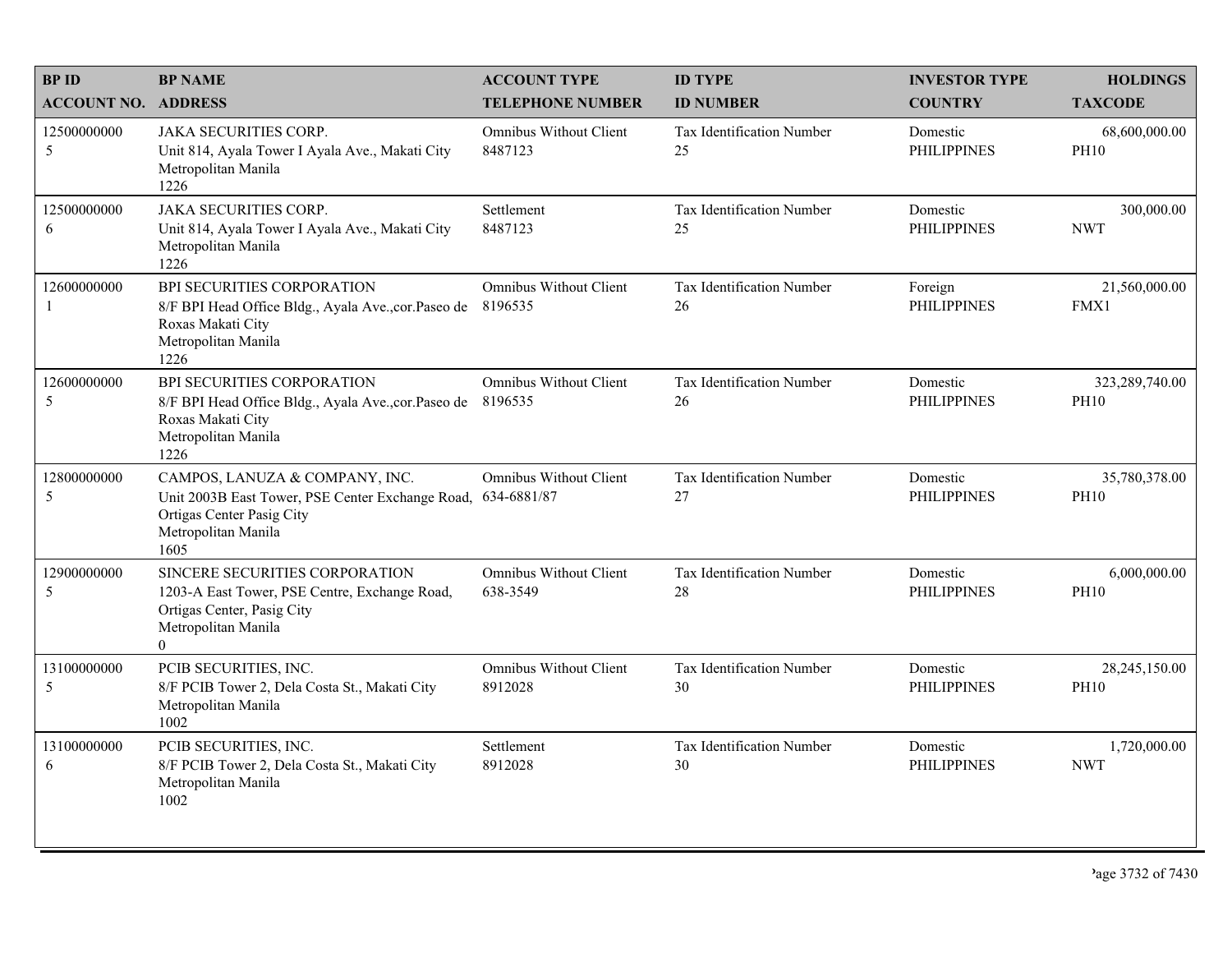| <b>BPID</b>                    | <b>BP NAME</b>                                                                                                                                                | <b>ACCOUNT TYPE</b>                      | <b>ID TYPE</b>                  | <b>INVESTOR TYPE</b>           | <b>HOLDINGS</b>               |
|--------------------------------|---------------------------------------------------------------------------------------------------------------------------------------------------------------|------------------------------------------|---------------------------------|--------------------------------|-------------------------------|
| <b>ACCOUNT NO. ADDRESS</b>     |                                                                                                                                                               | <b>TELEPHONE NUMBER</b>                  | <b>ID NUMBER</b>                | <b>COUNTRY</b>                 | <b>TAXCODE</b>                |
| 13300000000<br>5               | CITISECURITIES, INC.<br>Rm. 2701-B Tektite Tower Center Exchange Rd, Pasi; 635-5735<br>City<br>Metropolitan Manila<br>1600                                    | Omnibus Without Client                   | Tax Identification Number<br>31 | Domestic<br><b>PHILIPPINES</b> | 34,722,599.00<br><b>PH10</b>  |
| 13300000000<br>$7\phantom{.0}$ | CITISECURITIES, INC.<br>Rm. 2701-B Tektite Tower Center Exchange Rd, Pasi; 635-5735<br>City<br>Metropolitan Manila<br>1600                                    | Own                                      | Tax Identification Number<br>31 | Domestic<br><b>PHILIPPINES</b> | 11,501,954.00<br><b>NWT</b>   |
| 13600000000<br>5               | TRITON SECURITIES CORP.<br>26/F LKG Tower, 6801 Ayala Avenue Makati City<br>Metropolitan Manila<br>$\overline{0}$                                             | <b>Omnibus Without Client</b><br>5238311 | Tax Identification Number<br>34 | Domestic<br><b>PHILIPPINES</b> | 132,314,999.00<br><b>PH10</b> |
| 14000000000<br>-1              | IGC SECURITIES INC.<br>Suite 1006, Tower I & Exchange Plaza Ayala Triangle 816-39-86<br>Ayala Avenue Makati City<br>Metropolitan Manila<br>1200               | <b>Omnibus Without Client</b>            | Tax Identification Number<br>38 | Foreign<br><b>PHILIPPINES</b>  | 500,000.00<br>FMX1            |
| 14000000000<br>5               | IGC SECURITIES INC.<br>Suite 1006, Tower I & Exchange Plaza Ayala Triangle 816-39-86<br>Ayala Avenue Makati City<br>Metropolitan Manila<br>1200               | Omnibus Without Client                   | Tax Identification Number<br>38 | Domestic<br><b>PHILIPPINES</b> | 114,259,663.00<br><b>PH10</b> |
| 14000000000<br>$\tau$          | <b>IGC SECURITIES INC.</b><br>Suite 1006, Tower I & Exchange Plaza Ayala Triangle 816-39-86<br>Ayala Avenue Makati City<br>Metropolitan Manila<br>1200        | Own                                      | Tax Identification Number<br>38 | Domestic<br><b>PHILIPPINES</b> | 85,445,215.00<br><b>NWT</b>   |
| 14100000000<br>5               | <b>CUALOPING SECURITIES CORPORATION</b><br>Suite 1801 Tytana Centre Condominium Plaza Lorenz 241-0262<br>Ruiz, Binondo, Manila<br>Metropolitan Manila<br>1006 | Omnibus Without Client                   | Tax Identification Number<br>39 | Domestic<br><b>PHILIPPINES</b> | 35,404,775.00<br><b>PH10</b>  |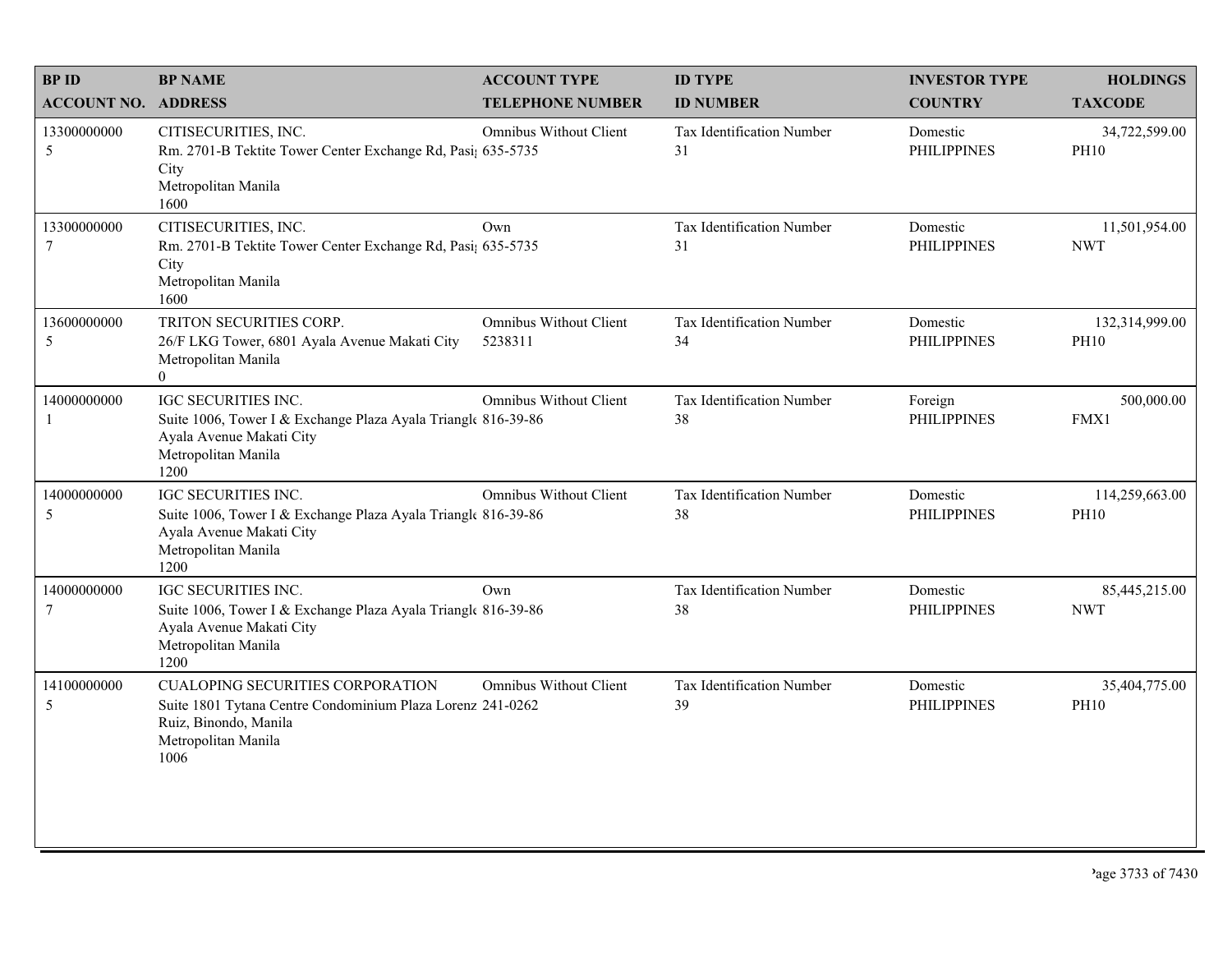| <b>BPID</b>                    | <b>BP NAME</b>                                                                                                                                          | <b>ACCOUNT TYPE</b>                          | <b>ID TYPE</b>                  | <b>INVESTOR TYPE</b>           | <b>HOLDINGS</b>               |
|--------------------------------|---------------------------------------------------------------------------------------------------------------------------------------------------------|----------------------------------------------|---------------------------------|--------------------------------|-------------------------------|
| <b>ACCOUNT NO. ADDRESS</b>     |                                                                                                                                                         | <b>TELEPHONE NUMBER</b>                      | <b>ID NUMBER</b>                | <b>COUNTRY</b>                 | <b>TAXCODE</b>                |
| 14200000000                    | DBP-DAIWA CAPITAL MARKETS PHILPPINES, Settlement<br>INC.                                                                                                |                                              | Tax Identification Number       | Domestic                       | 12,868,750.00                 |
| 14                             | 18/F Citibank Tower 8741 Paseo de Roxas Makati Cit 813-73-44<br>Metropolitan Manila<br>1200                                                             |                                              | 40                              | <b>PHILIPPINES</b>             | <b>PH10</b>                   |
| 14300000000<br>5               | DAVID GO SECURITIES CORP.<br>Rm. 309 Federation Center Bldg. Muelle de Binondo, 242-2379<br>Binondo, Manila<br>Metropolitan Manila<br>1006              | <b>Omnibus Without Client</b>                | Tax Identification Number<br>41 | Domestic<br><b>PHILIPPINES</b> | 683,103,200.00<br><b>PH10</b> |
| 14500000000<br>5               | DIVERSIFIED SECURITIES, INC.<br>5/F PDCP Bank Centre, Herrera cor. Alfaro Sts.,<br>Salcedo Village, Makati City<br>Metropolitan Manila<br>1600          | <b>Omnibus Without Client</b><br>634-6630/31 | Tax Identification Number<br>43 | Domestic<br><b>PHILIPPINES</b> | 3,954,250.00<br><b>PH10</b>   |
| 14500000000<br>6               | DIVERSIFIED SECURITIES, INC.<br>5/F PDCP Bank Centre, Herrera cor. Alfaro Sts.,<br>Salcedo Village, Makati City<br>Metropolitan Manila<br>1600          | Settlement<br>634-6630/31                    | Tax Identification Number<br>43 | Domestic<br><b>PHILIPPINES</b> | 6,896,925.00<br><b>NWT</b>    |
| 14700000000<br>5               | E. CHUA CHIACO SECURITIES, INC.<br>113 Renta St., Binondo, Manila<br>Metropolitan Manila<br>1006                                                        | <b>Omnibus Without Client</b><br>242-5145    | Tax Identification Number<br>45 | Domestic<br><b>PHILIPPINES</b> | 95,901,583.00<br><b>PH10</b>  |
| 14700000000<br>$7\phantom{.0}$ | E. CHUA CHIACO SECURITIES, INC.<br>113 Renta St., Binondo, Manila<br>Metropolitan Manila<br>1006                                                        | Own<br>242-5145                              | Tax Identification Number<br>45 | Domestic<br><b>PHILIPPINES</b> | 4,272.00<br><b>NWT</b>        |
| 14700000000<br>18              | E. CHUA CHIACO SECURITIES, INC.<br>113 Renta St., Binondo, Manila<br>Metropolitan Manila<br>1006                                                        | Settlement<br>242-5145                       | Tax Identification Number<br>45 | Foreign<br><b>PHILIPPINES</b>  | 5,005,000.00<br>RA10          |
| 14800000000<br>5               | EQUITABLE SECURIITES (PHILS.) INC.<br>3/F Cacho-Gonzalez Bldg, Aguirre cor. Trasierra St,<br>Legaspi Village Makati City<br>Metropolitan Manila<br>1229 | <b>Omnibus Without Client</b><br>810-4801/04 | Tax Identification Number<br>46 | Domestic<br><b>PHILIPPINES</b> | 2,044,756.00<br><b>PH10</b>   |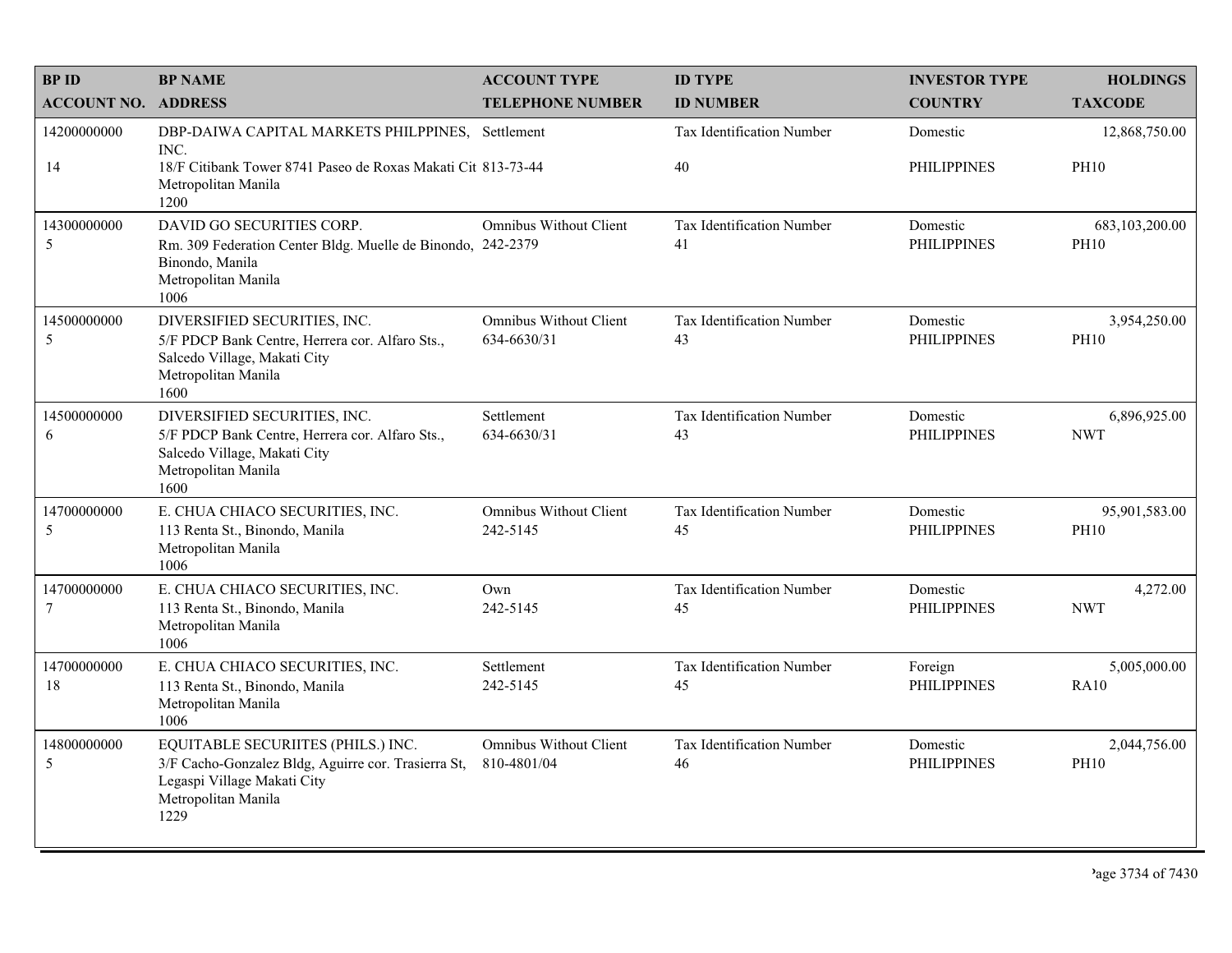| <b>BPID</b>                   | <b>BP NAME</b>                                                                                                                                                                                                 | <b>ACCOUNT TYPE</b>                          | <b>ID TYPE</b>                  | <b>INVESTOR TYPE</b>           | <b>HOLDINGS</b>               |
|-------------------------------|----------------------------------------------------------------------------------------------------------------------------------------------------------------------------------------------------------------|----------------------------------------------|---------------------------------|--------------------------------|-------------------------------|
| <b>ACCOUNT NO. ADDRESS</b>    |                                                                                                                                                                                                                | <b>TELEPHONE NUMBER</b>                      | <b>ID NUMBER</b>                | <b>COUNTRY</b>                 | <b>TAXCODE</b>                |
| 14900000000<br>5              | <b>EAST WEST CAPITAL CORPORATION</b><br>2/F U-Bix Building 1331 Angono St., Makati City<br>Metropolitan Manila<br>1208                                                                                         | Omnibus Without Client<br>891-98901          | Tax Identification Number<br>47 | Domestic<br><b>PHILIPPINES</b> | 192,434.00<br><b>PH10</b>     |
| 15000000000                   | EASTERN SECURITIES DEVELOPMENT<br><b>CORPORATION</b>                                                                                                                                                           | Omnibus Without Client                       | Tax Identification Number       | Domestic                       | 155,166,863.00                |
| 5                             | 1701 Tytana Ctr. Bldg, Binondo, Manila<br>Metropolitan Manila<br>1006                                                                                                                                          | 242-4006/11                                  | 48                              | <b>PHILIPPINES</b>             | <b>PH10</b>                   |
| 15300000000<br>-1             | EQUITIWORLD SECURITIES, INC.<br>807-809 Philippine Stock Exchange Ayala Tower 1,<br>Ayala Avenue Makati City<br>Metropolitan Manila<br>1226                                                                    | <b>Omnibus Without Client</b><br>848-5401/09 | Tax Identification Number<br>51 | Foreign<br><b>PHILIPPINES</b>  | 540,000.00<br>FMX1            |
| 15300000000<br>5              | EQUITIWORLD SECURITIES, INC.<br>807-809 Philippine Stock Exchange Ayala Tower 1,<br>Ayala Avenue Makati City<br>Metropolitan Manila<br>1226                                                                    | <b>Omnibus Without Client</b><br>848-5401/09 | Tax Identification Number<br>51 | Domestic<br><b>PHILIPPINES</b> | 56,834,990.00<br><b>PH10</b>  |
| 15300000000<br>$\tau$         | EQUITIWORLD SECURITIES, INC.<br>807-809 Philippine Stock Exchange Ayala Tower 1,<br>Ayala Avenue Makati City<br>Metropolitan Manila<br>1226                                                                    | Own<br>848-5401/09                           | Tax Identification Number<br>51 | Domestic<br><b>PHILIPPINES</b> | 1,030,000.00<br><b>NWT</b>    |
| 15400000000<br>5              | EVERGREEN STOCK BROKERAGE & SEC., INC. Omnibus Without Client<br>Suite 606 - 607, 6th Floor, Tower One Phil. Stock<br>Exchange Plaza, Ayala Triangle, Ayala Ave. Makati<br>City<br>Metropolitan Manila<br>1200 | 891-9451                                     | Tax Identification Number<br>52 | Domestic<br><b>PHILIPPINES</b> | 237,572,466.00<br><b>PH10</b> |
| 15400000000<br>$\overline{7}$ | EVERGREEN STOCK BROKERAGE & SEC., INC. Own<br>Suite 606 - 607, 6th Floor, Tower One Phil. Stock<br>Exchange Plaza, Ayala Triangle, Ayala Ave. Makati<br>City<br>Metropolitan Manila<br>1200                    | 891-9451                                     | Tax Identification Number<br>52 | Domestic<br><b>PHILIPPINES</b> | 96,947.00<br><b>NWT</b>       |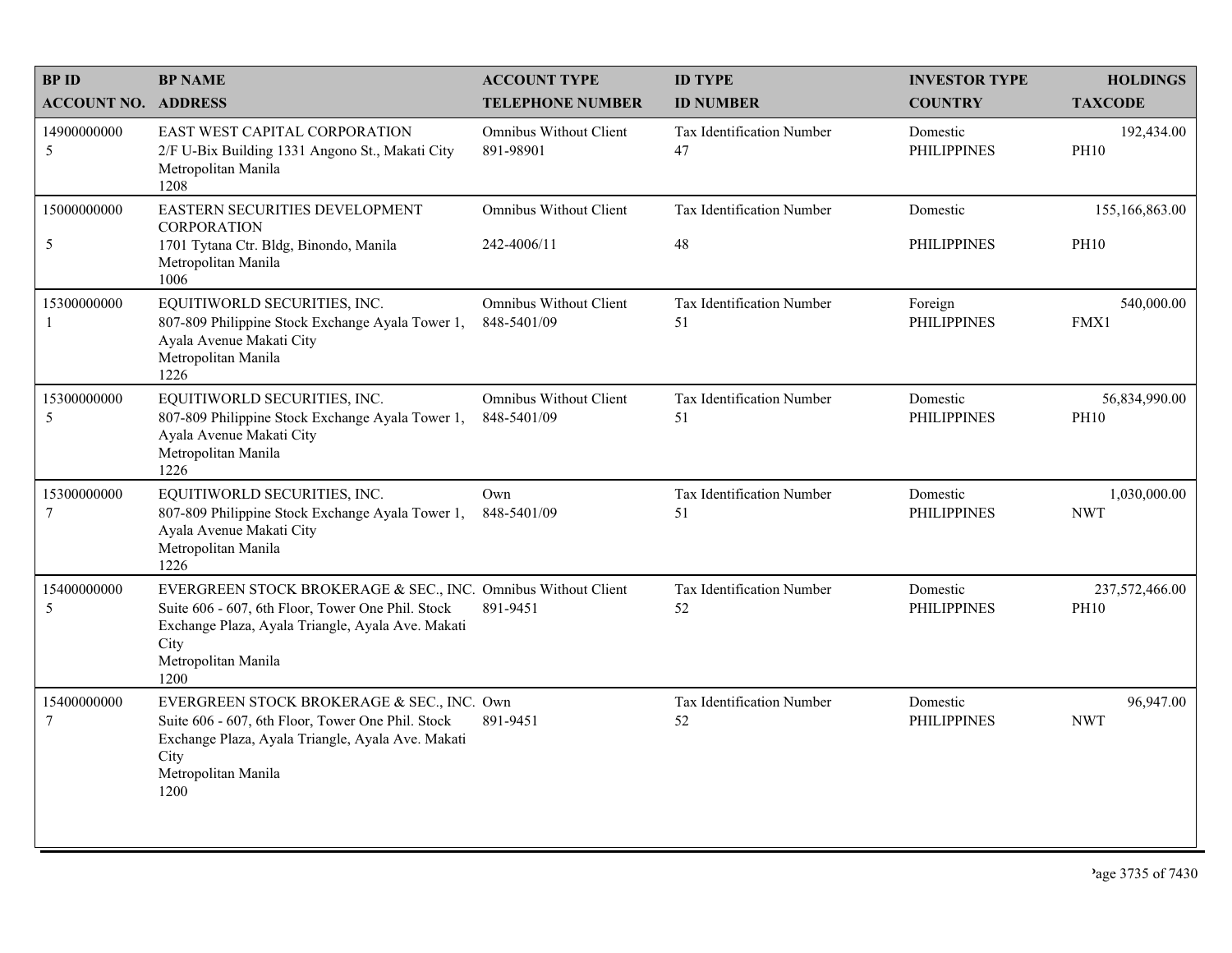| <b>BPID</b><br><b>ACCOUNT NO. ADDRESS</b> | <b>BP NAME</b>                                                                                                                                           | <b>ACCOUNT TYPE</b><br><b>TELEPHONE NUMBER</b> | <b>ID TYPE</b><br><b>ID NUMBER</b> | <b>INVESTOR TYPE</b><br><b>COUNTRY</b> | <b>HOLDINGS</b><br><b>TAXCODE</b> |
|-------------------------------------------|----------------------------------------------------------------------------------------------------------------------------------------------------------|------------------------------------------------|------------------------------------|----------------------------------------|-----------------------------------|
| 15700000000<br>5                          | FIRST ORIENT SECURITIES, INC.<br>Unit 1201 Ayala Triangle Tower One Ayala Avenue,<br>Makati City<br>Metropolitan Manila<br>1226                          | <b>Omnibus Without Client</b><br>891-9240/45   | Tax Identification Number<br>55    | Domestic<br><b>PHILIPPINES</b>         | 5,077,500.00<br><b>PH10</b>       |
| 16100000000<br>5                          | FRANCISCO ORTIGAS SECURITIES, INC.<br>10/F Ortigas Bldg. Ortigas Ave, Pasig City<br>Metropolitan Manila<br>1600                                          | <b>Omnibus Without Client</b><br>631-26-74     | Tax Identification Number<br>59    | Domestic<br><b>PHILIPPINES</b>         | 15,568,698.00<br><b>PH10</b>      |
| 16100000000<br>18                         | FRANCISCO ORTIGAS SECURITIES, INC.<br>10/F Ortigas Bldg. Ortigas Ave, Pasig City<br>Metropolitan Manila<br>1600                                          | Settlement<br>631-26-74                        | Tax Identification Number<br>59    | Foreign<br><b>PHILIPPINES</b>          | 1,000,000.00<br>RA10              |
| 16200000000<br>-1                         | F. YAP SECURITIES, INC.<br>Unit 2301 PSE Center (East Tower) Exchange Rd.,<br>Ortigas Center Pasig City<br>Metropolitan Manila<br>1603                   | <b>Omnibus Without Client</b><br>635-4126      | Tax Identification Number<br>60    | Foreign<br><b>PHILIPPINES</b>          | 45,536,727.00<br>FMX1             |
| 16200000000<br>5                          | F. YAP SECURITIES, INC.<br>Unit 2301 PSE Center (East Tower) Exchange Rd.,<br>Ortigas Center Pasig City<br>Metropolitan Manila<br>1603                   | <b>Omnibus Without Client</b><br>635-4126      | Tax Identification Number<br>60    | Domestic<br><b>PHILIPPINES</b>         | 857,709,874.00<br><b>PH10</b>     |
| 16200000000<br>18                         | F. YAP SECURITIES, INC.<br>Unit 2301 PSE Center (East Tower) Exchange Rd.,<br>Ortigas Center Pasig City<br>Metropolitan Manila<br>1603                   | Settlement<br>635-4126                         | Tax Identification Number<br>60    | Foreign<br><b>PHILIPPINES</b>          | 233,999,467.00<br><b>RA10</b>     |
| 16700000000<br>5                          | AURORA SECURITIES, INC.<br>UNIT 2405A WEST TOWER PHILIPPINE STOCK 633-5892<br>EXCHANGE CENTRE ORTIGAS, PASIG CITY<br>Metropolitan Manila<br>1605         | <b>Omnibus Without Client</b>                  | Tax Identification Number<br>64    | Domestic<br><b>PHILIPPINES</b>         | 18,400,000.00<br><b>PH10</b>      |
| 16800000000<br>5                          | GLOBALINKS SECURITIES & STOCKS, INC.<br>#706 Ayala Tower One Ayala Avenue Cor. Paseo de 759-4136<br>Roxas St. Makati City<br>Metropolitan Manila<br>1226 | Omnibus Without Client                         | Tax Identification Number<br>65    | Domestic<br><b>PHILIPPINES</b>         | 119,003,572.00<br><b>PH10</b>     |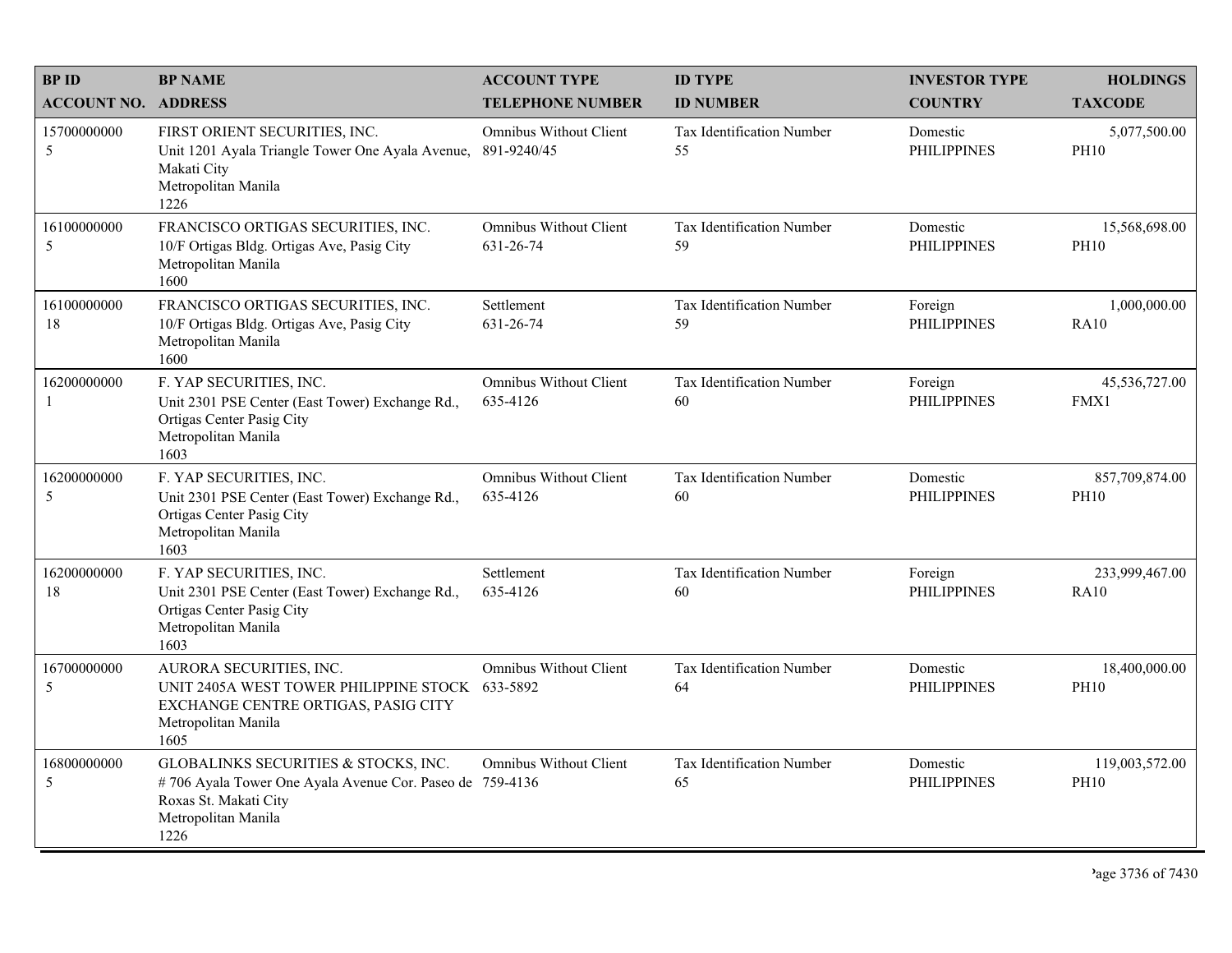| <b>BPID</b>                | <b>BP NAME</b>                                                                                                                                           | <b>ACCOUNT TYPE</b>           | <b>ID TYPE</b>                  | <b>INVESTOR TYPE</b>           | <b>HOLDINGS</b>              |
|----------------------------|----------------------------------------------------------------------------------------------------------------------------------------------------------|-------------------------------|---------------------------------|--------------------------------|------------------------------|
| <b>ACCOUNT NO. ADDRESS</b> |                                                                                                                                                          | <b>TELEPHONE NUMBER</b>       | <b>ID NUMBER</b>                | <b>COUNTRY</b>                 | <b>TAXCODE</b>               |
| 16800000000<br>6           | GLOBALINKS SECURITIES & STOCKS, INC.<br>#706 Ayala Tower One Ayala Avenue Cor. Paseo de 759-4136<br>Roxas St. Makati City<br>Metropolitan Manila<br>1226 | Settlement                    | Tax Identification Number<br>65 | Domestic<br><b>PHILIPPINES</b> | 200,000.00<br><b>NWT</b>     |
| 16800000000<br>$\tau$      | GLOBALINKS SECURITIES & STOCKS, INC.<br>#706 Ayala Tower One Ayala Avenue Cor. Paseo de 759-4136<br>Roxas St. Makati City<br>Metropolitan Manila<br>1226 | Own                           | Tax Identification Number<br>65 | Domestic<br><b>PHILIPPINES</b> | 547.00<br><b>NWT</b>         |
| 16900000000<br>5           | JSG SECURITIES, INC.<br>4th Floor, A&T Building, 244 Escolta Street, Binondo 2429414<br>Manila<br>Metropolitan Manila<br>1006                            | <b>Omnibus Without Client</b> | Tax Identification Number<br>66 | Domestic<br><b>PHILIPPINES</b> | 18,758,172.00<br><b>PH10</b> |
| 17000000000<br>5           | GOLDSTAR SECURITIES, INC.<br>2201-B East Tower, PSE Centre Exchange Rd, Ortiga 633-7485/86<br>Center Pasig City<br>Metropolitan Manila<br>1600           | <b>Omnibus Without Client</b> | Tax Identification Number<br>67 | Domestic<br><b>PHILIPPINES</b> | 92,298,605.00<br><b>PH10</b> |
| 17000000000<br>7           | GOLDSTAR SECURITIES, INC.<br>2201-B East Tower, PSE Centre Exchange Rd, Ortiga 633-7485/86<br>Center Pasig City<br>Metropolitan Manila<br>1600           | Own                           | Tax Identification Number<br>67 | Domestic<br><b>PHILIPPINES</b> | 33,470,000.00<br><b>NWT</b>  |
| 17000000000<br>14          | GOLDSTAR SECURITIES, INC.<br>2201-B East Tower, PSE Centre Exchange Rd, Ortiga 633-7485/86<br>Center Pasig City<br>Metropolitan Manila<br>1600           | Settlement                    | Tax Identification Number<br>67 | Domestic<br><b>PHILIPPINES</b> | 22,991,000.00<br><b>PH10</b> |
| 17200000000<br>5           | GUILD SECURITIES, INC.<br>Unit 1215 Tower One & Exchange Plaza Ayala Ave., 8919232<br>Makati City<br>Metropolitan Manila<br>1226                         | Omnibus Without Client        | Tax Identification Number<br>69 | Domestic<br><b>PHILIPPINES</b> | 47,416,761.00<br><b>PH10</b> |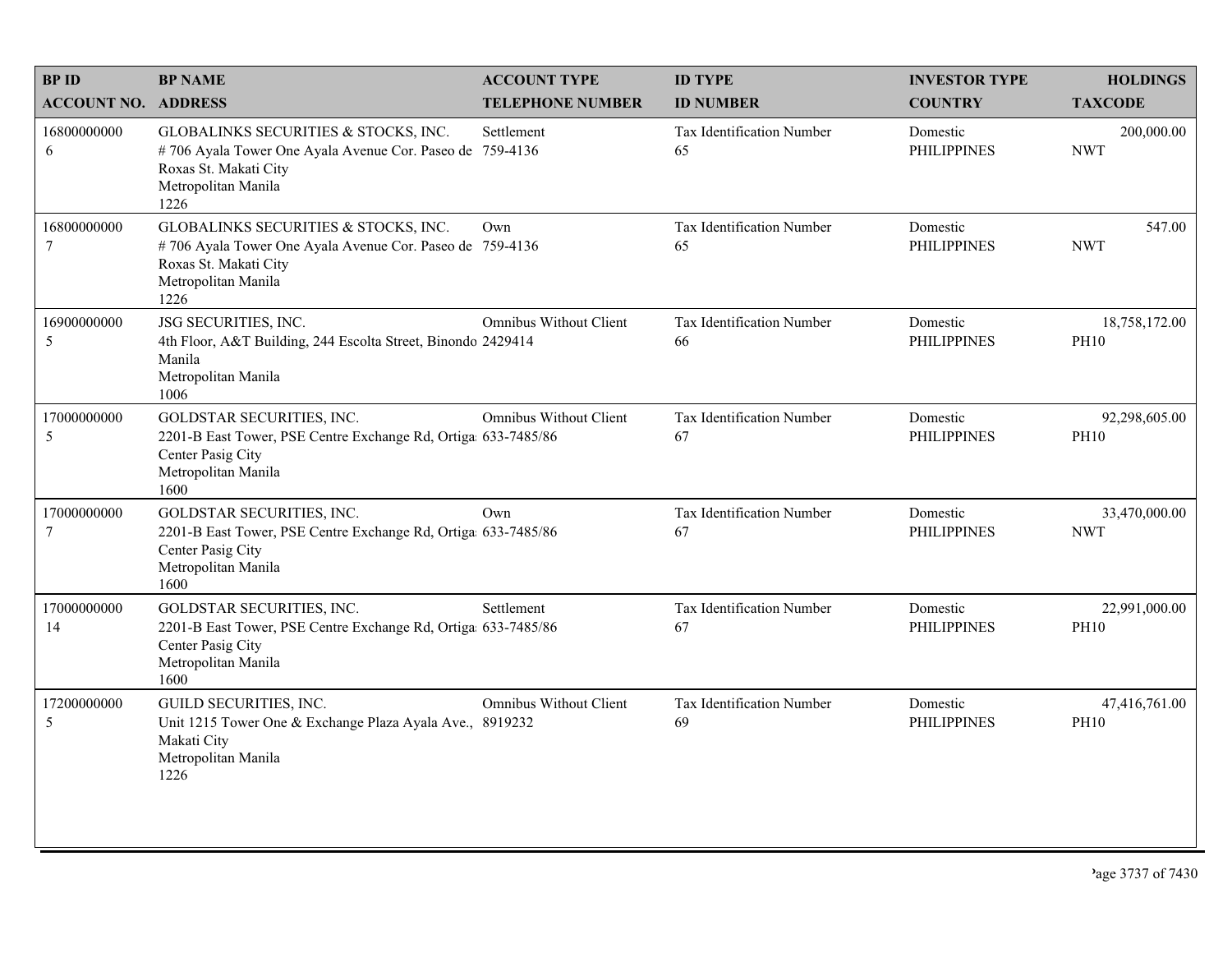| <b>BPID</b>                    | <b>BP NAME</b>                                                                                                                                            | <b>ACCOUNT TYPE</b>                          | <b>ID TYPE</b>                  | <b>INVESTOR TYPE</b>           | <b>HOLDINGS</b>               |
|--------------------------------|-----------------------------------------------------------------------------------------------------------------------------------------------------------|----------------------------------------------|---------------------------------|--------------------------------|-------------------------------|
| <b>ACCOUNT NO. ADDRESS</b>     |                                                                                                                                                           | <b>TELEPHONE NUMBER</b>                      | <b>ID NUMBER</b>                | <b>COUNTRY</b>                 | <b>TAXCODE</b>                |
| 17400000000<br>5               | HDI SECURITIES, INC.<br>UNIT 2305-B 23/F ORIENT SQUARE BLDG., F.<br>ORTIGAS, JR. ROAD, ORTIGAS CENTRE, PASIG<br>CITY, 1605<br>Metropolitan Manila<br>1605 | Omnibus Without Client<br>891-9598           | Tax Identification Number<br>71 | Domestic<br><b>PHILIPPINES</b> | 64,222,077.00<br><b>PH10</b>  |
| 17400000000<br>18              | HDI SECURITIES, INC.<br>UNIT 2305-B 23/F ORIENT SQUARE BLDG., F.<br>ORTIGAS, JR. ROAD, ORTIGAS CENTRE, PASIG<br>CITY, 1605<br>Metropolitan Manila<br>1605 | Settlement<br>891-9598                       | Tax Identification Number<br>71 | Foreign<br><b>PHILIPPINES</b>  | 8,000,000.00<br><b>RA10</b>   |
| 17500000000<br>5               | H. E. BENNETT SECURITIES, INC.<br>Rm. 1704 World Trade Exchange Bldg., 215 Juan Lur 242-5733<br>St., Binondo, Manila<br>Metropolitan Manila<br>1006       | <b>Omnibus Without Client</b>                | Tax Identification Number<br>72 | Domestic<br><b>PHILIPPINES</b> | 3,151,885.00<br><b>PH10</b>   |
| 17500000000<br>$7\phantom{.0}$ | H. E. BENNETT SECURITIES, INC.<br>Rm. 1704 World Trade Exchange Bldg., 215 Juan Lur 242-5733<br>St., Binondo, Manila<br>Metropolitan Manila<br>1006       | Own                                          | Tax Identification Number<br>72 | Domestic<br><b>PHILIPPINES</b> | 6,938.00<br><b>NWT</b>        |
| 17800000000<br>$7\phantom{.0}$ | HK SECURITIES, INC.<br>Suite 102 Columbia Tower, Ortigas Ave.,<br>Mandaluyong City<br>Metropolitan Manila<br>1600                                         | Own<br>6336991 to 96                         | Tax Identification Number<br>75 | Domestic<br><b>PHILIPPINES</b> | 4,470.00<br><b>NWT</b>        |
| 17900000000<br>5               | I. ACKERMAN & CO., INC.<br>Suite 705, Tower I Bldg. PSE Plaza, Ayala Triangle<br>Ayala Ave., Makati City<br>Metropolitan Manila<br>1226                   | <b>Omnibus Without Client</b><br>891-9071    | Tax Identification Number<br>76 | Domestic<br><b>PHILIPPINES</b> | 8,375,851.00<br><b>PH10</b>   |
| 18000000000<br>5               | I. B. GIMENEZ SECURITIES, INC.<br>NO. 42 3/F NEW ROSARIO ORTIGAS ARCADE,<br>ROSARIO ORTIGAS EXTENSION, PASIG CITY<br>Metropolitan Manila<br>1600          | <b>Omnibus Without Client</b><br>634-2344/48 | Tax Identification Number<br>77 | Domestic<br><b>PHILIPPINES</b> | 262,153,443.00<br><b>PH10</b> |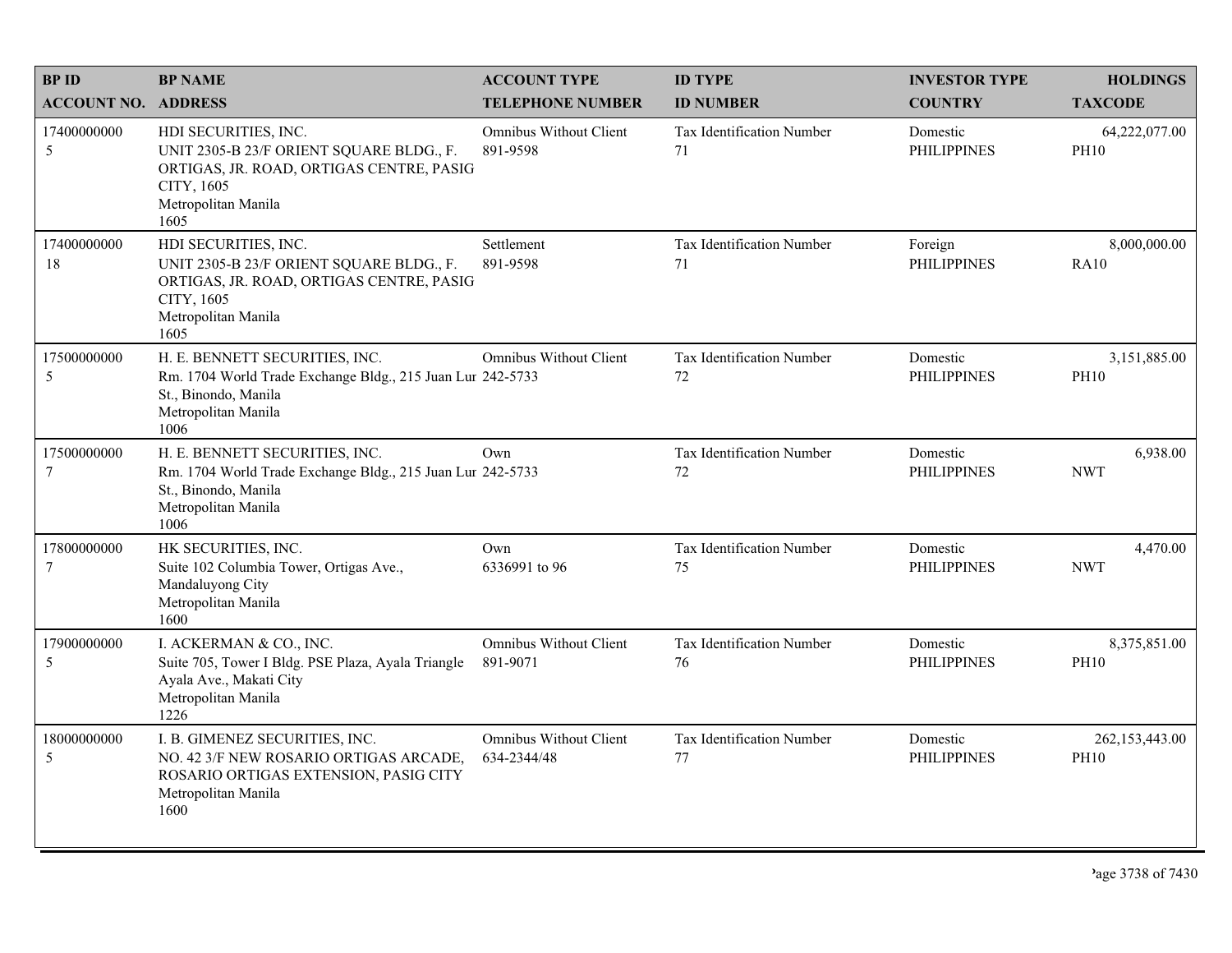| <b>BPID</b>                | <b>BP NAME</b>                                                                                                                                                    | <b>ACCOUNT TYPE</b>                      | <b>ID TYPE</b>                  | <b>INVESTOR TYPE</b>           | <b>HOLDINGS</b>              |
|----------------------------|-------------------------------------------------------------------------------------------------------------------------------------------------------------------|------------------------------------------|---------------------------------|--------------------------------|------------------------------|
| <b>ACCOUNT NO. ADDRESS</b> |                                                                                                                                                                   | <b>TELEPHONE NUMBER</b>                  | <b>ID NUMBER</b>                | <b>COUNTRY</b>                 | <b>TAXCODE</b>               |
| 18100000000<br>5           | INVESTORS SECURITIES, INC,<br>Unit 604-605 Tower One & Exchange Plaza Ayala<br>Triangle, Ayala Ave. cor Paseo de Roxas Makati City<br>Metropolitan Manila<br>1200 | Omnibus Without Client<br>8431210        | Tax Identification Number<br>78 | Domestic<br><b>PHILIPPINES</b> | 31,802,462.00<br><b>PH10</b> |
| 18200000000<br>5           | IMPERIAL, DE GUZMAN, ABALOS & CO., INC.<br>Ground Floor, EDSA Central Square Shaw Boulevard 6332686<br>Mandaluyong City<br>Metropolitan Manila<br>1552            | Omnibus Without Client                   | Tax Identification Number<br>79 | Domestic<br><b>PHILIPPINES</b> | 13,563,538.00<br><b>PH10</b> |
| 18300000000<br>1           | INTRA-INVEST SECURITIES, INC.<br>11/F ACT Tower, 135 Sen. Gil Puyat Ave., Salcedo<br>Vill., Makati City<br>Metropolitan Manila<br>1200                            | <b>Omnibus Without Client</b><br>8106934 | Tax Identification Number<br>80 | Foreign<br><b>PHILIPPINES</b>  | 200,000.00<br>FMX1           |
| 18300000000<br>5           | INTRA-INVEST SECURITIES, INC.<br>11/F ACT Tower, 135 Sen. Gil Puyat Ave., Salcedo<br>Vill., Makati City<br>Metropolitan Manila<br>1200                            | <b>Omnibus Without Client</b><br>8106934 | Tax Identification Number<br>80 | Domestic<br><b>PHILIPPINES</b> | 1,103,436.00<br><b>PH10</b>  |
| 18700000000<br>5           | ASIAN CAPITAL EQUITIES, INC.<br>6/F Tower 1 & Exchange Plaza Ayala Ave., cor Paseo 8485126<br>de Roxas, Makati City<br>Metropolitan Manila<br>1226                | <b>Omnibus Without Client</b>            | Tax Identification Number<br>84 | Domestic<br><b>PHILIPPINES</b> | 1,052,448.00<br><b>PH10</b>  |
| 18800000000<br>5           | J.M. BARCELON & CO., INC.<br>#5 PENNSYLVANNIA STREET, BRGY. MARIAN/ 661-8396<br>NEW MANILA, QUEZON CITY<br>Metropolitan Manila<br>1100                            | <b>Omnibus Without Client</b>            | Tax Identification Number<br>85 | Domestic<br><b>PHILIPPINES</b> | 2,022,000.00<br><b>PH10</b>  |
| 18800000000<br>6           | J.M. BARCELON & CO., INC.<br>#5 PENNSYLVANNIA STREET, BRGY. MARIAN/ 661-8396<br>NEW MANILA, QUEZON CITY<br>Metropolitan Manila<br>1100                            | Settlement                               | Tax Identification Number<br>85 | Domestic<br><b>PHILIPPINES</b> | 150,000.00<br><b>NWT</b>     |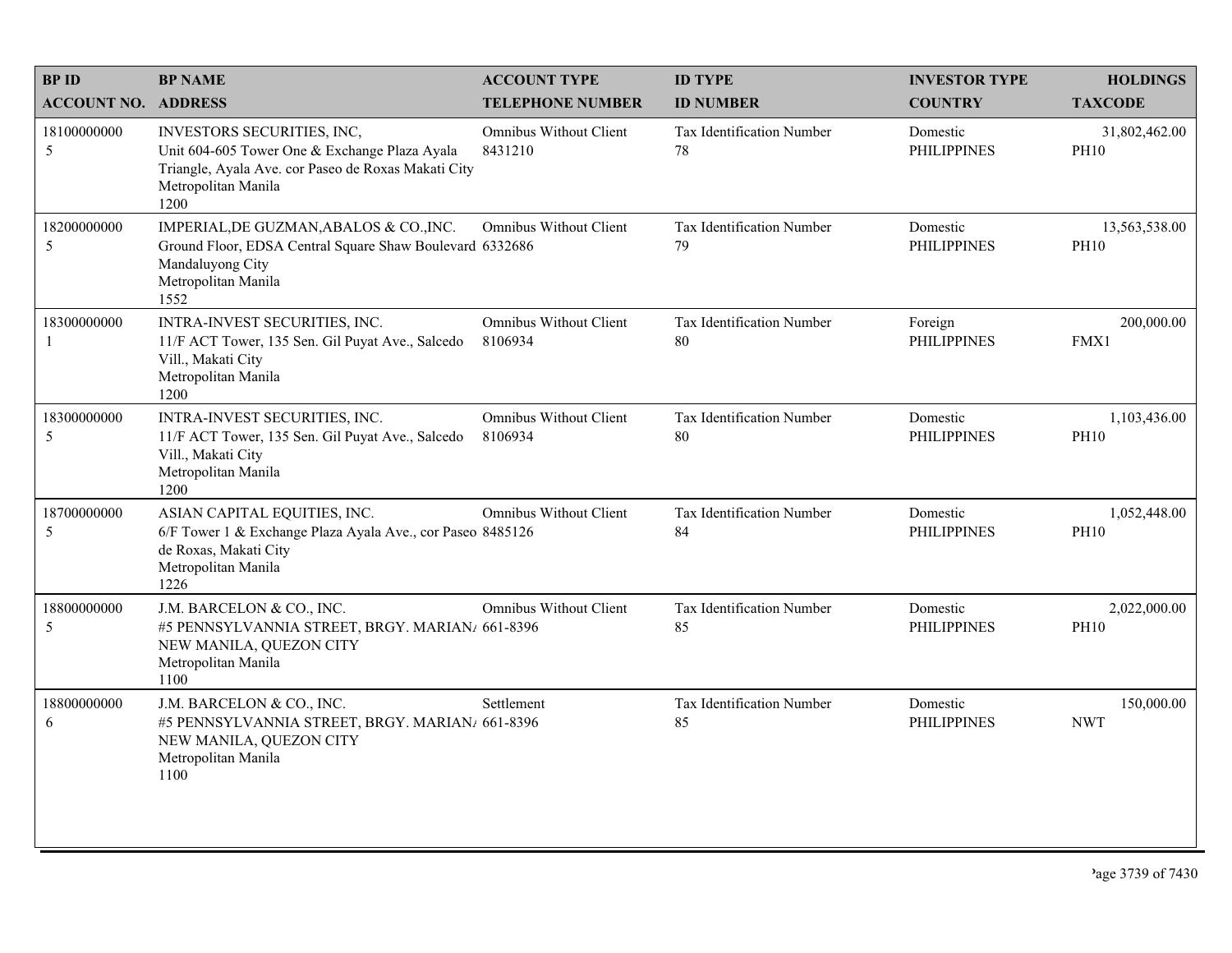| <b>BPID</b>                | <b>BP NAME</b>                                                                                                                                                        | <b>ACCOUNT TYPE</b>                         | <b>ID TYPE</b>                         | <b>INVESTOR TYPE</b>           | <b>HOLDINGS</b>              |
|----------------------------|-----------------------------------------------------------------------------------------------------------------------------------------------------------------------|---------------------------------------------|----------------------------------------|--------------------------------|------------------------------|
| <b>ACCOUNT NO. ADDRESS</b> |                                                                                                                                                                       | <b>TELEPHONE NUMBER</b>                     | <b>ID NUMBER</b>                       | <b>COUNTRY</b>                 | <b>TAXCODE</b>               |
| 19000000000<br>5           | VALUE QUEST SECURITIES CORPORATION<br>Unit 1006B West Tower, Philippine Stock Exchange<br>Centre, Exchange Road, Ortigas, Pasig City<br>Metropolitan Manila<br>$00\,$ | <b>Omnibus Without Client</b><br>892-1816   | <b>Tax Identification Number</b><br>87 | Domestic<br><b>PHILIPPINES</b> | 32,340.00<br><b>PH10</b>     |
| 19200000000<br>6           | STRATEGIC EQUITIES CORP.<br>Unit 610-611 PSE Plaza, Tower I, Ayala Triangle,<br>Ayala Ave., Makati City<br>Metropolitan Manila<br>1226                                | Settlement<br>759-4055                      | Tax Identification Number<br>89        | Domestic<br><b>PHILIPPINES</b> | 23,724,100.00<br><b>NWT</b>  |
| 19200000000<br>14          | STRATEGIC EQUITIES CORP.<br>Unit 610-611 PSE Plaza, Tower I, Ayala Triangle,<br>Ayala Ave., Makati City<br>Metropolitan Manila<br>1226                                | Settlement<br>759-4055                      | Tax Identification Number<br>89        | Domestic<br><b>PHILIPPINES</b> | 2,537,858.00<br><b>PH10</b>  |
| 19300000000<br>5           | LARRGO SECURITIES CO., INC.<br>Rm. 202 2/F Rufino Building, Ayala Avenue, Makati 8101353<br>City<br>Metropolitan Manila<br>1226                                       | <b>Omnibus Without Client</b>               | Tax Identification Number<br>90        | Domestic<br><b>PHILIPPINES</b> | 26,500,000.00<br><b>PH10</b> |
| 19700000000<br>5           | LOPEZ, LOCSIN, LEDESMA & CO., INC.<br>405 URBAN BUILDING, SEN. GIL. PUYAT AVEN 8127482<br><b>MAKATI CITY</b><br>Metropolitan Manila<br>1226                           | <b>Omnibus Without Client</b>               | Tax Identification Number<br>94        | Domestic<br><b>PHILIPPINES</b> | 2,903,804.00<br><b>PH10</b>  |
| 19800000000<br>5           | LUCKY SECURITIES, INC.<br>Unit 1402-B PSE Center Exchange Road, Ortigas<br>Center Pasig City<br>Metropolitan Manila<br>1600                                           | <b>Omnibus Without Client</b><br>6346747/60 | Tax Identification Number<br>95        | Domestic<br><b>PHILIPPINES</b> | 111,625,001.00<br><b>NWT</b> |
| 19800000000<br>6           | LUCKY SECURITIES, INC.<br>Unit 1402-B PSE Center Exchange Road, Ortigas<br>Center Pasig City<br>Metropolitan Manila<br>1600                                           | Settlement<br>6346747/60                    | Tax Identification Number<br>95        | Domestic<br><b>PHILIPPINES</b> | 28,925.00<br><b>NWT</b>      |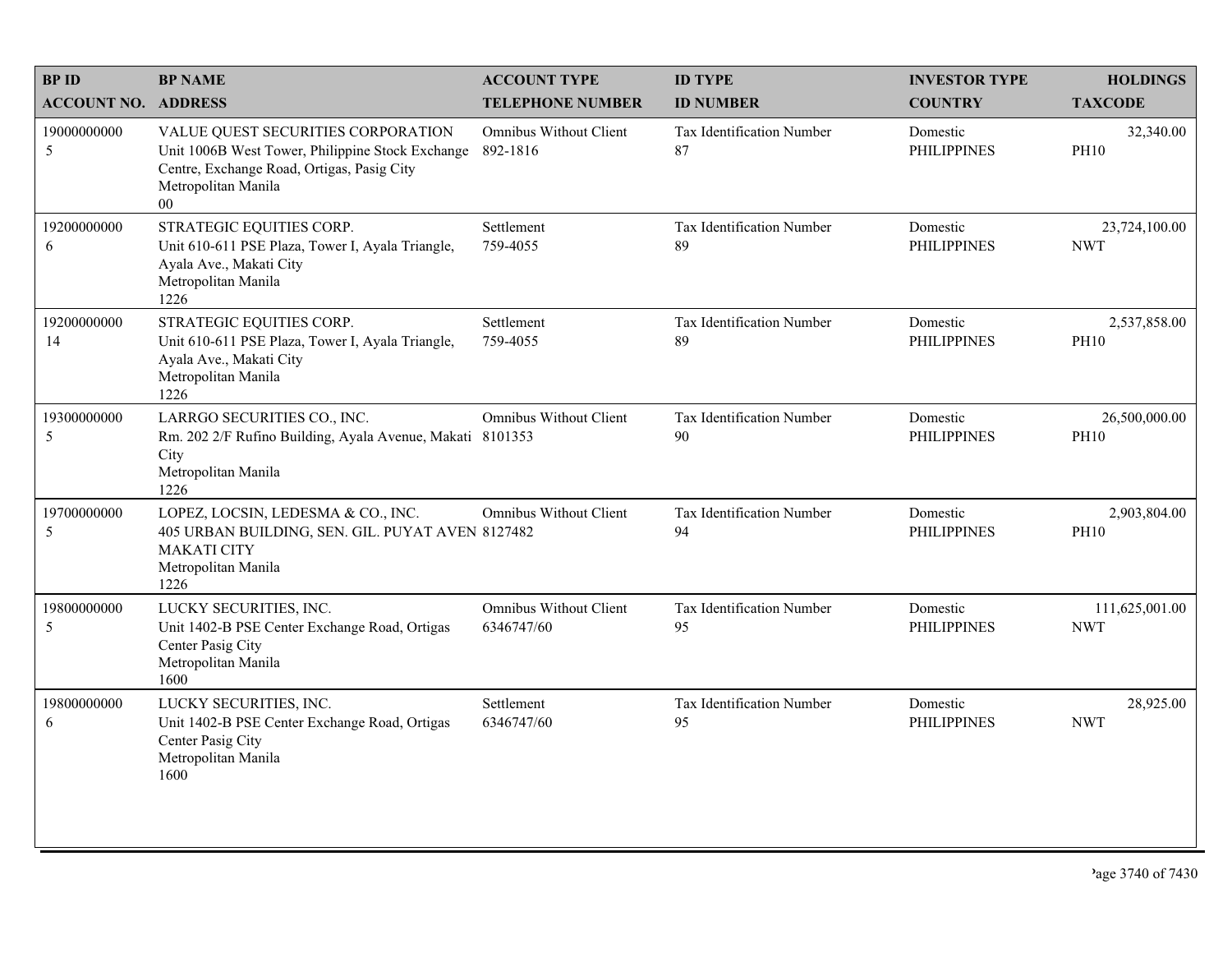| <b>BPID</b><br><b>ACCOUNT NO. ADDRESS</b> | <b>BP NAME</b>                                                                                                                                       | <b>ACCOUNT TYPE</b><br><b>TELEPHONE NUMBER</b> | <b>ID TYPE</b><br><b>ID NUMBER</b> | <b>INVESTOR TYPE</b><br><b>COUNTRY</b> | <b>HOLDINGS</b><br><b>TAXCODE</b> |
|-------------------------------------------|------------------------------------------------------------------------------------------------------------------------------------------------------|------------------------------------------------|------------------------------------|----------------------------------------|-----------------------------------|
| 19800000000<br>$7\phantom{.0}$            | LUCKY SECURITIES, INC.<br>Unit 1402-B PSE Center Exchange Road, Ortigas<br>Center Pasig City<br>Metropolitan Manila<br>1600                          | Own<br>6346747/60                              | Tax Identification Number<br>95    | Domestic<br><b>PHILIPPINES</b>         | 50,762.00<br><b>NWT</b>           |
| 19900000000<br>5                          | LUYS SECURITIES COMPANY, INC.<br>28/F LKG Tower 6801 Ayala Ave. Makati City<br>Metropolitan Manila<br>1200                                           | Omnibus Without Client<br>5231040              | Tax Identification Number<br>96    | Domestic<br><b>PHILIPPINES</b>         | 181,265,717.00<br><b>PH10</b>     |
| 19900000000<br>$\tau$                     | LUYS SECURITIES COMPANY, INC.<br>28/F LKG Tower 6801 Ayala Ave. Makati City<br>Metropolitan Manila<br>1200                                           | Own<br>5231040                                 | Tax Identification Number<br>96    | Domestic<br><b>PHILIPPINES</b>         | 73,030,000.00<br><b>NWT</b>       |
| 20000000000<br>5                          | MANDARIN SECURITIES CORPORATION<br>28/F LKG Tower 6801 Ayala Ave. Makati City<br>Metropolitan Manila<br>1200                                         | <b>Omnibus Without Client</b><br>523-8311/16   | Tax Identification Number<br>97    | Domestic<br><b>PHILIPPINES</b>         | 328,780,296.00<br><b>PH10</b>     |
| 20200000000<br>5                          | MARINO OLONDRIZ Y CIA<br>#20 Arguilla St. San Lorenzo Village, Makati City<br>Metropolitan Manila<br>$\theta$                                        | Omnibus Without Client<br>2415280              | Tax Identification Number<br>99    | Domestic<br><b>PHILIPPINES</b>         | 796,833.00<br><b>PH10</b>         |
| 20300000000                               | COL Financial Group, Inc.<br>2401-B EAST TOWER, PSE CENTRE EXCHANGE 635-5735<br>ROAD, ORTIGAS CENTER PASIG CITY<br>Metropolitan Manila<br>1605       | <b>Omnibus Without Client</b>                  | Tax Identification Number<br>100   | Foreign<br><b>PHILIPPINES</b>          | 48,480,075.00<br>FMX1             |
| 20300000000<br>5                          | COL Financial Group, Inc.<br>2401-B EAST TOWER, PSE CENTRE EXCHANGE 635-5735<br>ROAD, ORTIGAS CENTER PASIG CITY<br>Metropolitan Manila<br>1605       | <b>Omnibus Without Client</b>                  | Tax Identification Number<br>100   | Domestic<br><b>PHILIPPINES</b>         | 507,422,598.00<br><b>PH10</b>     |
| 20400000000<br>14                         | DA MARKET SECURITIES, INC.<br>Unit 2402-B West Tower, PSE Center Exchange Roac 637-42-42<br>Ortigas Center Pasig City<br>Metropolitan Manila<br>1600 | Settlement                                     | Tax Identification Number<br>101   | Domestic<br><b>PHILIPPINES</b>         | 4,445,200.00<br><b>PH10</b>       |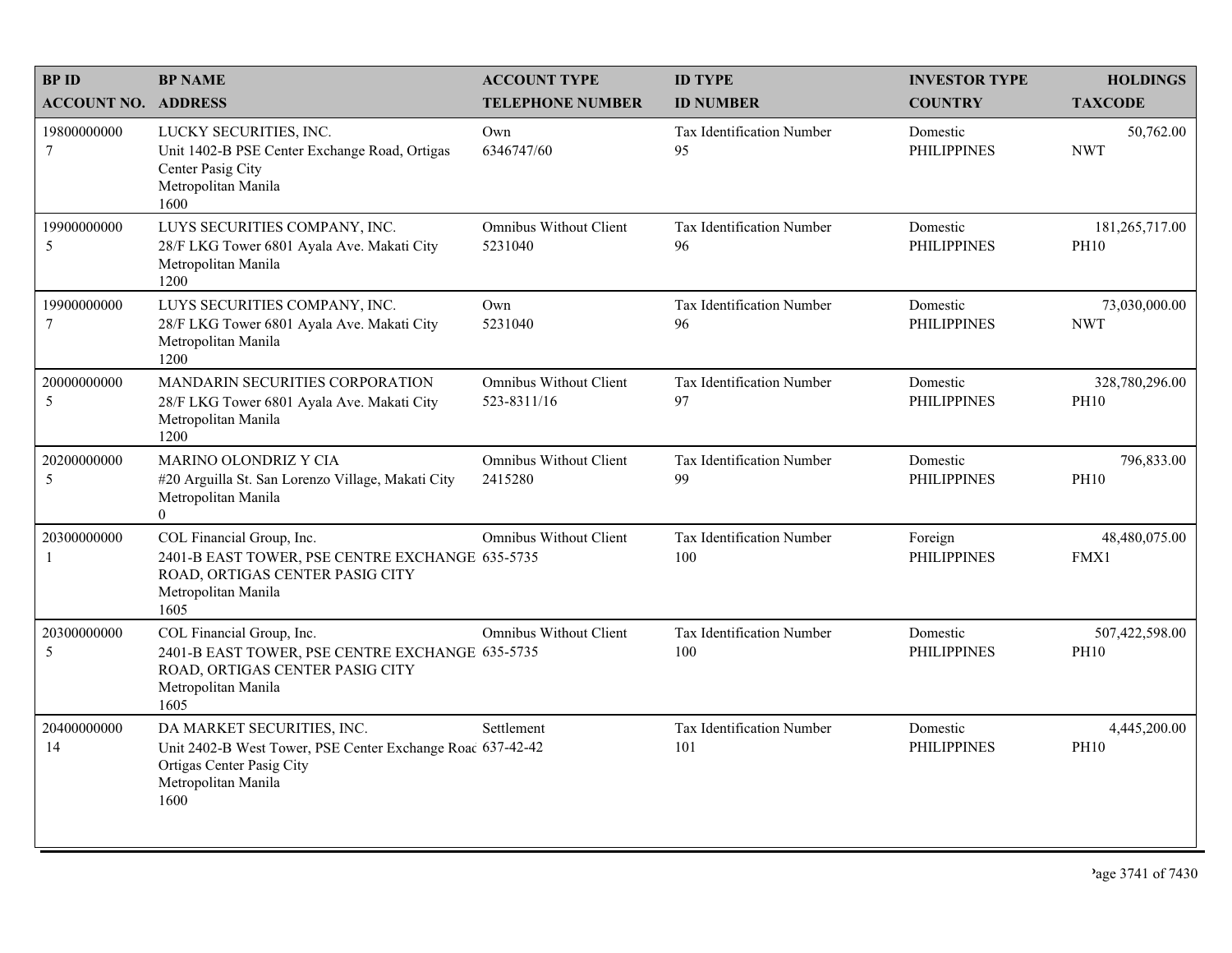| <b>BPID</b>                   | <b>BP NAME</b>                                                                                                                              | <b>ACCOUNT TYPE</b>                       | <b>ID TYPE</b>                          | <b>INVESTOR TYPE</b>           | <b>HOLDINGS</b>               |
|-------------------------------|---------------------------------------------------------------------------------------------------------------------------------------------|-------------------------------------------|-----------------------------------------|--------------------------------|-------------------------------|
| <b>ACCOUNT NO. ADDRESS</b>    |                                                                                                                                             | <b>TELEPHONE NUMBER</b>                   | <b>ID NUMBER</b>                        | <b>COUNTRY</b>                 | <b>TAXCODE</b>                |
| 20500000000<br>5              | MERCANTILE SECURITIES CORP.<br>3RD FLOOR GOODWILL BUILDING<br>393 SE. GIL PUYAT AVENUE<br><b>MAKATI CITY</b><br>Metropolitan Manila<br>1226 | <b>Omnibus Without Client</b><br>898-2984 | Tax Identification Number<br>102        | Domestic<br><b>PHILIPPINES</b> | 46,095,921.00<br><b>PH10</b>  |
| 20600000000<br>5              | MERIDIAN SECURITIES, INC.<br>Suite 2702B&C Tektite Tower I Ortigas Centre, Pasig 634-6931/36<br>City<br>Metropolitan Manila<br>1600         | <b>Omnibus Without Client</b>             | Tax Identification Number<br>103        | Domestic<br><b>PHILIPPINES</b> | 10,449,121.00<br><b>PH10</b>  |
| 20800000000<br>5              | MDR SECURITIES, INC.<br>Unit 1806, 8/F Medical Plaza Ortigas Bldg., Pasig Cit 891-9225<br>Metropolitan Manila<br>1226                       | <b>Omnibus Without Client</b>             | <b>Tax Identification Number</b><br>105 | Domestic<br><b>PHILIPPINES</b> | 366,428,477.00<br><b>PH10</b> |
| 20900000000<br>$\overline{4}$ | DEUTSCHE REGIS PARTNERS, INC.<br>23/F Tower I, Ayala Triangle, Makati City<br>Metropolitan Manila<br>1226                                   | Settlement<br>894-6620                    | Tax Identification Number<br>106        | Foreign<br><b>PHILIPPINES</b>  | 502,774.00<br><b>RA02</b>     |
| 20900000001<br>1              | DEUTSCHE REGIS PARTNERS, INC.<br>23/F Tower I, Ayala Triangle, Makati City<br>Metropolitan Manila<br>1226                                   | Client<br>894-6620                        | Tax Identification Number<br>381        | Domestic<br><b>PHILIPPINES</b> | 3,106,600.00<br><b>NWT</b>    |
| 20900000008<br>-1             | DEUTSCHE REGIS PARTNERS, INC.<br>23/F Tower I, Ayala Triangle, Makati City<br>Metropolitan Manila<br>1226                                   | Client<br>894-6620                        | Tax Identification Number<br>486        | Foreign<br><b>PHILIPPINES</b>  | 51,800,000.00<br>FMX1         |
| 21000000000<br>5              | MOUNT PEAK SECURITIES, INC.<br>#748 C.K. Bldg., Juan Luna St., Binondo, Manila<br>Metropolitan Manila<br>1006                               | Omnibus Without Client<br>241-8043        | Tax Identification Number<br>107        | Domestic<br><b>PHILIPPINES</b> | 6,573,550.00<br><b>PH10</b>   |
| 21100000000<br>5              | NEW WORLD SECURITIES CO., INC.<br>Rm. 202 Fil-Am Resources Bldg. 231 Juan Luna St.<br>Binondo, Manila<br>Metropolitan Manila<br>1006        | <b>Omnibus Without Client</b><br>2421767  | Tax Identification Number<br>108        | Domestic<br><b>PHILIPPINES</b> | 61,991,000.00<br><b>PH10</b>  |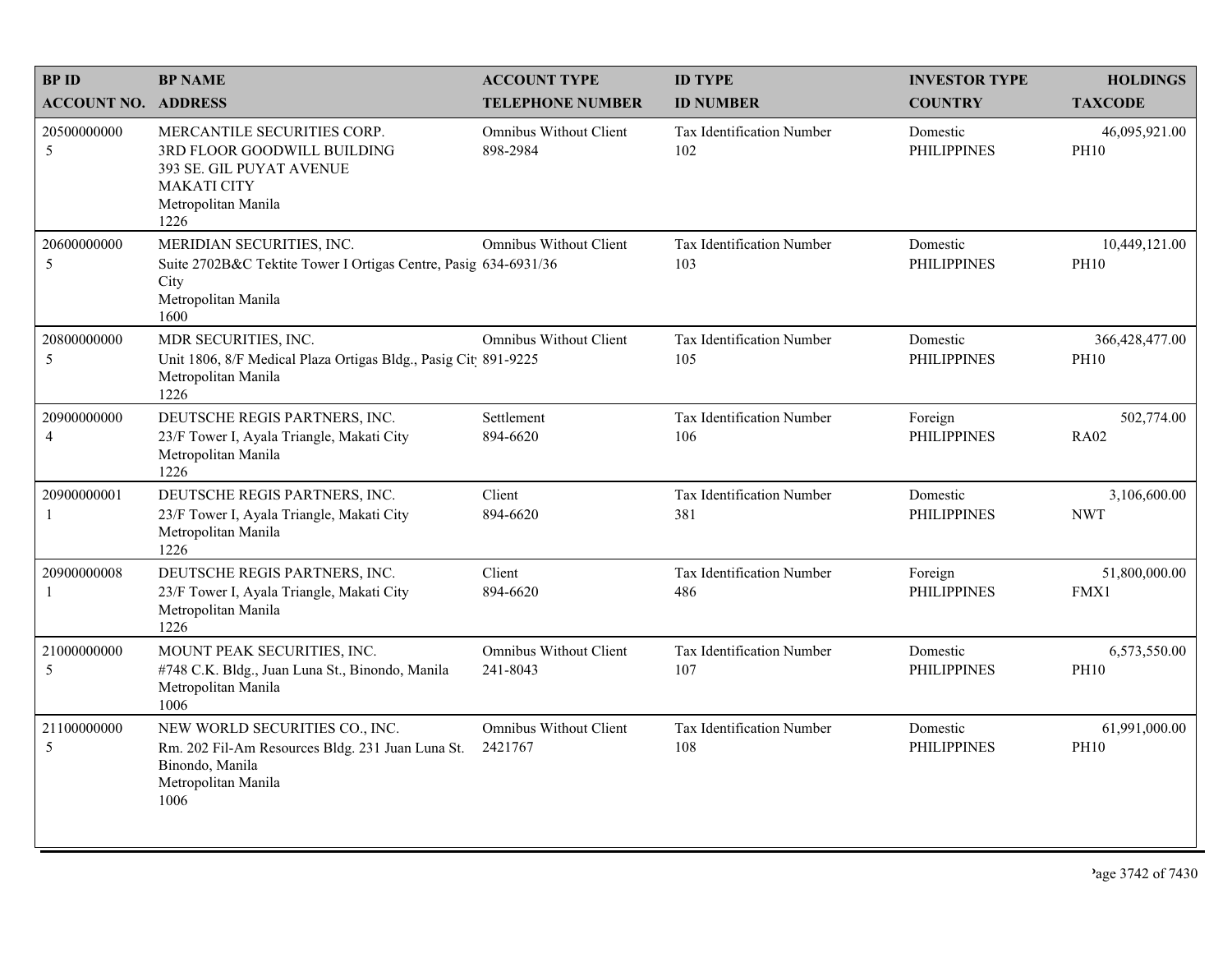| <b>BPID</b>                | <b>BP NAME</b>                                                                                                                                                              | <b>ACCOUNT TYPE</b>                       | <b>ID TYPE</b>                   | <b>INVESTOR TYPE</b>           | <b>HOLDINGS</b>               |
|----------------------------|-----------------------------------------------------------------------------------------------------------------------------------------------------------------------------|-------------------------------------------|----------------------------------|--------------------------------|-------------------------------|
| <b>ACCOUNT NO. ADDRESS</b> |                                                                                                                                                                             | <b>TELEPHONE NUMBER</b>                   | <b>ID NUMBER</b>                 | <b>COUNTRY</b>                 | <b>TAXCODE</b>                |
| 21300000000<br>5           | NIEVES SECURITIES, INC.<br>UNIT 106, G/F TYTANA PLAZA V. TYTANA COR 4777888<br>INSULAR STS. PLAZA LORENZO RUIZ, BINONE<br><b>MANILA CITY</b><br>Metropolitan Manila<br>1006 | Omnibus Without Client                    | Tax Identification Number<br>110 | Domestic<br><b>PHILIPPINES</b> | 99,188,759.00<br><b>PH10</b>  |
| 21500000000<br>5           | OPTIMUM SECURITIES CORPORATION<br>No. 11 E. O. Bldg., United St. cor. 2nd St. Bo.<br>Kapitolyo, Pasig City<br>Metropolitan Manila<br>1650                                   | Omnibus Without Client<br>631-7831/36     | Tax Identification Number<br>112 | Domestic<br><b>PHILIPPINES</b> | 20,236,696.00<br><b>PH10</b>  |
| 21700000000<br>-1          | RCBC SECURITIES, INC.<br>Unit 1008 Tower I & Exchange Plaza Ayala Avenue, 8485183<br>Makati City<br>Metropolitan Manila<br>1200                                             | <b>Omnibus Without Client</b>             | Tax Identification Number<br>113 | Foreign<br><b>PHILIPPINES</b>  | 9,000,000.00<br>FMX1          |
| 21700000000<br>5           | RCBC SECURITIES, INC.<br>Unit 1008 Tower I & Exchange Plaza Ayala Avenue, 8485183<br>Makati City<br>Metropolitan Manila<br>1200                                             | Omnibus Without Client                    | Tax Identification Number<br>113 | Domestic<br><b>PHILIPPINES</b> | 14,647,265.00<br><b>PH10</b>  |
| 21700000000<br>6           | RCBC SECURITIES, INC.<br>Unit 1008 Tower I & Exchange Plaza Ayala Avenue,<br>Makati City<br>Metropolitan Manila<br>1200                                                     | Settlement<br>8485183                     | Tax Identification Number<br>113 | Domestic<br><b>PHILIPPINES</b> | 11,317,600.00<br><b>NWT</b>   |
| 21800000000<br>5           | PAN ASIA SECURITIES CORP.<br>910 Tower One & Exchange Plaza Ayala Avenue,<br>Makati City<br>Metropolitan Manila<br>1200                                                     | <b>Omnibus Without Client</b><br>8919173  | Tax Identification Number<br>114 | Domestic<br><b>PHILIPPINES</b> | 9,572,170.00<br><b>PH10</b>   |
| 21900000000<br>5           | PAPA SECURITIES CORPORATION<br>6/F, S & L Building Dela Rosa cor. Esteban Sts.<br>Legaspi Village, Makati City<br>Metropolitan Manila<br>1200                               | <b>Omnibus Without Client</b><br>817-8433 | Tax Identification Number<br>115 | Domestic<br><b>PHILIPPINES</b> | 134,376,463.00<br><b>PH10</b> |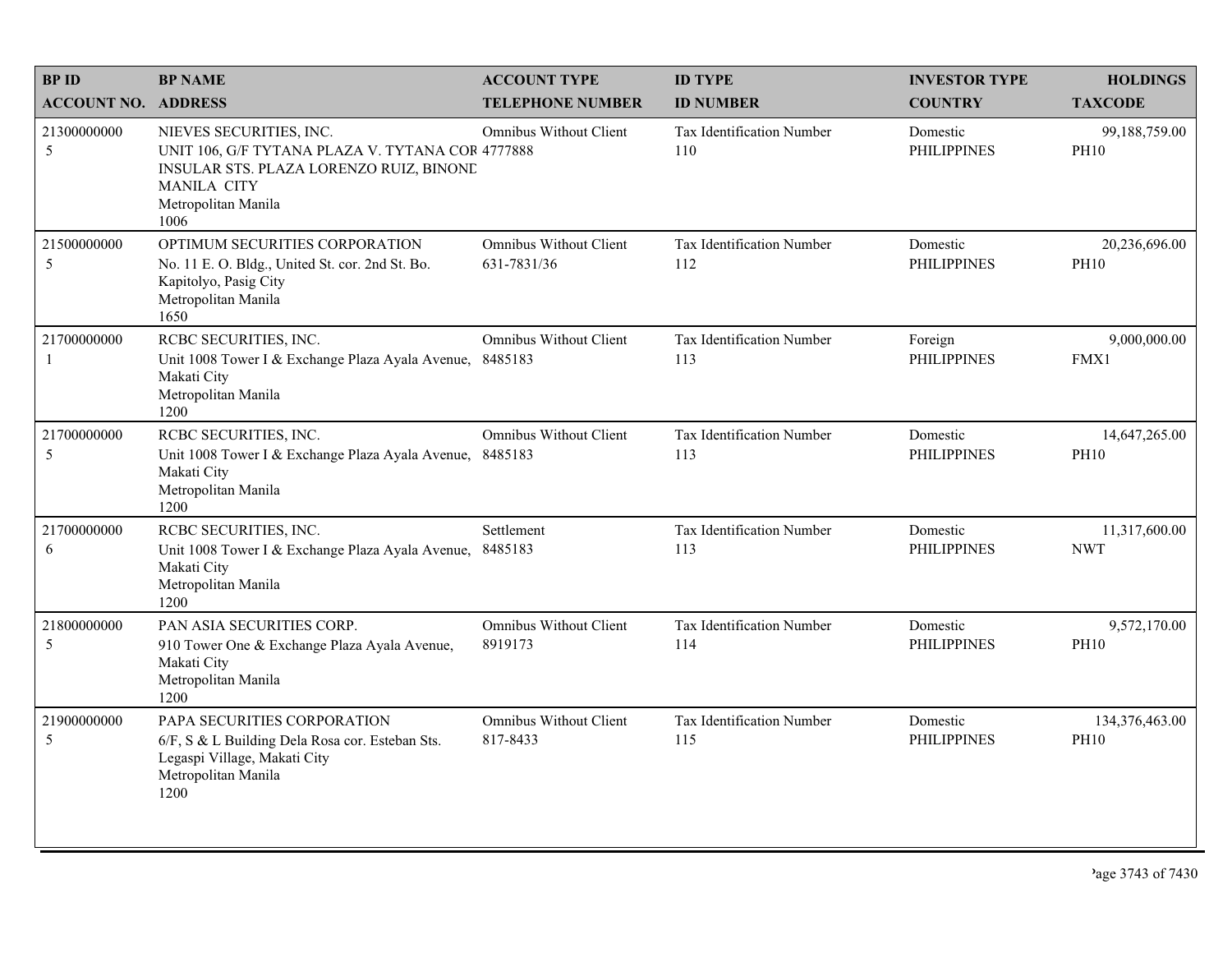| <b>BPID</b>                   | <b>BP NAME</b>                                                                                                                                      | <b>ACCOUNT TYPE</b>                       | <b>ID TYPE</b>                   | <b>INVESTOR TYPE</b>           | <b>HOLDINGS</b>                 |
|-------------------------------|-----------------------------------------------------------------------------------------------------------------------------------------------------|-------------------------------------------|----------------------------------|--------------------------------|---------------------------------|
| <b>ACCOUNT NO. ADDRESS</b>    |                                                                                                                                                     | <b>TELEPHONE NUMBER</b>                   | <b>ID NUMBER</b>                 | <b>COUNTRY</b>                 | <b>TAXCODE</b>                  |
| 21900000000<br>6              | PAPA SECURITIES CORPORATION<br>6/F, S & L Building Dela Rosa cor. Esteban Sts.<br>Legaspi Village, Makati City<br>Metropolitan Manila<br>1200       | Settlement<br>817-8433                    | Tax Identification Number<br>115 | Domestic<br><b>PHILIPPINES</b> | 1,312,500.00<br><b>NWT</b>      |
| 21900000000<br>18             | PAPA SECURITIES CORPORATION<br>6/F, S & L Building Dela Rosa cor. Esteban Sts.<br>Legaspi Village, Makati City<br>Metropolitan Manila<br>1200       | Settlement<br>817-8433                    | Tax Identification Number<br>115 | Foreign<br><b>PHILIPPINES</b>  | 11,972,912.00<br><b>RA10</b>    |
| 22000000000<br>$\sqrt{2}$     | MAYBANK ATR KIM ENG SECURITIES, INC.<br>17/F Tower One & Exchange Plaza, Ayala Triangle,<br>Ayala Avenue Makati City<br>Metropolitan Manila<br>1226 | Settlement<br>849-8855                    | Tax Identification Number<br>116 | Foreign<br><b>PHILIPPINES</b>  | 45,696,600.00<br>FMX1           |
| 22000000000<br>$\overline{4}$ | MAYBANK ATR KIM ENG SECURITIES, INC.<br>17/F Tower One & Exchange Plaza, Ayala Triangle,<br>Ayala Avenue Makati City<br>Metropolitan Manila<br>1226 | Settlement<br>849-8855                    | Tax Identification Number<br>116 | Foreign<br><b>PHILIPPINES</b>  | 773.00<br><b>RA02</b>           |
| 22000000000<br>6              | MAYBANK ATR KIM ENG SECURITIES, INC.<br>17/F Tower One & Exchange Plaza, Ayala Triangle,<br>Ayala Avenue Makati City<br>Metropolitan Manila<br>1226 | Settlement<br>849-8855                    | Tax Identification Number<br>116 | Domestic<br><b>PHILIPPINES</b> | 63,880,685.00<br><b>NWT</b>     |
| 22000000000<br>14             | MAYBANK ATR KIM ENG SECURITIES, INC.<br>17/F Tower One & Exchange Plaza, Ayala Triangle,<br>Ayala Avenue Makati City<br>Metropolitan Manila<br>1226 | Settlement<br>849-8855                    | Tax Identification Number<br>116 | Domestic<br><b>PHILIPPINES</b> | 229,119,212.00<br><b>PH10</b>   |
| 22400000000<br>5              | PNB SECURITIES, INC.<br>3/F PNB Financial Center Roxas Blvd., Pasay City<br>Metropolitan Manila<br>1300                                             | <b>Omnibus Without Client</b><br>526-3466 | Tax Identification Number<br>120 | Domestic<br><b>PHILIPPINES</b> | 184, 107, 800.00<br><b>PH10</b> |
|                               |                                                                                                                                                     |                                           |                                  |                                |                                 |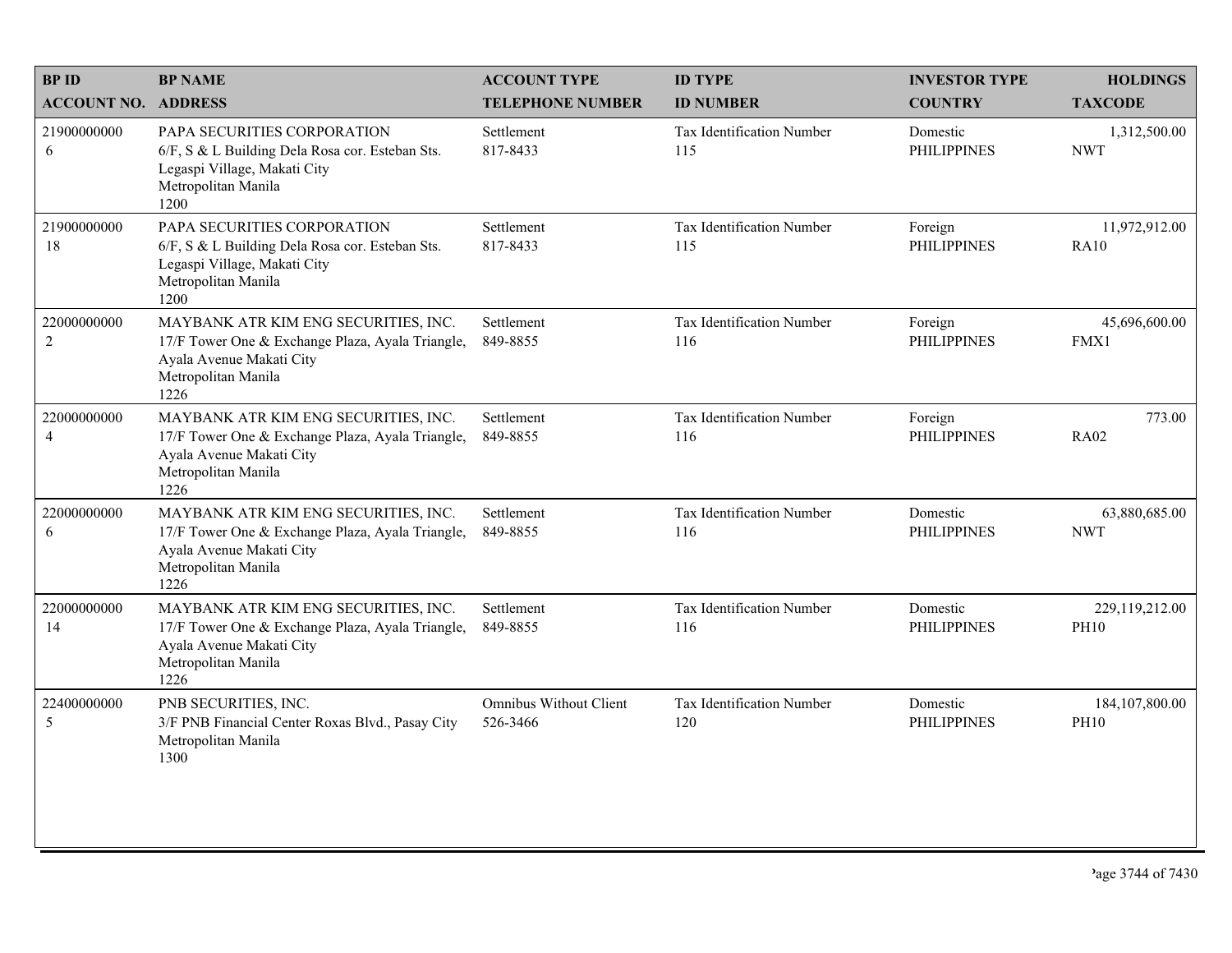| <b>BPID</b>                | <b>BP NAME</b>                                                                                                                                                             | <b>ACCOUNT TYPE</b>                        | <b>ID TYPE</b>                   | <b>INVESTOR TYPE</b>           | <b>HOLDINGS</b>              |
|----------------------------|----------------------------------------------------------------------------------------------------------------------------------------------------------------------------|--------------------------------------------|----------------------------------|--------------------------------|------------------------------|
| <b>ACCOUNT NO. ADDRESS</b> |                                                                                                                                                                            | <b>TELEPHONE NUMBER</b>                    | <b>ID NUMBER</b>                 | <b>COUNTRY</b>                 | <b>TAXCODE</b>               |
| 22500000000<br>5           | PREMIUM SECURITIES, INC.<br>Unit 1415, Tower 1 & Exchange Plaza Ayala Avenue 848-5915/17<br>cor. Paseo de Roxas Makati City<br>Metropolitan Manila<br>1259                 | Omnibus Without Client                     | Tax Identification Number<br>121 | Domestic<br><b>PHILIPPINES</b> | 39,017,500.00<br><b>PH10</b> |
| 22800000000<br>5           | PRYCE SECURITIES, INC.<br>15/F PRYCE CENTER BUILDING, 1179 CHINO R(816-2426/27<br><b>AVENUE</b><br>BAGTIKAN, MAKATI CITY<br>Metropolitan Manila<br>1226                    | <b>Omnibus Without Client</b>              | Tax Identification Number<br>124 | Domestic<br><b>PHILIPPINES</b> | 731,572.00<br><b>PH10</b>    |
| 22900000000<br>5           | SALISBURY BKT SECURITIES CORPORATION<br>Unit 207 Cityland Condominium 10 - Tower 2 6817<br>H.V. De La Costa St. cor. Ayala Ave. Makati City<br>Metropolitan Manila<br>1200 | <b>Omnibus Without Client</b><br>892-88-34 | Tax Identification Number<br>125 | Domestic<br><b>PHILIPPINES</b> | 21,000,000.00<br><b>PH10</b> |
| 22900000000<br>18          | SALISBURY BKT SECURITIES CORPORATION<br>Unit 207 Cityland Condominium 10 - Tower 2 6817<br>H.V. De La Costa St. cor. Ayala Ave. Makati City<br>Metropolitan Manila<br>1200 | Settlement<br>892-88-34                    | Tax Identification Number<br>125 | Foreign<br><b>PHILIPPINES</b>  | 1,500,000.00<br><b>RA10</b>  |
| 23000000000                | <b>QUALITY INVESTMENTS &amp; SECURITIES</b><br><b>CORPORATION</b>                                                                                                          | <b>Omnibus Without Client</b>              | Tax Identification Number        | Foreign                        | 448,856,250.00               |
| -1                         | Suite 1602 Tytana Plaza Oriente St, Binondo Manila 241-0547<br>Metropolitan Manila<br>1006                                                                                 |                                            | 126                              | <b>PHILIPPINES</b>             | FMX1                         |
| 23000000000                | <b>QUALITY INVESTMENTS &amp; SECURITIES</b><br><b>CORPORATION</b>                                                                                                          | <b>Omnibus Without Client</b>              | Tax Identification Number        | Domestic                       | 3,596,043,108.00             |
| 5                          | Suite 1602 Tytana Plaza Oriente St, Binondo Manila 241-0547<br>Metropolitan Manila<br>1006                                                                                 |                                            | 126                              | <b>PHILIPPINES</b>             | <b>PH10</b>                  |
| 23000000000                | <b>QUALITY INVESTMENTS &amp; SECURITIES</b><br><b>CORPORATION</b>                                                                                                          | Settlement                                 | Tax Identification Number        | Domestic                       | 20,000,000.00                |
| 6                          | Suite 1602 Tytana Plaza Oriente St, Binondo Manila 241-0547<br>Metropolitan Manila<br>1006                                                                                 |                                            | 126                              | <b>PHILIPPINES</b>             | <b>NWT</b>                   |
|                            |                                                                                                                                                                            |                                            |                                  |                                |                              |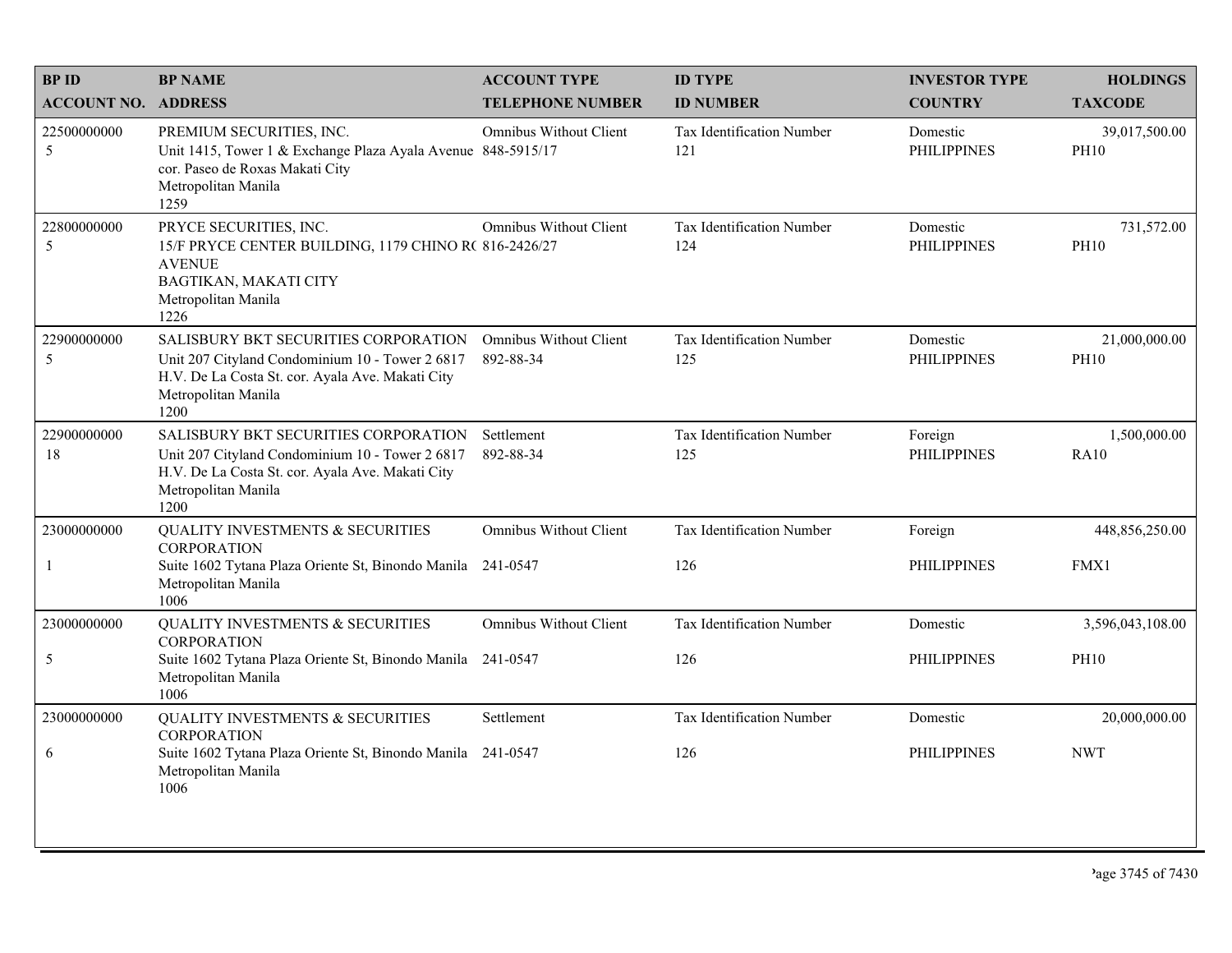| <b>BPID</b>                | <b>BP NAME</b>                                                                                                                                                                             | <b>ACCOUNT TYPE</b>                             | <b>ID TYPE</b>                          | <b>INVESTOR TYPE</b>           | <b>HOLDINGS</b>               |
|----------------------------|--------------------------------------------------------------------------------------------------------------------------------------------------------------------------------------------|-------------------------------------------------|-----------------------------------------|--------------------------------|-------------------------------|
| <b>ACCOUNT NO. ADDRESS</b> |                                                                                                                                                                                            | <b>TELEPHONE NUMBER</b>                         | <b>ID NUMBER</b>                        | <b>COUNTRY</b>                 | <b>TAXCODE</b>                |
| 23100000000<br>5           | R & L INVESTMENTS, INC.<br>675 Lee St., Mandaluyong City<br>Metropolitan Manila<br>1501                                                                                                    | <b>Omnibus Without Client</b><br>7247210/705207 | Tax Identification Number<br>127        | Domestic<br><b>PHILIPPINES</b> | 94,207,875.00<br><b>PH10</b>  |
| 23300000000<br>5           | R. COYIUTO SECURITIES, INC.<br>5/F Corinthian Plaza, Paseo de Roxas, Legaspi Village 811-3064<br>Makati City<br>Metropolitan Manila<br>$\Omega$                                            | <b>Omnibus Without Client</b>                   | Tax Identification Number<br>129        | Domestic<br><b>PHILIPPINES</b> | 269,196,187.00<br><b>PH10</b> |
| 23500000000<br>5           | REGINA CAPITAL DEVELOPMENT CORPORATI Omnibus Without Client<br>Unit 806 Tower 1 & Exchange Plaza Ayala Triangle, 848-5482/84<br>Ayala Avenue Makati City<br>Metropolitan Manila<br>1226    |                                                 | Tax Identification Number<br>131        | Domestic<br><b>PHILIPPINES</b> | 124,759,290.00<br><b>PH10</b> |
| 23500000000<br>6           | REGINA CAPITAL DEVELOPMENT CORPORATI Settlement<br>Unit 806 Tower 1 & Exchange Plaza Ayala Triangle, 848-5482/84<br>Ayala Avenue Makati City<br>Metropolitan Manila<br>1226                |                                                 | Tax Identification Number<br>131        | Domestic<br><b>PHILIPPINES</b> | 6,000,000.00<br><b>NWT</b>    |
| 23600000000<br>5           | R. NUBLA SECURITIES, INC.<br>Room 604, Fil-Am Resources Bldg., 231 Juan Luna S 242-1596<br>Binondo, Manila<br>Metropolitan Manila<br>1006                                                  | <b>Omnibus Without Client</b>                   | Tax Identification Number<br>132        | Domestic<br><b>PHILIPPINES</b> | 13,439,982.00<br><b>PH10</b>  |
| 23700000000<br>5           | AAA SOUTHEAST EQUITIES, INCORPORATED Omnibus Without Client<br>Ground Floor, Fortune Life Building #162 Legaspi St. 816-2918<br>Legaspi Village Makati City<br>Metropolitan Manila<br>1229 |                                                 | Tax Identification Number<br>133        | Domestic<br><b>PHILIPPINES</b> | 97,416,387.00<br><b>PH10</b>  |
| 23700000000<br>6           | AAA SOUTHEAST EQUITIES, INCORPORATED Settlement<br>Ground Floor, Fortune Life Building #162 Legaspi St. 816-2918<br>Legaspi Village Makati City<br>Metropolitan Manila<br>1229             |                                                 | Tax Identification Number<br>133        | Domestic<br><b>PHILIPPINES</b> | 6,750,000.00<br><b>NWT</b>    |
| 23800000000<br>5           | R. S. LIM & CO., INC.<br>1509 Galvani Street San Isidro, Makati City<br>Metropolitan Manila<br>1234                                                                                        | <b>Omnibus Without Client</b><br>8919670        | <b>Tax Identification Number</b><br>134 | Domestic<br><b>PHILIPPINES</b> | 28,500,000.00<br><b>PH10</b>  |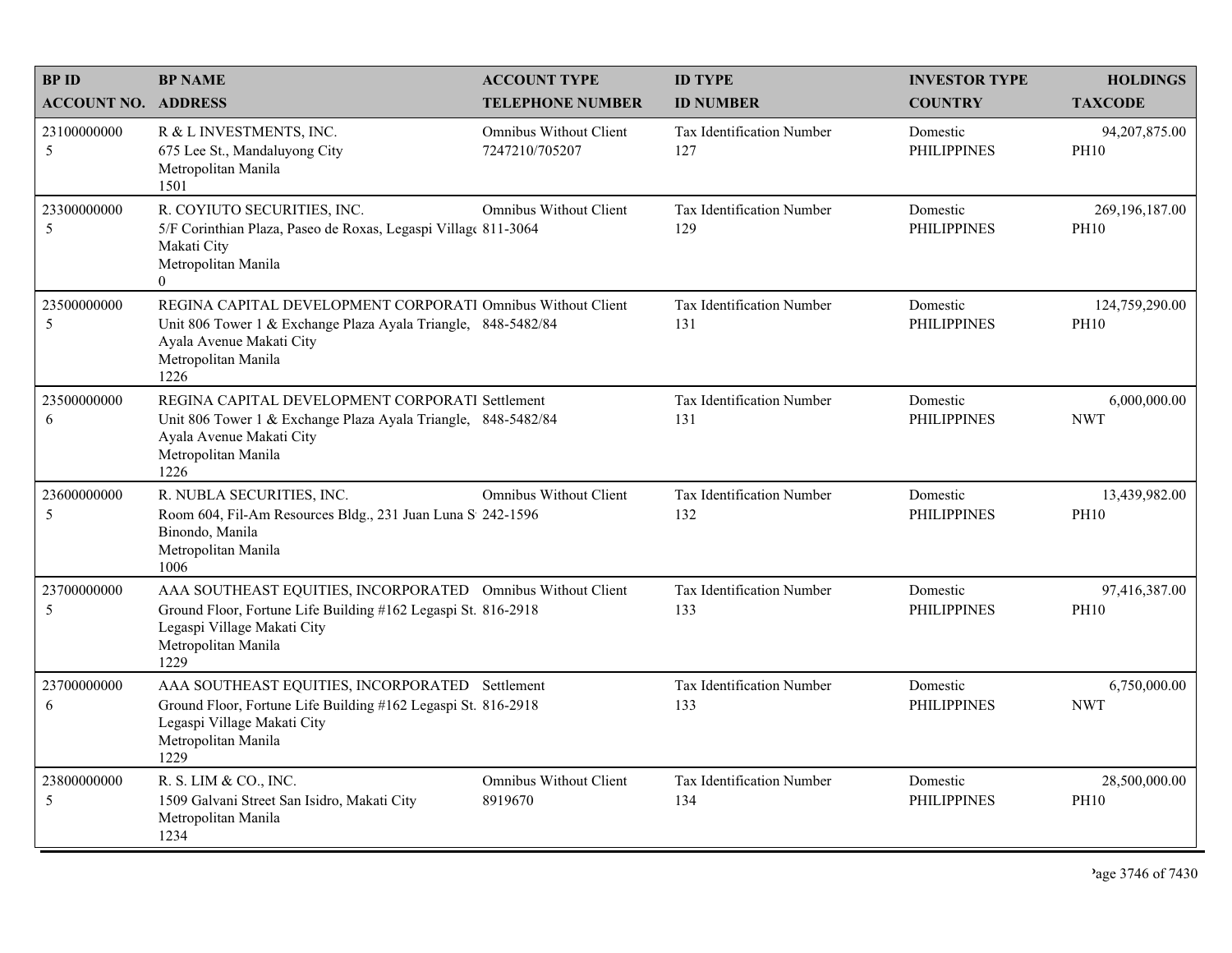| <b>BPID</b>                 | <b>BP NAME</b>                                                                                                                                        | <b>ACCOUNT TYPE</b>                            | <b>ID TYPE</b>                   | <b>INVESTOR TYPE</b>           | <b>HOLDINGS</b>              |
|-----------------------------|-------------------------------------------------------------------------------------------------------------------------------------------------------|------------------------------------------------|----------------------------------|--------------------------------|------------------------------|
| <b>ACCOUNT NO. ADDRESS</b>  |                                                                                                                                                       | <b>TELEPHONE NUMBER</b>                        | <b>ID NUMBER</b>                 | <b>COUNTRY</b>                 | <b>TAXCODE</b>               |
| 23900000000<br>5            | RTG & COMPANY, INC.<br>Unit 602 Tower 1 & Exchange Plaza Ayala Triangle,<br>Makati City<br>Metropolitan Manila<br>1200                                | Omnibus Without Client<br>8919482              | Tax Identification Number<br>135 | Domestic<br><b>PHILIPPINES</b> | 6,705,825.00<br><b>PH10</b>  |
| 24000000000<br>$\mathbf{1}$ | S.J. ROXAS & CO., INC.<br>Unit 612 Tower One, & Exchange Plaza, Ayala<br>Triangle, Ayala Avenue, Makati City<br>Metropolitan Manila<br>$\overline{0}$ | <b>Omnibus Without Client</b><br>848-5065      | Tax Identification Number<br>136 | Foreign<br><b>PHILIPPINES</b>  | 2,000,000.00<br>FMX1         |
| 24000000000<br>5            | S.J. ROXAS & CO., INC.<br>Unit 612 Tower One, & Exchange Plaza, Ayala<br>Triangle, Ayala Avenue, Makati City<br>Metropolitan Manila<br>$\overline{0}$ | <b>Omnibus Without Client</b><br>848-5065      | Tax Identification Number<br>136 | Domestic<br><b>PHILIPPINES</b> | 71,584,087.00<br><b>PH10</b> |
| 24000000002<br>-1           | S.J. ROXAS & CO., INC.<br>Unit 612 Tower One, Ayala Triangle, Ayala Avenue,<br>Makati City<br>Metropolitan Manila<br>$\Omega$                         | Client<br>8485065 TO 69                        | Tax Identification Number<br>546 | Domestic<br><b>PHILIPPINES</b> | 842,697.00<br><b>NWT</b>     |
| 24200000000<br>5            | SECURITIES SPECIALISTS, INC.<br>Unit 903 National Life Insurance Building,<br>6762 Ayala Avenue, Makati City<br>Metropolitan Manila<br>1000           | <b>Omnibus Without Client</b><br>523-5595      | Tax Identification Number<br>138 | Domestic<br><b>PHILIPPINES</b> | 3,000,556.00<br><b>PH10</b>  |
| 24300000000<br>5            | FIDELITY SECURITIES, INC.<br>2103-B PSE Centre, Exchange Road, Ortigas, Pasig<br>City<br>Metropolitan Manila<br>1600                                  | <b>Omnibus Without Client</b><br>6345038       | Tax Identification Number<br>139 | Domestic<br><b>PHILIPPINES</b> | 11,162,500.00<br><b>PH10</b> |
| 24600000000<br>5            | SUMMIT SECURITIES, INC.<br>Unit 2102 B/C PSE Center Tektite Tower East<br>Exchange Road, Ortigas Center Pasig City<br>Metropolitan Manila<br>1600     | <b>Omnibus Without Client</b><br>6311032 to 37 | Tax Identification Number<br>141 | Domestic<br><b>PHILIPPINES</b> | 28,908,600.00<br><b>PH10</b> |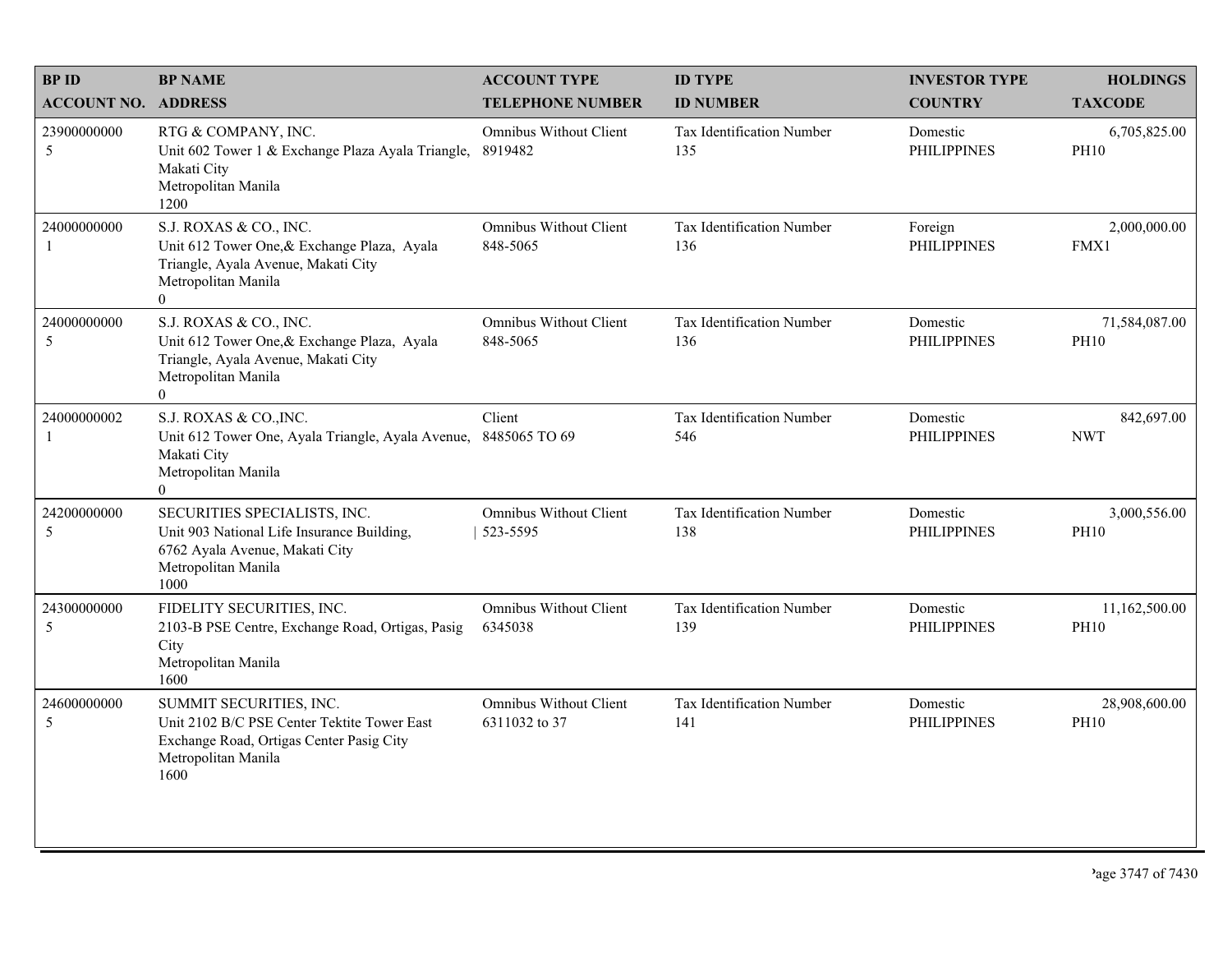| <b>BPID</b>                    | <b>BP NAME</b>                                                                                                                                    | <b>ACCOUNT TYPE</b>                      | <b>ID TYPE</b>                   | <b>INVESTOR TYPE</b>           | <b>HOLDINGS</b>              |
|--------------------------------|---------------------------------------------------------------------------------------------------------------------------------------------------|------------------------------------------|----------------------------------|--------------------------------|------------------------------|
| <b>ACCOUNT NO. ADDRESS</b>     |                                                                                                                                                   | <b>TELEPHONE NUMBER</b>                  | <b>ID NUMBER</b>                 | <b>COUNTRY</b>                 | <b>TAXCODE</b>               |
| 24600000000<br>$7\phantom{.0}$ | SUMMIT SECURITIES, INC.<br>Unit 2102 B/C PSE Center Tektite Tower East<br>Exchange Road, Ortigas Center Pasig City<br>Metropolitan Manila<br>1600 | Own<br>6311032 to 37                     | Tax Identification Number<br>141 | Domestic<br><b>PHILIPPINES</b> | 75.00<br><b>NWT</b>          |
| 24700000000<br>5               | STANDARD SECURITIES CORPORATION<br>#34 Jefferson St., GHW, San Juan Metro Manila<br>Metropolitan Manila<br>$00\,$                                 | <b>Omnibus Without Client</b><br>8486149 | Tax Identification Number<br>142 | Domestic<br><b>PHILIPPINES</b> | 46,299,853.00<br><b>PH10</b> |
| 24700000000<br>$\overline{7}$  | STANDARD SECURITIES CORPORATION<br>#34 Jefferson St., GHW, San Juan Metro Manila<br>Metropolitan Manila<br>$00\,$                                 | Own<br>8486149                           | Tax Identification Number<br>142 | Domestic<br><b>PHILIPPINES</b> | 5,000,000.00<br><b>NWT</b>   |
| 25100000000<br>5               | TANSENGCO & CO., INC.<br>U-2308 World Trade Exchange Condominium 215 Ju: 241-7155<br>Luna St., Binondo, Manila<br>Metropolitan Manila<br>1006     | Omnibus Without Client                   | Tax Identification Number<br>146 | Domestic<br><b>PHILIPPINES</b> | 51,072,736.00<br><b>PH10</b> |
| 25200000000                    | THE FIRST RESOURCES MANAGEMENT &<br><b>SECURITIES CORP.</b>                                                                                       | <b>Omnibus Without Client</b>            | Tax Identification Number        | Domestic                       | 73,881,282.00                |
| 5                              | Rms. 801-802, PSE Tower 1 Ayala Ave., cor. Paseo d 8486311 to 18<br>Roxas, Ayala Triangle, Makati City<br>Metropolitan Manila<br>1200             |                                          | 147                              | <b>PHILIPPINES</b>             | <b>PH10</b>                  |
| 25200000000                    | THE FIRST RESOURCES MANAGEMENT &<br><b>SECURITIES CORP.</b>                                                                                       | Settlement                               | Tax Identification Number        | Domestic                       | 330,375,000.00               |
| 6                              | Rms. 801-802, PSE Tower 1 Ayala Ave., cor. Paseo d 8486311 to 18<br>Roxas, Ayala Triangle, Makati City<br>Metropolitan Manila<br>1200             |                                          | 147                              | <b>PHILIPPINES</b>             | <b>NWT</b>                   |
| 25200000000                    | THE FIRST RESOURCES MANAGEMENT &<br><b>SECURITIES CORP.</b>                                                                                       | Settlement                               | Tax Identification Number        | Foreign                        | 10,650,000.00                |
| 18                             | Rms. 801-802, PSE Tower 1 Ayala Ave., cor. Paseo d 8486311 to 18<br>Roxas, Ayala Triangle, Makati City<br>Metropolitan Manila<br>1200             |                                          | 147                              | <b>PHILIPPINES</b>             | <b>RA10</b>                  |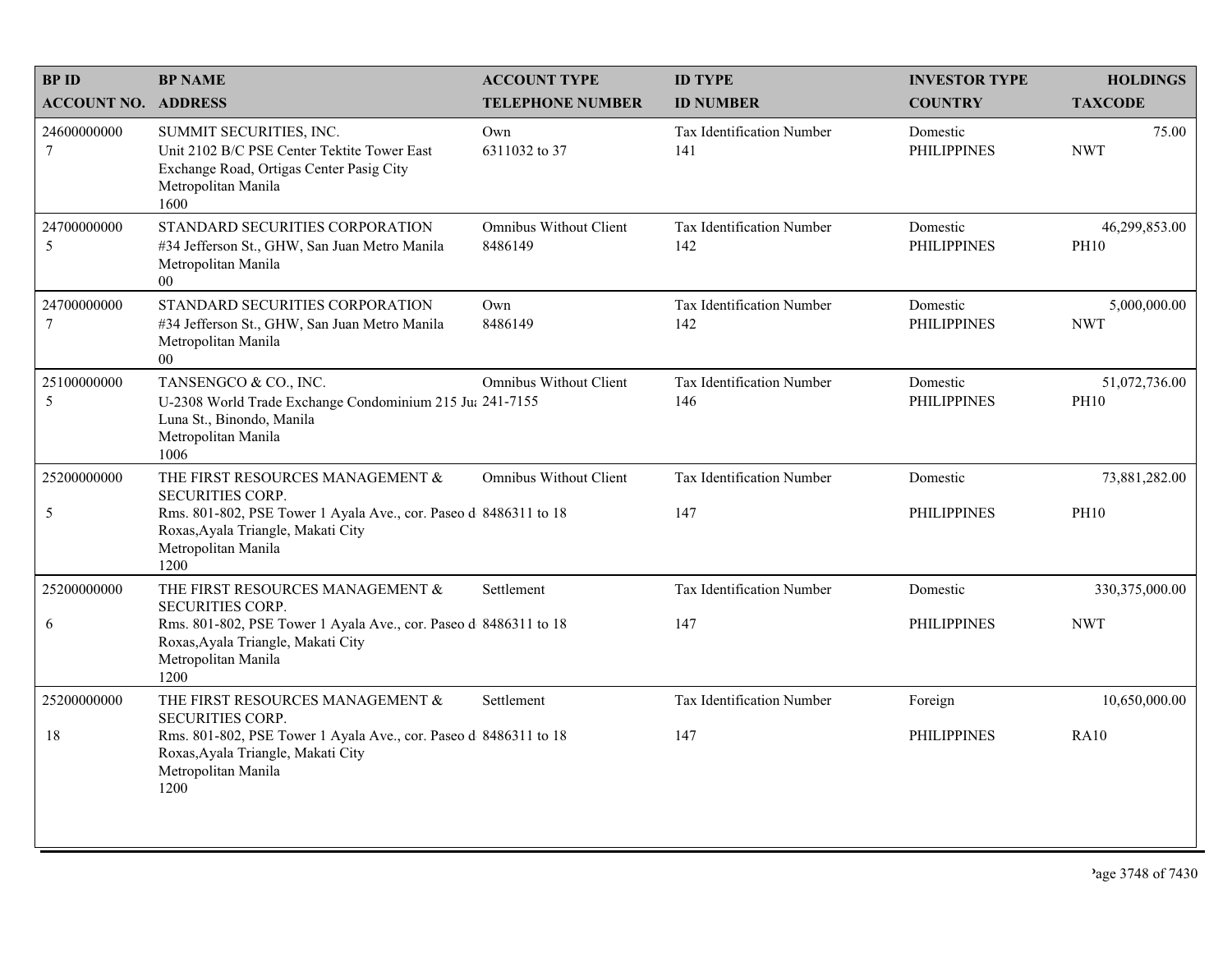| <b>BPID</b>                | <b>BP NAME</b>                                                                                                                        | <b>ACCOUNT TYPE</b>                      | <b>ID TYPE</b>                   | <b>INVESTOR TYPE</b>           | <b>HOLDINGS</b>               |
|----------------------------|---------------------------------------------------------------------------------------------------------------------------------------|------------------------------------------|----------------------------------|--------------------------------|-------------------------------|
| <b>ACCOUNT NO. ADDRESS</b> |                                                                                                                                       | <b>TELEPHONE NUMBER</b>                  | <b>ID NUMBER</b>                 | <b>COUNTRY</b>                 | <b>TAXCODE</b>                |
| 25200000000<br>24          | THE FIRST RESOURCES MANAGEMENT &<br><b>SECURITIES CORP.</b><br>Rms. 801-802, PSE Tower 1 Ayala Ave., cor. Paseo d 8486311 to 18       | Settlement                               | Tax Identification Number<br>147 | Foreign<br><b>PHILIPPINES</b>  | 28,775,000.00<br><b>FTXN</b>  |
|                            | Roxas, Ayala Triangle, Makati City<br>Metropolitan Manila<br>1200                                                                     |                                          |                                  |                                |                               |
| 25300000000<br>5           | TOWER SECURITIES, INC.<br>1802-C Tektite Tower I Exchange Road, Ortigas Cent 6354448<br>Pasig City<br>Metropolitan Manila<br>1600     | <b>Omnibus Without Client</b>            | Tax Identification Number<br>148 | Domestic<br><b>PHILIPPINES</b> | 283,490,596.00<br><b>PH10</b> |
| 25300000000<br>$\tau$      | TOWER SECURITIES, INC.<br>1802-C Tektite Tower I Exchange Road, Ortigas Cent 6354448<br>Pasig City<br>Metropolitan Manila<br>1600     | Own                                      | Tax Identification Number<br>148 | Domestic<br><b>PHILIPPINES</b> | 843,750.00<br><b>NWT</b>      |
| 25400000000<br>5           | TRANS-ASIA SECURITIES, INC.<br>Rm. 601-S, State Centre 333 Juan Luna St., Binondo, 242-28-23<br>Manila<br>Metropolitan Manila<br>1006 | Omnibus Without Client                   | Tax Identification Number<br>149 | Domestic<br><b>PHILIPPINES</b> | 25,000.00<br><b>PH10</b>      |
| 25600000000<br>5           | TRENDLINE SECURITIES CORPORATION<br>Rm. 503 Tytana Plaza Lorenzo Ruiz St., Binondo,<br>Manila<br>Metropolitan Manila<br>1006          | Omnibus Without Client<br>241-0387       | Tax Identification Number<br>151 | Domestic<br><b>PHILIPPINES</b> | 599,664.00<br><b>PH10</b>     |
| 25700000000<br>5           | TRI-STATE SECURITIES, INC.<br>Unit 1007, 10/F Ayala Triangle Tower I, Ayala<br>Avenue, Makati City<br>Metropolitan Manila<br>1226     | <b>Omnibus Without Client</b><br>8485042 | Tax Identification Number<br>152 | Domestic<br><b>PHILIPPINES</b> | 2,289,473.00<br><b>PH10</b>   |
| 25700000000<br>6           | TRI-STATE SECURITIES, INC.<br>Unit 1007, 10/F Ayala Triangle Tower I, Ayala<br>Avenue, Makati City<br>Metropolitan Manila<br>1226     | Settlement<br>8485042                    | Tax Identification Number<br>152 | Domestic<br><b>PHILIPPINES</b> | 436,500.00<br><b>NWT</b>      |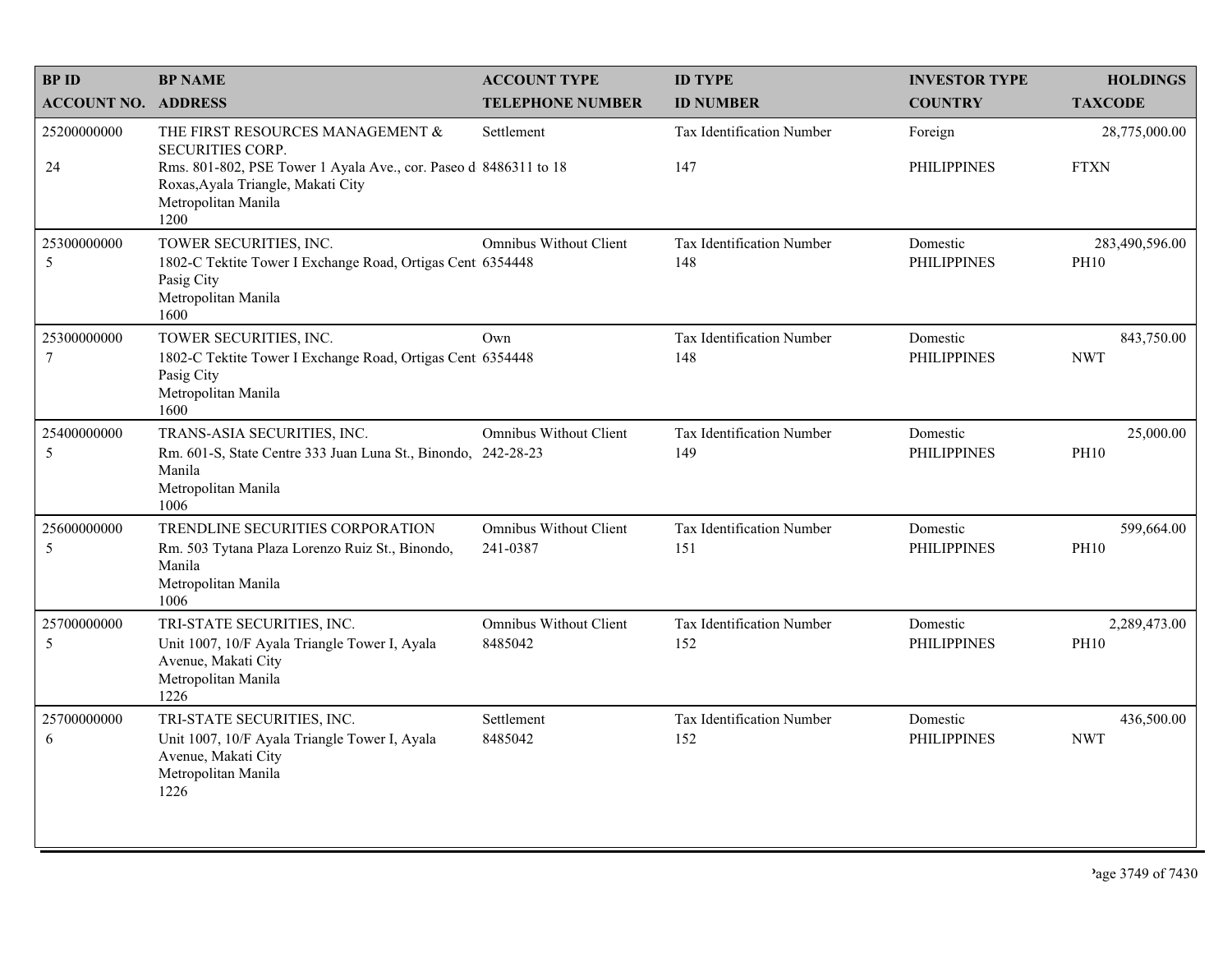| <b>BPID</b>                | <b>BP NAME</b>                                                                                                                                                     | <b>ACCOUNT TYPE</b>     | <b>ID TYPE</b>                                  | <b>INVESTOR TYPE</b>           | <b>HOLDINGS</b>               |
|----------------------------|--------------------------------------------------------------------------------------------------------------------------------------------------------------------|-------------------------|-------------------------------------------------|--------------------------------|-------------------------------|
| <b>ACCOUNT NO. ADDRESS</b> |                                                                                                                                                                    | <b>TELEPHONE NUMBER</b> | <b>ID NUMBER</b>                                | <b>COUNTRY</b>                 | <b>TAXCODE</b>                |
| 25900000000<br>5           | UCPB SECURITIES, INC.<br>Suite 1612, 16/F Ayala Tower I Exchange Plaza, Ayal 8485678<br>Ave. cor. Paseo de Roxas Makati City<br>Metropolitan Manila<br>1226        | Omnibus Without Client  | Tax Identification Number<br>154                | Domestic<br><b>PHILIPPINES</b> | 232,190,039.00<br><b>PH10</b> |
| 25900000000<br>6           | UCPB SECURITIES, INC.<br>Suite 1612, 16/F Ayala Tower I Exchange Plaza, Ayal 8485678<br>Ave. cor. Paseo de Roxas Makati City<br>Metropolitan Manila<br>1226        | Settlement              | Tax Identification Number<br>154                | Domestic<br><b>PHILIPPINES</b> | 20,000.00<br><b>NWT</b>       |
| 26100000004<br>-1          | E.SECURITIES, INC. ITF VARIOUS CLIENTS<br>11/F Exportbank Plaza Chino Roces cor Sen. Gil J.<br>Puyat Ave, Makati City<br>Metropolitan Manila<br>1251               | Client                  | Tax Identification Number<br>560                | Domestic<br><b>PHILIPPINES</b> | 176,400.00<br><b>PH10</b>     |
| 26300000000<br>$\sqrt{2}$  | VENTURE SECURITIES, INC.<br>Unit 811 Tower One & Exchange Plaza Ayala Triangl 8486505<br>Ayala Ave. cor. Paseo de Roxas Makati City<br>Metropolitan Manila<br>1226 | Settlement              | Tax Identification Number<br>158                | Foreign<br><b>PHILIPPINES</b>  | 300,000.00<br>FMX1            |
| 26300000000<br>6           | VENTURE SECURITIES, INC.<br>Unit 811 Tower One & Exchange Plaza Ayala Triangl 8486505<br>Ayala Ave. cor. Paseo de Roxas Makati City<br>Metropolitan Manila<br>1226 | Settlement              | Tax Identification Number<br>158                | Domestic<br><b>PHILIPPINES</b> | 710,262.00<br><b>NWT</b>      |
| 26300000005<br>-1          | VENTURE SECURITIES, INC.<br>7/F PHILS. FIRST BLDG., 6764 AYALA AVE.,<br><b>MAKATI CITY</b><br>Metropolitan Manila<br>STMT - D                                      | Client<br>864-0471      | Certificate Of Incorporation<br>000-810-760-000 | Domestic<br><b>PHILIPPINES</b> | 10,172,500.00<br><b>NWT</b>   |
| 26300000012<br>1           | VENTURE SECURITIES, INC.<br>8/F iACADEMY BLDG. 6764 AYALA AVE.,<br><b>MAKATI CITY</b><br>Metropolitan Manila<br>1226                                               | Client<br>848-6505      | Certificate Of Incorporation<br>26300000012     | Domestic<br><b>PHILIPPINES</b> | 100,000,000.00<br><b>NWT</b>  |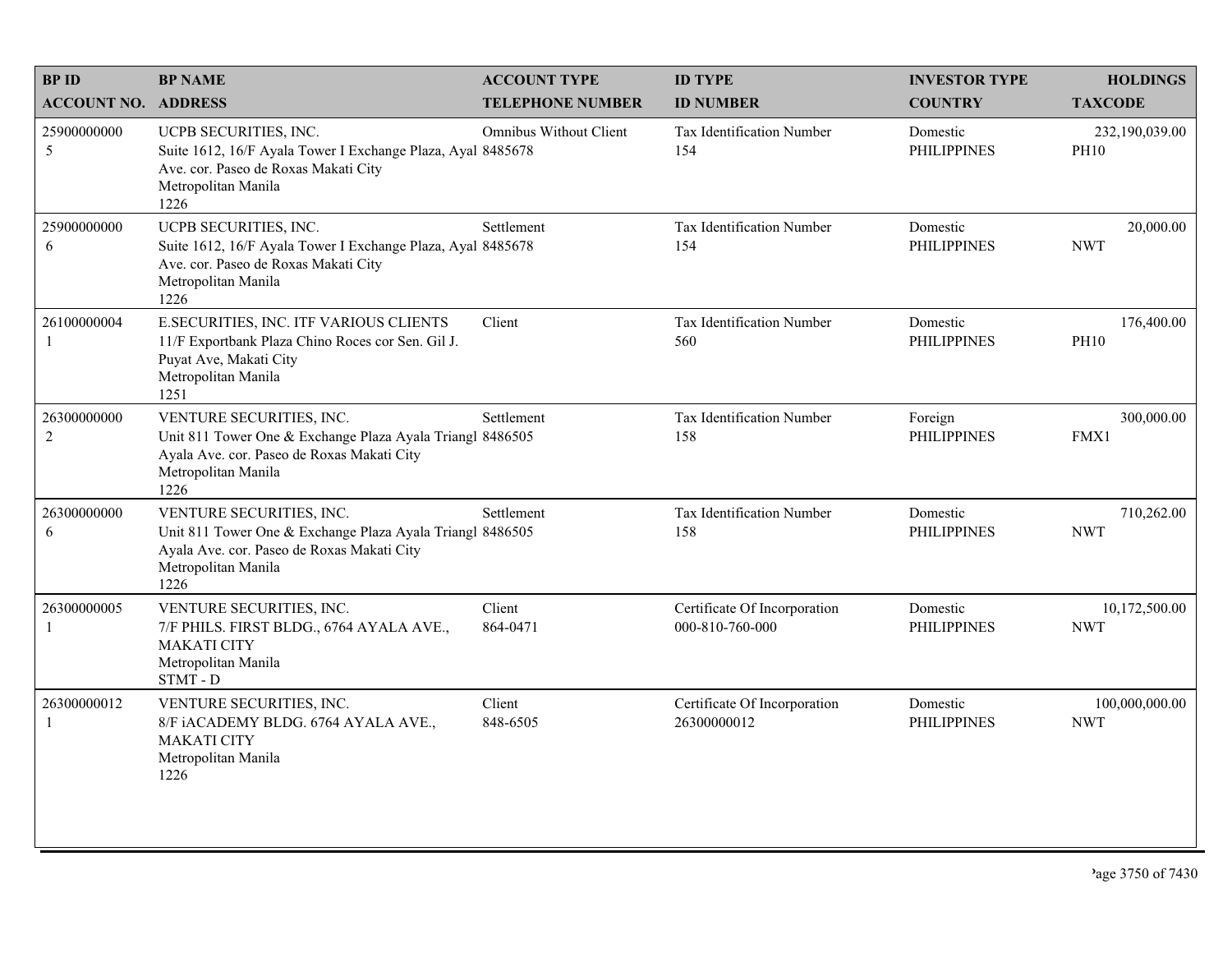| <b>BPID</b>                | <b>BP NAME</b>                                                                                                                                                                               | <b>ACCOUNT TYPE</b>           | <b>ID TYPE</b>                                         | <b>INVESTOR TYPE</b>           | <b>HOLDINGS</b>               |
|----------------------------|----------------------------------------------------------------------------------------------------------------------------------------------------------------------------------------------|-------------------------------|--------------------------------------------------------|--------------------------------|-------------------------------|
| <b>ACCOUNT NO. ADDRESS</b> |                                                                                                                                                                                              | <b>TELEPHONE NUMBER</b>       | <b>ID NUMBER</b>                                       | <b>COUNTRY</b>                 | <b>TAXCODE</b>                |
| 26600000000<br>5           | VICSAL SECURITIES & STOCK BROKERAGE, IN Omnibus Without Client<br>658 C. Palanca St., Quiapo, Manila<br>Metropolitan Manila<br>1001                                                          | 7349771                       | Tax Identification Number<br>161                       | Domestic<br><b>PHILIPPINES</b> | 816,482,648.00<br><b>PH10</b> |
| 26700000000<br>$\sqrt{2}$  | FIRST METRO SECURITIES BROKERAGE CORP. Settlement<br>Unit 1515, 15/F Ayala Tower One Ayala Triangle,<br>Ayala Ave. cor Paseo de Roxas Makati City<br>Metropolitan Manila<br>1226             | 759-4133/34                   | Tax Identification Number<br>162                       | Foreign<br><b>PHILIPPINES</b>  | 500,000.00<br>FMX1            |
| 26700000000<br>5           | FIRST METRO SECURITIES BROKERAGE CORP. Omnibus Without Client<br>Unit 1515, 15/F Ayala Tower One Ayala Triangle,<br>Ayala Ave. cor Paseo de Roxas Makati City<br>Metropolitan Manila<br>1226 | 759-4133/34                   | Tax Identification Number<br>162                       | Domestic<br><b>PHILIPPINES</b> | 135,825,120.00<br><b>PH10</b> |
| 26700000000<br>6           | FIRST METRO SECURITIES BROKERAGE CORP. Settlement<br>Unit 1515, 15/F Ayala Tower One Ayala Triangle,<br>Ayala Ave. cor Paseo de Roxas Makati City<br>Metropolitan Manila<br>1226             | 759-4133/34                   | Tax Identification Number<br>162                       | Domestic<br><b>PHILIPPINES</b> | 108,386,600.00<br><b>NWT</b>  |
| 26700000005                | NORTHWEST INSURANCE AND SURETY CO., II Client<br>18/F PS BANK CENTER, 777 PASEO DE ROXAS, 859-0600<br>COR. SEDENO ST., MAKATI CITY<br>Metropolitan Manila<br>1226                            |                               | <b>Commercial Registration Number</b><br>01-2004-00095 | Domestic<br><b>PHILIPPINES</b> | 100,000,000.00<br><b>NWT</b>  |
| 26900000000                | WEALTH SECURITIES, INC.<br>2103 PSE Centre, Exchange Road Ortigas Centre, Pas 634-5038<br>City<br>Metropolitan Manila<br>1600                                                                | <b>Omnibus Without Client</b> | Tax Identification Number<br>164                       | Foreign<br><b>PHILIPPINES</b>  | 2,750,000.00<br>FMX1          |
| 26900000000<br>5           | WEALTH SECURITIES, INC.<br>2103 PSE Centre, Exchange Road Ortigas Centre, Pas 634-5038<br>City<br>Metropolitan Manila<br>1600                                                                | <b>Omnibus Without Client</b> | Tax Identification Number<br>164                       | Domestic<br><b>PHILIPPINES</b> | 555,692,848.00<br><b>PH10</b> |
|                            |                                                                                                                                                                                              |                               |                                                        |                                |                               |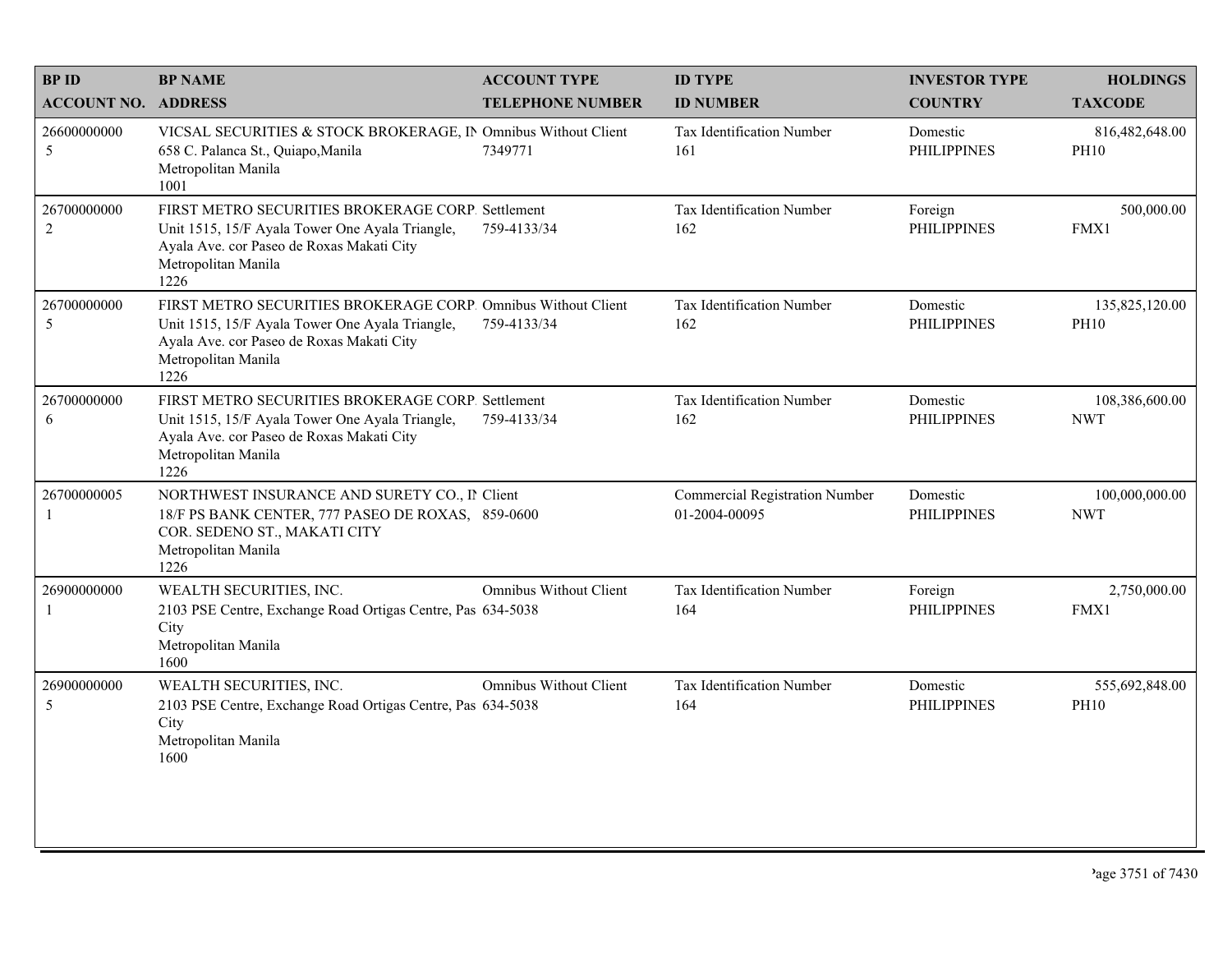| <b>BPID</b>                    | <b>BP NAME</b>                                                                                                                    | <b>ACCOUNT TYPE</b>                       | <b>ID TYPE</b>                   | <b>INVESTOR TYPE</b>           | <b>HOLDINGS</b>              |
|--------------------------------|-----------------------------------------------------------------------------------------------------------------------------------|-------------------------------------------|----------------------------------|--------------------------------|------------------------------|
| <b>ACCOUNT NO. ADDRESS</b>     |                                                                                                                                   | <b>TELEPHONE NUMBER</b>                   | <b>ID NUMBER</b>                 | <b>COUNTRY</b>                 | <b>TAXCODE</b>               |
| 26900000000<br>7               | WEALTH SECURITIES, INC.<br>2103 PSE Centre, Exchange Road Ortigas Centre, Pas 634-5038<br>City<br>Metropolitan Manila<br>1600     | Own                                       | Tax Identification Number<br>164 | Domestic<br><b>PHILIPPINES</b> | 13,080,298.00<br><b>NWT</b>  |
| 26900000002                    | WEALTH SECURITIES, INC.<br>2103 PSE Centre, Exchange Road Ortigas Centre, Pas 689-8080<br>City<br>Metropolitan Manila<br>1600     | Client                                    | Tax Identification Number<br>320 | Domestic<br><b>PHILIPPINES</b> | 287,547,500.00<br><b>NWT</b> |
| 27000000000<br>5               | WESTLINK GLOBAL EQUITIES, INC.<br>6/F Philippine Stock Exchange Plaza Ayala Avenue,<br>Makati City<br>Metropolitan Manila<br>1200 | <b>Omnibus Without Client</b><br>848-6231 | Tax Identification Number<br>165 | Domestic<br><b>PHILIPPINES</b> | 9,512,804.00<br><b>PH10</b>  |
| 27000000000<br>$7\phantom{.0}$ | WESTLINK GLOBAL EQUITIES, INC.<br>6/F Philippine Stock Exchange Plaza Ayala Avenue,<br>Makati City<br>Metropolitan Manila<br>1200 | Own<br>848-6231                           | Tax Identification Number<br>165 | Domestic<br><b>PHILIPPINES</b> | 2,000,000.00<br><b>NWT</b>   |
| 27200000000<br>-1              | BERNAD SECURITIES, INC.<br>3/F 1033 M.H. del Pilar St. Ermita, Manila<br>Metropolitan Manila<br>1000                              | Omnibus Without Client<br>5245186         | Tax Identification Number<br>167 | Foreign<br><b>PHILIPPINES</b>  | 6,000,000.00<br>FMX1         |
| 27200000000<br>5               | BERNAD SECURITIES, INC.<br>3/F 1033 M.H. del Pilar St. Ermita, Manila<br>Metropolitan Manila<br>1000                              | <b>Omnibus Without Client</b><br>5245186  | Tax Identification Number<br>167 | Domestic<br><b>PHILIPPINES</b> | 25,138,261.00<br><b>PH10</b> |
| 27200000000<br>6               | BERNAD SECURITIES, INC.<br>3/F 1033 M.H. del Pilar St. Ermita, Manila<br>Metropolitan Manila<br>1000                              | Settlement<br>5245186                     | Tax Identification Number<br>167 | Domestic<br><b>PHILIPPINES</b> | 700,000.00<br><b>NWT</b>     |
| 27300000000<br>5               | WONG SECURITIES CORPORATION<br>1402-B A. Mabini St., cor. Sta. Monica St., Ermita,<br>Manila<br>Metropolitan Manila<br>1000       | <b>Omnibus Without Client</b><br>5217794  | Tax Identification Number<br>168 | Domestic<br><b>PHILIPPINES</b> | 8,000,000.00<br><b>PH10</b>  |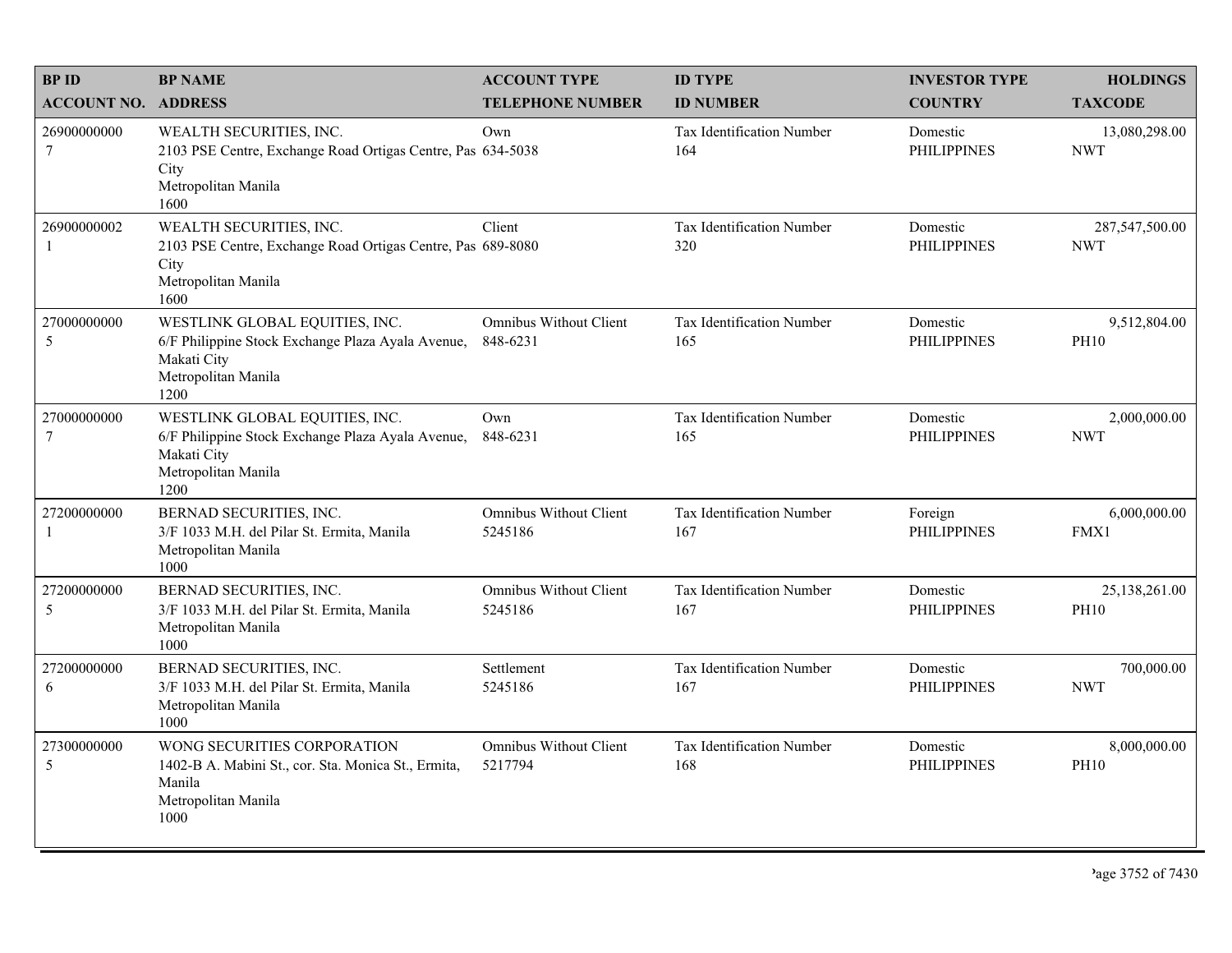| <b>BPID</b>                    | <b>BP NAME</b>                                                                                                                                                 | <b>ACCOUNT TYPE</b>                        | <b>ID TYPE</b>                   | <b>INVESTOR TYPE</b>           | <b>HOLDINGS</b>                 |
|--------------------------------|----------------------------------------------------------------------------------------------------------------------------------------------------------------|--------------------------------------------|----------------------------------|--------------------------------|---------------------------------|
| <b>ACCOUNT NO. ADDRESS</b>     |                                                                                                                                                                | <b>TELEPHONE NUMBER</b>                    | <b>ID NUMBER</b>                 | <b>COUNTRY</b>                 | <b>TAXCODE</b>                  |
| 27500000000<br>5               | YAO & ZIALCITA, INC.<br>Yao & Zialcita, Inc., 5G Vernida I Condominium, 120 5274019 to 21<br>Amorsolo St., Legaspi Village, Makati City<br>Metropolitan Manila | <b>Omnibus Without Client</b>              | Tax Identification Number<br>170 | Domestic<br><b>PHILIPPINES</b> | 51,523,090.00<br><b>PH10</b>    |
| 27500000000<br>$7\phantom{.0}$ | YAO & ZIALCITA, INC.<br>Yao & Zialcita, Inc., 5G Vernida I Condominium, 120 5274019 to 21<br>Amorsolo St., Legaspi Village, Makati City<br>Metropolitan Manila | Own                                        | Tax Identification Number<br>170 | Domestic<br><b>PHILIPPINES</b> | 11,812,500.00<br><b>NWT</b>     |
| 27800000000<br>5               | YU & COMPANY, INC.<br>Unit E 1606-B Tektite Tower 1 Exhange Road, Ortiga 634-6248<br>Center Pasig City<br>Metropolitan Manila<br>1600                          | Omnibus Without Client                     | Tax Identification Number<br>173 | Domestic<br><b>PHILIPPINES</b> | 256,187,604.00<br><b>PH10</b>   |
| 27800000000<br>$\overline{7}$  | YU & COMPANY, INC.<br>Unit E 1606-B Tektite Tower 1 Exhange Road, Ortiga 634-6248<br>Center Pasig City<br>Metropolitan Manila<br>1600                          | Own                                        | Tax Identification Number<br>173 | Domestic<br><b>PHILIPPINES</b> | 1,000,000.00<br><b>NWT</b>      |
| 27900000000<br>$\overline{1}$  | <b>BDO SECURITIES CORPORATION</b><br>27/F Tower I & Exchange Plaza Ayala Ave., Makati<br>City<br>Metropolitan Manila<br>1226                                   | Omnibus Without Client<br>759-41-44        | Tax Identification Number<br>174 | Foreign<br><b>PHILIPPINES</b>  | 90,200,000.00<br>FMX1           |
| 27900000000<br>5               | <b>BDO SECURITIES CORPORATION</b><br>27/F Tower I & Exchange Plaza Ayala Ave., Makati<br>City<br>Metropolitan Manila<br>1226                                   | <b>Omnibus Without Client</b><br>759-41-44 | Tax Identification Number<br>174 | Domestic<br><b>PHILIPPINES</b> | 1,060,539,350.00<br><b>PH10</b> |
| 28200000000<br>6               | PCCI SECURITIES BROKERS CORP.<br>3/F PCCI Corporate Centre 118 Alfaro St, Salcedo<br>Village Makati City<br>Metropolitan Manila<br>1227                        | Settlement<br>893-3920                     | Tax Identification Number<br>177 | Domestic<br><b>PHILIPPINES</b> | 79,650,000.00<br><b>NWT</b>     |
| 28300000000<br>5               | EAGLE EQUITIES, INC.<br>179 Kaimito St. Valle Verde II, Pasig City<br>Metropolitan Manila<br>1600                                                              | Omnibus Without Client<br>6363637 to 39    | Tax Identification Number<br>178 | Domestic<br><b>PHILIPPINES</b> | 276,976,537.00<br><b>PH10</b>   |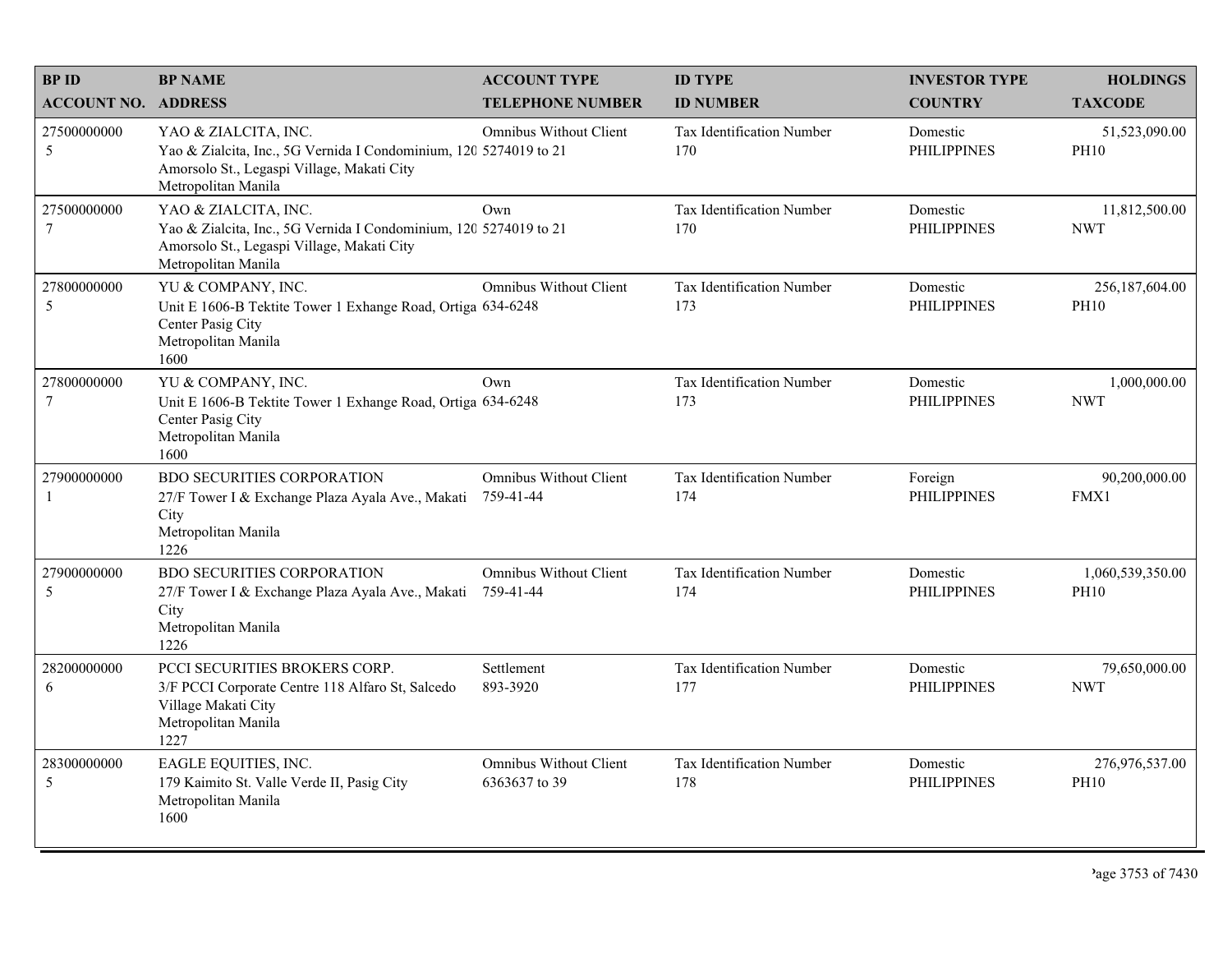| <b>BPID</b>                   | <b>BP NAME</b>                                                                                                                                                               | <b>ACCOUNT TYPE</b>           | <b>ID TYPE</b>                   | <b>INVESTOR TYPE</b>           | <b>HOLDINGS</b>               |
|-------------------------------|------------------------------------------------------------------------------------------------------------------------------------------------------------------------------|-------------------------------|----------------------------------|--------------------------------|-------------------------------|
| <b>ACCOUNT NO. ADDRESS</b>    |                                                                                                                                                                              | <b>TELEPHONE NUMBER</b>       | <b>ID NUMBER</b>                 | <b>COUNTRY</b>                 | <b>TAXCODE</b>                |
| 28500000000<br>5              | GOLDEN TOWER SECURITIES & HOLDINGS, IN Omnibus Without Client<br>4-B Vernida I Condominium, 120 Amorsolo St.,<br>Legaspi Village, Makati City<br>Metropolitan Manila<br>1229 | 8132839                       | Tax Identification Number<br>179 | Domestic<br><b>PHILIPPINES</b> | 13,083,740.00<br><b>PH10</b>  |
| 28600000000<br>5              | SOLAR SECURITIES, INC.<br>Unit 3002-A East Tower, Phil. Stock Exchange Centre 6366301<br>Exchange Road, Ortigas Complex, Pasig City<br>Metropolitan Manila<br>1605           | Omnibus Without Client        | Tax Identification Number<br>180 | Domestic<br><b>PHILIPPINES</b> | 131,737,398.00<br><b>PH10</b> |
| 28800000000<br>-1             | G.D. TAN & COMPANY, INC.<br>Unit 2203-A East Tower, PSE Center Exchange Road 6339989<br>Ortigas Center, Pasig City<br>Metropolitan Manila<br>1600                            | <b>Omnibus Without Client</b> | Tax Identification Number<br>181 | Foreign<br><b>PHILIPPINES</b>  | 1,690,000.00<br>FMX1          |
| 28800000000<br>5              | G.D. TAN & COMPANY, INC.<br>Unit 2203-A East Tower, PSE Center Exchange Road 6339989<br>Ortigas Center, Pasig City<br>Metropolitan Manila<br>1600                            | <b>Omnibus Without Client</b> | Tax Identification Number<br>181 | Domestic<br><b>PHILIPPINES</b> | 57,081,867.00<br><b>PH10</b>  |
| 28800000000<br>6              | G.D. TAN & COMPANY, INC.<br>Unit 2203-A East Tower, PSE Center Exchange Road, 6339989<br>Ortigas Center, Pasig City<br>Metropolitan Manila<br>1600                           | Settlement                    | Tax Identification Number<br>181 | Domestic<br><b>PHILIPPINES</b> | 6,177,730.00<br><b>NWT</b>    |
| 28800000000<br>$\tau$         | G.D. TAN & COMPANY, INC.<br>Unit 2203-A East Tower, PSE Center Exchange Road 6339989<br>Ortigas Center, Pasig City<br>Metropolitan Manila<br>1600                            | Own                           | Tax Identification Number<br>181 | Domestic<br><b>PHILIPPINES</b> | 10,791.00<br><b>NWT</b>       |
| 32300000000<br>$\overline{4}$ | CLSA PHILIPPINES, INC.<br>Trafalgar Plaza, Unit 17-D, 105 H.V. dela Costa St.,<br>Salcedo Vill., Makati City<br>Metropolitan Manila<br>1227                                  | Settlement<br>848-3699        | Tax Identification Number<br>183 | Foreign<br><b>PHILIPPINES</b>  | 9,200.00<br><b>RA02</b>       |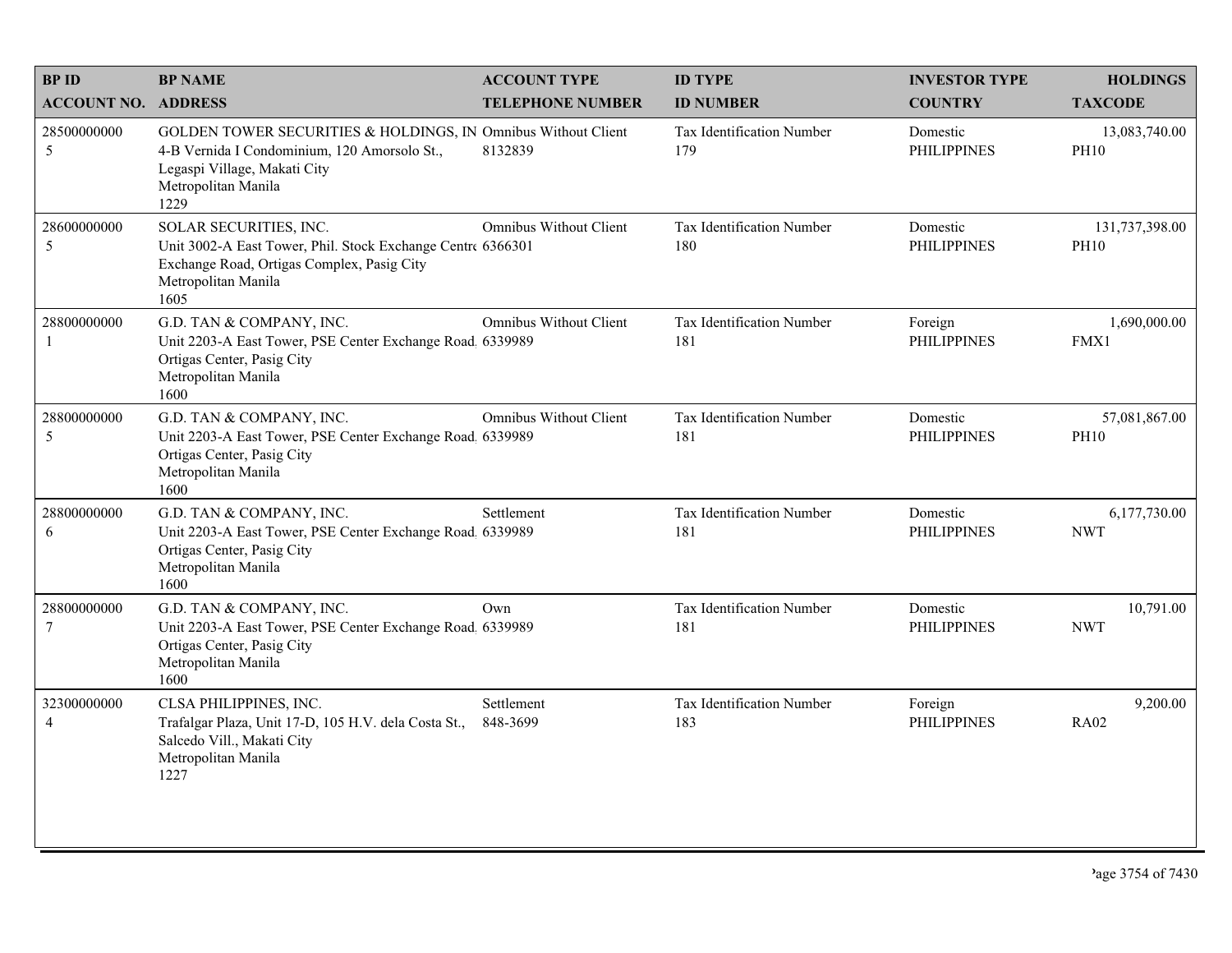| <b>BPID</b>                | <b>BP NAME</b>                                                                                                                                                  | <b>ACCOUNT TYPE</b>                      | <b>ID TYPE</b>                           | <b>INVESTOR TYPE</b>           | <b>HOLDINGS</b>               |
|----------------------------|-----------------------------------------------------------------------------------------------------------------------------------------------------------------|------------------------------------------|------------------------------------------|--------------------------------|-------------------------------|
| <b>ACCOUNT NO. ADDRESS</b> |                                                                                                                                                                 | <b>TELEPHONE NUMBER</b>                  | <b>ID NUMBER</b>                         | <b>COUNTRY</b>                 | <b>TAXCODE</b>                |
| 32300000003<br>-1          | CLSA PHILIPPINES, INC.<br>Trafalgar Plaza, Unit 17-D, 105 H.V. dela Costa St.,<br>Salcedo Vill., Makati City<br>Metropolitan Manila<br>1227                     | Client<br>886-5637                       | Tax Identification Number<br>424         | Domestic<br><b>PHILIPPINES</b> | 7,290,000.00<br><b>NWT</b>    |
| 32800000000<br>5           | DW CAPITAL INC.<br>UNIT 1610-1611 TOWER ONE & EXCHANGE<br>PLAZA, AYALA TRIANGLE, AYALA AVENUE,<br><b>MAKATI CITY 1226</b><br>Metropolitan Manila<br>$\theta$    | <b>Omnibus Without Client</b><br>8369633 | Tax Identification Number<br>184         | Domestic<br><b>PHILIPPINES</b> | 66,152,000.00<br><b>PH10</b>  |
| 33800000000<br>8           | PHILIPPINE EQUITY PARTNERS, INC.<br>Unit 19C Citibank Tower Citibank Plaza 8741 Paseo c 8145788<br>Roxas Makati City<br>Metropolitan Manila<br>1226             | Settlement                               | Tax Identification Number<br>186         | Domestic<br><b>PHILIPPINES</b> | 119,890.00<br><b>NWT</b>      |
| 34500000000<br>5           | UNICAPITAL SECURITIES INC.<br>4F Majalco Bldg Benavidez cor Trasierra Sts Legaspi 750-2030<br>Vill., Makati City<br>Metropolitan Manila<br>1200                 | <b>Omnibus Without Client</b>            | Tax Identification Number<br>187         | Domestic<br><b>PHILIPPINES</b> | 358,539,250.00<br><b>PH10</b> |
| 36800000000<br>5           | SunSecurities, Inc.<br>2703 27th Floor One Corporate Center, J. Vargas Cor. 477-6001<br>Meralco Ave., Ortigas Center, Pasig City<br>Metropolitan Manila<br>1605 | <b>Omnibus Without Client</b>            | Tax Identification Number<br>007-258-688 | Domestic<br><b>PHILIPPINES</b> | 42,490,000.00<br><b>PH10</b>  |
| 38800000000<br>5           | ARMSTRONG SECURITIES, INC.<br>Unit 2205-A, 22/F PSE Centre Exchange Road, Ortiga 6346337 to 39<br>Centre, Pasig City<br>Metropolitan Manila<br>1600             | <b>Omnibus Without Client</b>            | Tax Identification Number<br>191         | Domestic<br><b>PHILIPPINES</b> | 36,341,840.00<br><b>PH10</b>  |
| 38900000000<br>1           | KING'S POWER SECURITIES, INC.<br>RM 1602 FEDERAL TOWER DASMARINAS ST.,<br><b>BINONDO, MANILA</b><br>Metropolitan Manila<br>$\overline{0}$                       | <b>Omnibus Without Client</b>            | Tax Identification Number<br>192         | Foreign<br><b>PHILIPPINES</b>  | 1,000,000.00<br>FMX1          |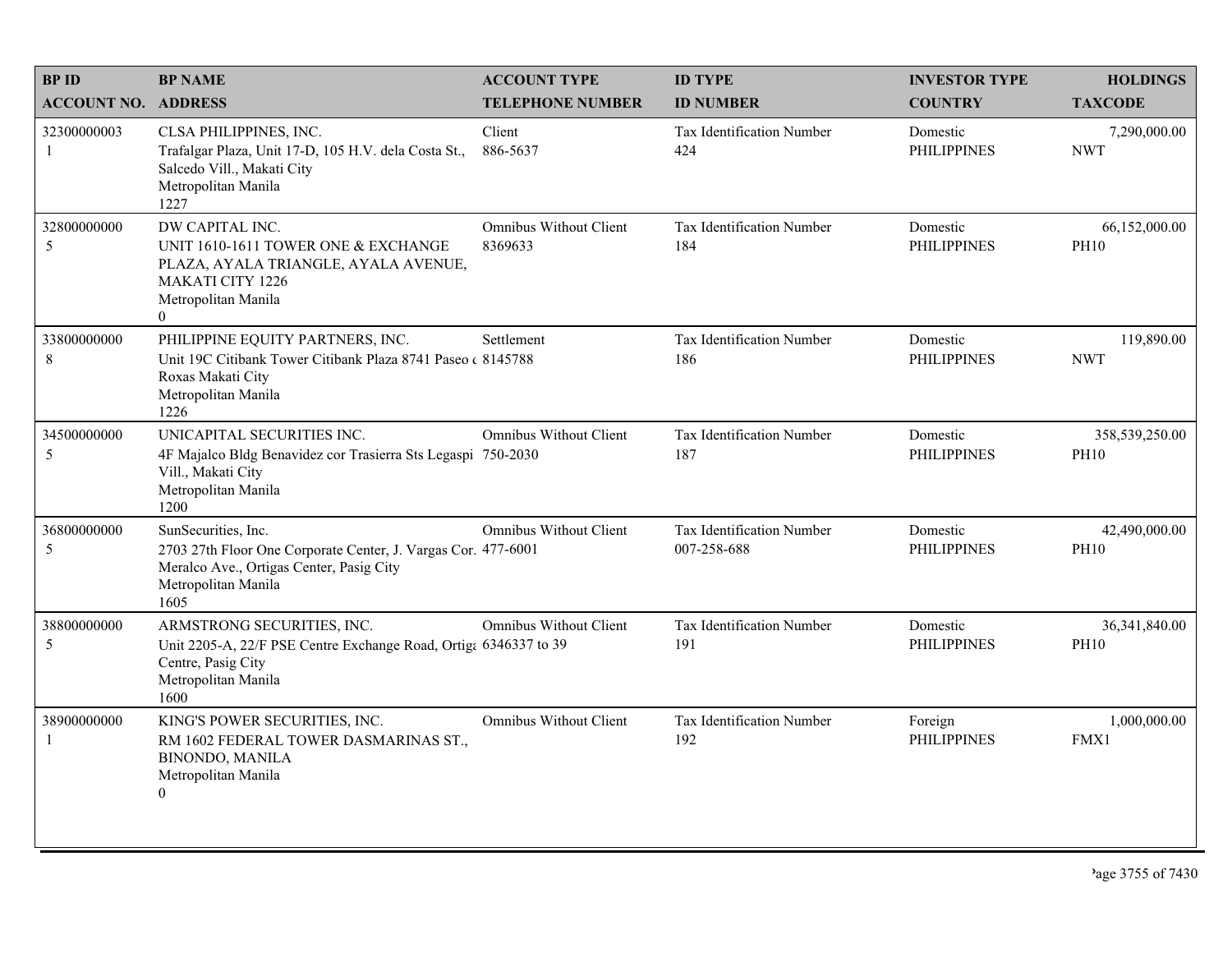| <b>BPID</b>                   | <b>BP NAME</b>                                                                                                                                                 | <b>ACCOUNT TYPE</b>           | <b>ID TYPE</b>                               | <b>INVESTOR TYPE</b>           | <b>HOLDINGS</b>              |
|-------------------------------|----------------------------------------------------------------------------------------------------------------------------------------------------------------|-------------------------------|----------------------------------------------|--------------------------------|------------------------------|
| <b>ACCOUNT NO. ADDRESS</b>    |                                                                                                                                                                | <b>TELEPHONE NUMBER</b>       | <b>ID NUMBER</b>                             | <b>COUNTRY</b>                 | <b>TAXCODE</b>               |
| 38900000000<br>5              | KING'S POWER SECURITIES, INC.<br>RM 1602 FEDERAL TOWER DASMARINAS ST.,<br><b>BINONDO, MANILA</b><br>Metropolitan Manila<br>$\overline{0}$                      | <b>Omnibus Without Client</b> | <b>Tax Identification Number</b><br>192      | Domestic<br><b>PHILIPPINES</b> | 550,000.00<br><b>PH10</b>    |
| 52800000000<br>5              | STAR ALLIANCE SECURITIES CORP.<br>1201 ONE GLOBAL PLACE, 5TH AVE. COR. 25TH 478-0107<br>ST., BONIFACIO GLOBAL CITY, TAGUIG CITY<br>Metropolitan Manila<br>1634 | Omnibus Without Client        | Tax Identification Number<br>008-323-446-000 | Domestic<br><b>PHILIPPINES</b> | 490,000.00<br><b>PH10</b>    |
| B1620002489                   | PHILIPPINE FIRE & MARINE INSURANCE<br>CORPORATION, INC.                                                                                                        | Client                        | Tax Identification Number                    | Domestic                       | 2,500.00                     |
| -1                            | 5TH FLR. LEPANTO BLDG., 8747 PASEO DE<br>ROXAS, MAKATI CITY<br>Metropolitan Manila<br>1226                                                                     | 892-2981                      | 565***                                       | <b>PHILIPPINES</b>             | <b>PH10</b>                  |
| CITI1000000<br>$\mathbf{1}$   | CITIBANK N.A.<br>11/F Citibank Tower Villar corner Valero Sts. Makati 8947841<br>City, MM<br>Metropolitan Manila<br>1200                                       | Own                           | Tax Identification Number<br>946             | Foreign<br><b>PHILIPPINES</b>  | 748,846,719.00<br>FMX1       |
| DEUB1000000<br>$\overline{1}$ | DEUTSCHE BANK MANILA-CLIENTS A/C<br>26/F Ayala Tower One Ayala Triangle, Makati City<br>Metropolitan Manila<br>1226                                            | Own<br>8946970                | Tax Identification Number<br>948             | Foreign<br><b>PHILIPPINES</b>  | 412,300,000.00<br>FMX1       |
| DEUB2000000<br>-1             | DEUTSCHE BANK MANILA-CLIENTS A/C<br>26/F ayala Tower One, Ayala Triangle, Makati City<br>Metropolitan Manila<br>1226                                           | Own<br>894-6970               | Tax Identification Number<br>949             | Domestic<br><b>PHILIPPINES</b> | 10,000,000.00<br><b>NWT</b>  |
| DEUB2000003                   | DEUTSCHE BANK MANILA-CLIENTS A/C<br>26/F ayala Tower One, Ayala Triangle, Makati City<br>Metropolitan Manila<br>1226                                           | Client<br>894-6970            | Tax Identification Number<br>1088            | Domestic<br><b>PHILIPPINES</b> | 3,000,000.00<br><b>NWT</b>   |
| DEUB2000005<br>$\mathbf{1}$   | DEUTSCHE BANK MANILA-CLIENTS A/C<br>26/F ayala Tower One, Ayala Triangle, Makati City<br>Metropolitan Manila<br>1226                                           | Client<br>894-6970            | Tax Identification Number<br>1087            | Domestic<br><b>PHILIPPINES</b> | 107,800,000.00<br><b>NWT</b> |